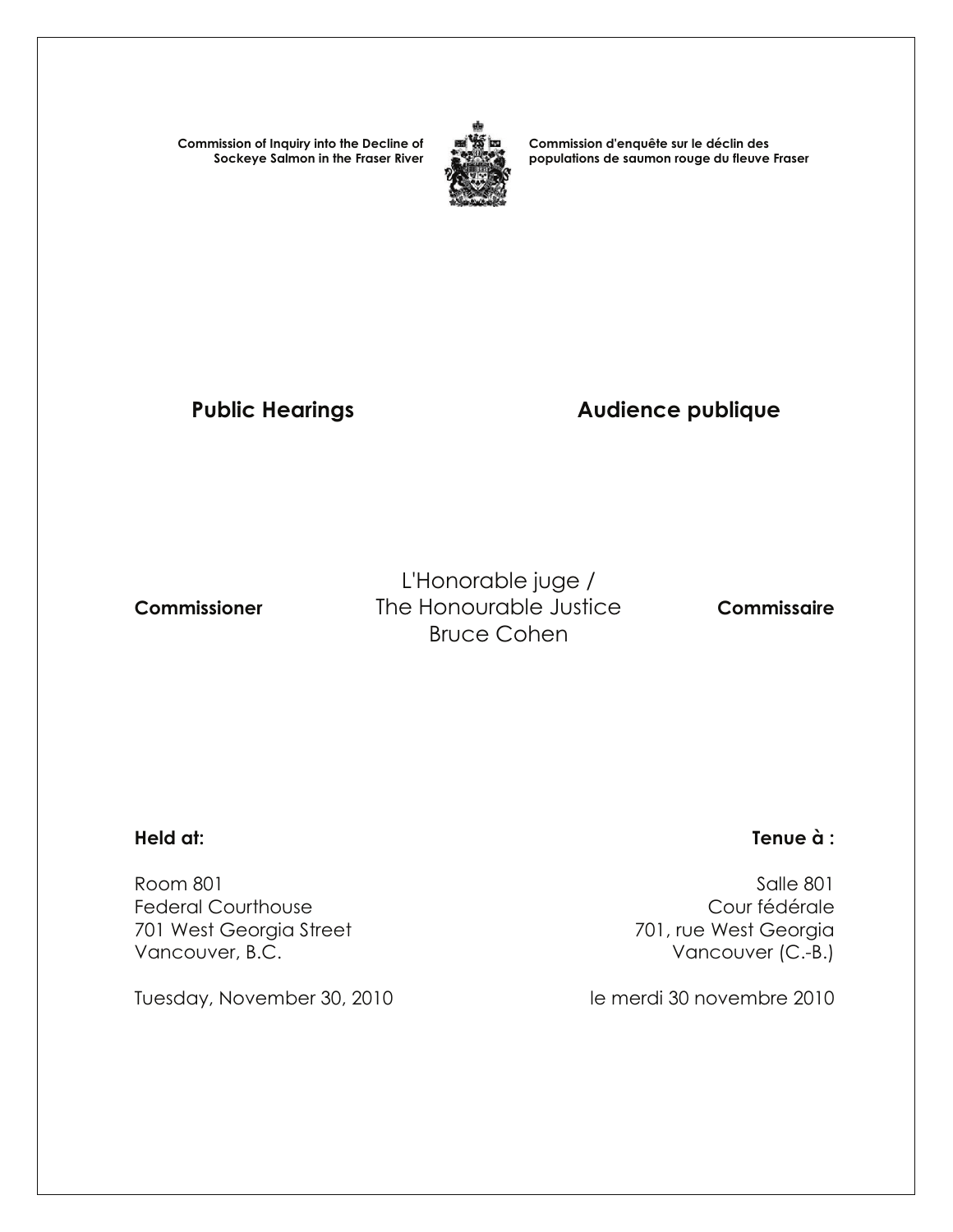## **APPEARANCES / COMPARUTIONS**

| Brian J. Wallace                          | <b>Senior Commission Counsel</b>                                                                                                                                                                                                                                      |
|-------------------------------------------|-----------------------------------------------------------------------------------------------------------------------------------------------------------------------------------------------------------------------------------------------------------------------|
| Tim Timberg<br>Geneva Grande-McNeill      | Government of Canada                                                                                                                                                                                                                                                  |
| D. Clifton Prowse, Q.C.                   | Province of British Columbia                                                                                                                                                                                                                                          |
| No appearance                             | Pacific Salmon Commission                                                                                                                                                                                                                                             |
| No appearance                             | <b>B.C. Public Service Alliance of Canada</b><br>Union of Environment Workers B.C.<br>("BCPSAC")                                                                                                                                                                      |
| <b>Charlene Hiller</b>                    | Rio Tinto Alcan Inc ("RTAI")                                                                                                                                                                                                                                          |
| <b>Shane Hopkins-Utter</b>                | <b>B.C. Salmon Farmers Association</b><br>('B.C.SFA")                                                                                                                                                                                                                 |
| No appearance                             | Seafood Producers Association of B.C.<br>('SPAB.C.'')                                                                                                                                                                                                                 |
| Lisa Glowacki                             | Aquaculture Coalition: Alexandra<br>Morton; Raincoast Research Society;<br>Pacific Coast Wild Salmon Society<br>("AQUA")                                                                                                                                              |
| Tim Leadem, Q.C.<br><b>Judah Harrison</b> | <b>Conservation Coalition: Coastal Alliance</b><br>for Aquaculture Reform Fraser<br>Riverkeeper Society; Georgia Strait<br>Alliance; Raincoast Conservation<br>Foundation; Watershed Watch Salmon<br>Society; Mr. Otto Langer; David Suzuki<br>Foundation ("CONSERV") |
| Don Rosenbloom                            | Area D Salmon Gillnet Association; Area<br>B Harvest Committee (Seine) ("GILLFSC")                                                                                                                                                                                    |
|                                           |                                                                                                                                                                                                                                                                       |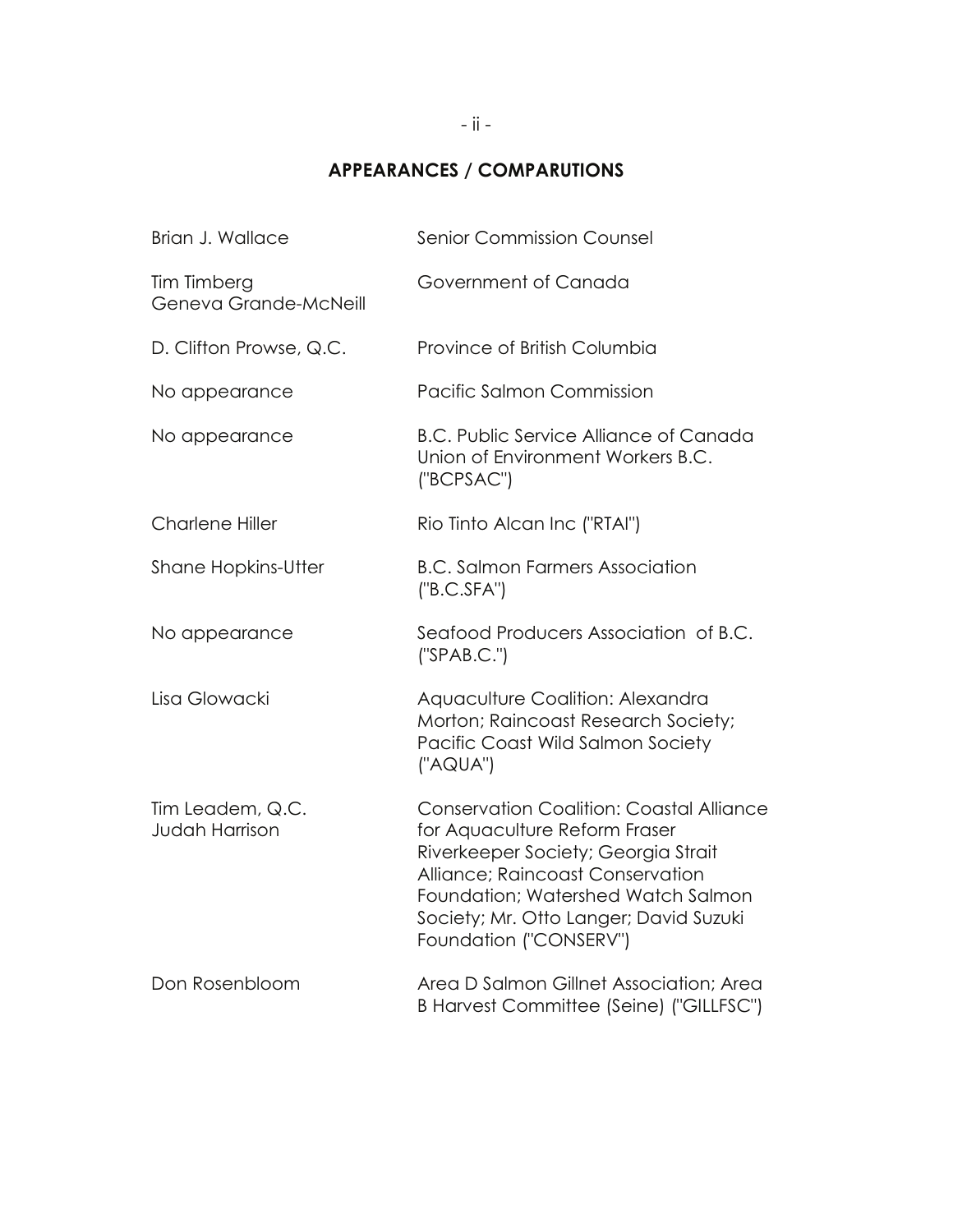## **APPEARANCES / COMPARUTIONS, cont'd.**

| David Butcher, Q.C.                  | Southern Area E Gillnetters Assn.<br><b>B.C. Fisheries Survival Coalition ("SGAHC")</b>                                                                                                                                                                                                                                                                                                                                                                                                                                                                                                              |
|--------------------------------------|------------------------------------------------------------------------------------------------------------------------------------------------------------------------------------------------------------------------------------------------------------------------------------------------------------------------------------------------------------------------------------------------------------------------------------------------------------------------------------------------------------------------------------------------------------------------------------------------------|
| Christopher Harvey, Q.C.             | West Coast Trollers Area G Association;<br>United Fishermen and Allied Workers'<br>Union ("TWCTUFA")                                                                                                                                                                                                                                                                                                                                                                                                                                                                                                 |
| Keith Lowes                          | B.C. Wildlife Federation; B.C. Federation<br>of Drift Fishers ("WFFDF")                                                                                                                                                                                                                                                                                                                                                                                                                                                                                                                              |
| No appearance                        | Maa-nulth Treaty Society; Tsawwassen<br>First Nation; Musqueam First Nation<br>("MTM")                                                                                                                                                                                                                                                                                                                                                                                                                                                                                                               |
| No appearance                        | <b>Western Central Coast Salish First</b><br>Nations:<br>Cowichan Tribes and Chemainus First<br><b>Nation</b><br>Hwlitsum First Nation and Penelakut Tribe<br>Te'mexw Treaty Association ("WCCSFN")                                                                                                                                                                                                                                                                                                                                                                                                  |
| <b>Brenda Gaertner</b><br>Leah Pence | <b>First Nations Coalition: First Nations</b><br>Fisheries Council; Aboriginal Caucus of<br>the Fraser River; Aboriginal Fisheries<br>Secretariat; Fraser Valley Aboriginal<br>Fisheries Society; Northern Shuswap Tribal<br>Council; Chehalis Indian Band;<br>Secwepemc Fisheries Commission of the<br>Shuswap Nation Tribal Council; Upper<br><b>Fraser Fisheries Conservation Alliance;</b><br>Other Douglas Treaty First Nations who<br>applied together (the Snuneymuxw,<br>Tsartlip and Tsawout); Adams Lake<br>Indian Band; Carrier Sekani Tribal<br>Council; Council of Haida Nation ("FNC") |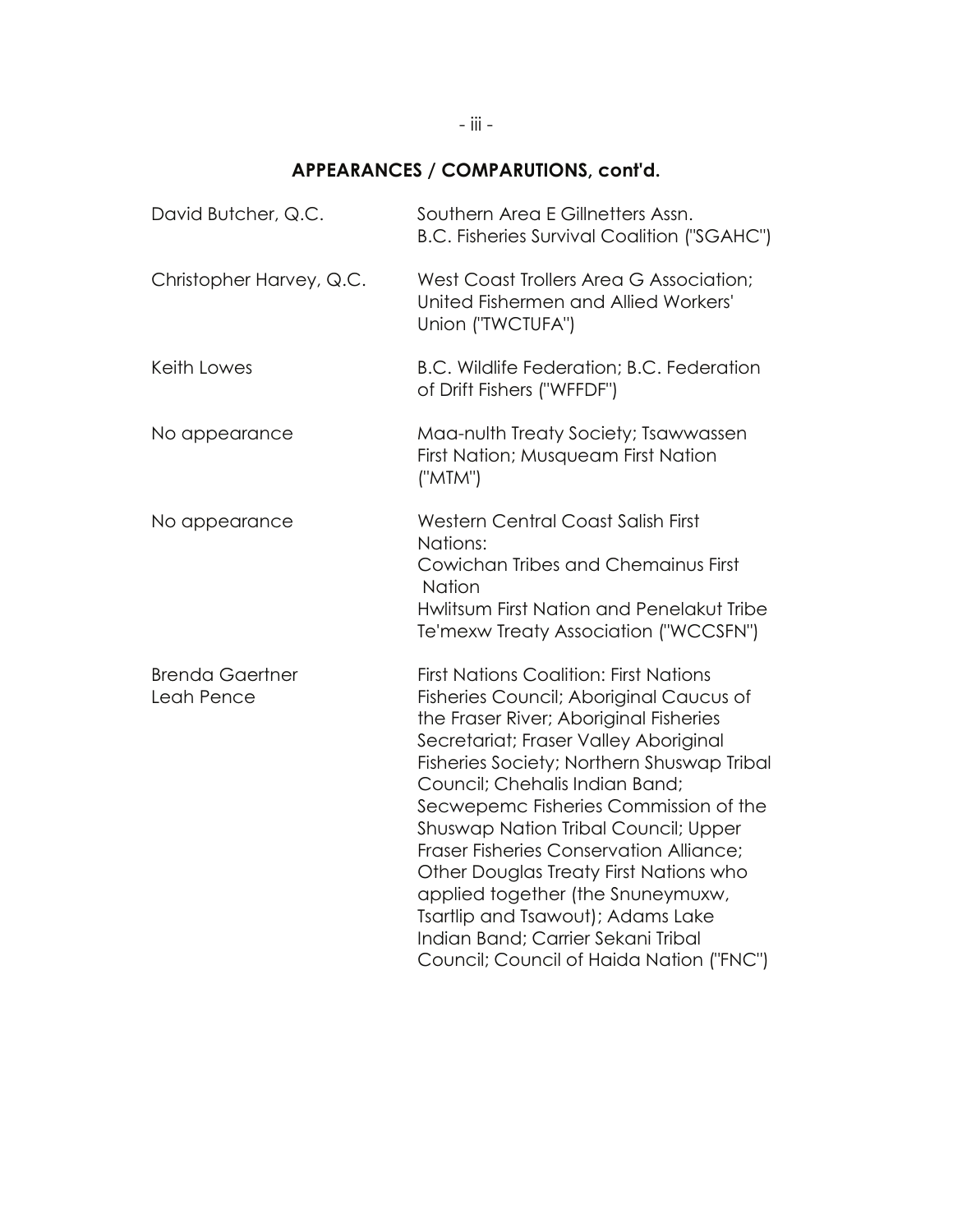## **APPEARANCES / COMPARUTIONS, cont'd.**

| No appearance | Métis Nation British Columbia ("MNB.C.")                                                                                 |
|---------------|--------------------------------------------------------------------------------------------------------------------------|
| No appearance | Sto:lo Tribal Council<br>Cheam Indian Band ("STCCIB")                                                                    |
| No appearance | Laich-kwil-tach Treaty Society<br>James Walkus and Chief Harold Sewid<br>Aboriginal Aquaculture Association<br>("LJHAH") |
| No appearance | Heiltsuk Tribal Council ("HTC")                                                                                          |
| No appearance | Musgagmagw Tsawataineuk Tribal<br>Counsel ("MTTC")                                                                       |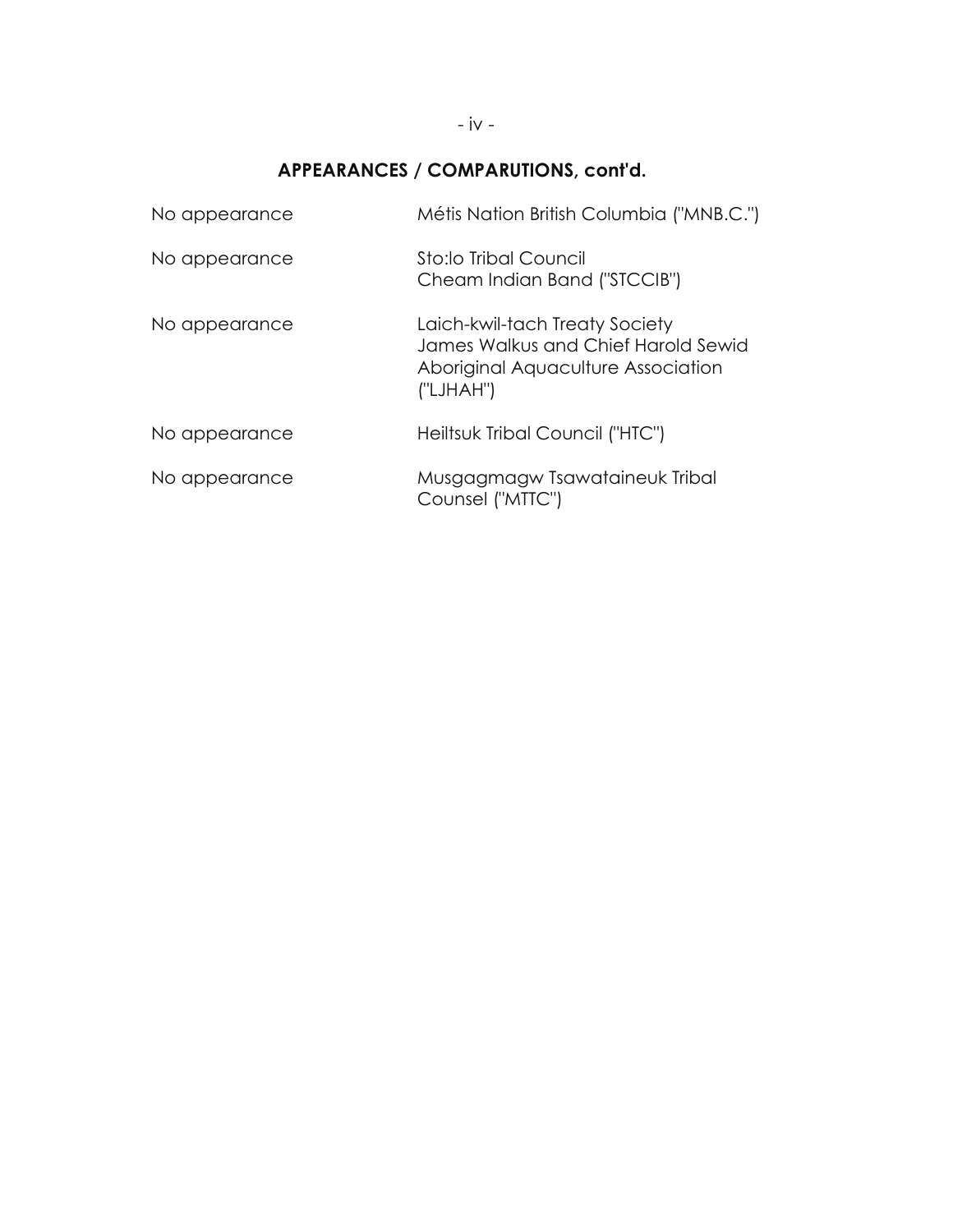#### **TABLE OF CONTENTS / TABLE DES MATIERES**

- v -

PANEL NO. 6 (Continuing):

| <b>BRIAN RIDDELL</b>                      |                    |
|-------------------------------------------|--------------------|
| In chief on qualifications by Mr. Wallace |                    |
| Cross-exam by Mr. Timberg                 | 2/6/16             |
| Cross-exam by Mr. Prowse                  | 32                 |
| Cross-exam by Mr. Hopkins-Utter           | 46                 |
| Cross-exam by Ms. Glowacki                | 53/60/65/68/74     |
| Cross-exam by Mr. Leadem                  | 76/79/86/90        |
| Cross-exam by Mr. Rosenbloom              | 106/114/117        |
| <b>PAT CHAMUT</b>                         |                    |
| Cross-exam by Mr. Timberg                 | 15                 |
| Cross-exam by Mr. Hopkins-Utter           | 37/42              |
| Cross-exam by Ms. Glowacki                | 56/60/67/70/73/74  |
| Cross-exam by Mr. Leadem                  | 82/89/92/96        |
| Cross-exam by Mr. Rosenbloom              | 99/101/104/114/119 |
| <b>MARK SAUNDERS</b>                      |                    |
| Cross-exam by Mr. Timberg                 | 5/17/23/27/30      |
| Cross-exam by Mr. Hopkins-Utter           | 50                 |
| Cross-exam by Ms. Glowacki                | 71                 |
| Cross-exam by Mr. Leadem                  | 77/80/90           |
| Cross-exam by Mr. Rosenbloom              | 97/99/104/111/116  |
| <b>JIM IRVINE</b>                         |                    |
| Cross-exam by Mr. Timberg                 | 18/27              |
| Cross-exam by Mr. Hopkins-Utter           | 36/42/48           |
| Cross-exam by Mr. Leadem                  | 78/82/85           |
| Cross-exam by Mr. Rosenbloom              | 112                |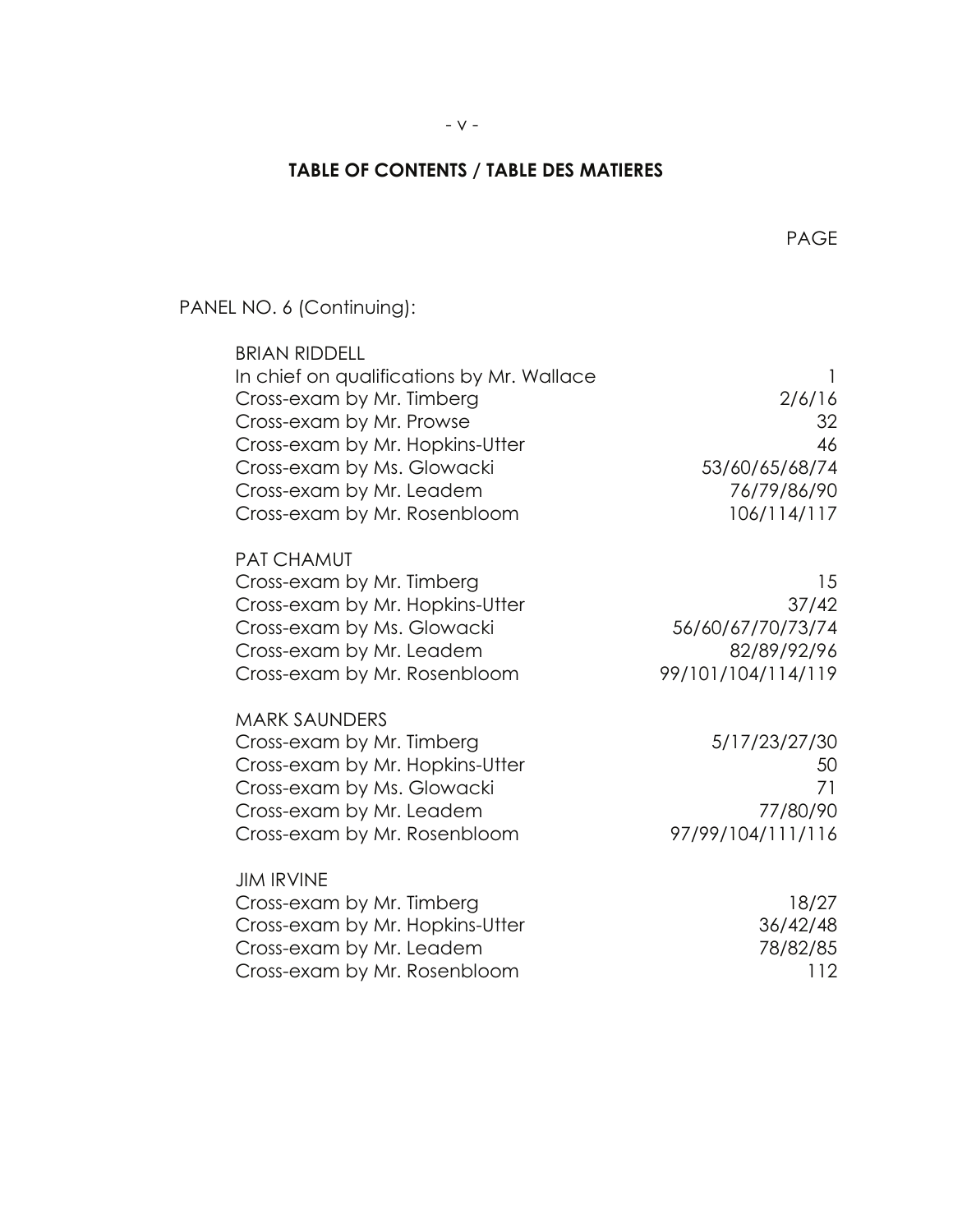#### **EXHIBITS / PIECES**

| No.        | Description                                                                                                             | Page           |
|------------|-------------------------------------------------------------------------------------------------------------------------|----------------|
| 108<br>109 | Curriculum vitae of Dr. Brian Riddell<br>Wild Salmon Policy Implementation Workplan,<br>Results-                        | $\overline{2}$ |
|            | based Management and Accountability Framework<br>Draft, Fisheries and Oceans Canada, September 20,                      |                |
| 110        | 2005, Version 1.0<br>Wild Salmon Policy Implementation Workplan, FY                                                     | 24             |
|            | 07/08, dated August 13, 2007                                                                                            | 25             |
| 111<br>112 | DFO Strategic Environmental Assessment<br>Document entitled "2005-2010 Strategic Plan, Our<br>Waters,                   | 49             |
| 113        | Our Future"<br>Wild Salmon Policy, Conservation and Management<br>Οf                                                    | 52             |
|            | Wild Pacific Salmon BCI, November 5, 2003 - Draft -<br>For Discussion Purposes Only                                     | 58             |
| 114        | Email from Pat Chamut to Susan Farlinger dated April<br>7,                                                              |                |
|            | 2004 Subject: Sustainable Aquaculture                                                                                   | 64             |
| 115        | Email from Pat Chamut to Mark Saunders and Susan<br>Farlinger dated April 20, 2004, Subject: Aquaculture<br>Development | 65             |
| 116        | Email from Brian Riddell to Andrew Thomson and<br>others                                                                |                |
|            | dated March 21, 2005 Re: WSP Meeting Locations<br>Confirmed                                                             | 71             |
| 117        | <b>Fisheries and Oceans Canada Policy Committee</b><br>Draft,                                                           |                |
|            | Wild Salmon Policy: A New Direction, Draft for<br>discussion purposes only, dated 17/05/99                              | 88             |
| 118        | Letter dated May 1, 2005, to Dr. M. Saunders, from<br>Otto E. Langer, David Suzuki Foundation, Re: Critique             |                |
|            | of the<br>April 22, 2005 Draft Wild Salmon Policy                                                                       | 91             |
| 119        | Email dated May 13, 2005, from Julie Norris to Pat<br>Chamut, Subject: Re: Wild Salmon Policy                           | 95             |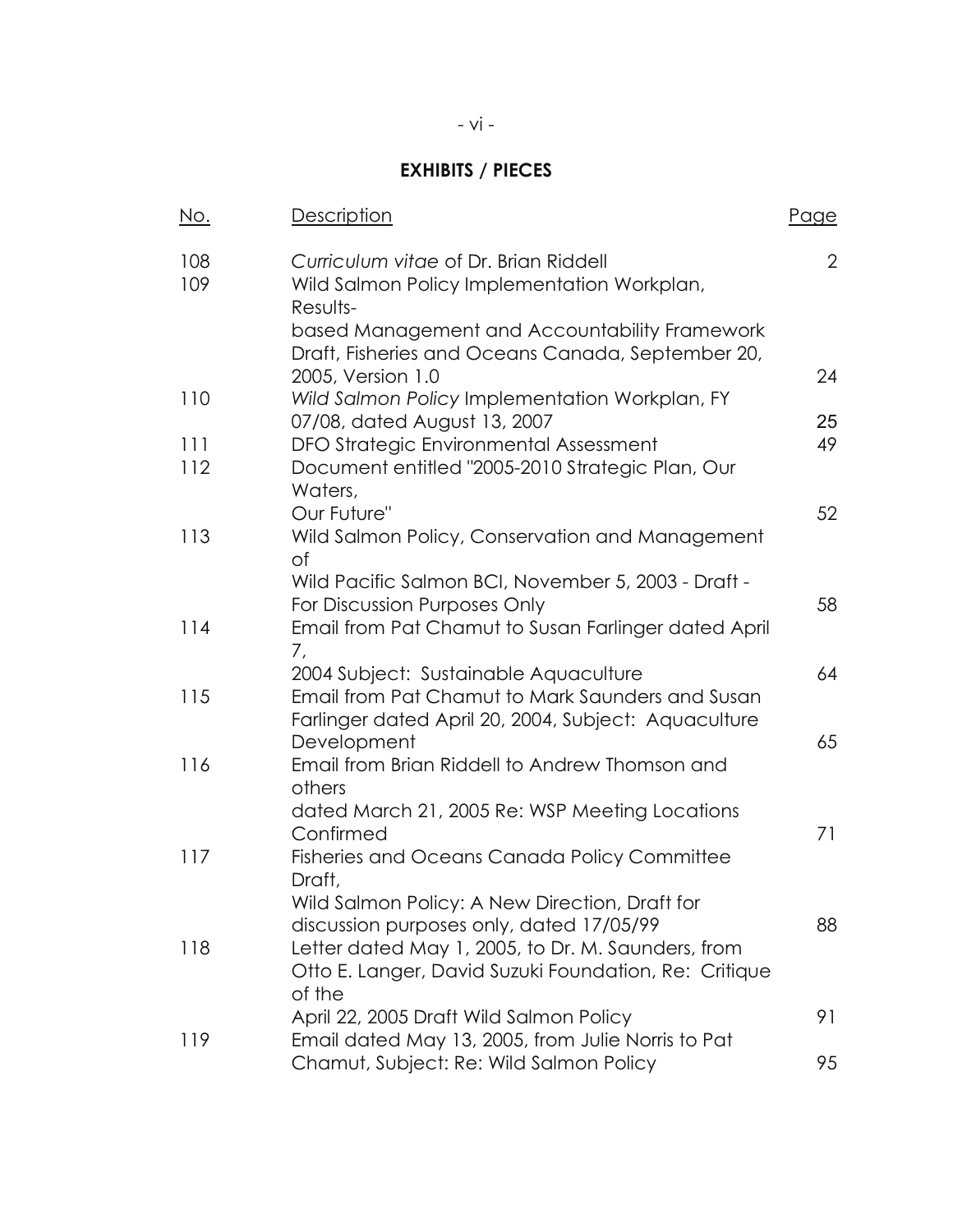## **EXHIBITS / PIECES**

| No.        | Description                                                                                                                                                    |    |
|------------|----------------------------------------------------------------------------------------------------------------------------------------------------------------|----|
| 120<br>121 | Email dated June 1, 2005, from Susan Farlinger to<br>Carol Cross, Subject: Fw: The Funding of the WSP<br>Email dated June 3, 2005, from Susan Farlinger to Pat | 95 |
|            | Chamut, Subject: Announcement of Wild Sockeye<br>Policy                                                                                                        | 95 |
|            | <b>EXHIBITS FOR IDENTIFICATION / PIECES POUR L'IDENTIFICATION</b>                                                                                              |    |
| P          | Meeting notes from the Pacific Fisheries and<br>Aquaculture Committee working group meeting of<br>March 11th, 2005                                             | 68 |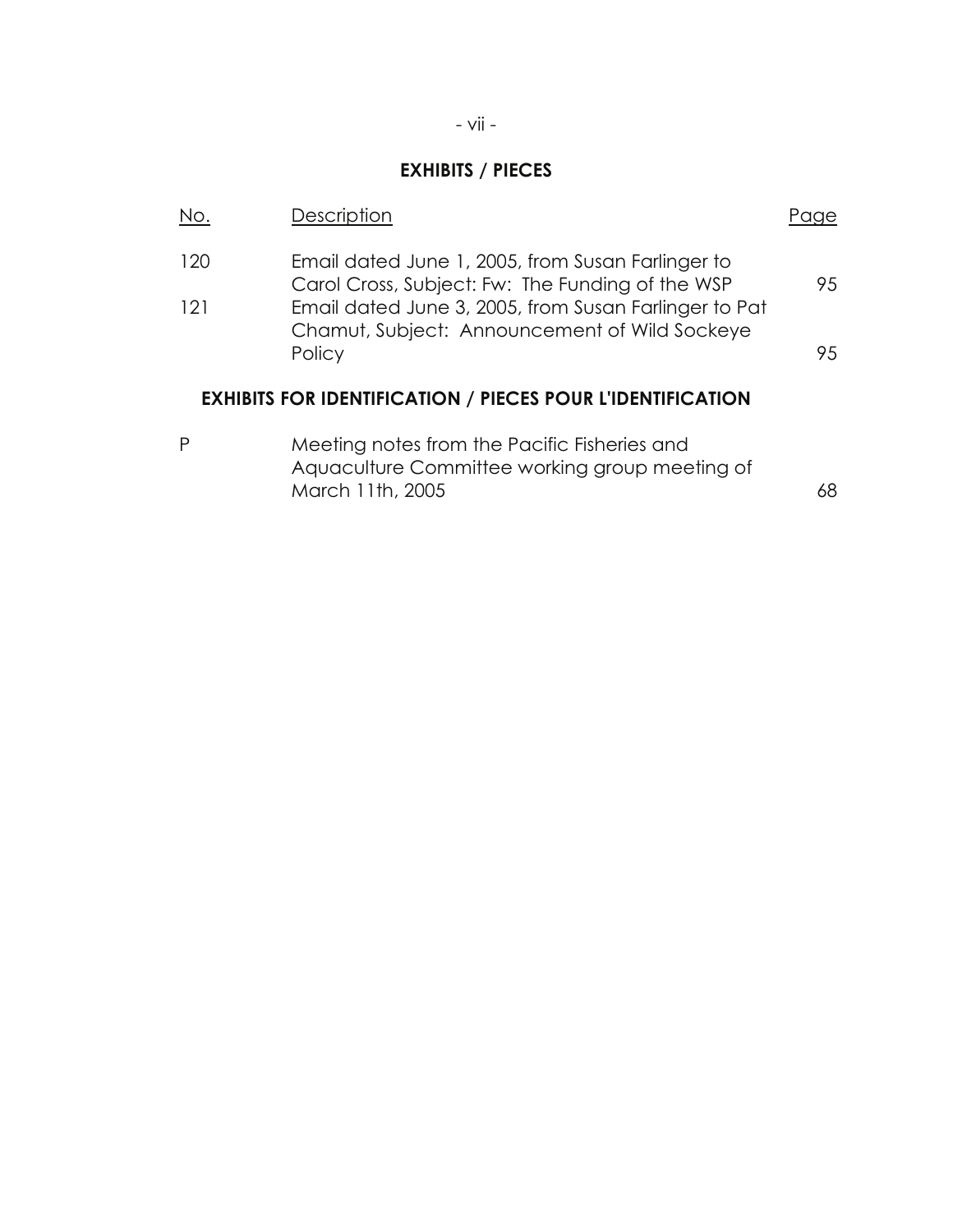PANEL NO. 6 Brian Riddell In chief on qualifications by Mr. Wallace 1 Vancouver, B.C. /Vancouver (C.-B.)<br>2 November 30, 2010/1e 30 novembre November 30, 2010/le 30 novembre 2010 4<br>5 THE REGISTRAR: Order. The hearing is now resumed. 6 MR. WALLACE: Good morning, Commissioner Cohen. Brian<br>7 Wallace, Commission Counsel, and I have nobody Wallace, Commission Counsel, and I have nobody 8 with me today.<br>9 Before Mr 9 Before Mr. Timberg continues with his<br>10 examination, counsel met this morning for examination, counsel met this morning for a few minutes and an issue was raised qualifying experts. It's a compromise between doing things the old-fashioned civil litigation way and allowing the Commissioner to use whatever evidence 15 you choose to use, which our rules provide. I am<br>16 suggesting as a compromise that where a witness suggesting as a compromise that where a witness will be giving or has given evidence relating to a matter of expert opinion, that the *curriculum vitae* of that witness simply be filed, and if a participant wishes to question their qualifications or expertise, they can do that, but in the regular substantive cross-examination, rather than setting aside valuable hearing time for an exchange about qualifications. I don't think it should be a big issue, but it then at least has the *curriculum vitae* on the record to 27 assist you in your reliance on the evidence.<br>28 0n consideration of this panel. I think On consideration of this panel, I think it was only Dr. Riddell who has provided us with 30 scientific evidence in dealing with the genesis of<br>31 the Policy, and I would tender Dr. Riddell's c.v. the Policy, and I would tender Dr. Riddell's *c.v.* as the next exhibit. EXAMINATION IN CHIEF ON QUALIFICATIONS OF BRIAN RIDDELL BY MR. WALLACE: Q Dr. Riddell, you have looked at this *c.v.* It was dated March 19th, 2009. I gather you updated it, but this is substantially correct? A Yes, it is. 41 Q Thank you. I would point out that one thing that<br>42 that's not on here is that in 2010 you became a that's not on here is that in 2010 you became a  $-$ - you were appointed by Canada as a Commissioner for the Pacific Salmon Commission, correct? A Yes, I believe it is actually on there. Q Oh, is it on there? A And that it would be the top of the second page.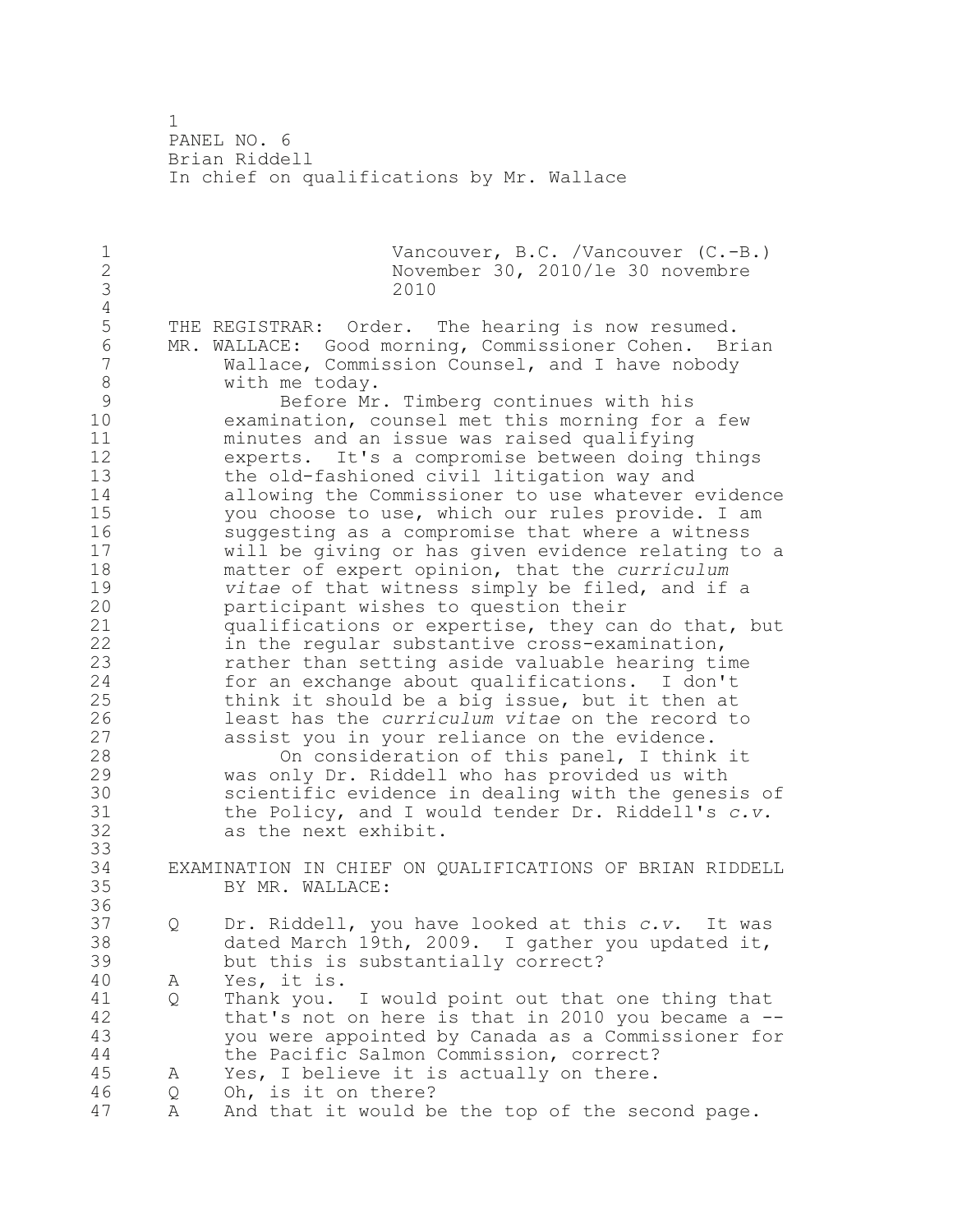MR. WALLACE: Oh, indeed, 2009. Thank you. THE REGISTRAR: That will be marked as Exhibit 108. 3 MR. WALLACE: Thank you. And I will leave it at that,<br>4 thank you. thank you. EXHIBIT 108: *Curriculum vitae* of Dr. Brian Riddell 9 MR. TIMBERG: Timberg, T-i-m-b-e-r-g, first name Tim,<br>10 counsel for Canada. If I could please have counsel for Canada. If I could please have Exhibit 97 brought up, please. CROSS-EXAMINATION BY MR. TIMBERG, continuing: Q Dr. Riddell, I have a few questions that I'd like to follow up on your presentation from yesterday morning, and perhaps we could turn to the third **page of the presentation.** At the top it says "A 19 Convergence of People and Issues". And, Dr.<br>20 Riddell, could you perhaps elaborate on the Riddell, could you perhaps elaborate on the five points that you set out there as to the reasons, or the context for the change that was happening at the time. I don't quite understand what you mean by "Development of Conservation Biology and concern for Biodiversity". Perhaps you could 26 elaborate on that point.<br>27 DR. RIDDELL: Mr. Commissione DR. RIDDELL: Mr. Commissioner, I can certainly do that. I would refer it to the text that I provided to supplement the presentation. It does 30 have more detail. That's where the 25 bullets<br>31 were listed, and I condensed it just to five f were listed, and I condensed it just to five for this slide. The point you're referring to, "Conservation Biology", this was an area of science that literally did begin in 1981 at a conference in California and formalized into a society in 1982. And it really did bring the issue of the value of biodiversity around the world to the forefront, and the impacts of development was having on the world's biodiversity. It certainly did not pertain only 41 to salmon. It was a very broad concern. There<br>42 were issues going on when I arrived from Eastern were issues going on when I arrived from Eastern Canada to the West that already showed there were concerns about biodiversity issues in salmon management, and that. And so it really did heighten the awareness of some Science Branch staff at any time about the --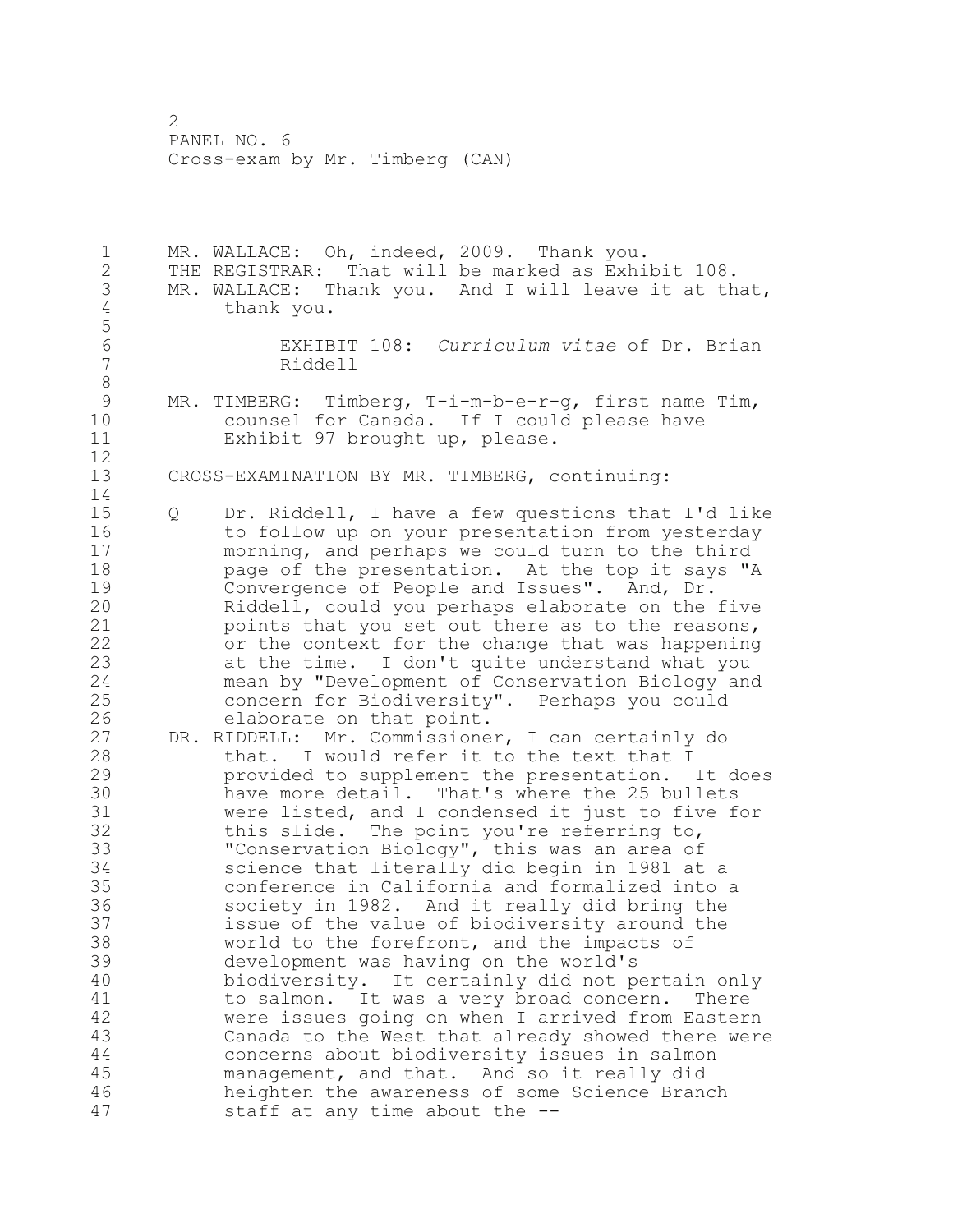Q And why is -- why is biodiversity so important? DR. RIDDELL: Well, biodiversity is really the tie 3 between the physical, chemical, environmental<br>4 conditions with the actual animals, and it's 4 conditions with the actual animals, and it's that<br>5 diversity of -- in salmon, it's that diversity of 5 diversity of -- in salmon, it's that diversity of<br>6 Racific salmon that allows them to widely utilize Pacific salmon that allows them to widely utilize the habitat, it provides both the opportunity for 8 maximizing production throughout all the habitat,<br>9 as well as provide the genetic diversity required 9 as well as provide the genetic diversity required<br>10 for adaptation through time. That's the for adaptation through time. That's the adaptability I referred to, to changing conditions. Q All right. And so then you've got as a second point, the "Explosion of genetic research methods and analyses". What are these genetic methods? If you could just provide a brief summary, and perhaps you could tell us when this genetic -- 18 these new genetic methods have been developed, 19 like temporally in time.<br>20 DR. RIDDELL: There are a lot DR. RIDDELL: There are a lot of methods, so I don't know that I can give you a full chronology. I can identify the major changes that occurred that are important to salmon. Q That would be helpful, and that's perhaps as they relate back to the Wild Salmon Policy as to how 26 you are going to use these methods to assist you<br>27 with the development of the WSP. with the development of the WSP. DR. RIDDELL: Yes. Well, the development of a tool called electrophoresis, it really was developed in 30 medical research for identifying genetic<br>31 variations, and the -- what are called qu variations, and the -- what are called genetic variance in particular proteins. And what people discovered is that you could use these to identify specific populations, really, down to localized spawning populations of Pacific salmon. There's enough genetic diversity in salmon that you can use the genetic differences between local populations to identify them in mixtures such as an ocean fishery. So there was both the combination of 41 developing the biochemical tools that became<br>42 available through electrophoresis, and available through electrophoresis, and mathematical tools in what was called "mixture analysis", to sample the spawning populations so you have genetic profiles of all of the individual spawning groups. And then you take a random sample in a fishery, as an example, and that is a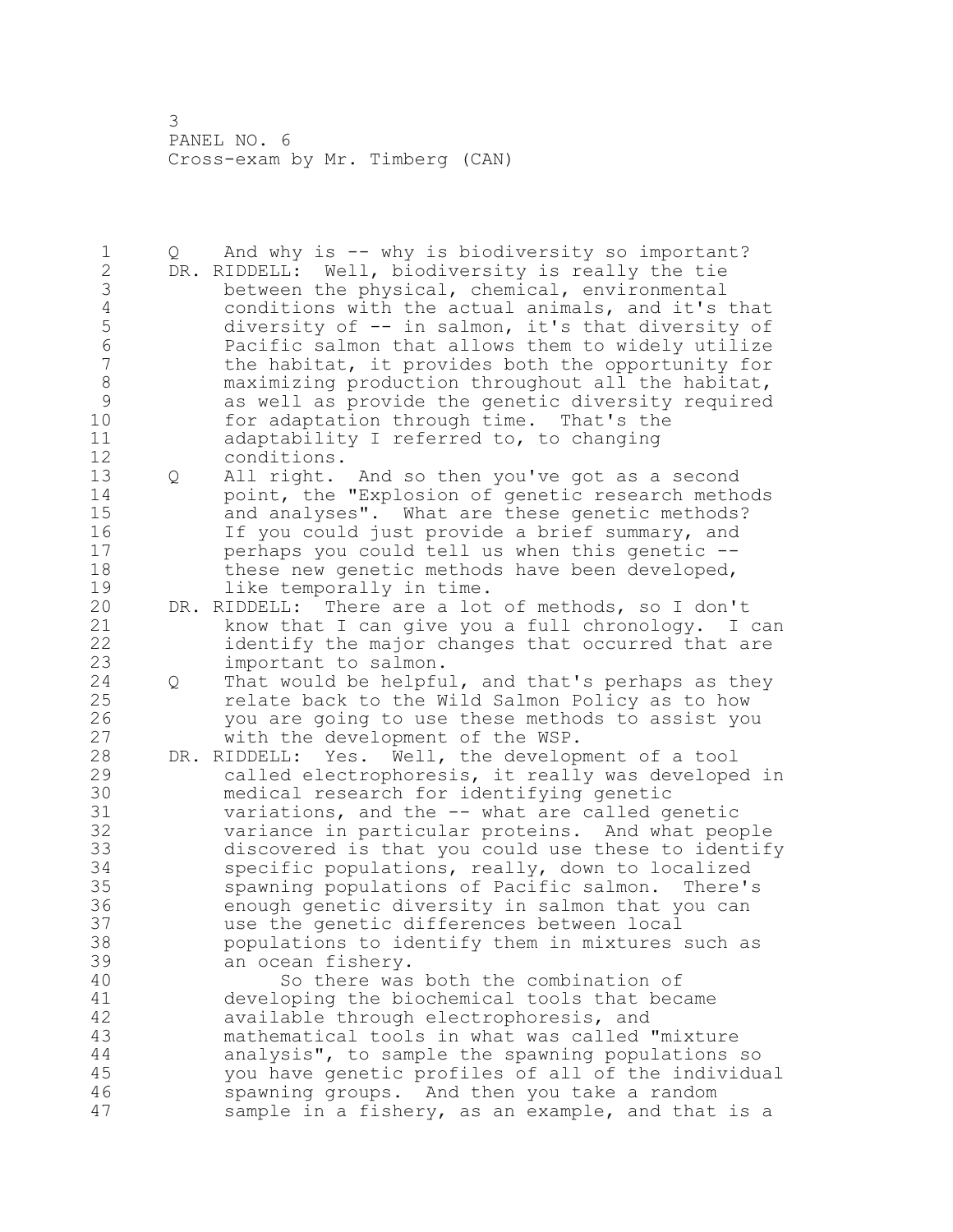mixture of many populations. The mixture analysis, which is just a statistical tool, allows you to then come up with a best estimate of what 4 the composition of the catch in that particular<br>5 fishery and time really was. 5 fishery and time really was.<br>6 0 Okav. And when did this too Q Okay. And when did this tool become available? DR. RIDDELL: Well, in 1982 I started a Genetics 8 Program in Science Branch at the Pacific<br>9 Biological Station. Our first person we 9 Biological Station. Our first person we recruited<br>10 was Dr. Ruth Withler, who had done her Ph.D. in was Dr. Ruth Withler, who had done her Ph.D. in 11 the electrophoresis tools at UBC. And we immediately began applying this in biological studies, looking at the population structure of Pacific salmon and looking at the contribution of populations to specific fisheries. It was not really applied broadly in fisheries until probably the late 1980s, because 18 there was sort of a building of trust in the tool, 19 and how it can be applied, and that the results<br>20 were accurate, and so on. It's very widely were accurate, and so on. It's very widely applied now. But we've evolved from using protein analysis with electrophoresis to more of the molecular DNA analysis, which is much, much higher resolution. And it's now widely used in fisheries applications 26 throughout the North Pacific. You can essentially<br>27 how in a major hatchery, for example, if you now in a major hatchery, for example, if you sampled all of the adults that contributed to the next generation in a major hatchery, so you're 30 talking about thousands of adults, you could then<br>31 orab an individual fish and identify its parents grab an individual fish and identify its parents just by using molecular DNA analysis. It's exactly the same as DNA fingerprinting type of applications, but just for fish. Q And then just for the assistance of the Commissioner, how does this technology practically get utilized? DR. RIDDELL: The DNA analysis, we have a very, very productive lab at the Pacific Biological Station, now managed by Dr. Terry Beecham and Ruth Withler, 41 and each year they provide real-time analysis for<br>42 the Northern troll fishery to identify a the Northern troll fishery to identify a particular stock of concern, which is the West Coast Vancouver Island chinook stocks. And probably more appropriate to the Commission, is that they do real-time analysis in the summer, meaning a turnover of about 24 hours to 36 hours.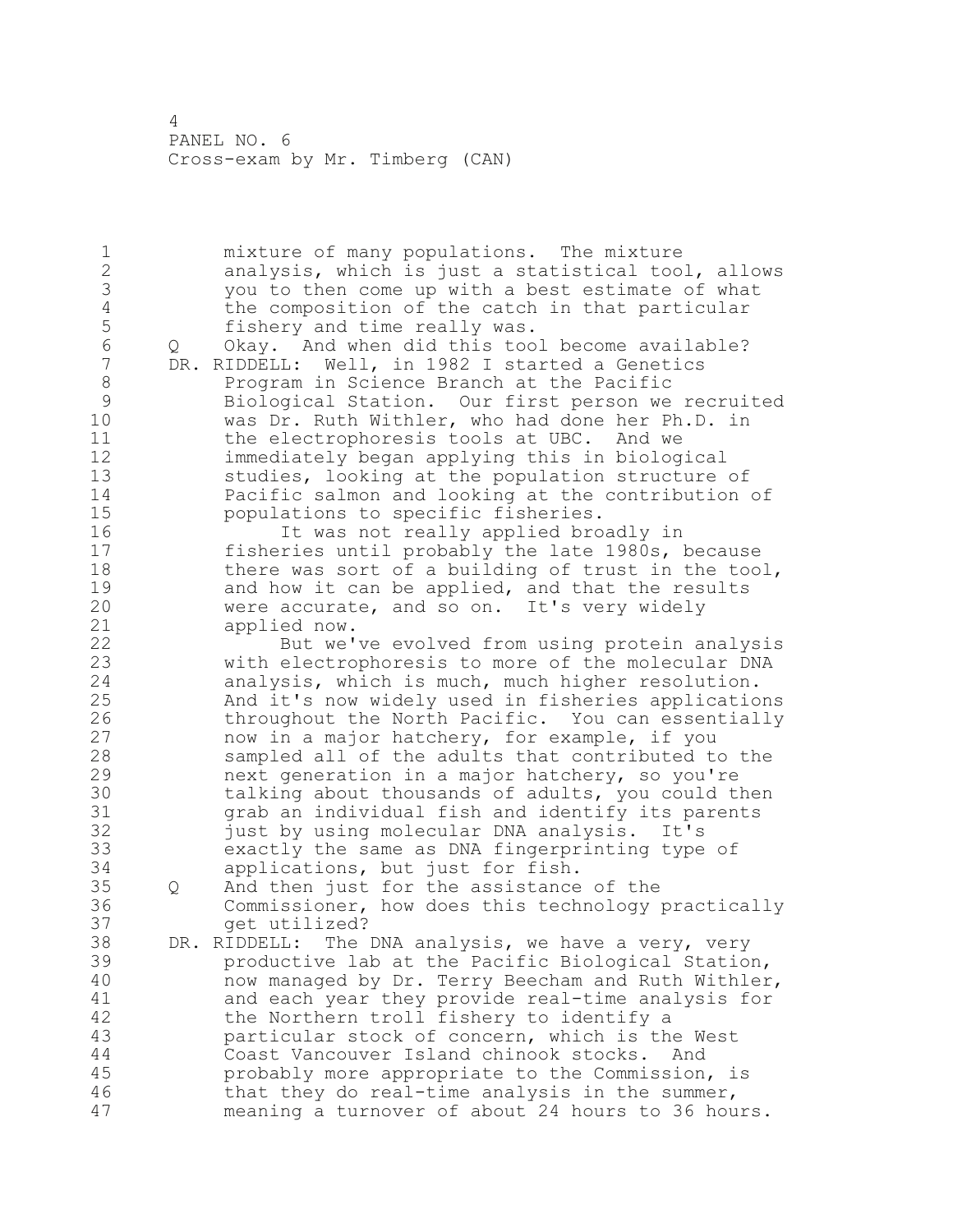They provide information on all of the southern B.C. test fisheries for sockeye salmon. And that 3 information is collected from the test fishing<br>4 sites, brought to the Biological Station, and 4 sites, brought to the Biological Station, and<br>5 seturned to the -- in this case to the Pacific 5 5 returned to the -- in this case to the Pacific<br>6 Salmon Commission for the Fraser Panel, and use Salmon Commission for the Fraser Panel, and used every week in making decisions about opportunities 8 for fishing and the status of specific populations<br>9 returning. 9 returning.<br>10 0 So this ti 0 So this ties the catch back to the particular conservation units, is that... DR. RIDDELL: Yes. Q Okay. DR. RIDDELL: You can bring it down to right to the specific spawning populations which could be one of several populations within a CU. You can get it down to the particular stream, really. 18 Q And just for my benefit, when -- when did this 19 sort of operationally sort of happen<br>20 approximately, as a date? I'm not s  $approximately,$  as a date? I'm not sure exactly when this became operational. DR. RIDDELL: I'm not -- I'm not sure I know the precise date, but it has been used for probably 20 years in various forms of electrophoresis, evolving to molecular DNA. 26 Q Okay.<br>27 DR. RIDDEL DR. RIDDELL: It's been applied for sockeye salmon through the Pacific Salmon Commission, probably back to the late 1980s. 30 Q Okay, thank you. And point 3, I think was clear.<br>31 Doint 4 you spoke about "Major new agreement Point 4 you spoke about "Major new agreements and Pacific Salmon Treaty". Did you want to briefly -- sorry, Mr. Saunders? MR. SAUNDERS: I wonder if I might make an addition to what Dr. Riddell just spoke to with the genetics. Q Certainly. MR. SAUNDERS: I would say that in the last -- and Dr. Riddell's of course correct that it's been, you know, 20 years that it's been in place, but there have been huge strides probably in the last three to five years in terms of the technology developing in terms of the speed that we can actually process samples. Dr. Riddell pointed out that there are 24-hour turnaround, but we now have robots and technology that allows us to process samples at a much higher rate and a much lower cost. So its practicability in terms of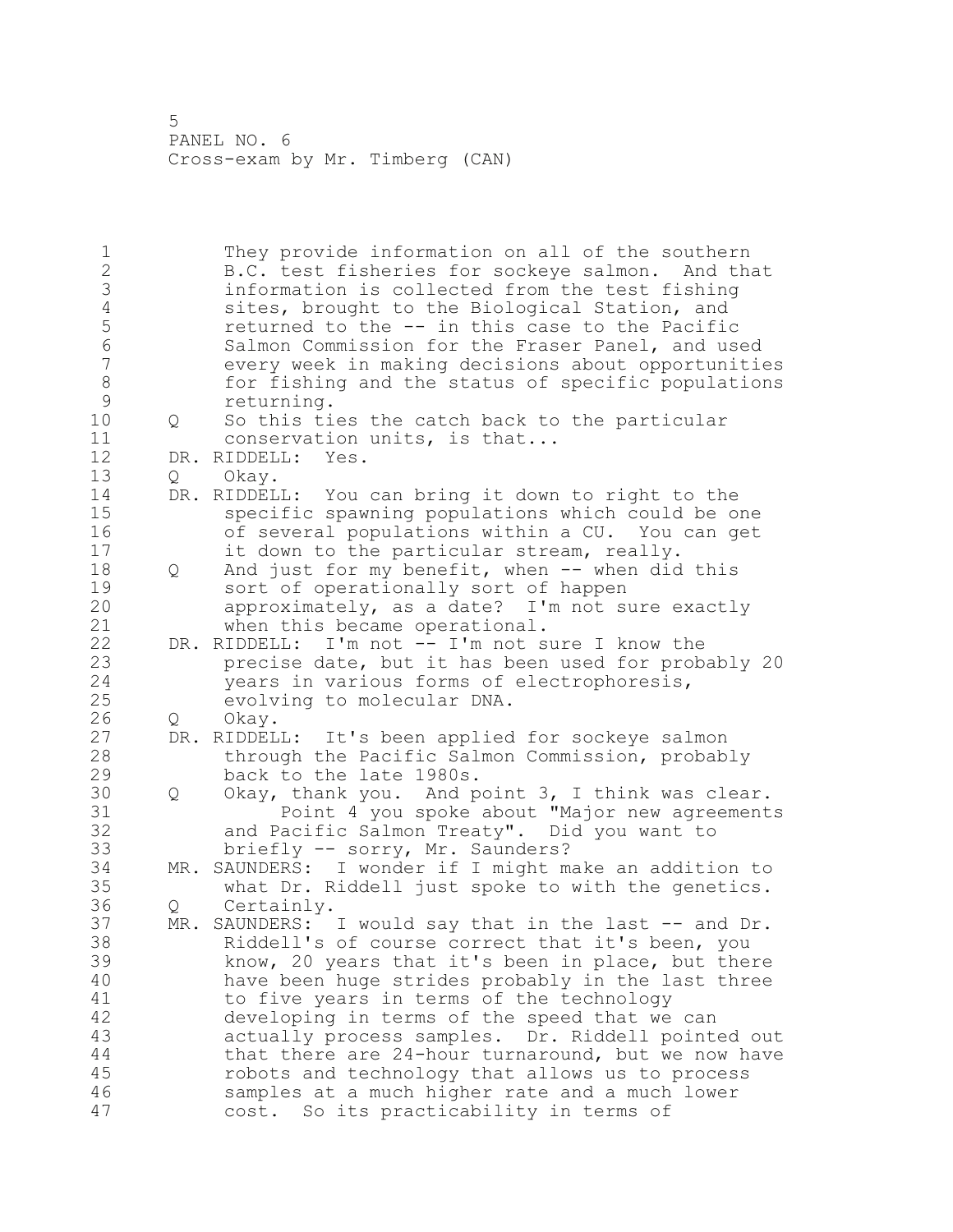application to in-season management is increasing probably by an order of magnitude in the last 3 years, so making it as a much more -- the<br>4 potential for its application in fisherie. 4 potential for its application in fisheries<br>5 management continues to grow in leaps and 1 management continues to grow in leaps and bounds. Q Thank you. And perhaps you could describe how the Pacific Salmon Treaty just briefly - I'm cognizant 8 of time - but just how the Pacific Salmon Treaty<br>9 celates to the WSP development. **relates to the WSP development.**<br>10 DR. RIDDELL: Well, the Pacific Salm DR. RIDDELL: Well, the Pacific Salmon Treaty, for 11 those that are not fully involved in what it does, it's like the first comprehensive treaty addressing all salmon populations from about central Oregon through southeast Alaska. Fish don't really respect political boundaries very much, and so a lot of the fish that are caught in southeast Alaska are from Canada, and a lot of the fish that Canada catches on the West Coast of 19 Vancouver Island are from the southern United<br>20 States, and the two countries really can't full States, and the two countries really can't fully manage their respective resources without dealing with the other country. Q So just for your assistance, Dr. Riddell, the Commissioner has heard from -- about the Pacific Salmon Commission in previous testimony. I'm just 26 trying to ask for you to draw any linkages.<br>27 DR. RIDDELL: Okay. DR. RIDDELL: Okay. Q You can be more -- you can be more detailed in your response as to how it fits with the WSP. 30 DR. RIDDELL: Well, the WSP is relevant to the treaty<br>31 because the stock units that we're trying to 31 because the stock units that we're trying to<br>32 conserve, now the conservation units, and conserve, now the conservation units, and previously just the major stock programs, they need to be identified so that we look at the fisheries that are actually impacting those particular stocks. Under the Pacific Salmon Treaty there are particular limitations imposed on some populations or some groups of fishes that we need to be able to monitor through time. So what really happened with the implementation of the Pacific Salmon Treaty was a requirement for Canada to suddenly become much more stock-specific in its consideration for both stock assessment and annual monitoring. Q And that's the -- now I understand Canada is developing escapement targets as a requirement. Does that fit in with the WSP?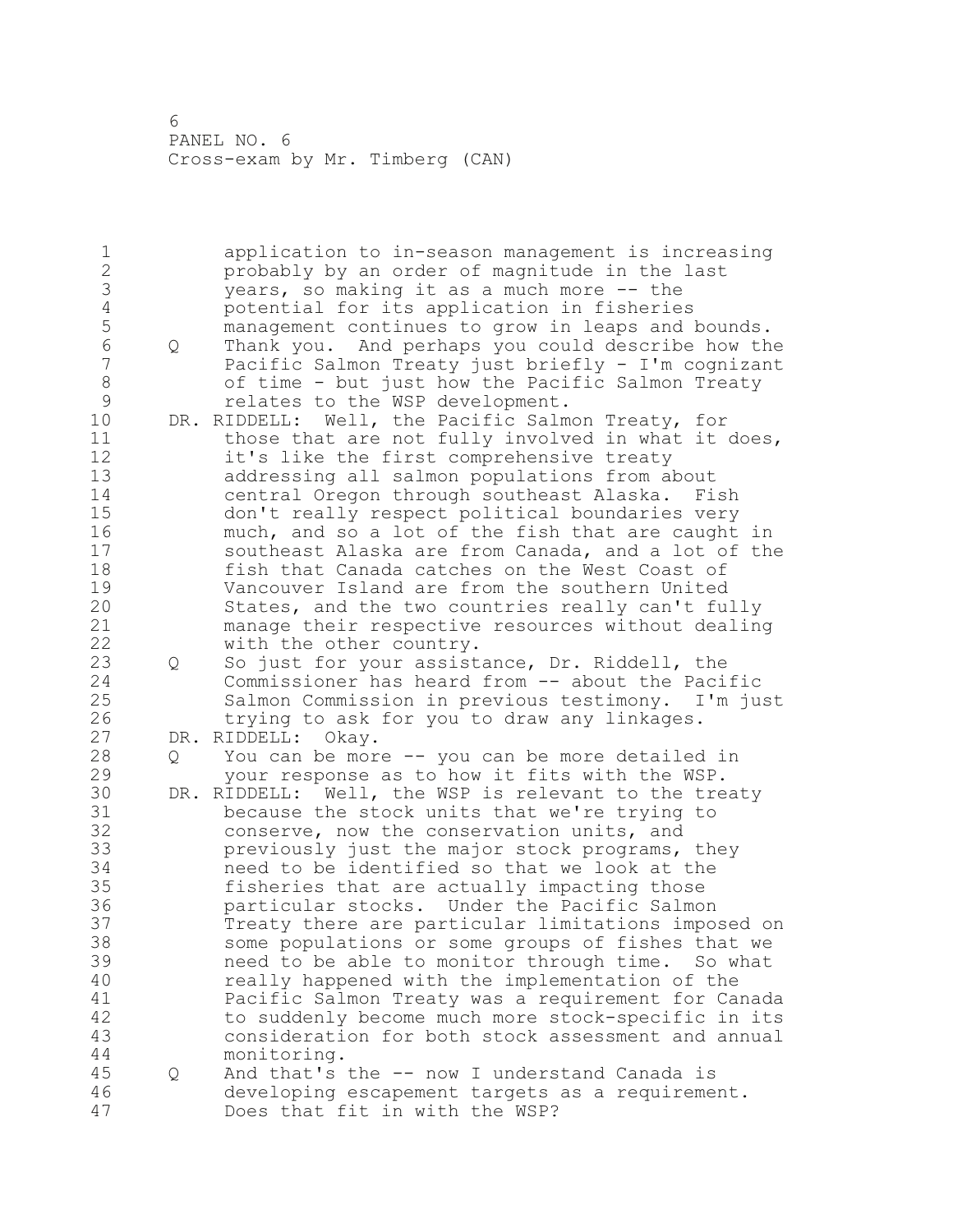DR. RIDDELL: Well, it very definitely fits in with -- Canada has always had escapement targets for particular populations of salmon, but we had what 4 we would have called now the target reference<br>5 points, or in the past it was the optimum 5 points, or in the past it was the optimum<br>6 escapement value that they were trying to escapement value that they were trying to achieve, that on average would maximize production through 8 time. And that the Wild Salmon Policy major<br>9 change there was that each conservation unit change there was that each conservation unit would now have two points for management, which yesterday we called benchmarks. Q Right. DR. RIDDELL: The upper benchmark is typically related 14 to the target reference point of the past, the optimum escapement value. But the lower benchmark is much more precautionary in protecting the downside risk that you do not let a population become too depressed through direct actions of 19 management.<br>20 0 Okay. Than Q Okay. Thank you. If we could turn over to pages 21 -- to the page titled "2. The Value of diversity in Pacific salmon". A fairly specific question: You referenced in your examination that in 1939 there was a recognition of "stock concept". What was that exactly? 26 DR. RIDDELL: Well, the stock concept -- sorry. Mr.<br>27 Commissioner, the stock concept really simply Commissioner, the stock concept really simply recognizes the diversity or the differences between all the various different population of 30 Pacific salmon that people were seeing throughout<br>31 the West Coast. And "stock" actually comes from 31 the West Coast. And "stock" actually comes from<br>32 the old English agricultural use of a lineage of the old English agricultural use of a lineage of a particular animal or the stock derivation of that animal, and that, and that then became applied as sort of the common usage or terminology. That's really all that conference did in 1939, because the genetic basis of the stock concept was really not proven for about another 30 years. Q Okay. And over two pages we have the "Three principles emerge from understanding the Stock Concept". The first point being: Adaptations that exist today reflect the past ... but evolution is a continuous process. Maintaining ADAPTABILITY in salmon is critical for their future.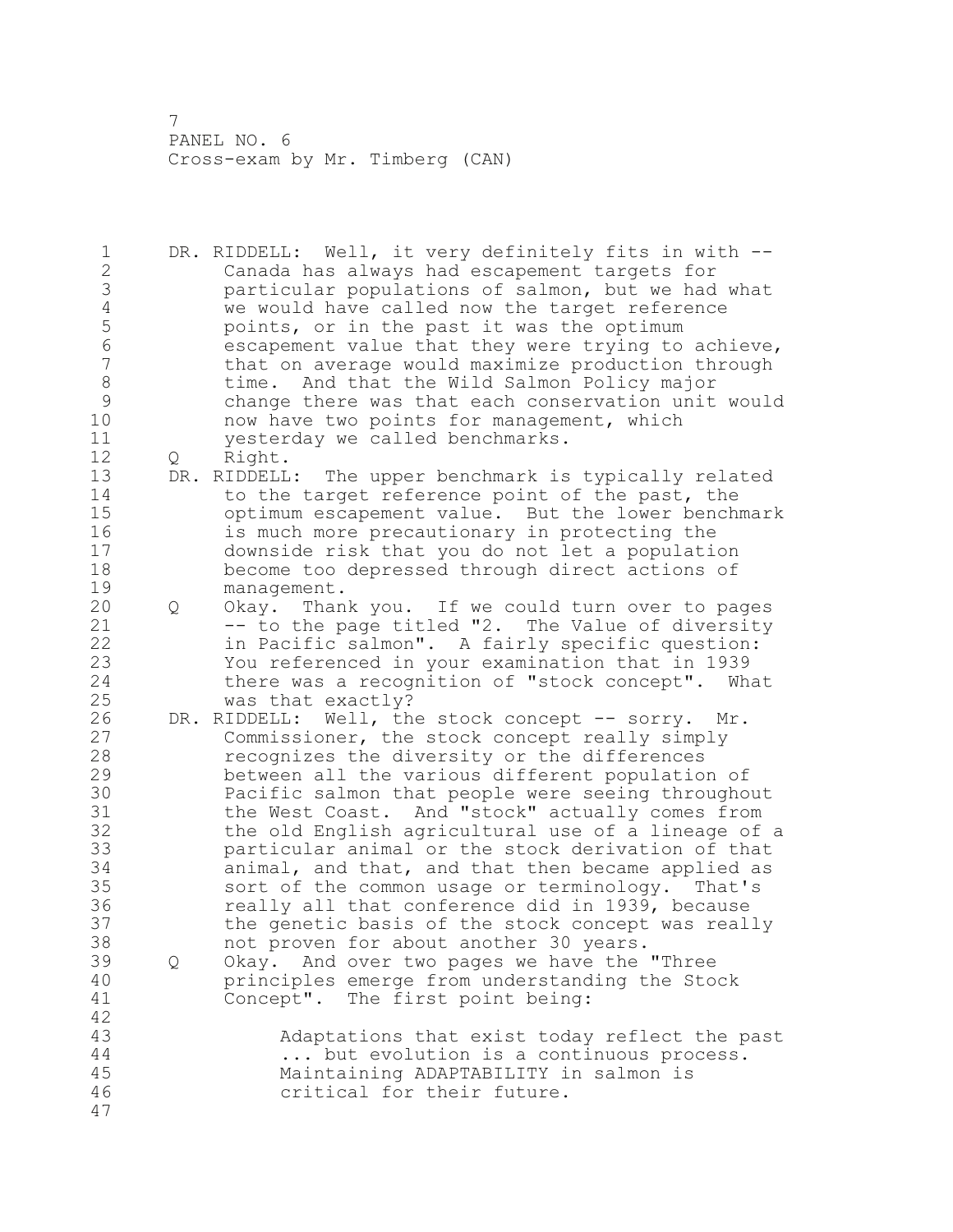Perhaps you could just as a -- generally how do 2 you maintain the adaptability then, if it's --<br>3 it's critical for the salmon's future. What --3 it's critical for the salmon's future.<br>4 What are the -- why is that so importar 4 what are the -- why is that so important?<br>5 DR. RIDDELL: Okay. Mr. Commissioner, the pro 5 DR. RIDDELL: Okay. Mr. Commissioner, the process of<br>6 adaptability is the critical element of the Wild adaptability is the critical element of the Wild Salmon Policy, where you have to maintain 8 connectedness between habitats. You need to<br>9 maintain the habitat diversity because it's maintain the habitat diversity because it's the process that allows adaptation to occur. You have to have genetic variation for change to actually continue, and that. If you only focused on adaptation of now, it's really the response of the animal to past pressures that it's lived through, 15 and that.<br>16 What What we are really concerned about in the Wild Salmon Policy is maintaining the ability for the process of adaptability that leads to future 19 adaptation to continue. And that's really why we<br>20 evolved to the conservation unit, looking at a evolved to the conservation unit, looking at a geographic distribution of the spawning populations. Not just about the total number of animals. A large number of animals could come from a single spawning population. But what we want to ensure is that we have a wide distribution 26 of spawning populations throughout the habitat<br>27 landscape, and all, to allowing for the ecolog landscape, and all, to allowing for the ecological processes to continue, and that. So it's the process that leads to adaptation that we really 30 have to protect for the future.<br>31 0 Thank you. And over the page w Q Thank you. And over the page we've got a chart that you've provided, "Managing Diversity in BC's salmon", and you described the first column with the number 8,171 stocks in BC salmon. But can you elaborate what the second, or the third and fourth columns tell us. DR. RIDDELL: Yes. The middle column really is when you look at how many of the -- what they call "stocks", which are really the combinations of a particular species and a particular stream. Then 41 they looked at the number of those actually have a<br>42 sufficient track or historical record of data that sufficient track or historical record of data that you could do a credible assessment of. And so they were identifying that approximately 60 percent of the populations you could do some level of assessment on. Q Okay.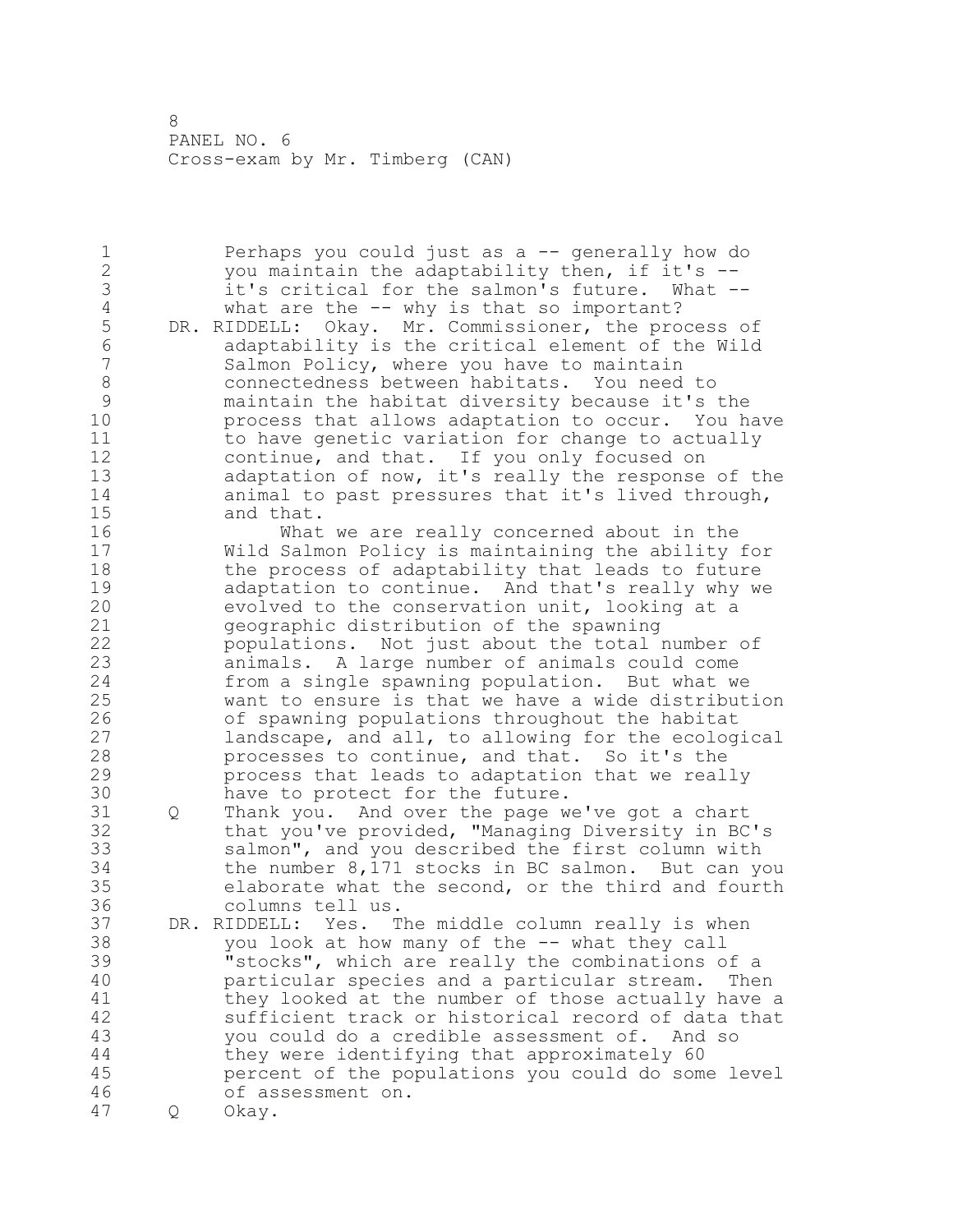DR. RIDDELL: The third one is in their definition of extinct and threatened and then healthy and so on. 3 They identified 2.1 percent of the 8,171 stocks,<br>4 as they referred to them, were no longer in 4 as they referred to them, were no longer in<br>5 existence. And then their next category ha existence. And then their next category had, I 6 think the value is 10.2 percent is the number that<br>7 were threatened at that time. were threatened at that time. 8 Q Okay.<br>9 DR.RIDDEL 9 DR. RIDDELL: But these are individual combinations of<br>10 Species and particular streams. They are not the species and particular streams. They are not the conservation units -- Q Okay. DR. RIDDELL: -- and that. And so I use this figure frequently to show people that we definitely have problems in particular stocks of concern we're all aware of, such as Cultus Lake sockeye. But the very vast majority of the -- salmonid diversity in 18 British Columbia still exists, and that, and that 19 we can work from.<br>20 0 Thank you. And o Q Thank you. And over the page you've provided an illustration, "Hierarchy of biological diversity". And I looked at this, and could you explain for us where you would draw the line of where a conservation unit fits there. DR. RIDDELL: No, I can't. 26 Q Okay.<br>27 DR. RIDDEL DR. RIDDELL: And that's why it's not there. Q Okay. DR. RIDDELL: And the reason for this is - not to be cheeky about it - but there is another diversity in salmon that there are particular populations that really are demes. They are individual localized populations that are demes and they are conservation units. Q Okay. DR. RIDDELL: The one that's closest to us is the Harrison River white chinook. This is one of the largest chinook populations in Canada, it frequently is the largest, and it is basically a single population with the exception of moving 41 some fish to Chilliwack Hatchery, which is a<br>42 hatchery-based production we don't include. hatchery-based production we don't include. The majority of the CUs would be including the demes and the populations. So if you were to force a line, you would draw a line across the top of "Populations" to "Biological Races". Q Okay. And so it just depends on each CU as to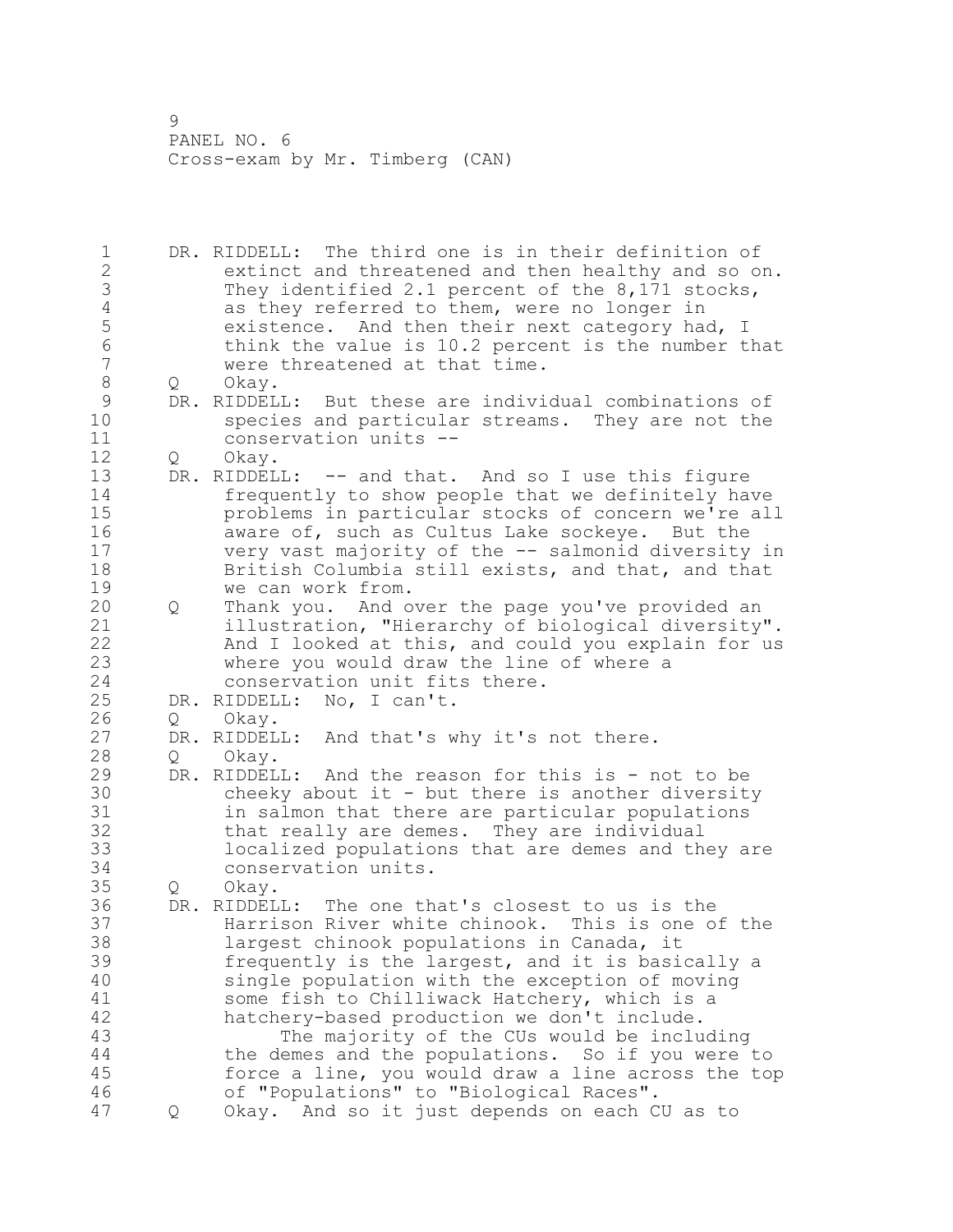1 where the line would be drawn as to the biological<br>2 complexity, and of -- and you'd have to look at complexity, and of -- and you'd have to look at 3 the spatial variability geography of it, and then 4 you have to look at the temporal variability,<br>5 that's over time as so that they can evolve. 5 that's over time as so that they can evolve. Is<br>6 that a fair summarv? 6 that a fair summary?<br>7 DR. RIDDELL: Yes. it is. DR. RIDDELL: Yes, it is. The temporal variation 8 doesn't really come into the actual definition<br>9 right now, but the bounds of the CU could chane 9 right now, but the bounds of the CU could change through time. 11 Q Right. 12 DR. RIDDELL: Particularly with global warming and 13 climate change, if it continues. 14 Q Okay. All right, thank you. And then over the 15 page, the next maps that for pink CUs there's only 16 13 in all of the Pacific and Yukon, that's what 17 that says. I'd like to compare that, then, with 18 the fact that the CUs for the sockeye are 230 in 19 the lake and 24 in the river. So that's part of<br>20 the complexity that you were talking about the complexity that you were talking about 21 yesterday, is that the greater number of CUs for 22 the sockeye species? 23 DR. RIDDELL: Yes, it gets to the genetic legacy of the 24 particular species and its distribution through 25 British Columbia. Pink salmon have very, very 26 little genetic differentiation in small geographic<br>27 scales. You need approximately 500 kilometres scales. You need approximately 500 kilometres 28 along the coast that leads to differentiation that 29 you can start detecting readily. The biggest 30 difference between pink salmon is frequently<br>31 within one river, but between the odd-year li 31 within one river, but between the odd-year line<br>32 and the even-year line, because there's no gene and the even-year line, because there's no genetic 33 exchange at all between those generations in pink 34 salmon. 35 The point you're making on sockeye salmon is 36 what I emphasized yesterday. There is enough 37 genetic separation which reflects long-term 38 isolation of those populations that commonly each 39 lake is a separate conservation unit that we can 40 -- that we should continue to monitor and protect. 41 Q Okay. So if you could put the next page. This<br>42 definition, this is the definition of definition, this is the definition of 43 "conservation" from the Wild Salmon Policy, is 44 that not -- that's the same definition? 45 DR. RIDDELL: Yes, that's correct. 46 Q And what is the conservation unit intended to 47 capture?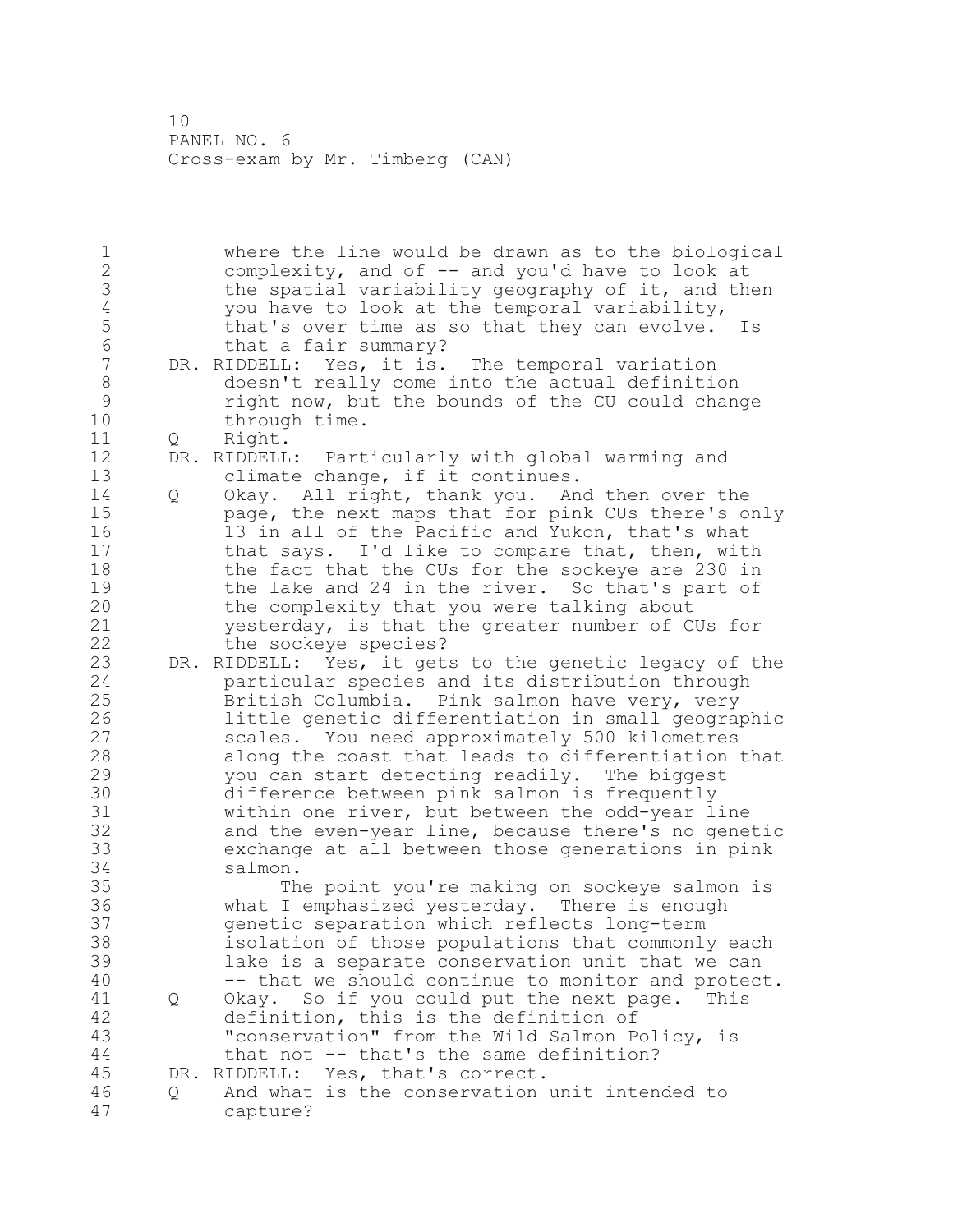DR. RIDDELL: Well, it's intended to capture everything we were just talking about. It's the genetic diversity between the populations, the 4 connectedness between populations within<br>5 particular geographic landscapes. Becau particular geographic landscapes. Because you do have breaks in climates and geography, the physical environments and you need to have within 8 the conservation unit you want to maintain a<br>9 distribution of the spawners throughout all distribution of the spawners throughout all the available habitat. That's the connectedness that allows processes to continue in that, and it also **12** provides, call it an insurance, that you can't<br>13 cuarantee that some spawning population wouldn guarantee that some spawning population wouldn't be extirpated possibly by pure -- a landslide, for example, and that. If you have a healthy conservation unit, with a network of spawning populations healthy around 18 there, that is by far the best sort of management 19 blan to allow re-colonization of that habitat as<br>20 it is cleaned up and becomes available again. it is cleaned up and becomes available again. Q Okay. And so then can you just explain, then, what's meant by an "acceptable timeframe" in the definition? DR. RIDDELL: Well, that was incorporated because -- and many times we really don't know populations 26 are lost, and if you don't do something actively,<br>27 then people think, well, it's gone forever, sort then people think, well, it's gone forever, sort of thing. We want to provide bounds -- and salmon will not go across some of the boundaries rapidly, 30 and the greatest example is what I said yesterday<br>31 about sockeye salmon. When we've tried to 31 about sockeye salmon. When we've tried to<br>32 bhysically move populations into barren hal physically move populations into barren habitat that's caused for maybe a fishing effect or a dam effect or a landslide, we are unable to re- establish sockeye populations when we move those around. And that's going across these barriers. So really what we're talking about here is we want to recover the population so we don't have a long-term loss of production and the best way to do that is to have these conservations there that 41 will fill it in, as I just referred to in that<br>42 insurance policy. insurance policy. Q All right. Thank you very much. And over the page you had said about expectations of climate change. You said that the -- so it's almost a definition you provided, that the climate changes when the future does not reflect the past. And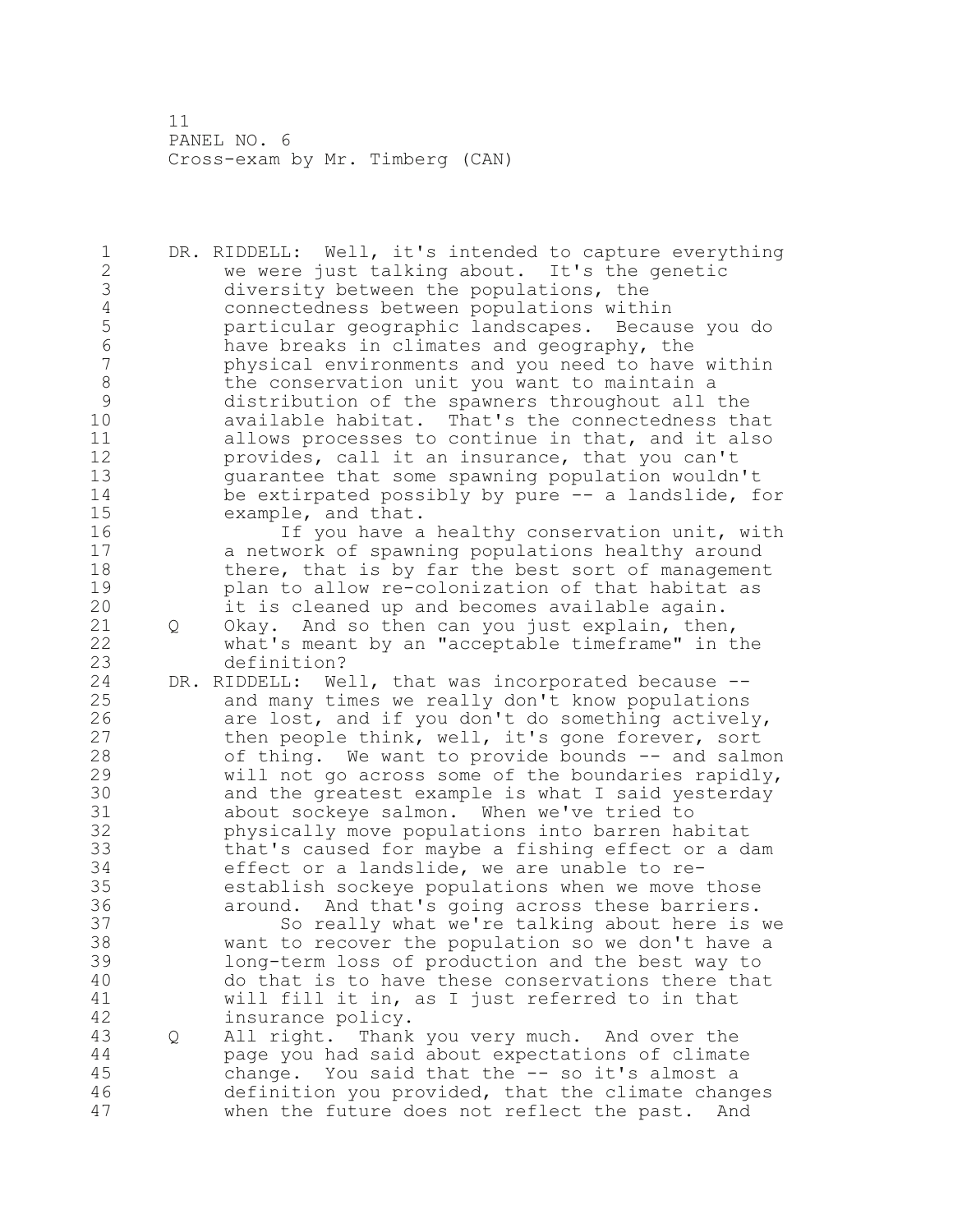could you just elaborate on what you meant by 2 that? 3 DR. RIDDELL: Well, what we're talking about here is<br>4 the uncertainty of the future. We don't know he 4 the uncertainty of the future. We don't know how<br>5 extensive climate change will be, or how rapidly 5 extensive climate change will be, or how rapidly<br>6 it will occur. If the future is not represented it will occur. If the future is not represented by the past, the most obvious example for us is in 8 the application of forecasting. But what we're<br>9 talking about here is you want to allow for the 9 talking about here is you want to allow for the<br>10 maximum diversity within the conservation unit,  $maximum$  diversity within the conservation unit, and for that you really want to talk about the numbers of animals throughout, as well as the number of spawning populations throughout the conservation unit. And to allow for the greatest opportunity for some genetic combinations to be present to allow the populations to continue in the future if climate does change. That is the 18 real value of genetic diversity, is to allow for 19 future change and the adaptation of the animals.<br>20 0 All right. Thank you. And then if you could tu Q All right. Thank you. And then if you could turn to the column "Number of CUs by species in BC", it's about four slides along, Mr. Registrar. That one there. For the assistance of the Commissioner, could you contrast the sockeye salmon fishery to, say, 26 the halibut fishery as to how -- how that relates<br>27 to stock concept and this idea of biological to stock concept and this idea of biological complexities. Trying to from a fisheries management perspective, we've got these 435 CUs 30 for the sockeye fishery, and I'd like you to<br>31 compare that to another fishery, and I'm pic. compare that to another fishery, and I'm picking out halibut as an example to help explain the -- what's required to manage one as compared to the other. DR. RIDDELL: I understand the question. I'm just trying to think of a clear way to answer it. If we start from the halibut, halibut being a marine species, they do have spawning aggregations or locations, if you want, and there are some genetic differences through large geographic areas of the 41 Pacific -- well, along the western -- the eastern<br>42 Pacific. But really the genetic differences there Pacific. But really the genetic differences there are very, very small. The real issue in the halibut fishery is assessing the biomass of fish that are currently available, and comparing that against what they had seen in the past in terms of what they call the virgin biomass or the original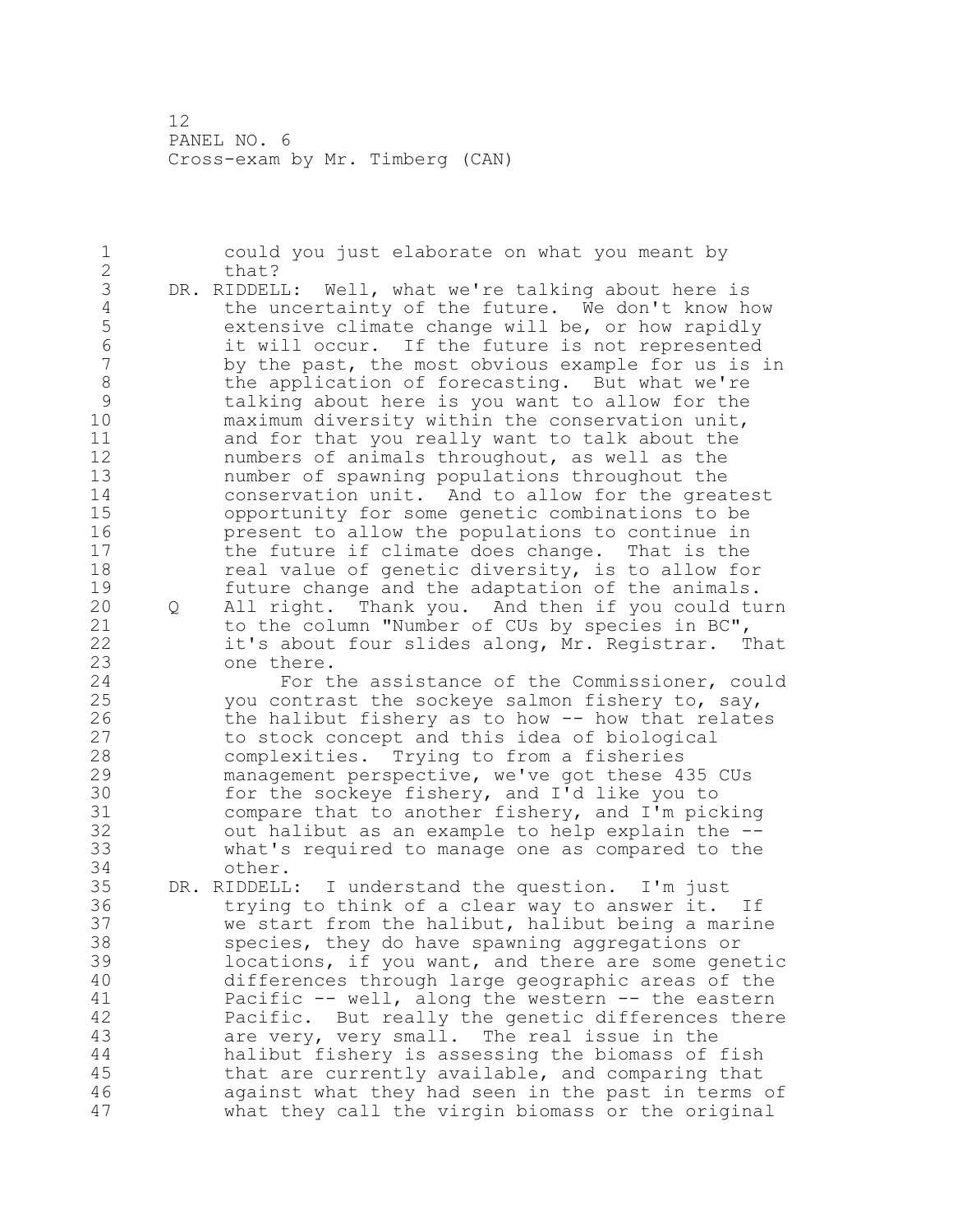biomass. And then they would look at allowable harvest rates, how much can be removed from that 3 to sustain future populations.<br>4 50 you don't really see a 4 So you don't really see a great deal of<br>5 application of the stock concept in the halil application of the stock concept in the halibut fishery. You do see it more in some other marine fisheries, such as rockfish where you have 8 multiple species, which is a similar concept but<br>9 meally are species-specific differences. 9 really are species-specific differences.<br>10 What happens in Pacific salmon is t What happens in Pacific salmon is that there are very, very few fisheries that don't fish 12 multiple populations or stocks and now what we're<br>13 talking about are conservation units. talking about are conservation units. 14 So the real value, it still looks like a large number, but when you consider that in the past people have talked about roughly 8,200 so- called stocks that we've referred to in that table, you're now down to a number that's 435,000 19 in this table across all species. And when you<br>20 opt down to sockeye salmon, most of our fisheri get down to sockeye salmon, most of our fisheries 21 still occur in the oceans, and they are on multiple aggregations. The conservation units are not going to change our management process fundamentally. All right. What they are going to do is look at 26 what's the change in accountability of the<br>27 distribution of the spawners when they get distribution of the spawners when they get back into fresh water. So now what you need to do is you're looking 30 at the abundance of fish coming through the<br>31 fishing regions outside. That's where I re fishing regions outside. That's where I referred earlier to the test fisheries. The test fisheries look at the relative catch rates that they've seen in the past, and they are then used in formulas to look at what would the projected return biomass be given that harvest, the number of animals caught in a test fishery. You then do the DNA analysis to understand the stock composition, and as the season progresses you build up this trend in the return abundance by conservation unit now. 41 This also has to go through time because<br>42 there's a run timing curve that occurs. They there's a run timing curve that occurs. They don't all come in in a day. They come in through most of them over about month of the populations returning to the coast, and that. And so this is the discussion I presume you had previously with the PSC in terms -- because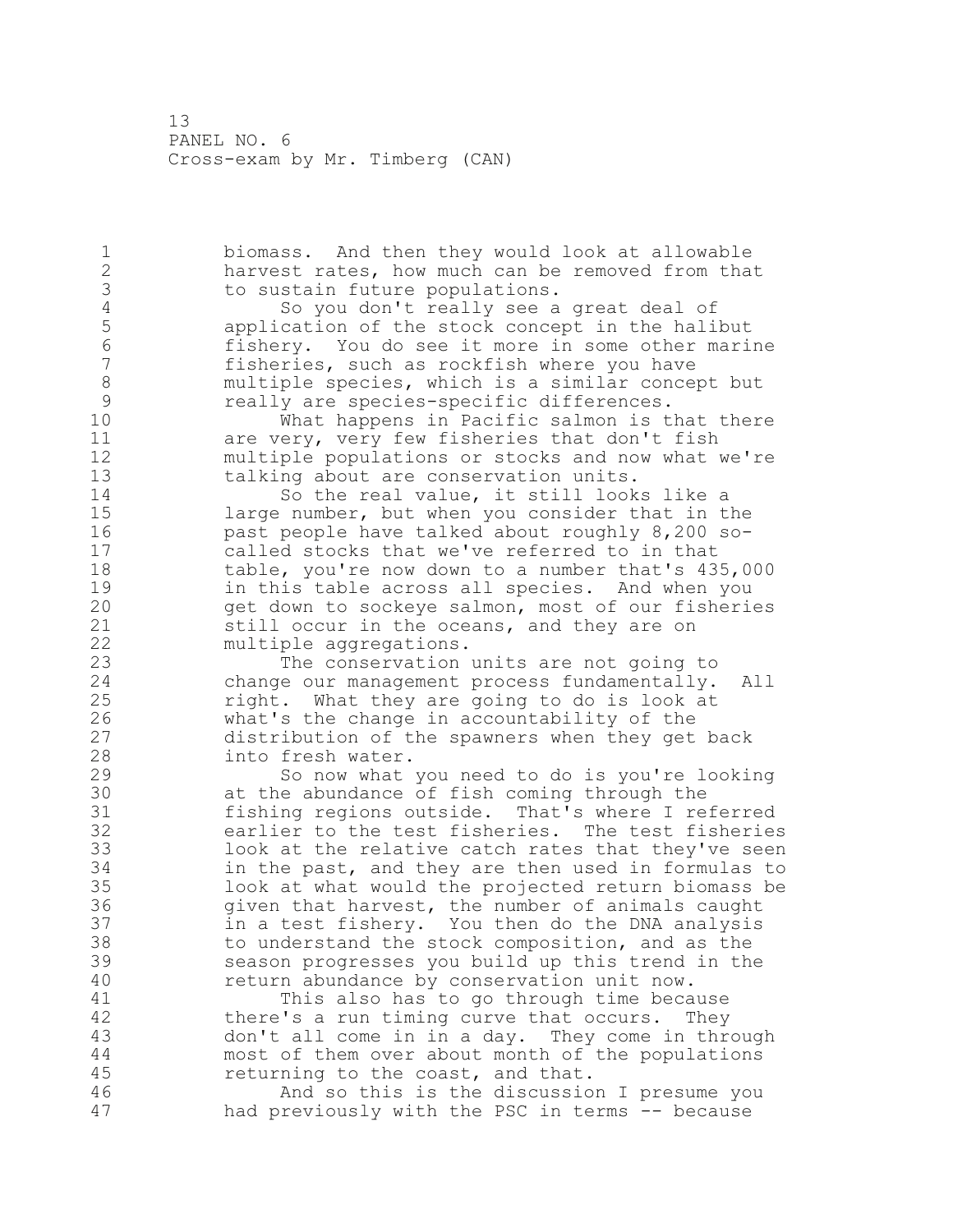that's their responsibility for Fraser sockeye is monitoring all these test fisheries and the return 3 of the stocks. As they return to the coast, they<br>4 then go through the Fraser Panel in the 4 then go through the Fraser Panel in the<br>5 discussions for the Panel Region about discussions for the Panel Region about what 6 allowable harvest would be.<br>7 So the complication is So the complication is one of not just 8 looking at biomass, you're now looking at biomass<br>9 for every single CU. 9 for every single CU.<br>10 0 All right. And so I Q All right. And so I'm just trying to help understand, though, the -- so you've described the management of the Fraser River sockeye and I'm just trying to put this -- this particular fisheries management in its context of the other management models that DFO's doing as to help 16 understand the -- what the WSP was -- is intending to do, and how that was different and new at the time, I'm presuming. I'm just trying to put it in 19 its context as to when you were developing the<br>20 WSP, what you had to learn to make this work. WSP, what you had to learn to make this work. DR. RIDDELL: Well, maybe I should clarify. In developing the WSP we were looking at conserving the genetic diversity throughout the freshwater habitats, protecting the habitats more thoroughly, monitoring the habitat change, because there's 26 very poor long-term monitoring of habitat loss and<br>27 that, so we wanted to monitor that, we wanted to that, so we wanted to monitor that, we wanted to incorporate the animal in its habitat within its ecosystems and respect the ecosystem values that 30 people refer to, and that. Those are the sort of 31 contract interlinked three information strategies that 31 interlinked three information strategies that<br>32 we've referred to. That's the major change i we've referred to. That's the major change in the Wild Salmon Policy. The actual in-season management is very little changed, except that your assessment criteria now relate to the conservation units. And that not to a limited number of major stocks. They will still manage the Fraser sockeye in run timing, because that is the natural progression of the animals returning to the coast. They come in 41 in run timing segments. And the assessment will<br>42 mow be done, looking at instead of talking about now be done, looking at instead of talking about the stock ID, you might talk about this conservation unit ID, because that's the level that we want to look at these days. Q Okay. All right. Well, thank you. Those are all my questions with respect to your introduction.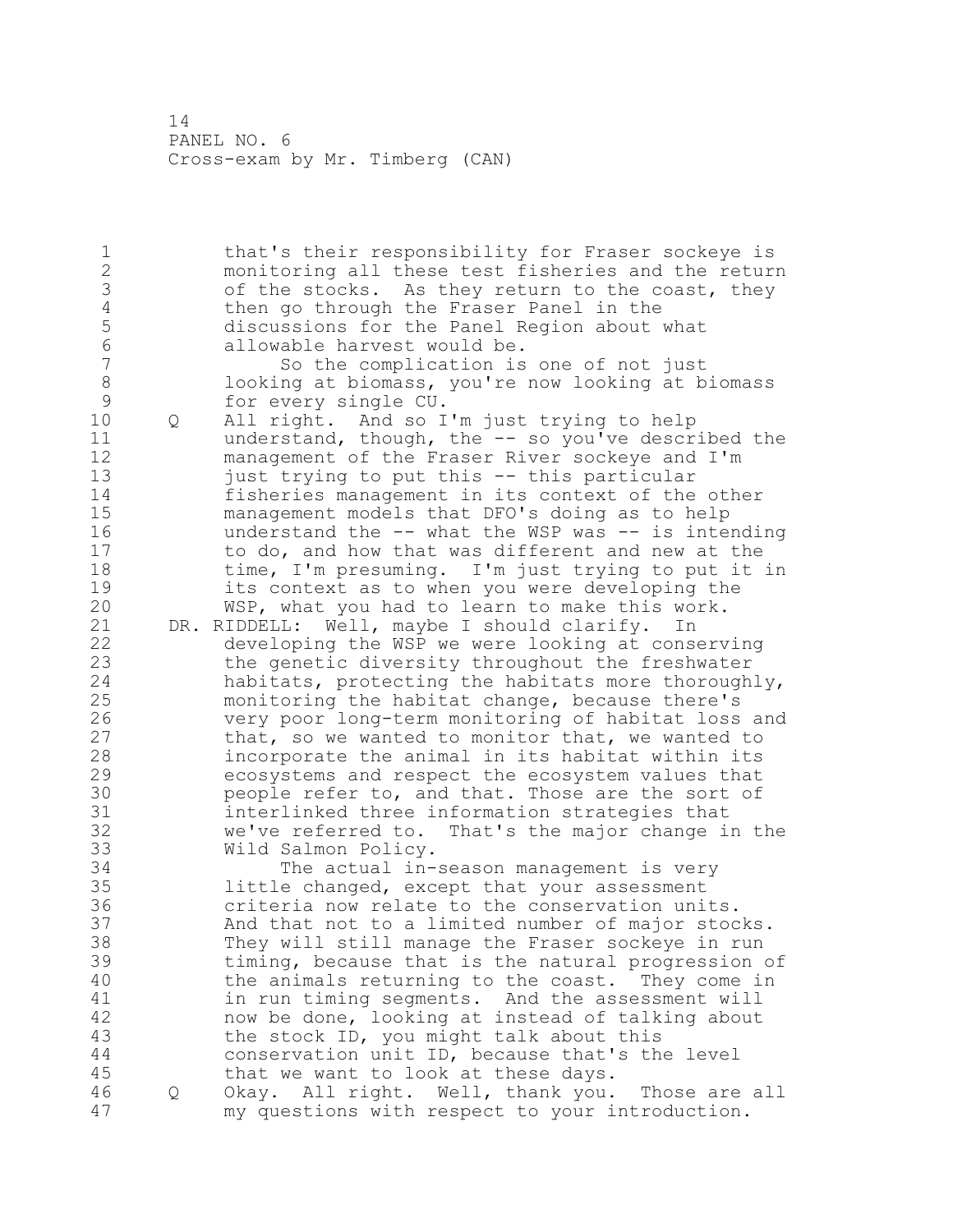I'll now do some follow-up questions for the panel with respect to issues that arose yesterday. 3 If I could have Exhibit 8 brought up, which<br>4 is the Wild Salmon Policy, and if we could turn 4 is the Wild Salmon Policy, and if we could turn to<br>5 page 29. 5 page 29.<br>6 And And, Mr. Chamut, yesterday you were describing concerns with respect to the Ministerial discretion, and perhaps you could just explain how the Wild Salmon Policy explains and deals with the issue of the Ministerial discretion 11 under the *Fisheries Act*. MR. CHAMUT: I'm assuming that your question is pertaining directly to the comments that are on page 29 that do assign some discretion to the Minister with respect to conservation of conversation units. Q Exactly. MR. CHAMUT: Okay. In the development of the policy we 19 were fairly -- I mean, we were very clear on the<br>20 meed to ensure that we had a policy that protect need to ensure that we had a policy that protected the genetic diversity of Pacific salmon. But at the same time we also recognized that it would be probably poor public policy to have some -- to have an instrument like this Policy that would actually completely tie the Minister's hands with 26 respect to protection of some CUs in exceptional<br>27 circumstances, and I'd like to illustrate that b circumstances, and I'd like to illustrate that by just a hypothetical example. In some cases it's easy to conceive of a very 30 small conservation unit, let's say for sockeye,<br>31 for example, and that conservation unit has ver for example, and that conservation unit has very low productivity, there's very low abundance, and there could be some sort of catastrophe like a slide or some other event that would essentially doom that population to extinction. And it would undoubtedly in a situation like that there would be an analysis of the problems, what some of the remedies might be and efforts would be made to seek a solution to try and prevent the extirpation of that population. But that analysis may turn 41 out that costs are excessively high, likelihoods<br>42 of success are extremely low, and in those of success are extremely low, and in those circumstances the Minister under this policy would be recognized to have discretionary authority to be able to say we are not going to expend a large amount of money and effort to try and prevent that inevitable extirpation of that population.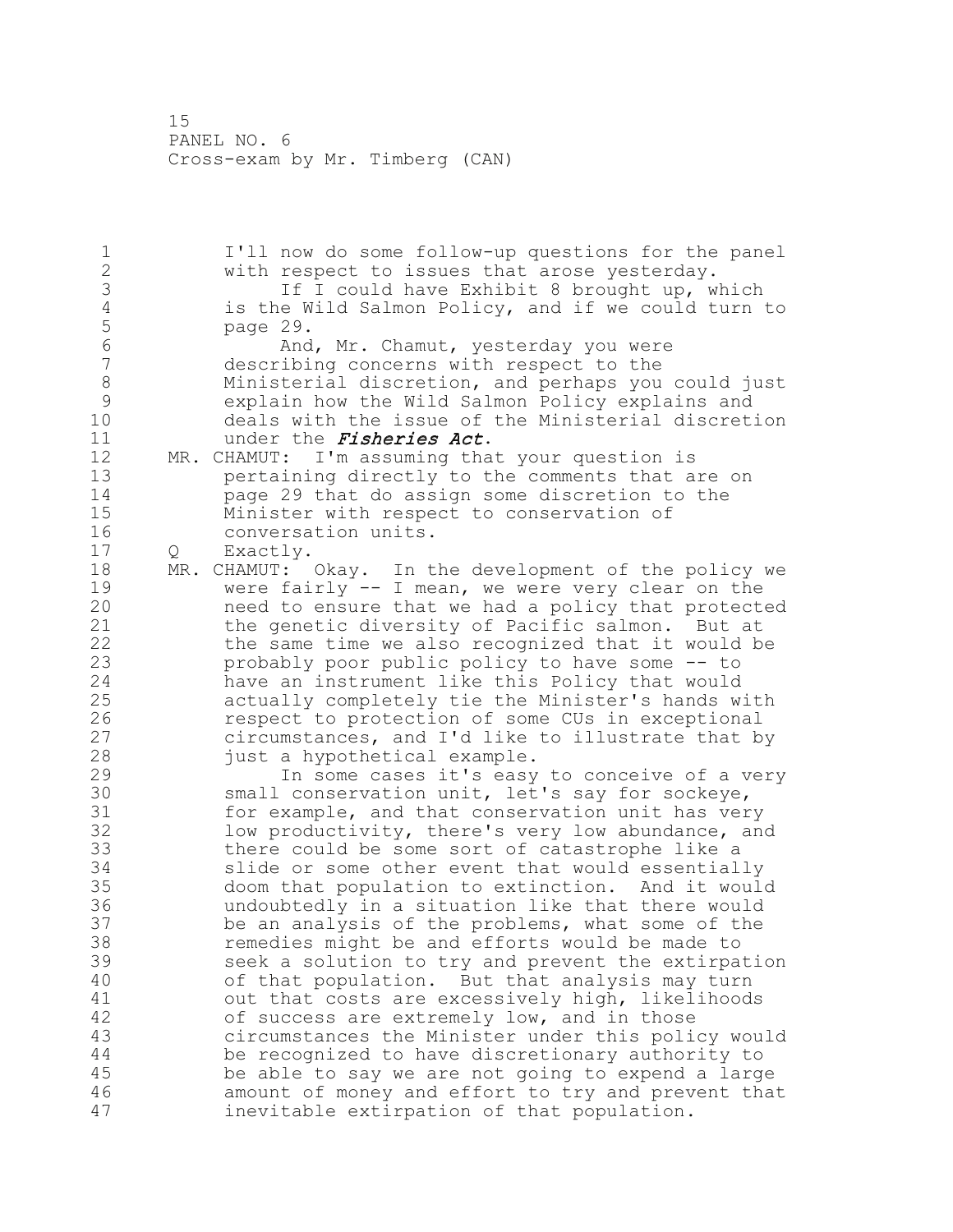And in those situations -- and this has been a very controversial part of the policy, because a lot of individuals have assumed that this 4 undermines the commitment of the Department to<br>5 conserve conservation units. And that's not ti conserve conservation units. And that's not the case. And clearly the Department in putting this particular proposal together indicated that any exercise of that Ministerial discretion would be 9 done in exceptional circumstances. And where such<br>10 a circumstance would come up. the policy is yery a circumstance would come up, the policy is very clear that it would not -- that a decision would 12 mot be taken sort of arbitrarily by -- by a<br>13 bureaucrat who would decide on his or her o bureaucrat who would decide on his or her own that they were not prepared to continue to take efforts to protect this conservation unit. Rather it would be something that would be part of a public consultation process with due input and consideration from all interests, and a decision 19 would at the end of the day be rendered by the<br>20 Minister, but it would not be done except in Minister, but it would not be done except in exceptional circumstances, and in my opinion, very rarely. Q Thank you. Dr. Riddell, yesterday you were discussing that there -- that the relationship between conservation units, the lower benchmark 26 and the FSC - Food, Social and Ceremonial -<br>27 Fisheries, and you commented about that the Fisheries, and you commented about that there are decisions where First Nations want to fish below the lower benchmark. Could you elaborate on that 30 statement you made.<br>31 DR. RIDDELL: Well, the DR. RIDDELL: Well, the complication comes in here and when you have a bottom line on what a strict conservation amount will be. There is a whole area in the science of conservation biology called minimum viable populations. And for a number of years people tried to estimate these very small populations. And for salmon, many of the estimates come down to few hundred fish would be a minimum viable population. The difficulty with those sorts of analyses 41 are that they very frequently don't take into<br>42 account sufficient levels of uncertainty in th account sufficient levels of uncertainty in the environment and in our management control. Our ability to recognize a very small population in a large population -- in a large fishery, sorry, is extremely difficult. And so the minimum viable population frequently puts the particular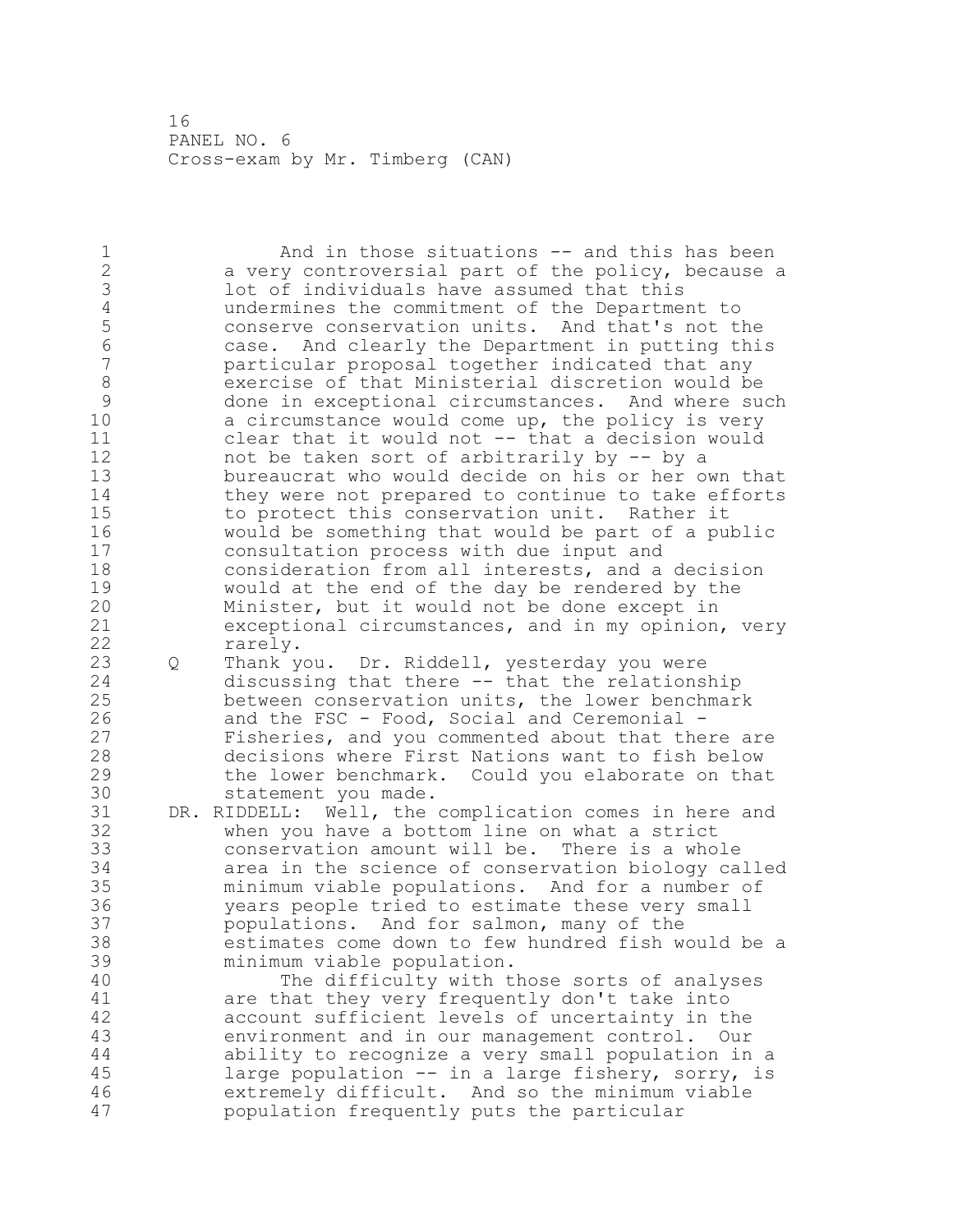population in a great deal of risk in that. And so the issue for us was that we wanted to define a minimum population size, which is the 4 lower benchmark, including an allowance for<br>5 uncertainty in the annual returns and in uncertainty in the annual returns and in management control. And that is above what would be necessarily the valued estimate if you only 8 looked at the biology of the animal. All right.<br>9 There are in cases where the conservation 9 There are in cases where the conservation<br>10 10 Timits where some salmon populations have been limits where some salmon populations have been more like the minimum viable population, very, very small levels, and that, and so if you then got into a debate about what is the actual biological conservation level, it will be below the lower benchmark. Right? And so we really wanted to try to build into a system that respected that there -- if there's very limited opportunities to fish, and there are 19 in some of the Interior First Nations fishing<br>20 areas, then they need to have food from parti areas, then they need to have food from particular conservation units. 22 O Right. DR. RIDDELL: If that occurred on a regular basis, it could be a problem. If it occurred just very periodically, then it wouldn't necessarily be, if 26 there is a limited harvest, and that. But the<br>27 lower benchmark needed to take that sort of a lower benchmark needed to take that sort of a eventuality into account. And that's why one of the reasons we built in the buffer, and that's 30 what really involves the sort of conflict I was<br>31 eferring to. referring to. Q All right. Thank you very much. Just for clarity, Mr. Saunders, could you advise the Commissioner who was on the development team and what departments within DFO were part of that. MR. SAUNDERS: Yes, I can. My colleagues can help me out if I'm missing something, someone. But the panel that you see here were all part of the development team for the Wild Salmon Policy. So Jim -- Dr. Jim Irvine and Dr. Riddell from 41 Science. We also had from Fisheries Management,<br>42 Mr. Sandy Fraser was a Lead Policy Analyst, and Mr. Sandy Fraser was a Lead Policy Analyst, and from the Habitat, Oceans and Habitat Group, Sue Farlinger was a member. And am I missing anybody? Yes, Andy -- Andrew Thomson represented Fisheries and Aquaculture Management as the lead from Aquaculture. And Carol Cross was also involved

- 
- 
- - - - -
		-
- -
- 
- 
-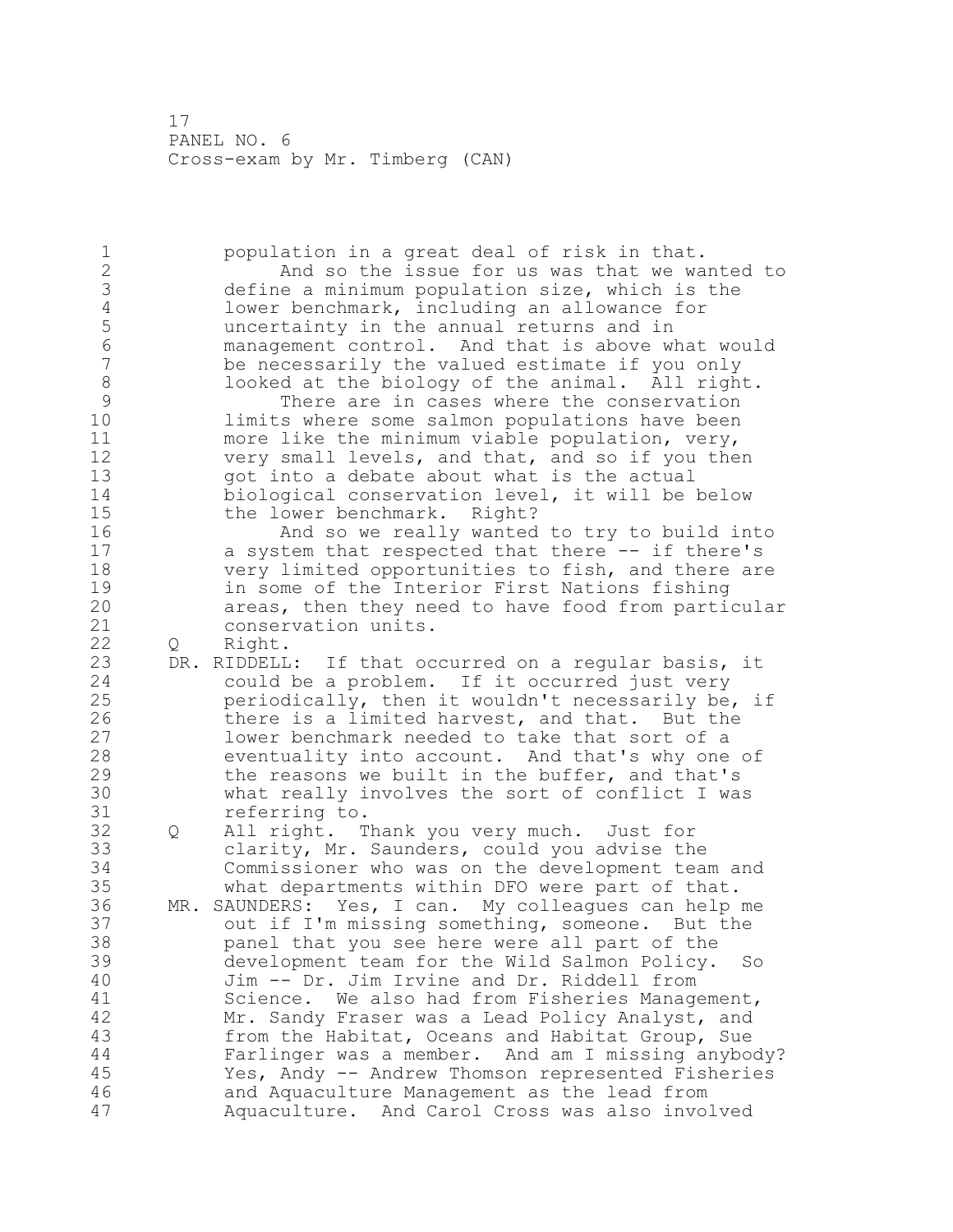1 from Oceans and Habitat. Yeah, that's the group.<br>2 0 Thank you. 2 Q Thank you. 3 MR. SAUNDERS: Sorry, I should -- Pat Chamut,<br>4 obviously, as well. 4 obviously, as well.<br>5 0 Dr. Irvine, yesterd 5 Q Dr. Irvine, yesterday you were talking about the 6 need of the Wild Salmon Policy to acknowledge uncertainty, and if you could describe for the 8 assistance of the Commissioner how lessons learned<br>9 on how to manage risk and uncertainty. 9 on how to manage risk and uncertainty.<br>10 DR. IRVINE: Well, certainly a good -- I th DR. IRVINE: Well, certainly a good -- I think you have 11 to understand that in environmental sciences, as I 12 mentioned yesterday, there is always uncertainty. 13 So we really don't -- it's very difficult to 14 predict what's going to happen in the future when 15 it comes to the environment, and it's also 16 extremely difficult to anticipate precisely how 17 the fish are going to respond. 18 Now, one of the ways that we did incorporate 19 uncertainty in the Wild Salmon Policy is, as Dr.<br>20 Riddell pointed out, in the identification of th Riddell pointed out, in the identification of the 21 lower benchmark. And so that benchmark included 22 the buffer, as Dr. Riddell mentioned, between it 23 and a point at which a conservation unit might be 24 considered at risk of endangerment under the 25 *Species At Risk Act*. 26 But the buffer, or at least the lower<br>27 benchmark, also included, as I think Dr. R benchmark, also included, as I think Dr. Riddell 28 mentioned, any uncertainty as might be reflected 29 in terms of our understanding of management 30 implications on the stock, as well as the actual<br>31 oppulation size. So that we -- we recognized th population size. So that we -- we recognized that 32 there was uncertainty and we wanted to -- it 33 really links into the precautionary approach. And 34 so we were really trying to ensure that the lower 35 benchmark was established in a precautionary way. 36 Q Dr. Irvine, could you explain how the concept of a 37 conservation unit relates to a designatable unit 38 under the *Species At Risk Act*. And I know you've 39 -- I know you have a paper on this. I don't know 40 if you need that, or if you just -- 41 DR. IRVINE: Sure.<br>42 0 -- can descri 42 Q -- can describe the relationship between that, the 43 designatable unit in the **Species At Risk Act** and a 44 conservation unit. 45 DR. IRVINE: Sure. And I do have some expertise in 46 this area, having written the first COSEWIC Report 47 on the Pacific Salmon, and I have an article in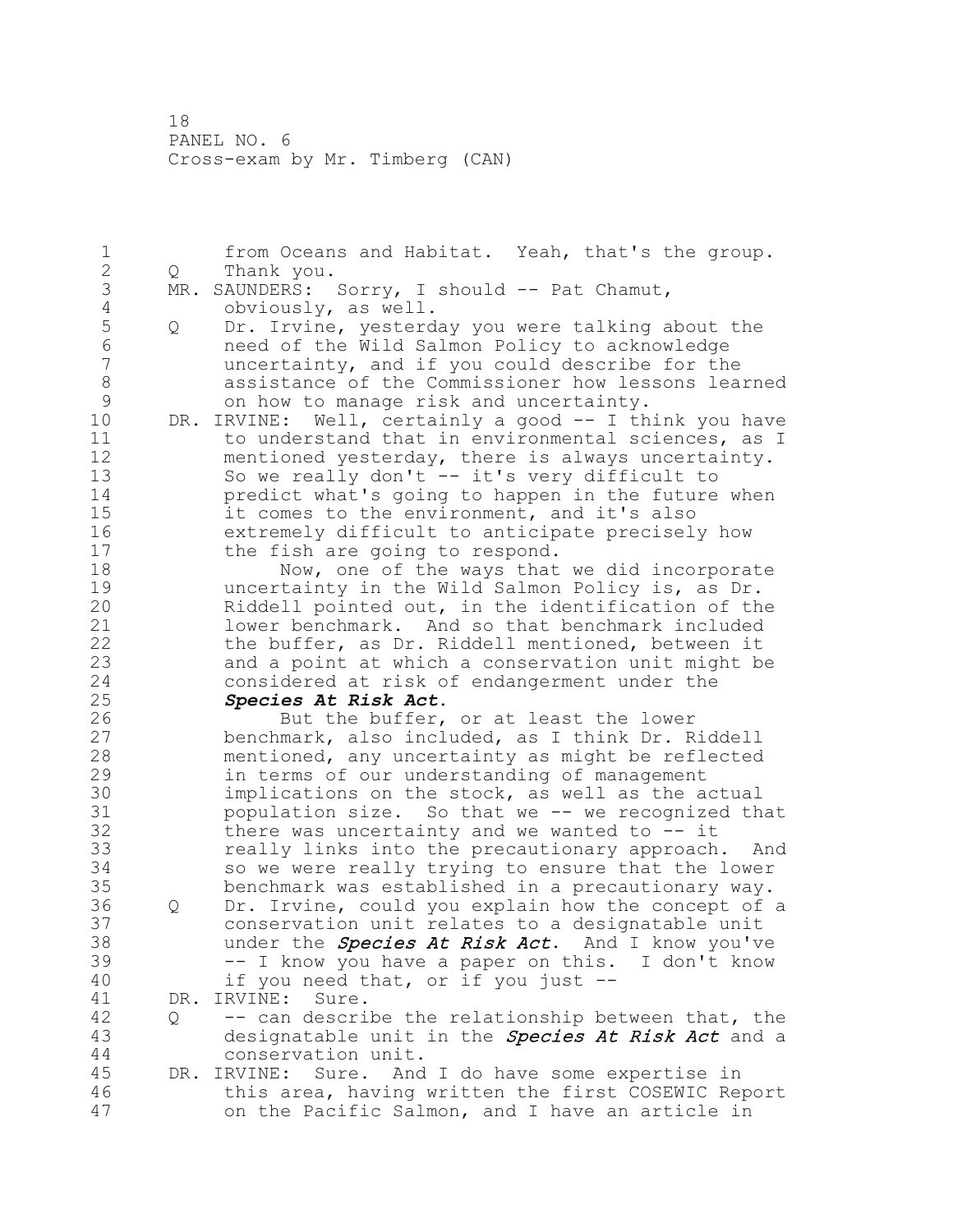1 the peer-reviewed literature dealing specifically 2 with the *Species At Risk Act*, as well as the other 3 article that you've mentioned.<br>4 1t's quite interesting, b 4 It's quite interesting, because there was an<br>5 overlap in the development of the WSP and the 5 overlap in the development of the WSP and the 50 overlap in the development of the WSP and the 50 over 50 as 6 Species At Risk Act. So as we described yesterday, the WSP, the first version was released 8 in 2000, the final version was released in 2005. 9 The *Species At Risk Act* went through multiple<br>10 iterations in the Canadian Parliament and was iterations in the Canadian Parliament and was 11 eventually passed in 2003 and fully ratified in -- 12 2002 it was passed, and fully ratified in 2003, or 13 fully implemented in 2003. 14 So that both the *Species at Risk Act* and the 15 Wild Salmon Policy acknowledge the importance of 16 within-species diversity. So that as we've talked 17 about this morning, sockeye salmon, Oncorhynchus 18 **nerka**, is a taxonomic species. As Dr. Riddell 19 19 pointed out, we have over 200 conservation units<br>20 11 within that taxonomic species. So in the WSP we within that taxonomic species. So in the WSP we 21 use the term "conservation units". In the Species 22 At Risk Act the term that they use are 23 "designatable units". 24 Now, in developing the Wild Salmon Policy we 25 attempted to align the conservation units as much 26 as practicable with the minimum unit that could be<br>27 listed under the **Species At Risk Act.** So the listed under the Species At Risk Act. So the 28 definition of a species in the **Species At Risk** 29 Act, I don't have it committed to memory, but it 30 doesn't -- it could be a taxonomic species or it could be a geographically or genetically distinct 32 unit or variety within that species. So that 33 there are -- there are similarities. So there was 34 sort of an overlap in terms of the chronology of 35 the development of both the Wild Salmon Policy at 36 the *Species At Risk Act*. We took that into 37 consideration as we were developing the Wild 38 Salmon Policy. 39 So to date, you know, we have identified the 40 conversation units under the Wild Salmon Policy as 41 we've seen yesterday. 42 Under SARA, under the Species At Risk Act, 43 the designatable units, some of them have been 44 identified, so initially the way it worked is they 45 focused in on key units, such as Cultus sockeye, 46 Sakinaw sockeye, Interior Fraser coho, and 47 Okanagan chinook, and so they keyed in on those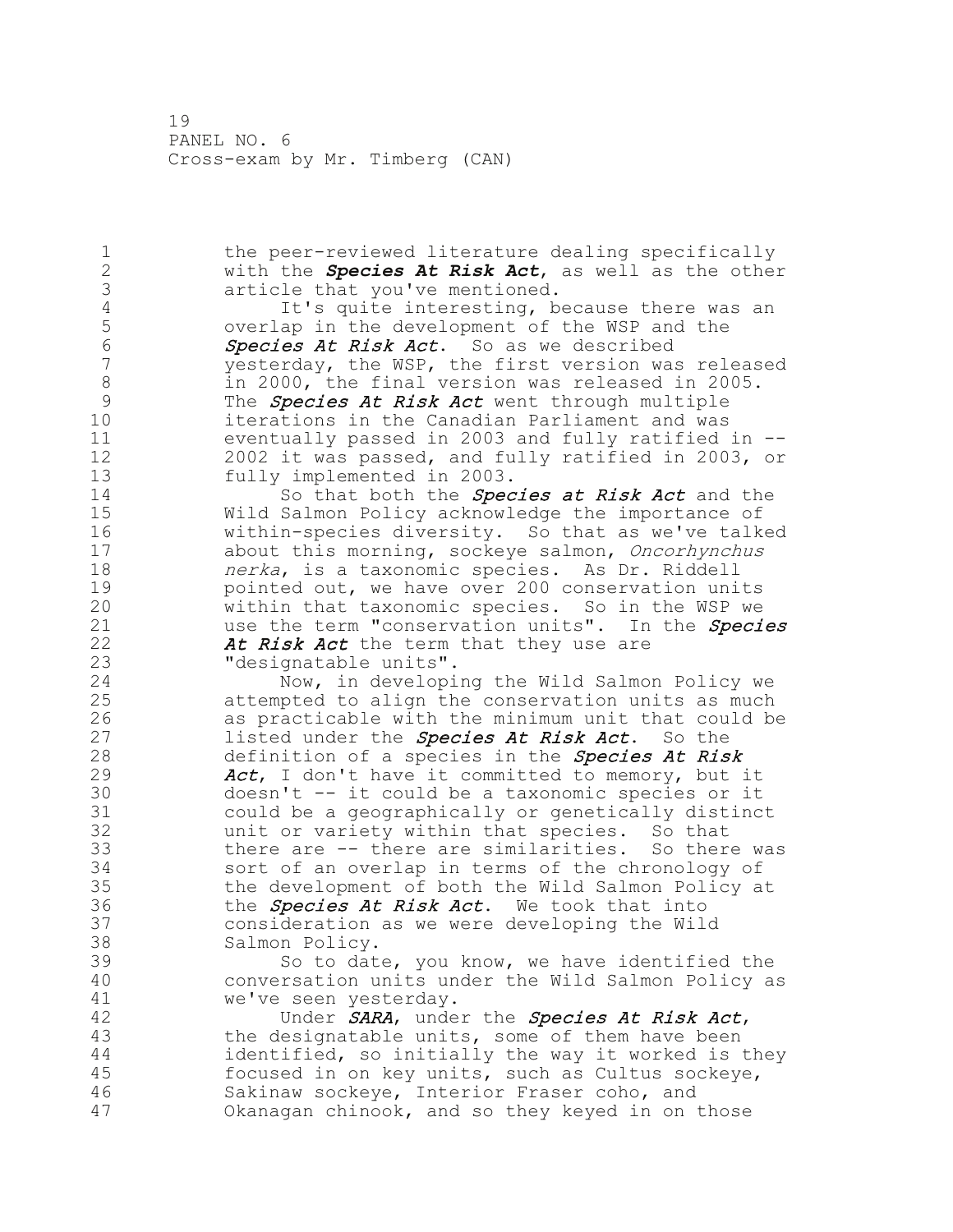specific designatable units. My understanding is they're currently right now attempting to formally 3 identify the designatable units for Pacific<br>4 salmon, and time will tell how much they ov 4 salmon, and time will tell how much they overlap<br>5 with the conservation units. 5 with the conservation units.<br>6 0 Okav. And when you say "the Q Okay. And when you say "they" are working on the designatable unit, who is they? DR. IRVINE: Okay. *Species At Risk Act*, SARA, there's 9 actually three stages. So the first step within<br>10 5ARA is the identification of the units, and the SARA is the identification of the units, and the second stage is the categorization of the degree of endangerment, whether or not that species is actually at risk of extinction. That component is done -- is carried out by the -- by COSEWIC. So COSEWIC is the Committee on the Status of Endangered Wildlife in Canada. That group is -- is not part of the Government of Canada. It's a 18 -- it's an independent body which is at arm's 19 19 Length from the Government of Canada. And there<br>20 3 are Fisheries and Oceans scientists that do are Fisheries and Oceans scientists that do participate in the process, and are members of the 22 -- of the different working groups or subcommittees within COSEWIC. So the one dealing with salmon is the Anadromous Fish Commission -- no, Fish Committee, I think, if I've got the right 26 term? Anyway, there have been several DFO staff<br>27 that have participated in that process. that have participated in that process. So I'll just make one other point, is that it -- there's some really interesting analogies 30 between **SARA** and the WSP. And one of the more<br>31 important ones, I think, is COSEWIC looks at t important ones, I think, is COSEWIC looks at the -- essentially categorizes a unit as to its biological degree, it's -- whether or not it is endangered or not is determined based on scientific data. So it's very analogous to what goes on within Strategy 1 of the Wild Salmon Policy, where what we do is we identify conservation units, we identify benchmarks, we identify whether or not we categorize the status, based on scientific information. 41 So that -- within **SARA** that is -- that<br>42 function is determined or controlled by COS function is determined or controlled by COSEWIC. And then it's the recommendations from COSEWIC are presented to the Government of Canada, and it's the Government of Canada that actually has the ability to incorporate social and economic information in determining whether or not a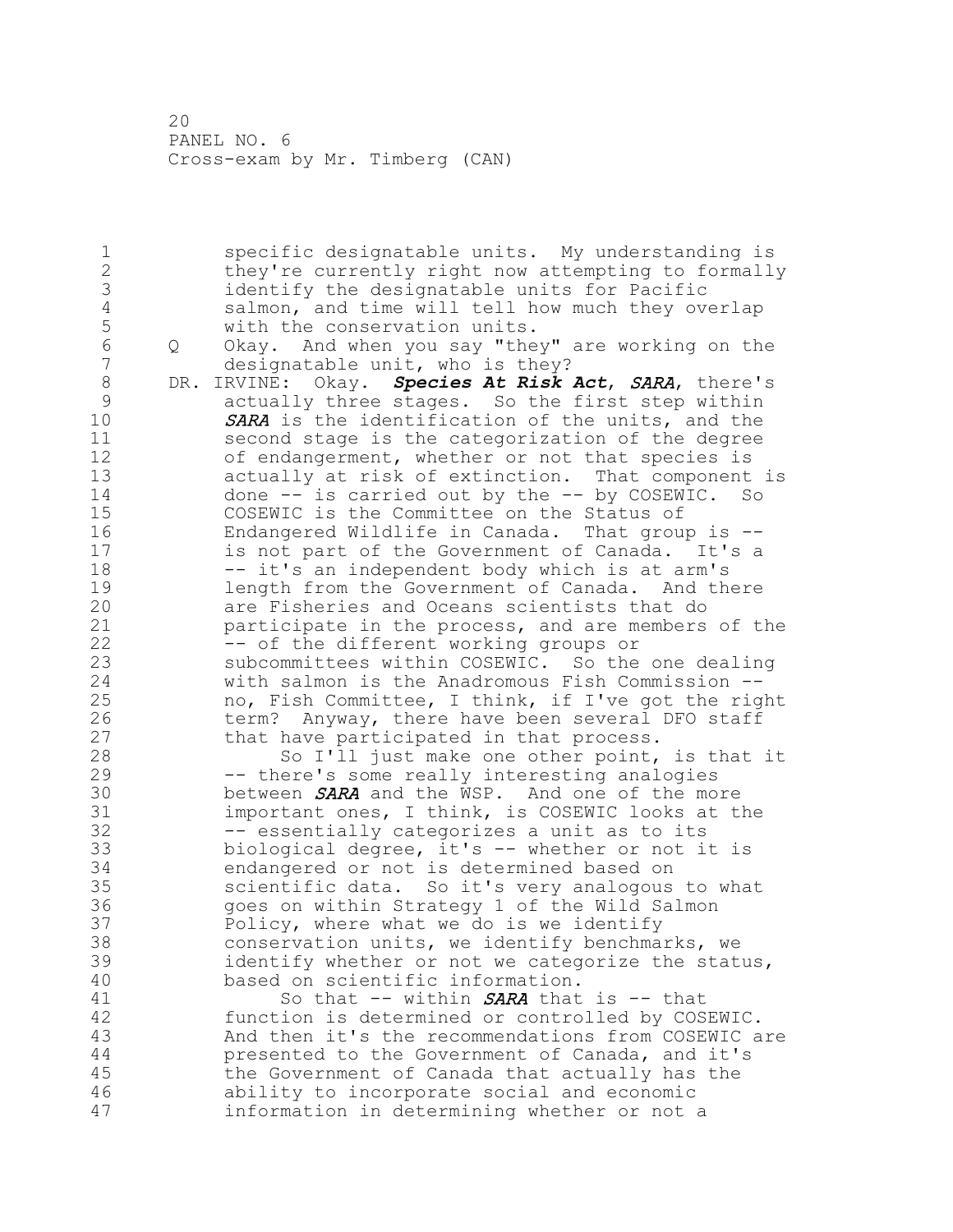species that was recommended for listing by COSEWIC would in fact be legally listed. And 3 that's in a sense, that's what goes on with<br>4 Strategy 4 in the Wild Salmon Policy, becau 4 Strategy 4 in the Wild Salmon Policy, because<br>5 that's where the social and economic informat 5 that's where the social and economic information<br>6 (6 come into developing a decision-making process, come into developing a decision-making process, or a plan for that particular unit. 8 MR. TIMBERG: That's a very helpful parallel. Thank<br>9 vou for sharing that. 9 you for sharing that.<br>10 1'm conscious of I'm conscious of the time. Is it appropriate 11 to have a -- or shall we continue for... 12 THE COMMISSIONER: Carry on. MR. TIMBERG: Okay, I'll carry on. Thank you. Q And then if we could have -- we're on the Wild 15 Salmon Policy. If we could turn to page 8, and, Dr. Irvine, yesterday you were brought to a draft of the Wild Salmon Policy back in 2002, and you were asked questions about the three principles. 19 Perhaps you could briefly just take the<br>20 Commissioner through the four principle: Commissioner through the four principles that actually were passed. DR. IRVINE: Okay. The -- as I recall, the primary difference between in terms of the principles between the 2002 draft and the 2005 draft, was the second guiding principle, which is to:  $\frac{26}{27}$ Honour obligations to First Nations. And I'm going by memory, but I'm quite sure that 30 that was not incorporated in the early draft. So<br>31 that specific principle came as a result of our that specific principle came as a result of our meetings with the First Nations and others. The first principle, the guiding principle: Conservation of wild salmon and their habitats is the highest priority. That's really the number one principle. And the first, it essentially stems from this New Directions document that I mentioned yesterday. Q Right. DR. IRVINE: So the New Directions document which was released, I believe in 1999, and then there was four significant policies that came out of it, including the Wild Salmon Policy, identified that conservation of wild -- conservation of salmon was the first priority. So that was kind of our --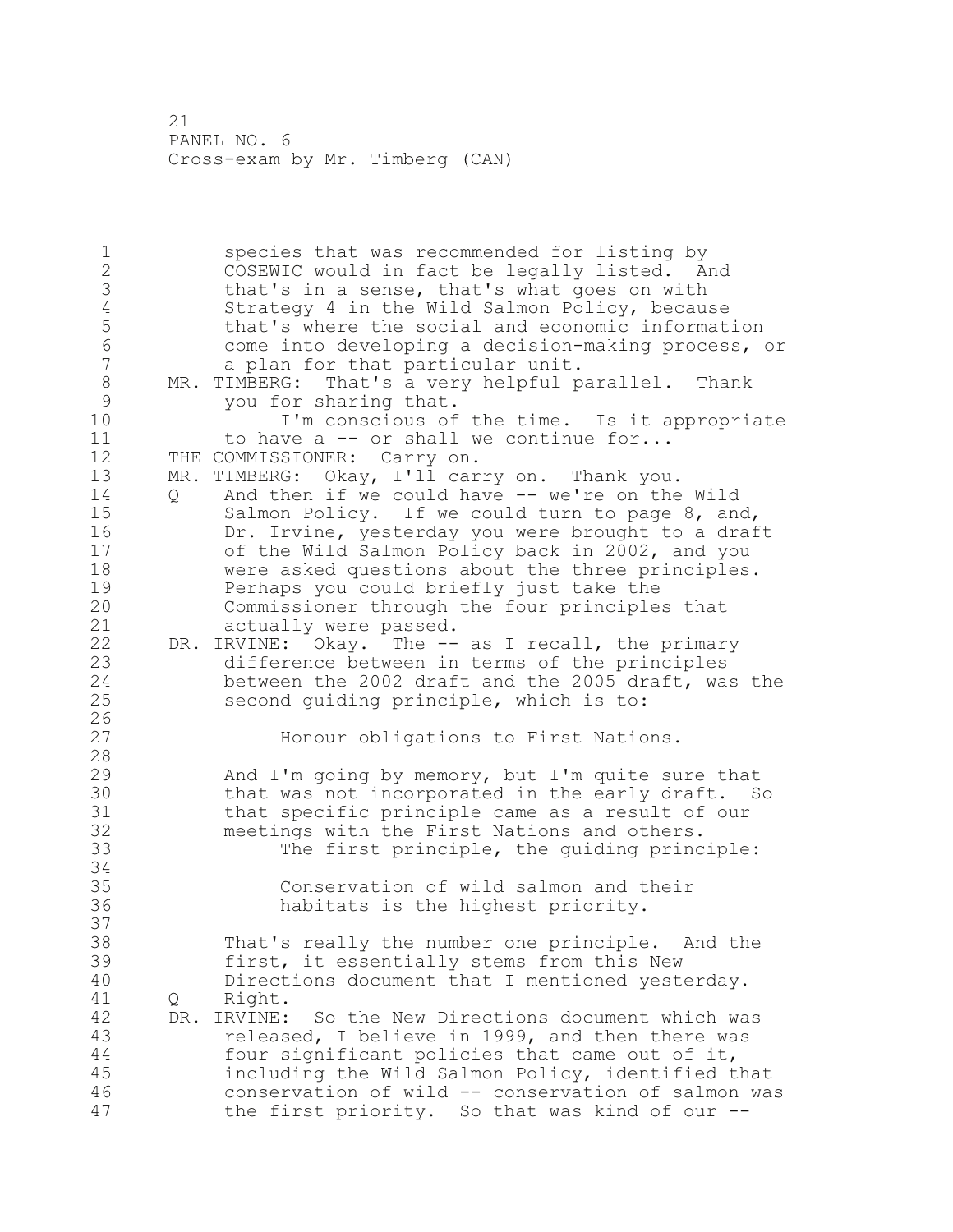1 provided the direction to include that -- that 2 principle. 3 As we discussed yesterday, the concept of 4 Concept Conservired U.S. and Theorem Conservired U.S. and Theorem Conservired U.S. and Theorem Conservired U.S. and Theorem Conservired U.S. and Theorem Conservired U.S. and Th 4 "Sustainable use", I mean, why are we conserving<br>5 these salmon? Well, it is in large part so that 5 these salmon? Well, it is in large part so that<br>6 we will have sustainable use, long-term use. And 6 we will have sustainable use, long-term use. And it was clearly important that  $--$  I think it's very 8 important in any sort of controversial policy that<br>9 vou do it in an open and transparent way. Because 9 you do it in an open and transparent way. Because you're not going to please everybody, so that it's 11 far better to put everything out on the table as 12 much as practicable, so that -- so that people 13 from all persuasions can see what you're doing. 14 Q And yesterday Commission Counsel stated that there 15 were no benchmarks and that there were no CU -- no 16 work was being done on the status of conservations 17 units being monitored. And I'm wondering, Dr. 18 Irvine, if you could, and perhaps Mark Saunders, 19 if you could both answer this question as to<br>20 whether in fact there are any benchmarks. W whether in fact there are any benchmarks. What 21 work is being done on benchmarks under Strategy 22 1.2. 23 DR. IRVINE: Sure. I'd love to sort of start and then<br>24 I'm sure Mark can add to it. I'm sure Mark can add to it. 25 First of all, I think with regard to the 26 second half of the question, whether or not we are<br>27 monitoring status, I mean, we've been monitoring monitoring status, I mean, we've been monitoring 28 the status of salmon for decades. So it's not as 29 if we had to wait for the Wild Salmon Policy to 30 monitor status. So it is true that we have not<br>31 formally identified benchmarks for all of the 31 formally identified benchmarks for all of the<br>32 conservation units. However, there has been conservation units. However, there has been a 33 paper prepared by Dr. Carrie Holt et al, that 34 basically went through the process by which to 35 identify benchmarks. So that -- that's a peer-36 reviewed document that has been accepted through 37 the CSAS process, and I think it's in the 38 documents somewhere. 39 So we have -- we've essentially determined 40 the process by which benchmarks will be 41 identified. There was meetings, I think you know,<br>42 two weeks ago, in Vancouver or in Nanaimo, where two weeks ago, in Vancouver or in Nanaimo, where 43 there were Fraser sockeye were the topic of 44 conversation, and I think I'll let Mark deal with 45 that, because I wasn't at the meeting. But I 46 don't want to leave the impression that we're not 47 monitoring status. And we've had a very active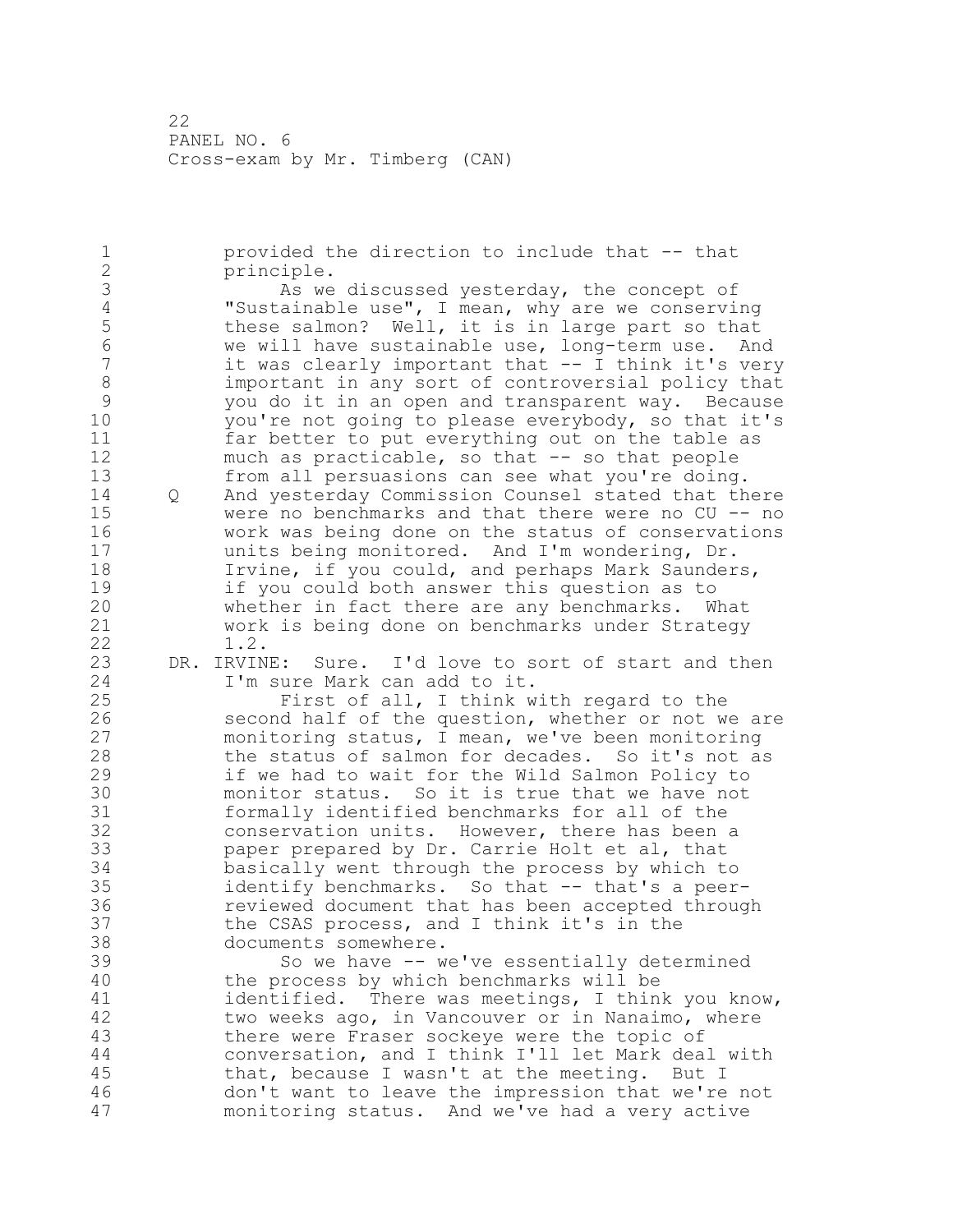stock assessment program for a couple of decades where that's exactly what we do. Q Okay. 4 MR. SAUNDERS: Yes, Mr. Commissioner. I don't have<br>5 much to add to what Dr. Irvine said already. much to add to what Dr. Irvine said already. But in fact the Department, as Dr. Riddell's pointed to, the stock concept, for decades we -- certainly 8 a decade, we've been managing and taking into<br>9 consideration in our Integrated Fisheries 9 consideration in our Integrated Fisheries<br>10 Management Plan, stocks of concern. So t Management Plan, stocks of concern. So the stocks 11 that we know are in trouble are -- we're now relating them to CUs, but the managers, as Dr. Irvine pointed out, were not waiting to have formal identification of CUs and benchmarks to know that we need to take management action as required under the Wild Salmon Policy. So in fact we have been assessing and managing and dealing with stocks of concern for quite some -- for a 19 long time.<br>20 0 Thank you. Q Thank you. And Dr. Carrie Holt will be here for the second day panel and she can speak to her work. And with respect to the Implementation Plan, yesterday there was some conversation that the Commission, you said it was semantics, that we do 26 have an implementation plan. And I'd like to take<br>27 vou to a series of documents to have you identify. you to a series of documents to have you identify. Mr. Registrar, if we could start with -- I'm at Tab 17, and we'll start with Exhibit Q, or Tab Q. 30 And I'm not sure who's best positioned to speak to<br>31 this. Mr. Saunders, could you -- have you -- are this. Mr. Saunders, could you -- have you -- are you familiar with this document? MR. SAUNDERS: Yes, I am. Q And could you describe what it is? A I think yesterday when I referred to semantics, you know, there was a question about where the implementation plan was, and I think we -- this would have been the first cut at an implementation plan that I was involved in, but it subsequently, I think, we -- I don't think we carried on -- we used the "Workplan" phrase to describe more of our work going forward. So this was a first attempt at a results-based management framework, which builds on the Treasury Board of Canada's approach to managing initiatives within the federal government. So it follows a fairly standard framework.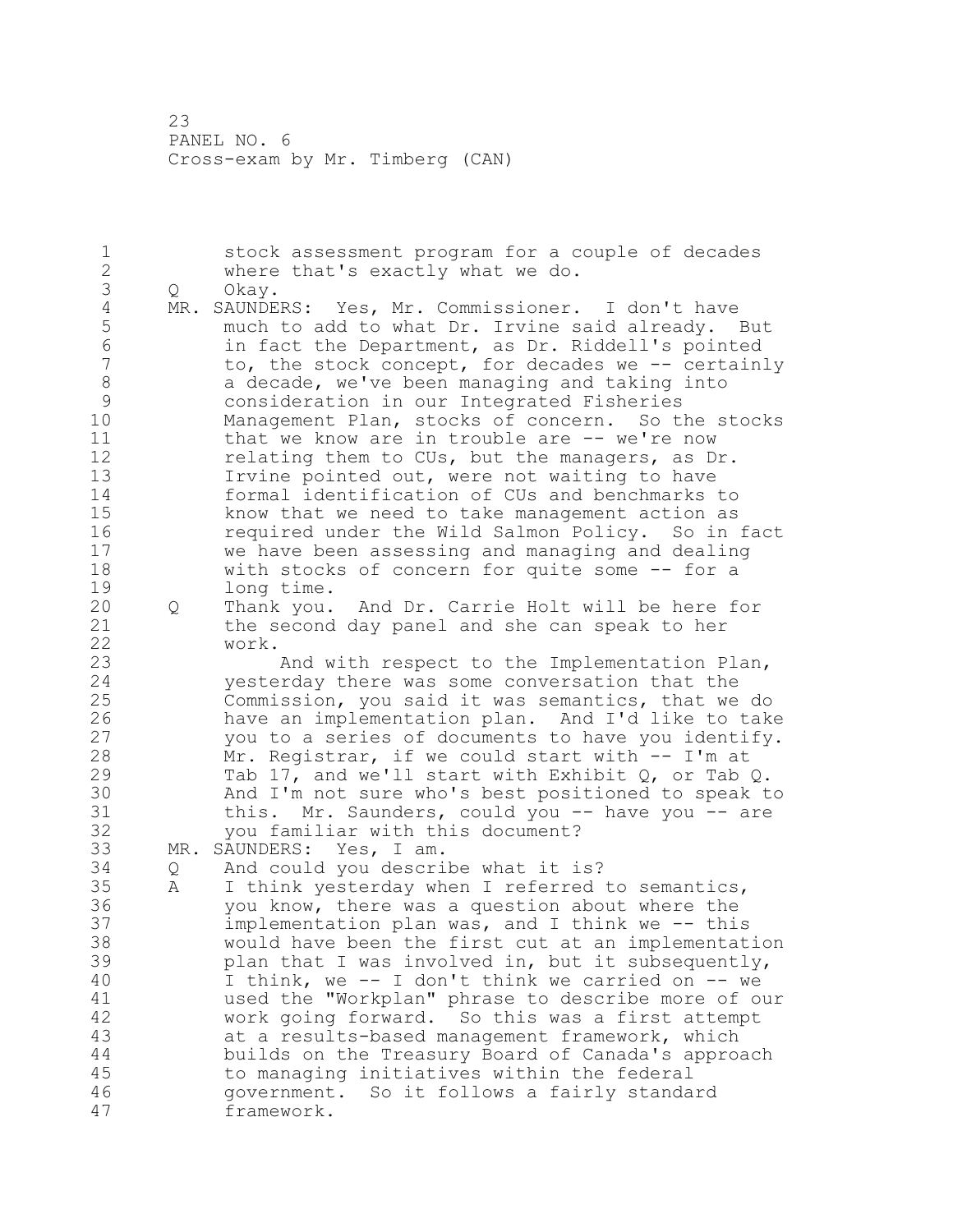And we developed -- took the resources, the million dollars that had been agreed in the announcement that we saw yesterday, and developed 4 a workplan for each of the strategies. And this<br>5 was -- this was the first sort of plan that was 5 was -- this was the first sort of plan that was<br>6 but in place, or that was at least proposed. A put in place, or that was at least proposed. And subsequently a lot of the material, the frontend 8 material on it was dropped in favour of simply<br>9 mundating the timelines, the diagrams and progre updating the timelines, the diagrams and progress relative to the objectives that were laid out in 11 the six strategies. MR. TIMBERG: Mr. Registrar, could this be marked as -- Mr. Commissioner, could this be marked as the next exhibit. THE REGISTRAR: Exhibit 109. EXHIBIT 109: Wild Salmon Policy Implementation Workplan, Results-based 19 Management and Accountability Framework<br>20 Draft, Fisheries and Oceans Canada, Sep Draft, Fisheries and Oceans Canada, September 20, 2005, Version 1.0 MR. TIMBERG: Q And if we could turn then to Tab N in the same binder. 26 MR. LUNN: 17-N?<br>27 MR. TIMBERG: Ye MR. TIMBERG: Yes, 17-N. And this, if you could flip through to page 8 and 9 to show the witnesses. And then there's one, and there's a Gantt chart. 30 Q And Mr. Saunders, have you -- are you familiar<br>31 with this document? with this document? MR. SAUNDERS: Yes, I am. Q And this is the "*Wild* Salmon Policy Implementation Workplan 07/08", and if you could just briefly describe what this contains. MR. SAUNDERS: Well, it's difficult for me to without -- just looking at this particular page. I think this was just some of the -- can you maybe back up 39 so I can see what the... Q Perhaps page 5 would be of assistance and the top 41 two paragraphs.<br>42 MR. SAUNDERS: Right MR. SAUNDERS: Right. So there's interest in providing in addition to just the workplan what we're doing with respect, so you can see that we're - Item 1, "Standardized monitoring of wild salmon status" - talking about the amount of money that would be -- would have been allocated in 2007 and fiscal year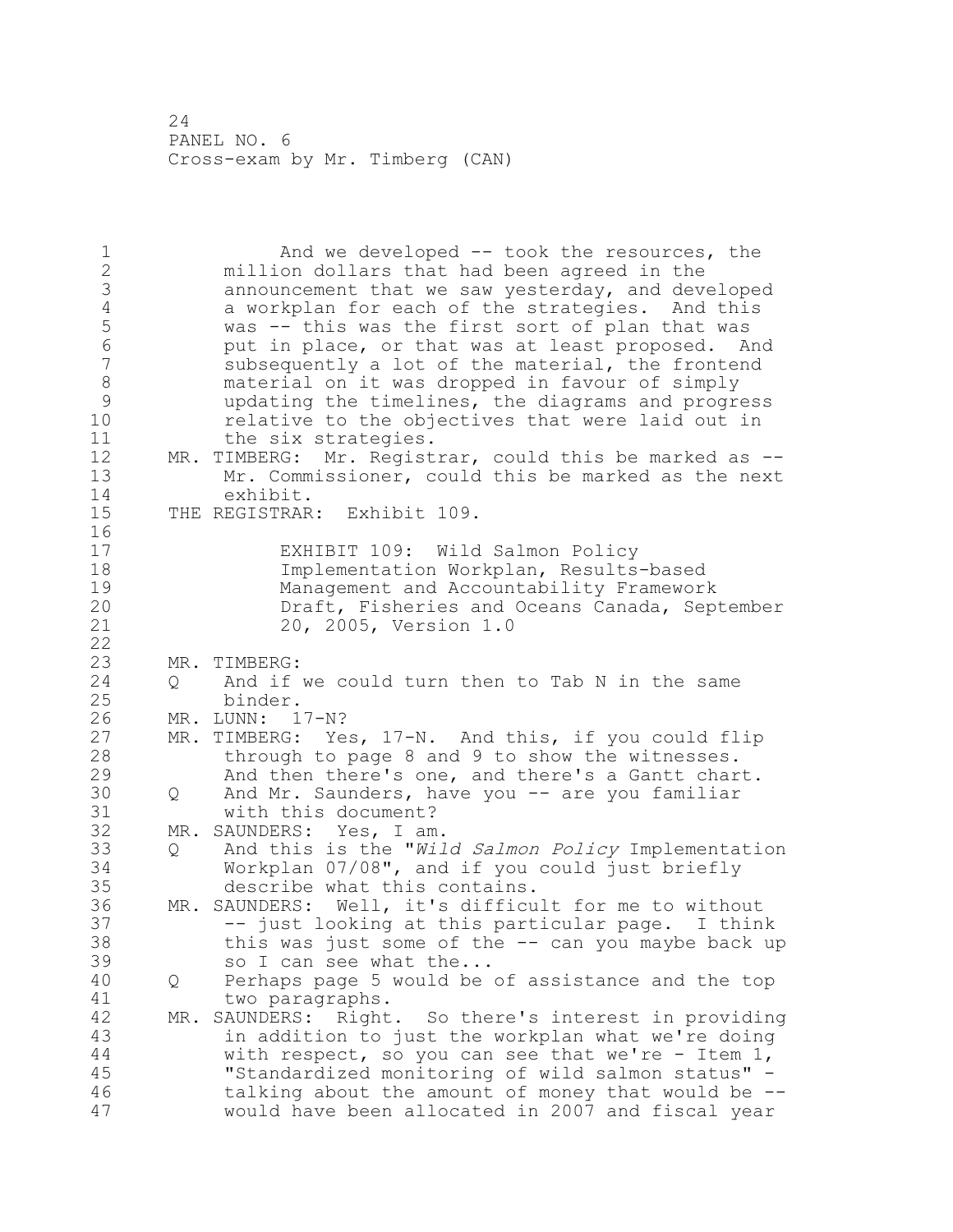07/08, and the activities that we were undertaking in that year. So "Conservation Units definition", 3 The development of benchmarks and stock assessment<br>4 frameworks". And then further down on page 8, 4 frameworks". And then further down on page 8,<br>5 that would have provided for the -- for our 5 that would have provided for the -- for our<br>6 Steering Committee some issues around the Steering Committee some issues around the implementation, the fact around "Costs" through to 8 "Partnership opportunities".<br>9 1 should say that yeste 9 I should say that yesterday we spoke about<br>10 the difficulties in the development of the poli the difficulties in the development of the policy and on this implementation side and the development of workplans, we've had a lot of very positive engagement and resources being brought forward by NGOs and -- and others to assist in the implementation. So knowing -- there was an interest in knowing some of that context with respect to that workplan. MR. TIMBERG: Okay. And, Mr. Commissioner, if this 19 could be marked as the next exhibit.<br>20 THE REGISTRAR: Exhibit 110. THE REGISTRAR: Exhibit 110. EXHIBIT 110: *Wild Salmon Policy*  Implementation Workplan, FY 07/08, dated August 13, 2007 26 MR. TIMBERG: I have three more of the same documents<br>27 for each year, which I would like you briefly to for each year, which I would like you briefly to identify. If we could turn to in the same Exhibit 17, Tab J, and this is the 2008/2009 -- I 30 understand this is the 2008/2009 Workplan, and at<br>31 bage -- there's also a Gantt chart in here. page -- there's also a Gantt chart in here. Q Mr. Saunders, are you familiar with this document? If you could perhaps, Mr. Registrar, take him through a couple of the -- MR. SAUNDERS: I am not familiar with this document. I was -- I returned to the Department in February of -- I was on assignment with the Pacific Salmon Foundation through to January of -- I came back in February of 2009. Q Okay. That's fine, then. And I'll leave this for 41 now. Perhaps we'll have plenty of time to talk<br>42 about this during the implementation stage about this during the implementation stage tomorrow. Perhaps just for the assistance of the Commissioner you can just briefly outline now an overview of the steps that -- the organizational steps that DFO took with respect to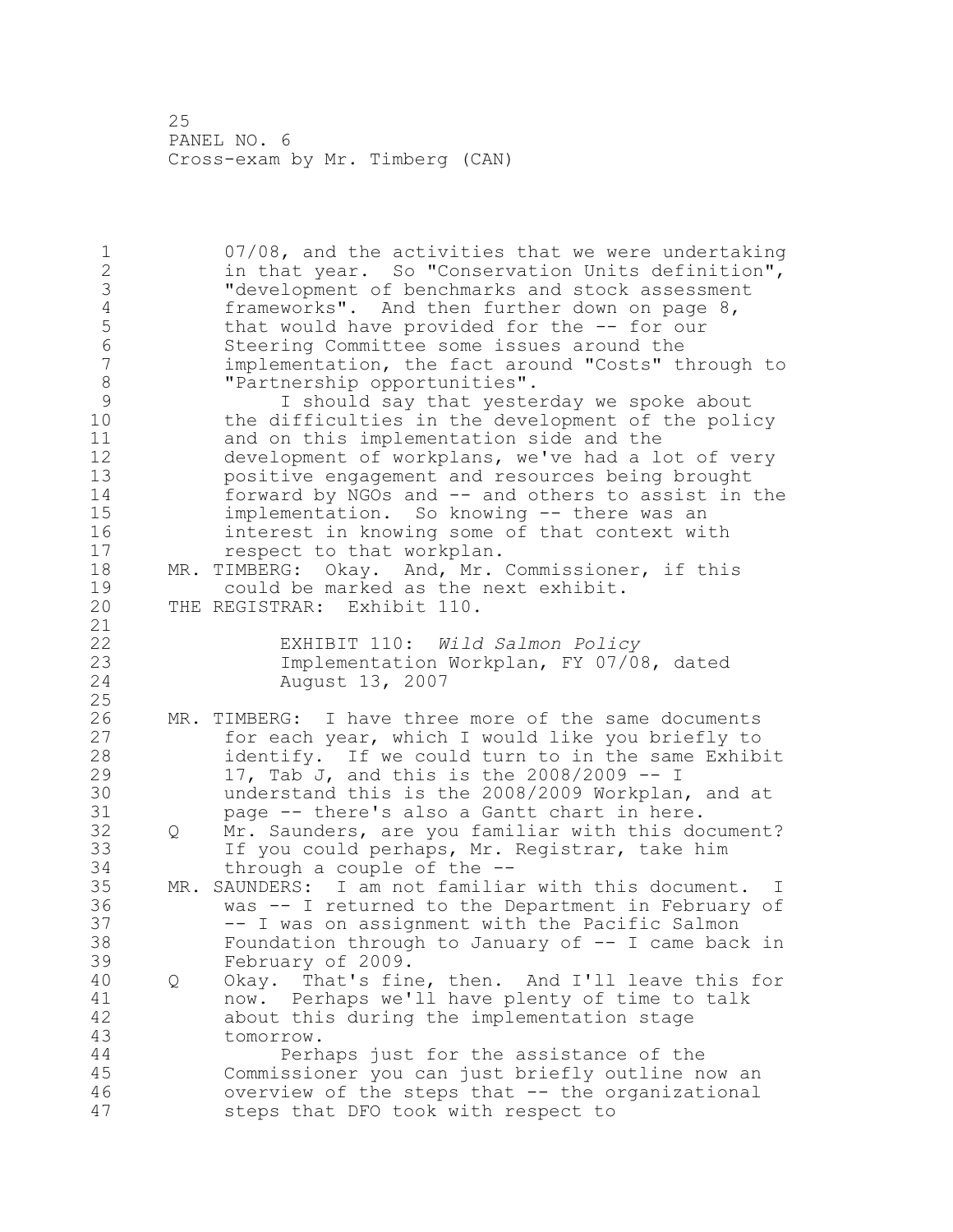| 1                        |     | implementation.                                    |
|--------------------------|-----|----------------------------------------------------|
| $\overline{2}$           | MR. | SAUNDERS: With respect to implementation?          |
| 3                        | Q   | Yes, just to let us know, to clarify, so there's   |
| $\sqrt{4}$               |     | no uncertainty with respect to this issue.         |
| 5                        | MR. | SAUNDERS: Yes, Mr. Commissioner. As that first     |
| $\sqrt{6}$               |     | document in 2005, I think we followed a very       |
| $\overline{\phantom{a}}$ |     | similar process in subsequent years. The six       |
| 8                        |     | strategies really are the implementation plan,     |
| 9                        |     |                                                    |
|                          |     | subject to details. What we knew when we built     |
| 10                       |     | it, the Wild Salmon Policy, that it would be very  |
| 11                       |     | difficult to, even in that first year of           |
| 12                       |     | implementation, to fully develop the timeline and  |
| 13                       |     | the costs, and what it would really take to        |
| 14                       |     | complete the Policy in its fullness. And you       |
| 15                       |     | know, knowing that the full implementation was     |
| 16                       |     | probably between five and ten years out, we did    |
| 17                       |     | lay out each year, we revisited -- we developed an |
| 18                       |     | annual workplan and revisited with our Steering    |
| 19                       |     | Committee on, I would say on average, probably     |
| 20                       |     | every six months, we, as that last deck was an     |
| 21                       |     | update to our Operations Committee, which was      |
| 22                       |     | formalized as the Steering Committee for the Wild  |
| 23                       |     | Salmon Policy and other initiatives that needed to |
| 24                       |     | be connected in terms of the Change Agenda for the |
| 25                       |     | -- for the Department of Fisheries in the Pacific  |
| 26                       |     | Region.                                            |
| 27                       |     | So we routinely came back to understand where      |
| 28                       |     | -- to allow senior management to understand where  |
| 29                       |     | we were, and to understand the workplan and the    |
| 30                       |     | resources that we were putting towards it. I       |
| 31                       |     | think fair to say that the million dollars has     |
| 32                       |     | continued, for the most part, to even the present, |
| 33                       |     | in terms of making resources available within the  |
| 34                       |     | Department, and continue to work on it. And that   |
| 35                       |     | Workplan Results Framework was applied and -- was  |
| 36                       |     | ongoing and applied annually.                      |
| 37                       | MR. | TIMBERG: Thank you. Mr. Commissioner, I would      |
| 38                       |     | like to just now take the -- each of the panel     |
| 39                       |     | members through their will-say statement, and then |
| 40                       |     | I will have concluded my examination.              |
| 41                       | Q   | Perhaps I'll start with Dr. Irvine. And if you     |
| 42                       |     | could pull up your will-say statement, it's        |
| 43                       |     | Exhibit 103. And, Dr. Irvine, is there -- I'll     |
| 44                       |     | just take you through each section. Are there any  |
| 45                       |     | comments that you would like to add to your        |
| 46                       |     | witness summary with respect to "The development   |
| 47                       |     | of the Wild Salmon Policy"?                        |
|                          |     |                                                    |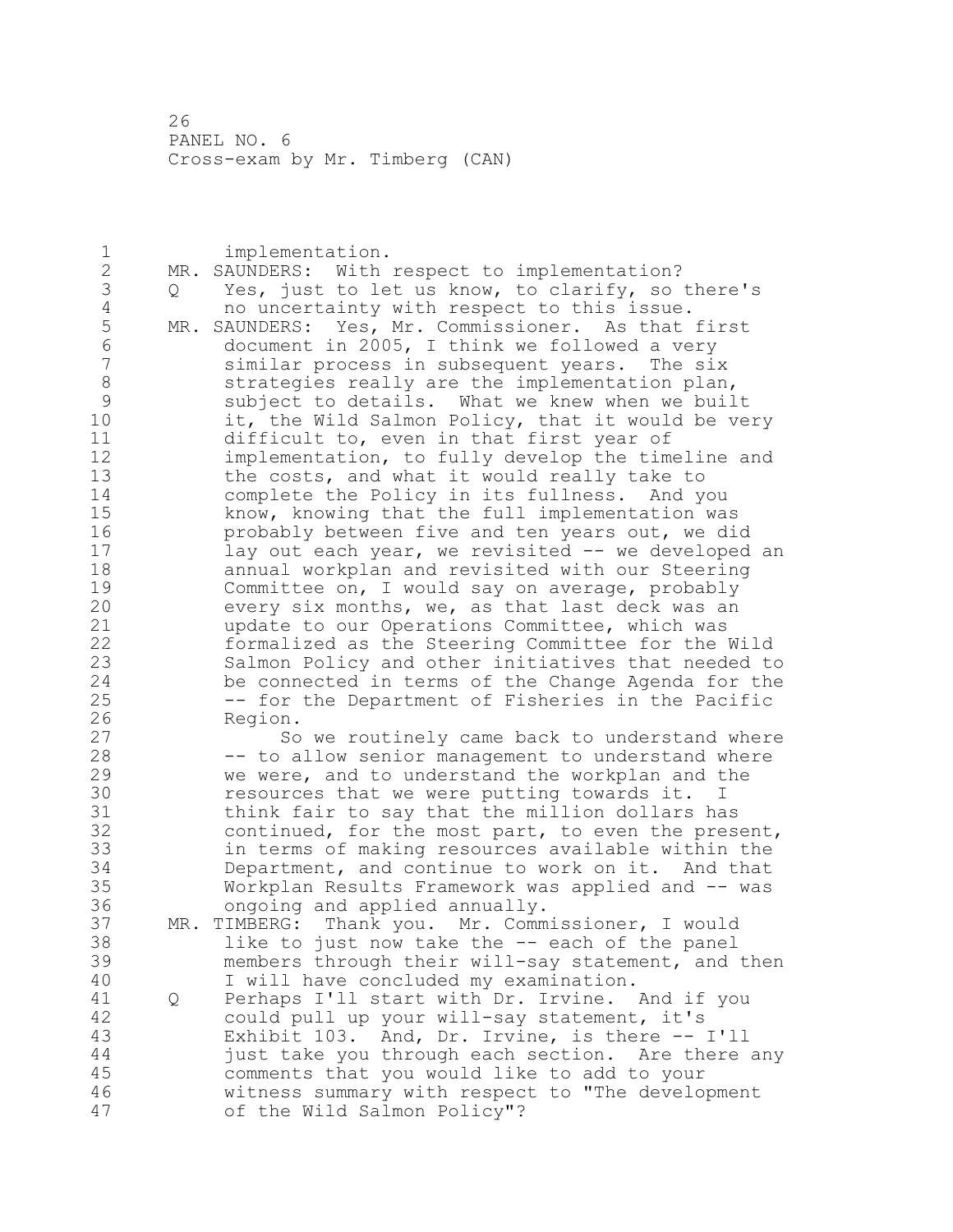DR. IRVINE: I actually think we've covered this adequately this morning and yesterday. Q Okay. And with respect to the second section, 4 "Science-based biological benchmarks versus<br>5 management reference points". 5 management reference points".<br>6 DR. IRVINE: Yes. And we did cove 6 DR. IRVINE: Yes. And we did cover this somewhat<br>7 vesterday. I mean, I might just reiterate the  $y$ esterday. I mean, I might just reiterate that  $-$ -8 that we in Strategy 1, we used the term<br>9 "benchmark" rather than "reference poin "benchmark" rather than "reference point" simply because reference points are often associated with societal values. And by using the term "benchmarks" in Strategy 1, we were not precluding the use of the terms "target reference points" and 14 "limit reference points" in Strategy 4. But it's important to understand that Strategy 1 is about 16 the biological status of the resource and not -- is not directly linked to changes -- necessarily to changes in fisheries management. 19 Q Okay. And I note that your witness summary covers<br>20 -- you'll be here tomorrow on the day 2 panel, so -- you'll be here tomorrow on the day 2 panel, so at the end of page 2, I won't -- I'll presume that that will be the line for your -- your testimony for tomorrow. DR. IRVINE: That's what I've been assuming, too. Q Okay. 26 DR. IRVINE: Thank you.<br>27 0 And, Mr. Saunders, And, Mr. Saunders, if you could perhaps pull up Exhibit 101, Mr. Registrar. My understanding is that perhaps page 1 to 5 are -- is your testimony 30 with respect to "Development" and then page 6 it<br>31 deals with the "Implementation Team". Do you haw deals with the "Implementation Team". Do you have any comments that you would like to add with respect to your witness summary? MR. SAUNDERS: Mr. Commissioner, I am satisfied -- nothing I would like to add specifically on my summary of evidence statements, but in the context of sort of some of my knowledge and understanding of the development of the Wild Salmon Policy and some of the discussion that we've had here, I would appreciate an opportunity to add a statement 41 around sort of the process of Science, as the Wild<br>42 Salmon Policy -- Science, as it informs Salmon Policy -- Science, as it informs Management, how it's changed as it's transformational in the context of the Wild Salmon Policy, if I might. Q Yes, please do. MR. SAUNDERS: I wonder if we could bring up the Wild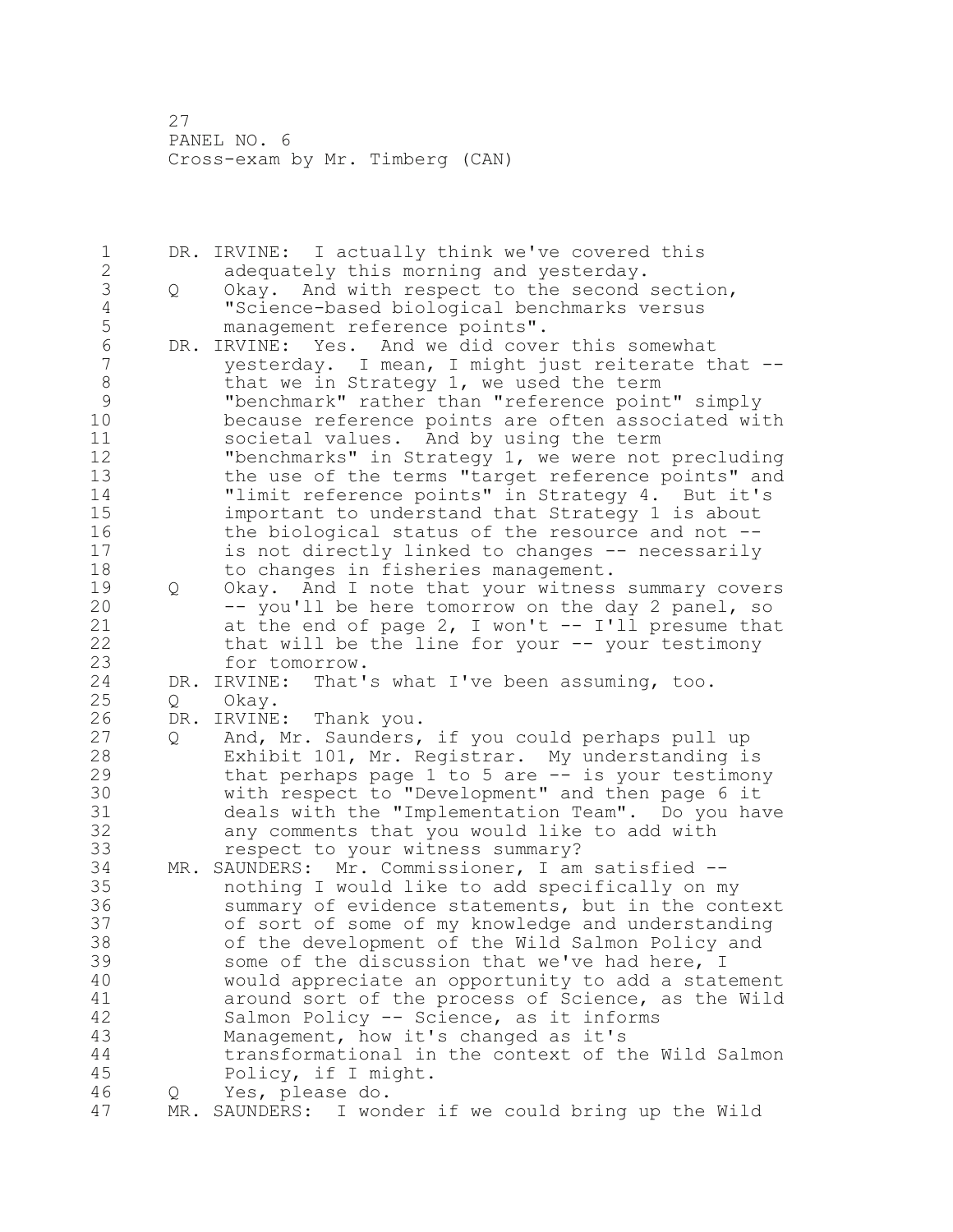2 picture of the -- not the house, the 3 Red/Amber/Green benchmarks, Figure 3.<br>4 0 It's page 17, I think. Yes, page 17. 4 Q It's page 17, I think. Yes, page 17.<br>5 MR. SAUNDERS: Yeah, I think a lot of the MR. SAUNDERS: Yeah, I think a lot of the discussion, 6 Mr. Commissioner, has been around the importance -- the difference between benchmarks and some of 8 the limit reference points, and whether or not we<br>9 provide enough prescription in going forward. An 9 provide enough prescription in going forward. And<br>10 Dr. Irvine and Dr. Riddell have talked a lot about Dr. Irvine and Dr. Riddell have talked a lot about 11 the need to consider social and economic, and 12 where that takes -- how and where that takes 13 place. And I think the Wild Salmon Policy, and 14 unless you sort of -- I think it's difficult to 15 understand that it may be the subtlety of the<br>16 difference that the Wild Salmon Policy is put difference that the Wild Salmon Policy is putting 17 forward.

1 Salmon Policy, and I forget the page that has the

18 But I think if you look at that -- and Dr. 19 Riddell has spoken to the lower benchmark, the<br>20 fact that it has to consider uncertainty, it's fact that it has to consider uncertainty, it's got 21 a buffer built in there. But really from a 22 management perspective, there is no limit 23 reference point in there that says if the status 24 of a conservation unit hits a particular level in 25 there, like the Red, something is going to happen. 26 We're going to stop fishing. We're going to take<br>27 some action. The only action that's prescribed in some action. The only action that's prescribed in 28 the Wild Salmon Policy at that lower benchmark is 29 to say that we will develop a plan to move us out 30 of that Red Zone. And as Mr. Chamut has pointed<br>31 out, that in extreme circumstances you could in 31 out, that in extreme circumstances you could in<br>32 fact decide not to take any -- any action. fact decide not to take any  $-$  any action.

 So I think part of the success of the Policy and the continued sort of recognition of it, is that the Minister, as well as all of the interests that have an interest in salmon, need to have a say in how -- where you actually set a target reference point, and that goes beyond assessment of its status, so you can arrive at any point in that continuum.

41 And I think Dr. Riddell was pointing out<br>42 that, you know, that when asked whether or no that, you know, that when asked whether or not what changes to fisheries management were taking place with respect to the number of CUs that we were seeing, and he correctly pointed out that we will still continue to manage groups of run-timing groups in mixed stock fisheries, but the Wild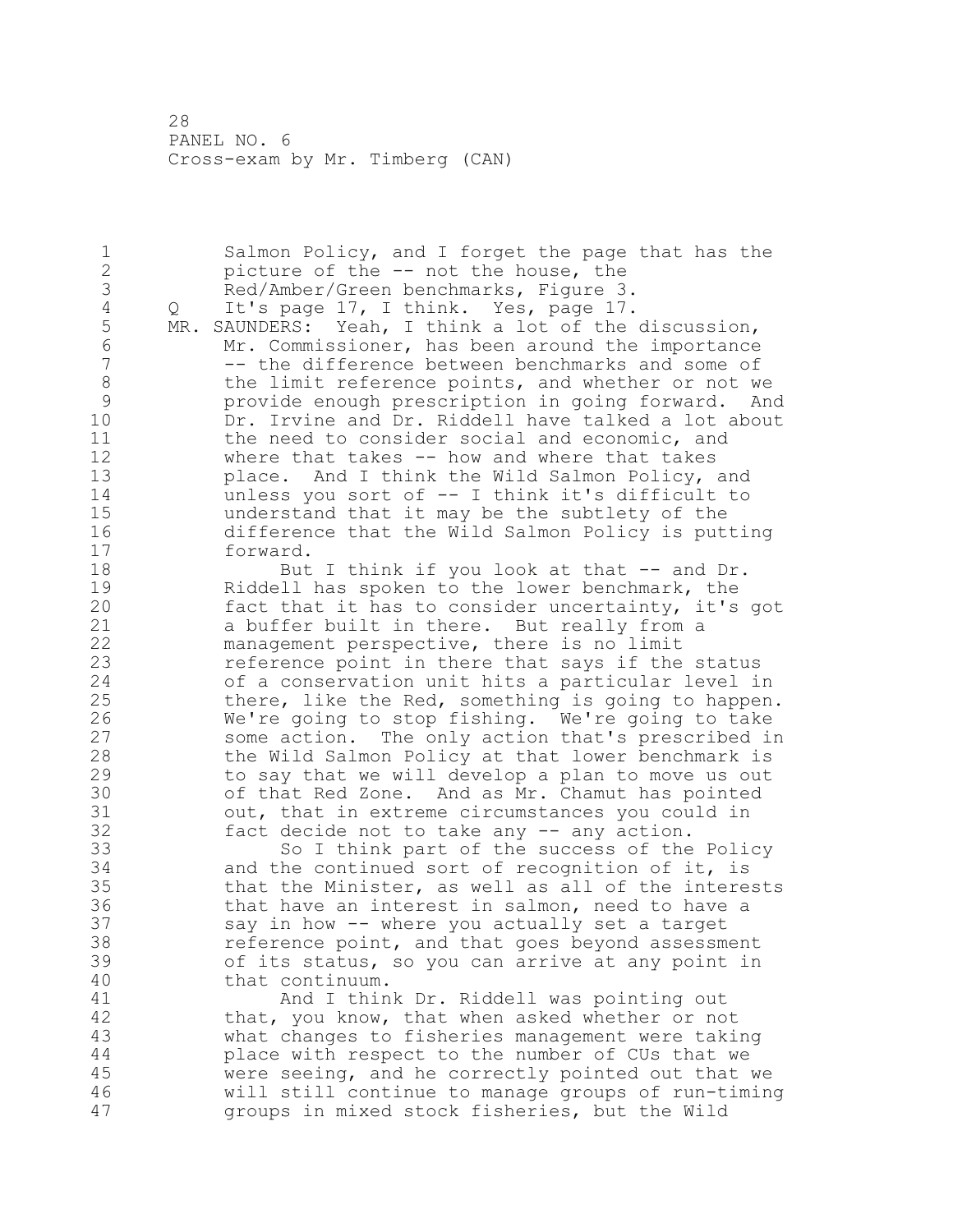Salmon Policy would have us -- have the Department being accountable within that management scheme 3 for the -- for each of the CUS that it's<br>4 responsible for. So how do you do that? 4 responsible for. So how do you do that? How do<br>5 you bring groups together in a way that's going you bring groups together in a way that's going to meet both social, economic and conservation objectives. 8 And I'd like to flip forward to Appendix 2,<br>9 Which is what's proposed as a five-point planning which is what's proposed as a five-point planning procedure under the Wild Salmon Policy. It's on page 45. This is something that's been test- driven on an initiative known as the Fraser Sockeye Spawning Initiative, that's taken place 14 over the last five to eight years. MR. WALLACE: Excuse me. Mr. Commissioner. MR. SAUNDERS: Yes. MR. WALLACE: This strikes me as getting well into the issue of Strategy 4 and the relationship to 19 current management, which I think would be more<br>20 efficiently dealt with at the second go-round w efficiently dealt with at the second go-round with the Wild Salmon Policy after Harvest Management has been heard. MR. TIMBERG: Well, it's my position for this panel as the Development Panel, and so there has been a silo created of Strategies 1, 2, 3 and 6, and 26 we're not to talk about 4 and 5, but for this<br>27 panel to explain how they developed the Polic panel to explain how they developed the Policy, I think there should be some latitude to allow them to explain the whole package, because you can't 30 really cut it up so easily.<br>31 MR. WALLACE: I agree with that, MR. WALLACE: I agree with that, Mr. Commissioner, and I had been conscious of the line between putting the whole process into context and getting into this particular step, which I see Appendix 2 is doing. So I think that this crosses the line. MR. TIMBERG: I'd ask that the witness be permitted to just describe how this Appendix 2 fits into the development of the WSP pack. THE COMMISSIONER: Very well. Perhaps before we do that, this might be an appropriate time to take a 41 break.<br>42 MR. TIMBERG MR. TIMBERG: Thank you. THE REGISTRAR: The hearing will now recess for 15 minutes. (PROCEEDINGS ADJOURNED FOR MORNING RECESS) (PROCEEDINGS RECONVENED)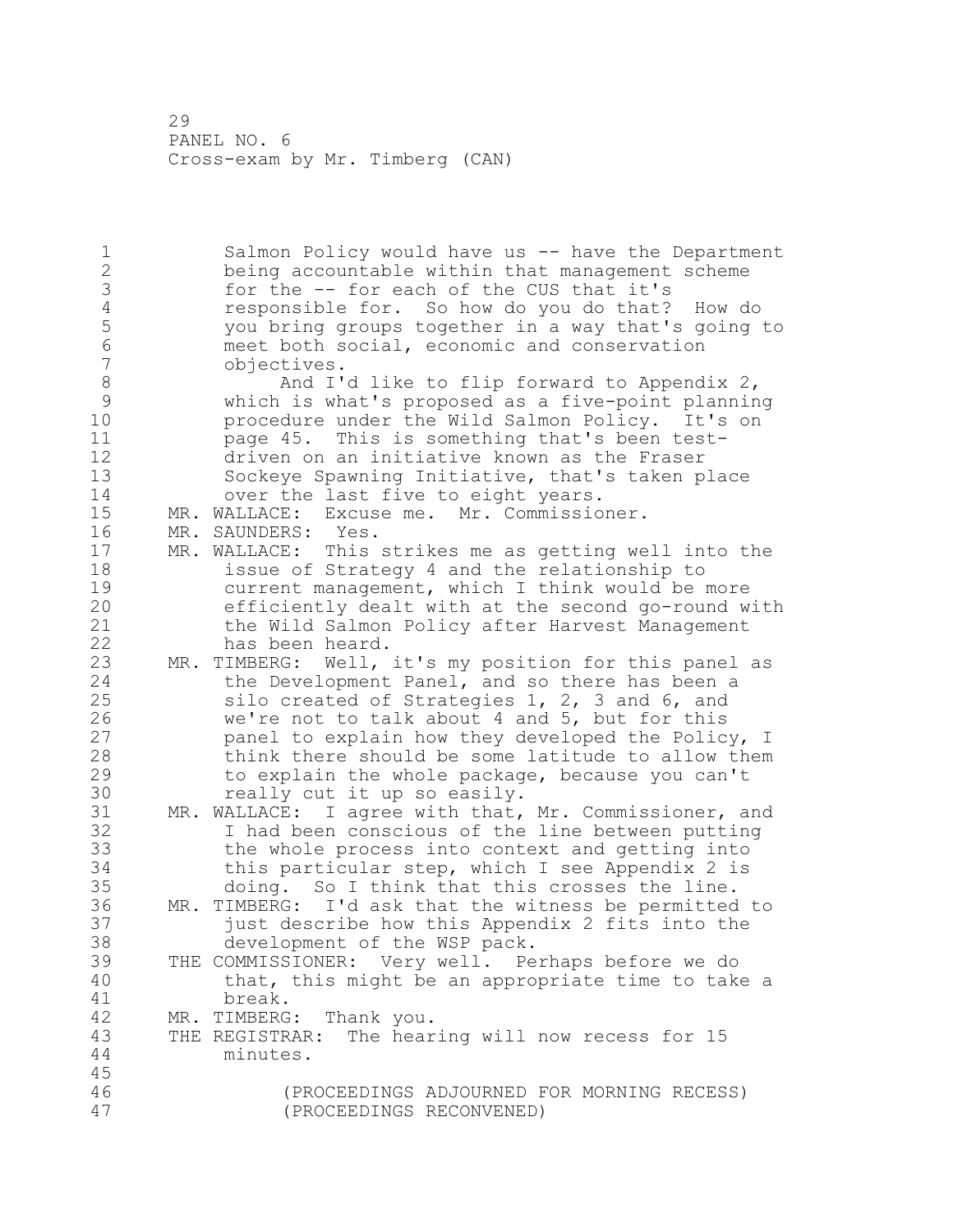30 PANEL No. 6 Cross-exam by Mr. Timberg (CAN)

1 CROSS-EXAMINATION BY MR. TIMBERG, continuing: 2 3 Q Mr. Saunders, if you could briefly describe, then,<br>4 Appendix 2 and how that fits within the overall 4 Appendix 2 and how that fits within the overall 5 framework of the WSP.<br>6 MR. SAUNDERS: Yes, Mr. Co 6 MR. SAUNDERS: Yes, Mr. Commissioner. I think Appendix 2 is, as I was saying, I think is a critical point 8 in sort of changing the process around determining<br>9 1 ong-term objectives for both biological, social 9 long-term objectives for both biological, social<br>10 and economic, and lavs out a way to go forward i and economic, and lays out a way to go forward in 11 doing that. 12 12 In fact, in developing this, I had some 13 interaction with the Commissioner of the 14 Environment and her office around just how this 15 was being done elsewhere. There were no examples 16 that they could provide me at that time, despite a 17 requirement under sustainable development, how to 18 do it. So I think this was a -- but it was a 19 critical part of the policy we recognized in terms<br>20 of how do you bring people together to set joint of how do you bring people together to set joint 21 objectives in the absence of including 22 prescriptive mechanisms within the actual policy, 23 which we did not want to do. We needed a process 24 to make that happen. 25 I think later, under the implementation, 26 we'll talk about how that's progressed. But right<br>27 mow, I think it's important just to understand now, I think it's important just to understand 28 that this is a real change in the way Science and 29 management would have operated. And even up to 30 this point, the process within Science is to have<br>31 Science produce a paper that describes the status 31 Science produce a paper that describes the status<br>32 and tries to encompass all the requirements to go and tries to encompass all the requirements to go 33 forward in the context of forecasting, et cetera, 34 and then it would go into a separate forum to 35 allow -- and some hard line being drawn in the 36 sand around conservation, and then it going 37 forward into another forum where managers and 38 resource users would try to come to grounds on an 39 objective. 40 This is a fundamental -- and I think we 41 talked about some of the tension in the<br>42 development of the policy, and that, wh development of the policy, and that, when this 43 group, my colleagues, came together in 2003 and 44 '04. There was a lot of tension that Science was 45 -- wanted to be involved in setting those hard and 46 fast lines in the sand, and we evolved to the 47 point around the benchmarks and another way of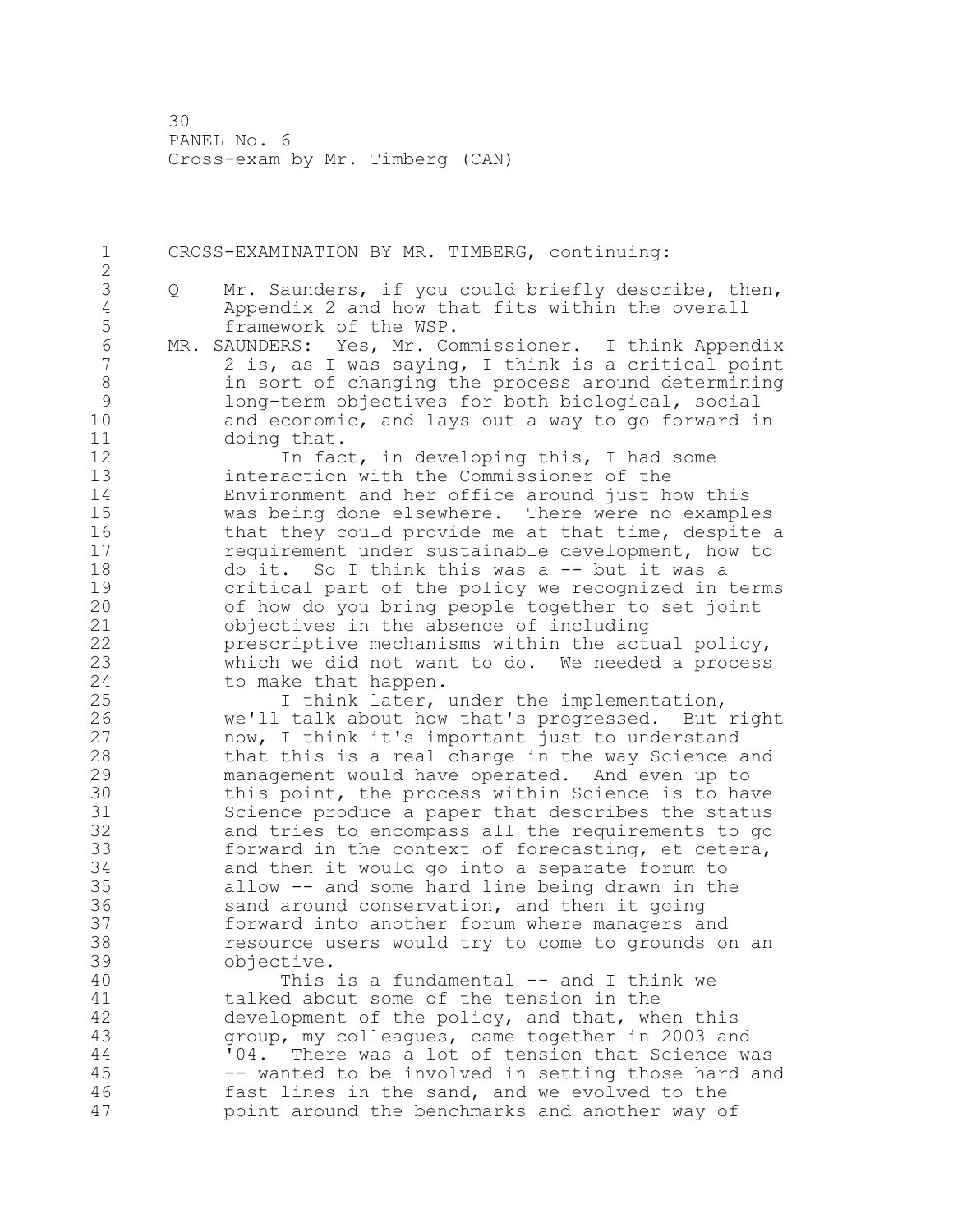PANEL No. 6 Cross-exam by Mr. Timberg (CAN)

 doing business. I spoke to Collaboration yesterday, and I believe that this five-step 3 process that we put into the policy is about how<br>4 do you decide where to put that line on your red 4 do you decide where to put that line on your red,<br>5 amber, green, when it's time to set a target for 5 amber, green, when it's time to set a target for<br>6 escapement or other management actions. escapement or other management actions. The heart of it is coming -- really is about 8 an interest-based process that brings people<br>9 together. Step 1 is about identifying the together. Step 1 is about identifying the priorities, so we're all in agreed (sic) about the state of the conservation units and what the priorities are. It doesn't necessarily have to be a conservation unit that's in trouble. It could be a conservation unit that's in the green. That's very important that we need to have a plan and solid objectives and understand those objectives jointly. If you could just maybe flip down and expose 19 step 2 and 3?<br>20 MR. TIMBERG: All MR. TIMBERG: All right, Mr. Registrar, if -- yes, thank you. MR. SAUNDERS: Step -- maybe -- so Step 2 would be around identifying resource management options. So if something is in the red zone, what are our options around habitat, around fisheries 26 management? What levers could we potentially<br>27 bull? pull? Then Step 3 is around identifying performance indicators, so when we're going to evaluate those 30 management options, what are the -- what are the<br>31 social and economic considerations that we need social and economic considerations that we need to think about: socially around First Nations and ceremonial or economic fisheries. What are the needs of the recreational sector? What are the needs of the general public in those areas? Get those all on the table. Develop some indicators. Step 4 is then to use those indicators and assess the various options that we've got. So if we're going to maintain -- set a limit to try and escape enough fish to keep it in the -- it could 41 be even in the yellow or in the upper red. What<br>42 are the implications? We move around in that are the implications? We move around in that space to try to find, as we talk about under sustainable development, a net positive result in all three accounts, ecological, social and economic. And then we come together to select the preferred alternative.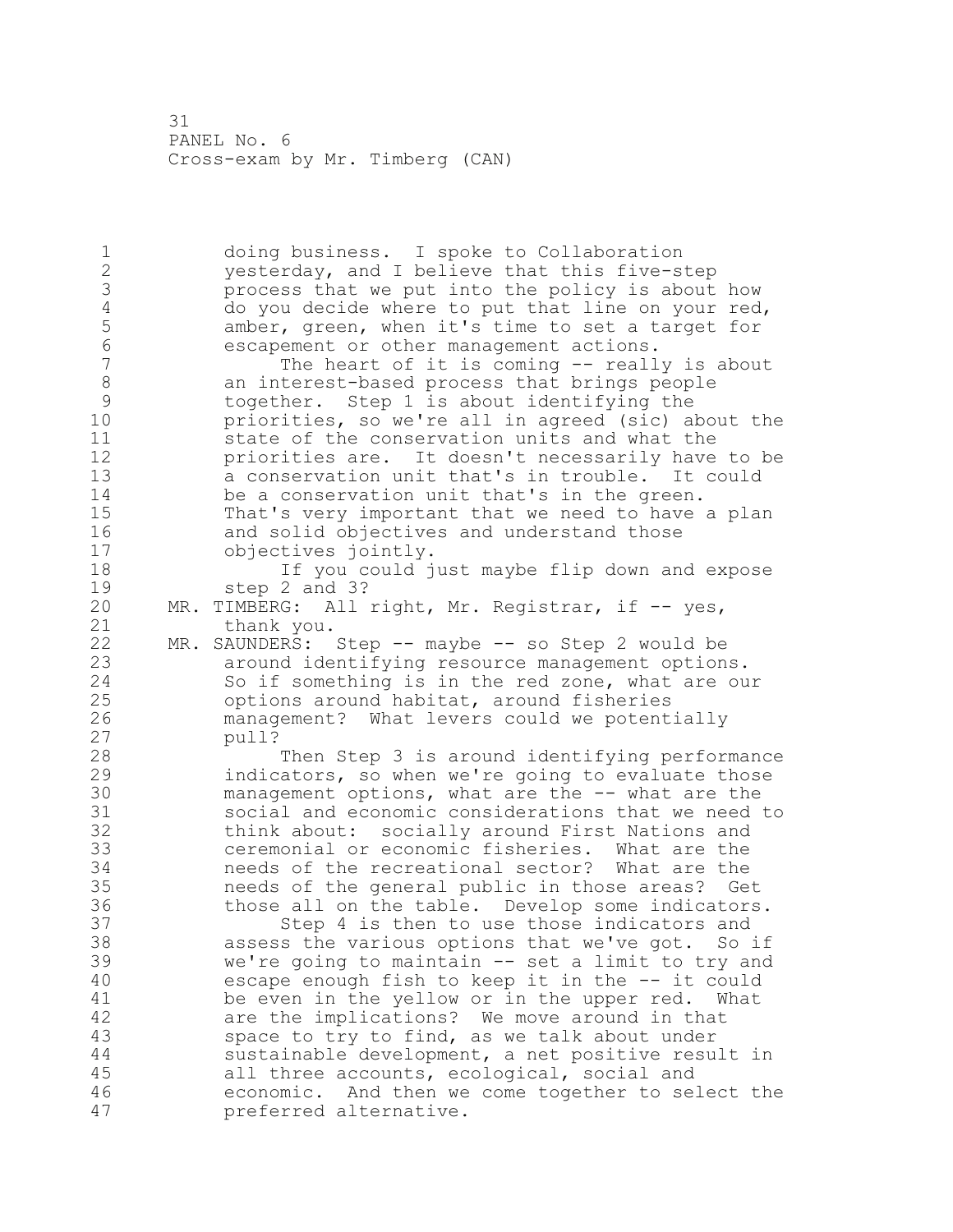PANEL No. 6 Cross-exam by Mr. Timberg (CAN) Cross-exam by Mr. Prowse (BCPROV)

 I think that's a really fundamental way that we would move forward in developing plans for 3 habitat, for CU's, and any -- anything related<br>4 around the resource management related to meet. 4 around the resource management related to meeting<br>5 the objectives of the Wild Salmon Policy, a 5 the objectives of the Wild Salmon Policy, a<br>6 fundamental change. 6 fundamental change.<br>7 0 Okav. Thank you ye Q Okay. Thank you very much. Mr. Saunders, is 8 there any other comment that you would care to add<br>9 to your witness summary? 9 to your witness summary?<br>10 MR. SAUNDERS: No. MR. SAUNDERS: No. Q Okay. Thank you. Mr. Chamut? 12 MR. CHAMUT: No, I had ample opportunity yesterday to clarify any issues that I wished to, and I'm quite 14 happy with the statement as it is written.<br>15 0 Thank you. Dr. Riddell? Q Thank you. Dr. Riddell? DR. RIDDELL: No, I have nothing further to add to my witness statement. MR. TIMBERG: Thank you very much. Those are all my 19 questions.<br>20 MR. WALLACE: T MR. WALLACE: Thank you, Mr. Commissioner. I have the Province of British Columbia next on the list. MR. PROWSE: Yes. D.C. Prowse, Mr. Commissioner, for the Province of British Columbia. CROSS-EXAMINATION BY MR. PROWSE:  $\frac{26}{27}$  Q I think many of the interesting aspects of this will be dealt with by the -- when we get to the question and implementation. But I note that Dr. 30 Riddell is not going to be part of that panel.<br>31 So. Dr. Riddell. I wanted to ask you to t So, Dr. Riddell, I wanted to ask you to turn to your statement at -- which is Exhibit 99, and particularly on the second page. So it's the last bullet under the heading "WSP Development from 2001 to 2005." I don't think this was covered in your earlier evidence. So the last bullet starts by saying that the DFO engage the province on WSP development to a limited extent, and then continues: 41 He recalls that DFO gave the province two<br>42 advance briefings, but did not invite its advance briefings, but did not invite its direct involvement at that drafting stage. So, first of all, those two sentences are accurate to your knowledge?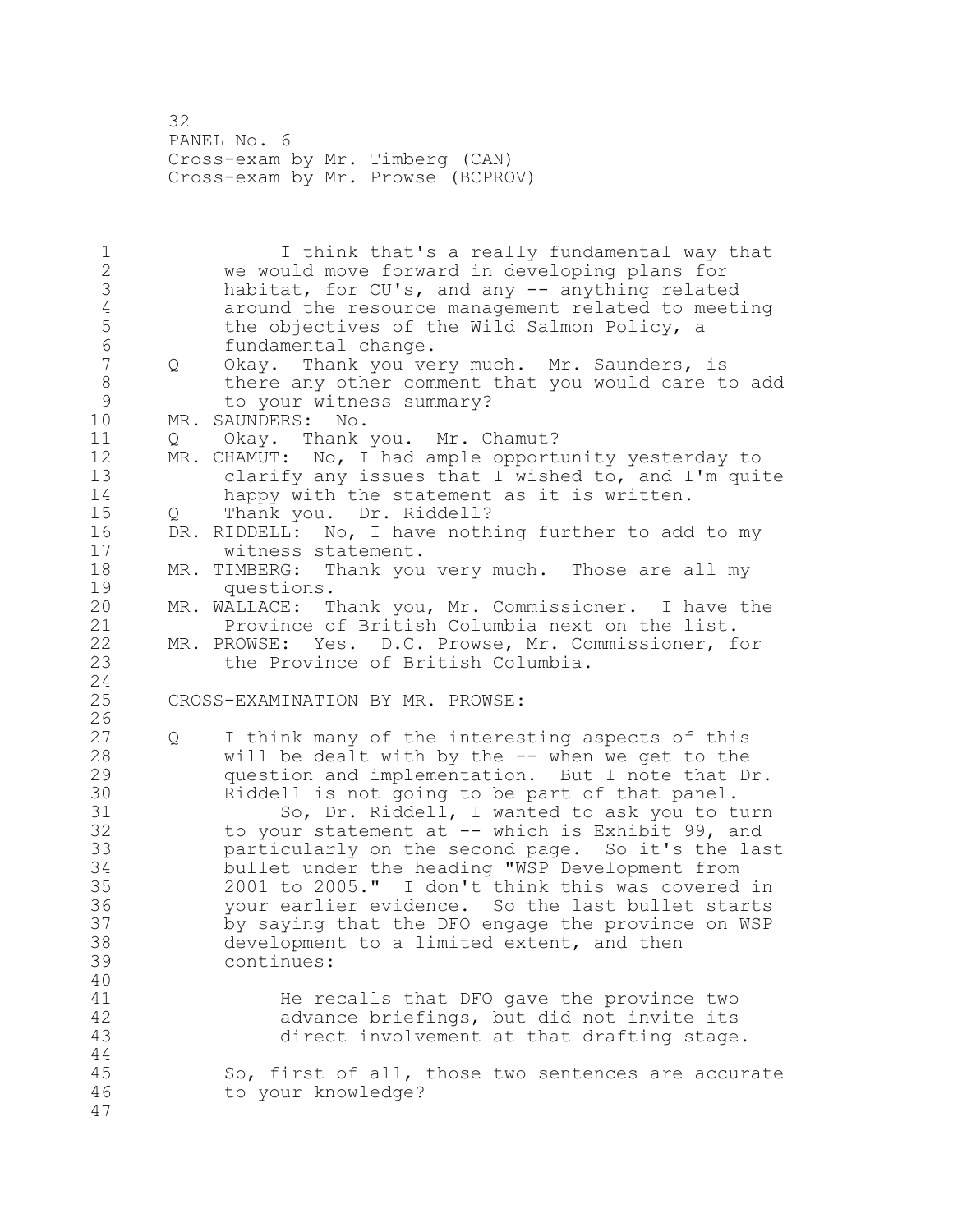33 PANEL No. 6 Cross-exam by Mr. Prowse (BCPROV)

1 (WATER SPILL) 2 3 MR. LUNN: While you're taking care of that, Mr.<br>4 Prowse, I'm not sure where you are in the 4 Prowse, I'm not sure where you are in the 5 document.<br>6 MR. PROWSE: I 6 MR. PROWSE: I'm sorry, it's the second page of -- just<br>7 above the "Challenges of WSP Development", so just above the "Challenges of WSP Development", so just 8 above the bottom of the page.<br>9 MR. LUNN: On the witness summary? 9 MR. LUNN: On the witness summary?<br>10 MR. PROWSE: Yes. Exhibit 99. MR. PROWSE: Yes. Exhibit 99. 11 MR. LUNN: (Indiscernible - not at microphone). 12 DR. RIDDELL: Sorry, do you need me to wait, or can I 13 reply to your question, or...? 14 MR. LUNN: If the witness is able to do it without the<br>15 document in front of him, I'd... 15 document in front of him, I'd...<br>16 MR. PROWSE: MR. PROWSE: 17 Q Yes. So in your November 16th statement, I read 18 you a couple of statements. Are those accurate? 19 DR. RIDDELL: To my recollection, yes, they are.<br>20 0 All right. It then goes on to say that you 20 Q All right. It then goes on to say that you will 21 say that: 22 23 In your view, the province did not need to be 24 directly involved with drafting the WSP. 25 26 Is that accurate?<br>27 DR. RIDDELL: In my op. DR. RIDDELL: In my opinion it was, yes, because of the 28 difference in the species, largely. The policy 29 explicitly states it does not address the 30 steelhead or cutthroat trout.<br>31 0 Right. And so with respect t 31 Q Right. And so with respect to Fraser River<br>32 Sockeve, your view was that the province di sockeye, your view was that the province did not 33 need to be directly involved with respect to those 34 aspects of the WSP; is that correct? 35 DR. RIDDELL: Well, Mr. Commissioner, the Wild Salmon 36 Policy is generic. It is not specific to Fraser 37 sockeye alone, and that level of discussion did 38 not occur in the writing and the development of 39 the policy. 40 Q And I'm trying to get at why not, from your point 41 of view. So why did you think that it wasn't<br>42 mecessary to get the province involved with necessary to get the province involved with 43 respect to Fraser River sockeye, for example? 44 DR. RIDDELL: Well, it wasn't -- I'm sorry, Mr. 45 Commissioner, it was not that we didn't feel that 46 there was a need to involve the province, and we 47 certainly were not talking specifically about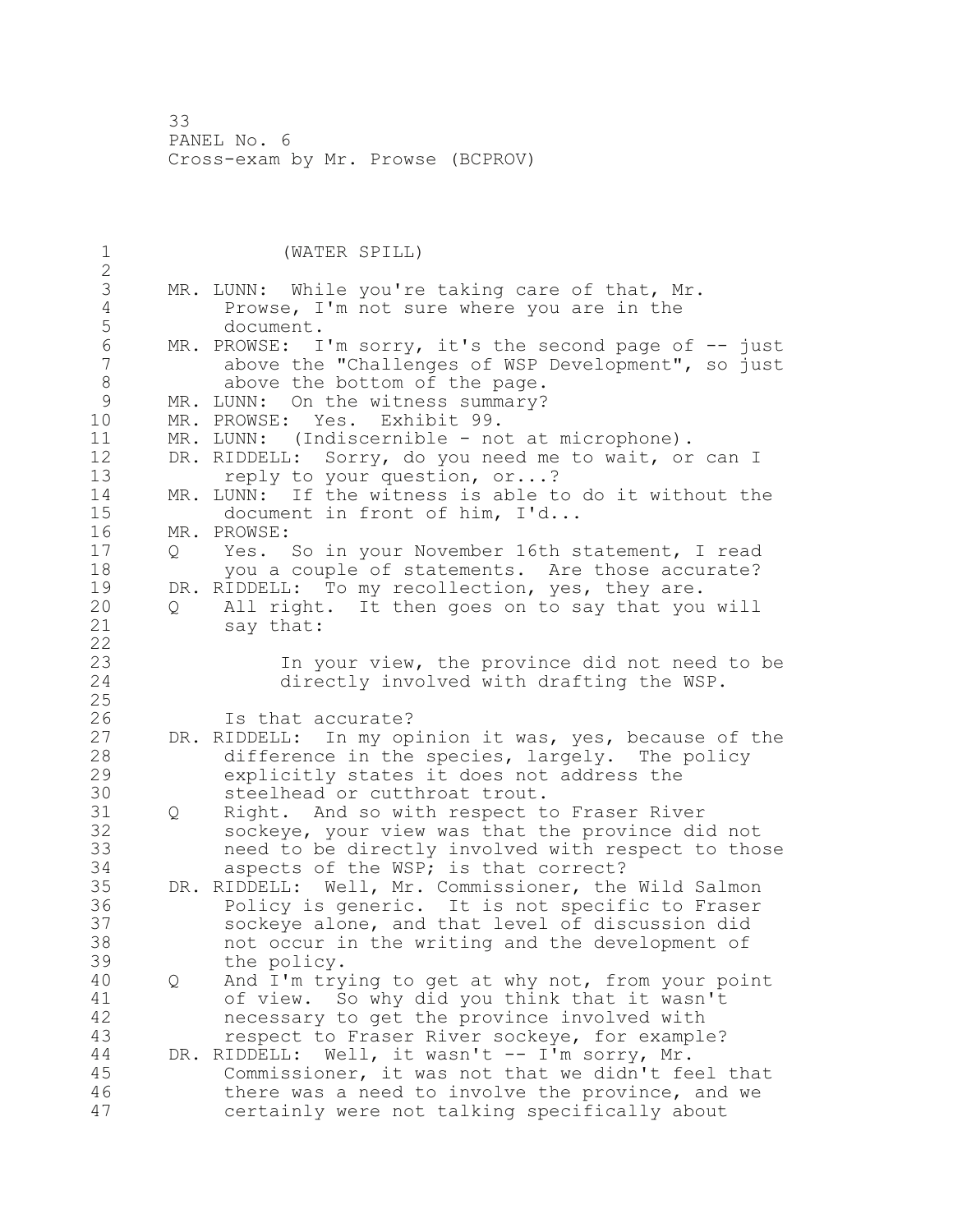PANEL No. 6 Cross-exam by Mr. Prowse (BCPROV)

 Fraser sockeye salmon when we're writing the general policy. 3 The important involvement of the province is<br>4 in the implementation of the policy, particularly 4 in the implementation of the policy, particularly<br>5 under Strategies 2 and 3. Many of the databases under Strategies 2 and 3. Many of the databases 6 for habitat change, for example, are managed by<br>7 the Province of British Columbia. There were the Province of British Columbia. There were 8 talks amongst technical experts about what data<br>9 was available with the province and whether the 9 was available with the province and whether they<br>10 could be involved -- if the policy was could be involved  $-$  if the policy was implemented, would they participate in the development of joint databases, for example, and there are memorandums of understanding between the federal government and provincial government on data management and data exchange. So there were mechanisms to involve them in the implementation already. The comment I was making here really was in the sense of we were 19 looking at a long-term policy for the federal<br>20 mesponsibilities to protect the genetic diver responsibilities to protect the genetic diversity of the Pacific salmon. Q All right. And so the -- when it came -- and your statement goes on to say that the province's participation is needed in implementation, and you've just stated that with respect to Strategies 26 2 and 3, why you felt that, and you referred<br>27 barticularly to databases and some technical particularly to databases and some technical discussions about accessing that kind of information for those two strategies. 30 DR. RIDDELL: Yes.<br>31 0 You also refe Q You also refer to Strategy 4 and why, in your view, was the province -- did you see a need for the province -- for involvement in Strategy 4? DR. RIDDELL: Thank you for introducing that question, because I think that's really an important point. Strategy 4, looking at it in the broader sense is really about ecosystem-based management and developing harvesting plans within that context. Many of the elements of ecosystem-based management are outside the purview of the Department of 41 Fisheries and Oceans. But we have do have the<br>42 habitat issues and the *Fisheries Act* when many habitat issues and the *Fisheries Act* when many of them are reactionary or they seem to react after the effect. Strategy 4 is to provide opportunity for long-term planning, and it would include issues of water management and land development and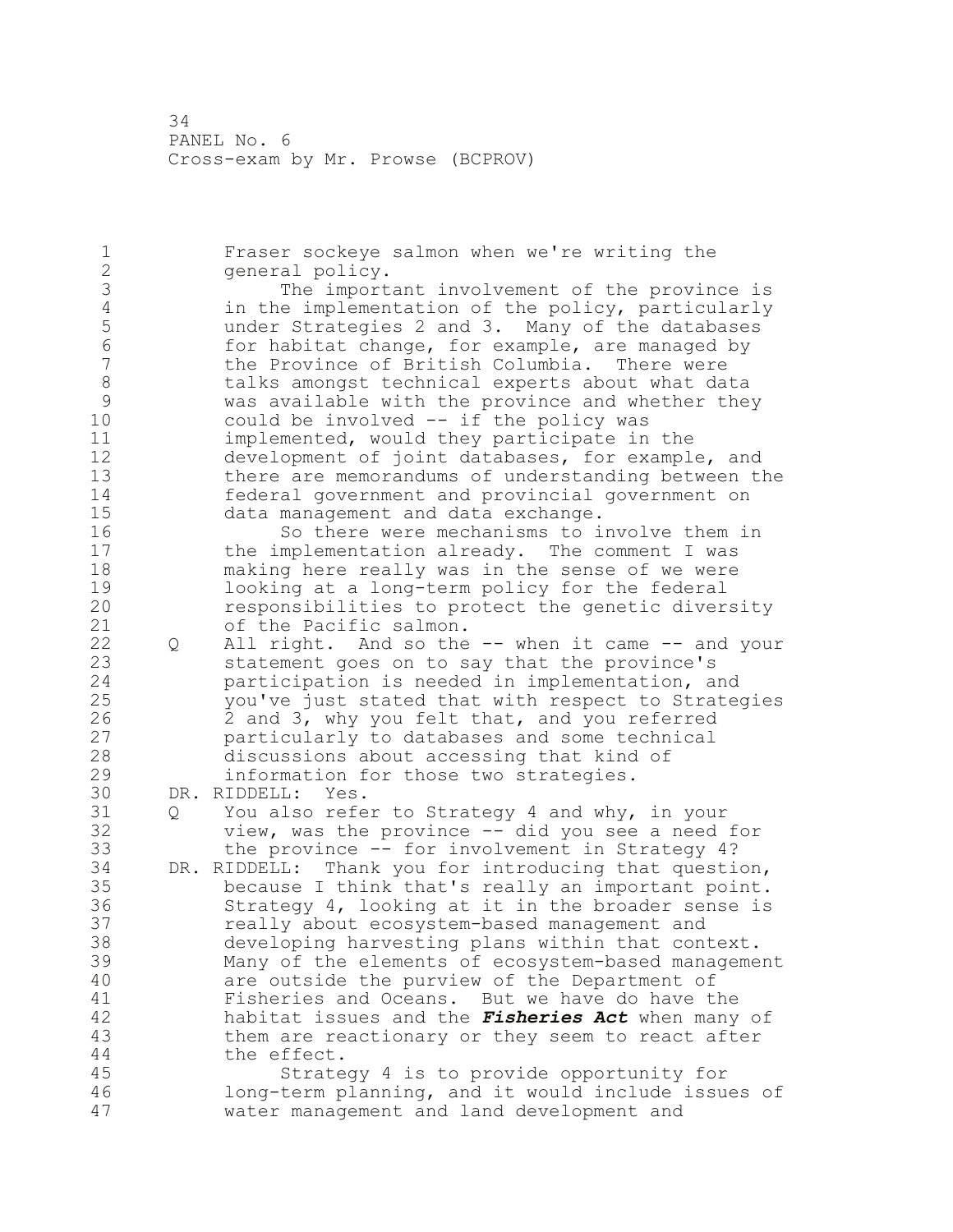PANEL No. 6 Cross-exam by Mr. Prowse (BCPROV)

 utilization there for flood control and this sort of thing. Many of the things that pertain to water management and land development are under 4 the responsibility of the provincial government,<br>5 and that, and so would be impossible to really 5 and that, and so would be impossible to really<br>6 talk about long-term watershed conservation pl talk about long-term watershed conservation plans and particularly involving salmon, with involvement of the province and the municipal governments, First Nations and other community groups. Q But in terms of the drafting process up to the 12 year 2005, in your view, the province and -- the province did not need to be involved in the drafting process. In your view, those responsibilities would be dealt with after 2005 in 16 the implementation status; is that correct? DR. RIDDELL: Correct, in the implementation. But, as I did say, there were a couple of meetings and 19 they were arranged at the Regional Director<br>20 General level, sort of senior government/se General level, sort of senior government/senior government. And then there would be briefings on the reason that we developed the policy in particular ways, and there was dialogue back and forth. I don't really even recall any real requests 26 from the provincial government to directly be<br>27 involved in writing, and furthermore, they se involved in writing, and furthermore, they seldom participated in the multi-stakeholder consultations, and that, but the dialogue always 30 was one of involvement during implementation.<br>31 0 So, from your point of view, they weren't Q So, from your point of view, they weren't necessary in the drafting process of the Wild Salmon Policy itself? DR. RIDDELL: That's my opinion, yes. MR. PROWSE: Thank you. Those are my questions, Mr. Commissioner. MR. WALLACE: Thank you. Next on my list is the B.C. Salmon Farmers Association. MR. HOPKINS-UTTER: Good morning Mr. Commissioner, panel, Shane Hopkins-Utter, H-o-p-k-i-n-s-hyphen- U-t-t-e-r for the B.C. Salmon Farmers Association. My co-counsel, Alan Blair, suggested that I start out with a joke as he does. Unfortunately I didn't write one in my notes, so you'll forgive me if I just proceed. I wanted to -- I just wanted to start out by having a quick discussion as to some of the points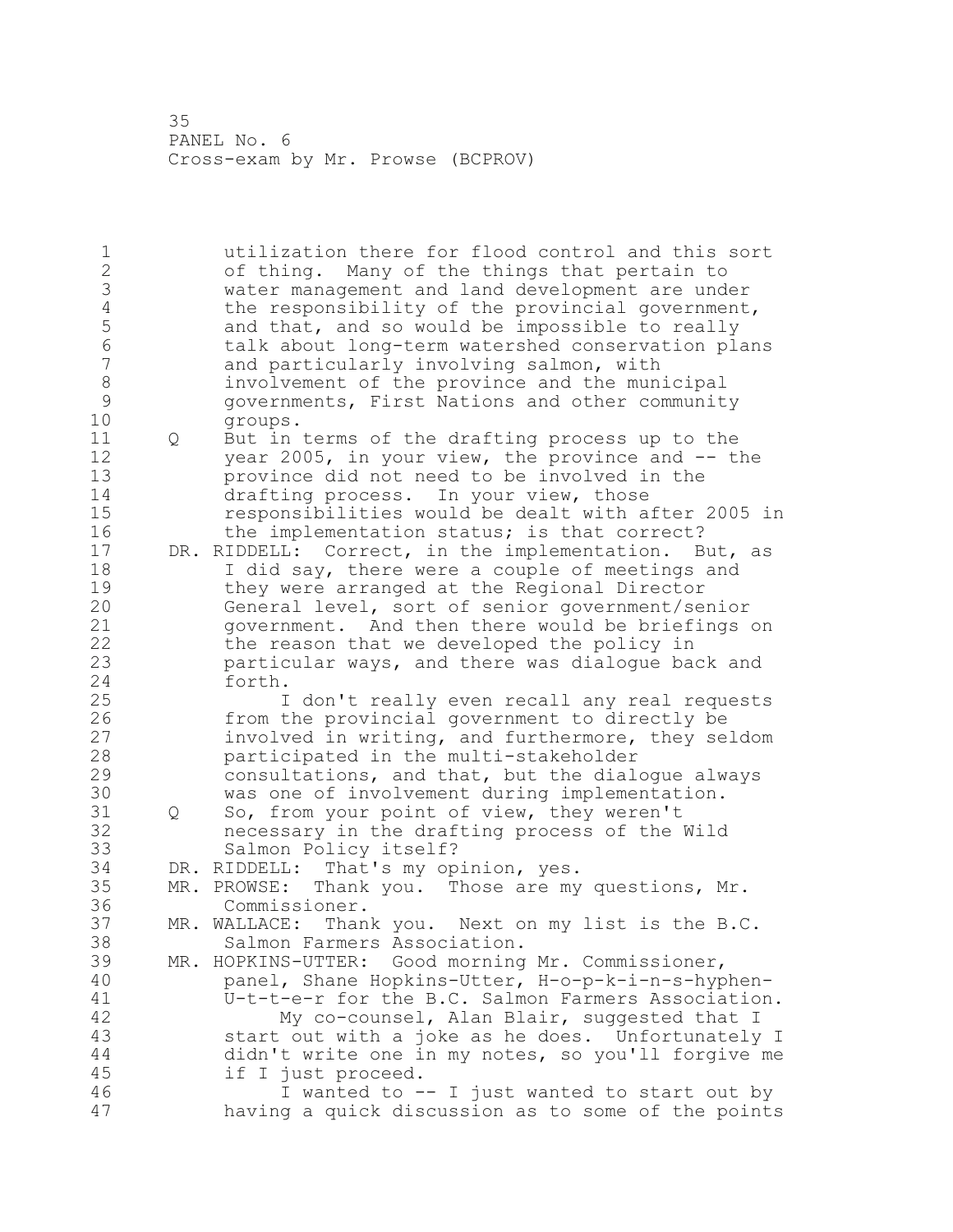1 that I hope to raise in my questions, so feel free<br>2 to jump in. This is largely based on some of the to jump in. This is largely based on some of the 3 evidence that you've already given yesterday and<br>4 today. If I signal a particular person, if you 4 today. If I signal a particular person, if you<br>5 have comments, please just let me know. have comments, please just let me know. 6 7 CROSS-EXAMINATION BY MR. HOPKINS-UTTER: 8 9 Q My first point, Dr. Irvine, is that the Wild<br>10 Salmon Policv, as we've acknowledged, refers Salmon Policy, as we've acknowledged, refers to 11 the Aquaculture Policy Framework expressly and the 12 mitigation of risks by citing considerations under 13 the CEAA. Would you agree with that? 14 If you'd prefer to go directly to the page, I 15 can -- 16 DR. IRVINE: If you could -- page 31? 17 Q Absolutely, absolutely. 18 MR. HOPKINS-UTTER: Mr. Lunn, this Wild Salmon Policy, 19 Exhibit 8. This would be page --<br>20 MR. LUNN: Thirty-one. MR. LUNN: Thirty-one. 21 MR. HOPKINS-UTTER: -- 31. That's the paper. Yeah, 22 there we are. 23 DR. IRVINE: Yes, there's a section in the policy on 24 each of aquaculture enhancement and, I believe, 25 habitat development. 26 MR. HOPKINS-UTTER:<br>27 O Okay. Q Okay. 28 DR. IRVINE: And fisheries management, I believe. 29 Q Of course. And this is a general question to Dr. 30 Irvine and Mr. Chamut. There was mention of<br>31 interim quidelines, preliminary quidelines f interim guidelines, preliminary guidelines for 32 setting of aquaculture operations that had existed 33 at the time that the Wild Salmon Policy was in 34 fact being developed, although I understand from 35 the comments that those were -- were they not 36 further developed? Have they actually been 37 abandoned, or are they still generally there as 38 guidance?<br>39 DR. IRVINE: N 39 DR. IRVINE: No, in 2002, we made some progress in the 40 development of the implementation guidelines for 41 various activities, including aquaculture. But<br>42 after, I believe, 2003, there was no further after, I believe, 2003, there was no further 43 development of them so they were incomplete at 44 that stage. 45 Q Thank you. And you'd generally agree the DFO is 46 -- well, shall we say, committed to sustainable 47 development as a sustainable Resources Management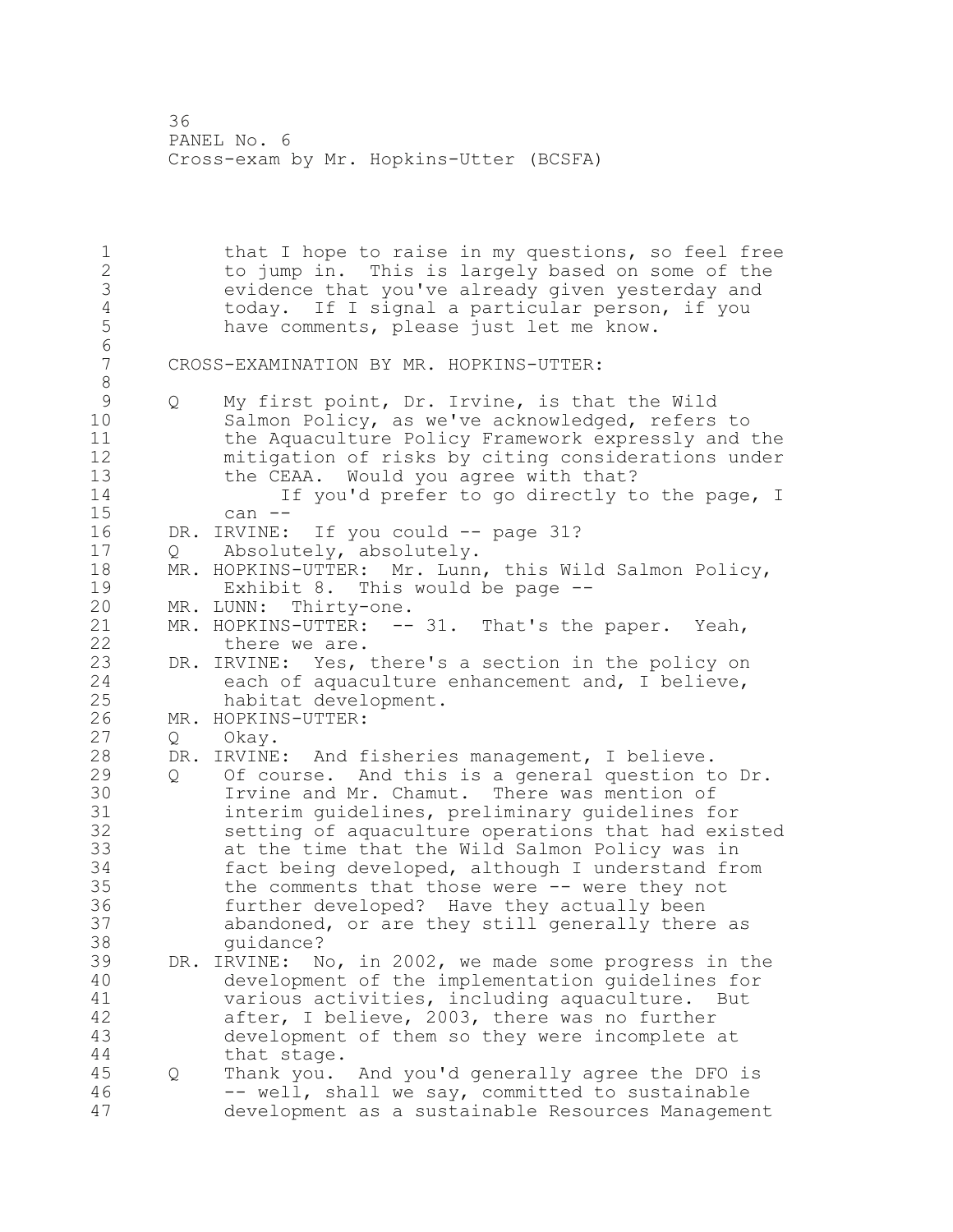Department? DR. IRVINE: Yes. I'm not really a spokesperson for 3 DFO, but certainly for the Wild Salmon Policy,<br>4 sustainable development is one of the importan 4 sustainable development is one of the important<br>5 principles of the policy. 5 principles of the policy.<br>6 0 And. Mr. Chamut. I believ Q And, Mr. Chamut, I believe you had made some comments on the Wild Salmon Policy acknowledging 8 that while the conservation is a primary<br>9 consideration, that decisions are not nee consideration, that decisions are not necessarily made without considering the sustainable use elements of social and economic considerations. Is that a true statement, or generally correct? MR. CHAMUT: Well, I'd like to kind of restate it. Q Of course. MR. CHAMUT: I think what I said in testimony yesterday, the obvious priority within the Wild Salmon Policy is conservation of genetic diversity of wild salmon. But there is a process by which 19 decisions are made. They're not necessarily going<br>20 to be based just on biological considerations, and to be based just on biological considerations, and there is a process by which social and economic considerations can be made when we're talking about plans to protect or rebuild or conserve a particular CU. But I also went on to say that there's -- 26 there's a continuum of concern. If you're dealing<br>27 with a conservation unit that is at very low with a conservation unit that is at very low abundance and it's in that so-called red zone that was discussed this morning by Dr. Irvine, then the 30 primary considerations that will be made about<br>31 what to do with that CU will most often be what to do with that CU will most often be biological. As you move up into greater degrees of abundance and the much less risk that -- or much less threats to the well-being of the conservation unit, then increasingly biological -- sorry, social and economic considerations will be an important part of whatever decision is taken. So there is this continuum. The intent of the policy that biological 41 factors are going to be the primary considerations<br>42 when the stock is at risk, with the one exception when the stock is at risk, with the one exception which I talked about this morning: The exception of circumstance where there may be some sort of extenuating circumstances where it will make it extraordinarily difficult to be able to conserve a conservation unit, or if it's -- if efforts to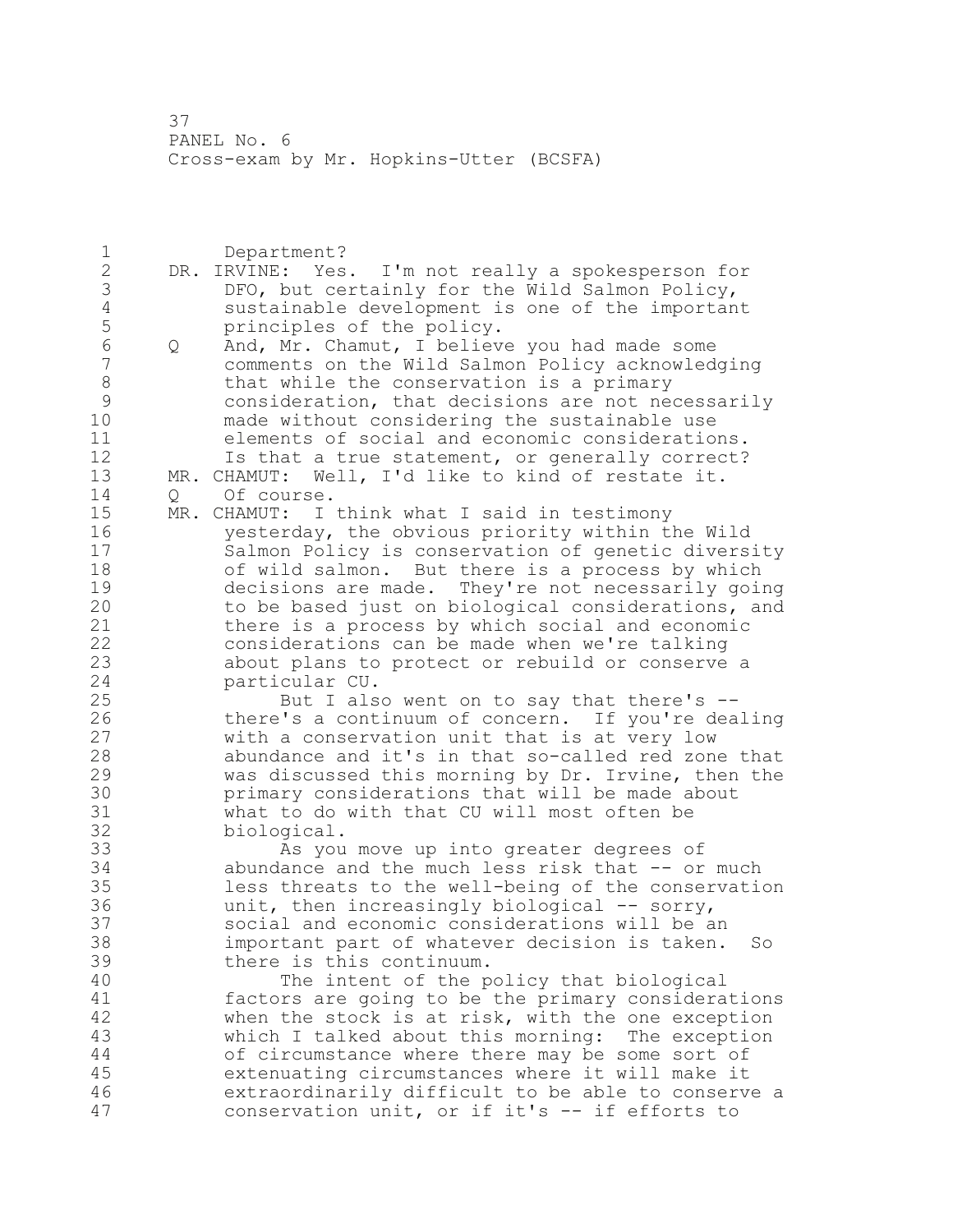conserve it are going to fail or be excessively costly. That's then a matter that would be considered for a decision by the Minister after 4 consultation in a full and open process that<br>5 100ked at the issue of the biological status, 5 looked at the issue of the biological status, the<br>6 costs and consequences of the decision. costs and consequences of the decision. So it would be done in an open and 8 transparent manner. But I think it's really<br>9 important that when the stock or the conserv 9 important that when the stock or the conservation<br>10 unit is at low levels, the policy clearly unit is at low levels, the policy clearly indicates that biological factors are going to be 12 the primary consideration in decisions. 13 MR. HOPKINS-UTTER: Thank you. And, Mr. Lunn, if you can take us to page 16, middle left of the page. This is Principle 3 of the Wild Salmon Policy. If you could just enlarge the second paragraph under that? Q So, Mr. Chamut, your comments then would fit in 19 that -- fit into this particular principle that,<br>20 in fact, conservation is the number one goal, bu in fact, conservation is the number one goal, but decisions cannot be -- I'm reading now: Conservation decisions cannot be based solely on biological information. 26 So at that point, as you say, as we move up the<br>27 scale away from red at that point, the sustainal scale away from red at that point, the sustainable development and sustainable use, then, becomes a greater consideration in the decision-making? 30 MR. CHAMUT: I think that's correct, yes.<br>31 0 Would you agree with me that the Wil Q Would you agree with me that the Wild Salmon Policy, as well as the Aquaculture Policy Framework generally recognized that pressures of human activity put on natural resources, including pressures on wild stocks for food purposes, those run counter to conservation in the strict sense of non-use? To rephrase it, then, would you agree that both of those policies, Wild Salmon Policy and the Aquaculture Policy Framework do in fact recognize human pressures on natural resources such as wild salmon?<br>MR. CHAMUT: MR. CHAMUT: I'm not absolutely sure that this will answer your question, but, I mean, clearly the Wild Salmon Policy is in place to provide policy guidance as to how the Department will approach the conservation and management of wild Pacific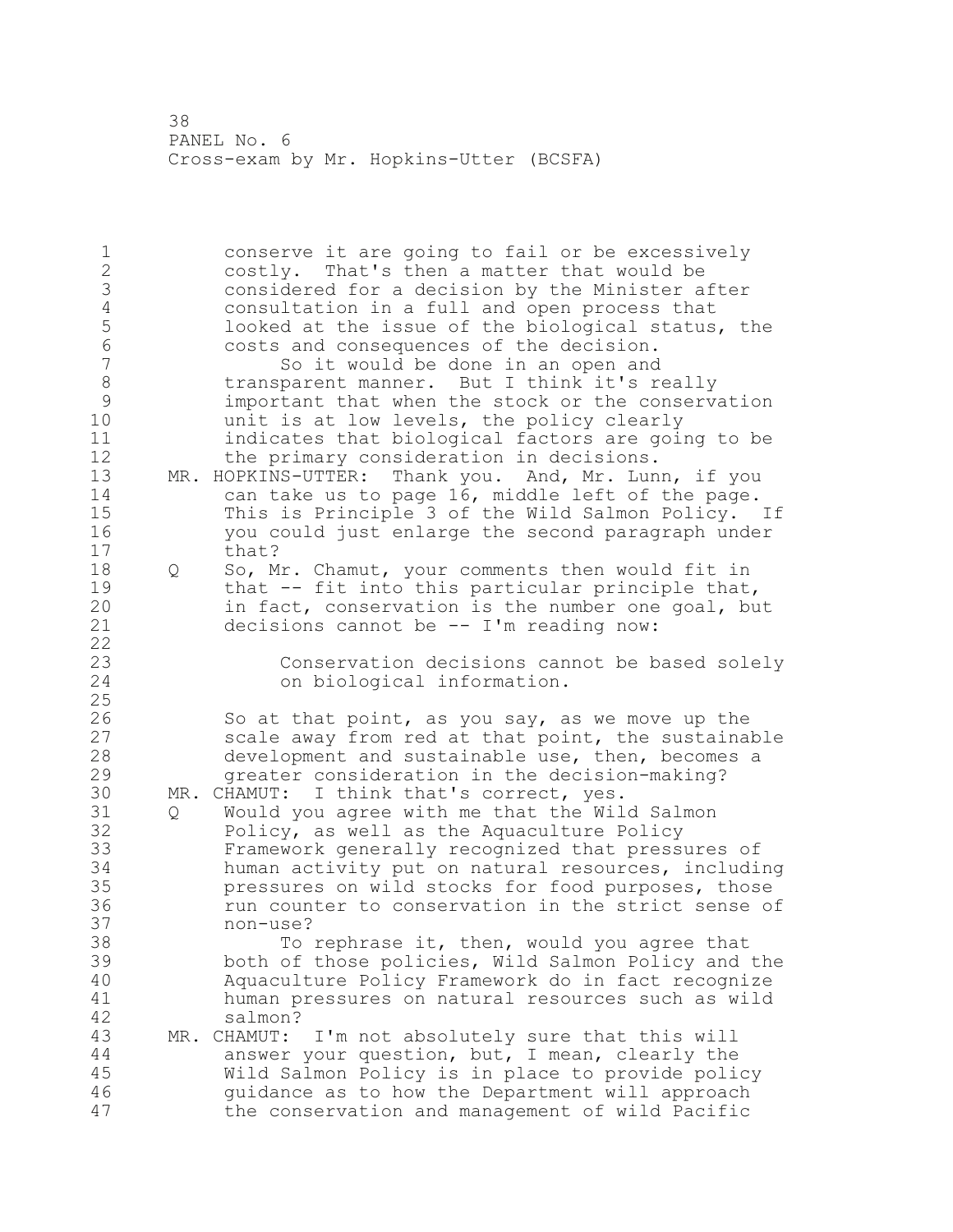salmon. 2 The Aquaculture Policy Framework, which I 3 have not looked at since I had the good fortune to<br>4 be retired five years, as I recall it talks about 4 be retired five years, as I recall it talks about<br>5 aquaculture as a sustainable human activity. It aquaculture as a sustainable human activity. It **6** recognizes that there can be adverse consequences<br>7 to habitat and to wild resources, and that it to habitat and to wild resources, and that it 8 needs -- it needs to be managed properly so that<br>9 things like siting of a farm does not adversely 9 things like siting of a farm does not adversely<br>10 affect important habitat, or there's -- making affect important habitat, or there's  $-$ - making 11 sure that there's disease control. So -- and a variety of other things that are recognized as potential threats to wild salmon. But the Aquaculture Policy Framework essentially assumes that aquaculture can be a sustainable and good industry provided that it operates in accord with requirements of SEA (phonetic) and the habitat policy of the Department of Fisheries and 19 Oceans, and probably other bits of legislation<br>20 too. too. Q I'll be taking you through these in some detail in 22 just a few minutes so, don't worry, I'll make sure that we cover those off in greater detail. I will put to you, and maybe you can agree or disagree or just feel free to say that you don't 26 remember. As I say, I'll be coming back to this,<br>27 but you are familiar with the Aquaculture Policy but you are familiar with the Aquaculture Policy Framework. Do you recall, to the best of your knowledge, the discussion around aquaculture being 30 a sustainable -- a sustainable industry -- was<br>31 brimarily with respect to its food production. primarily with respect to its food production, that  $--$  and the  $--$  MR. WALLACE: Mr. Commissioner, I'm unsure how an investigation of the Aquaculture Policy Framework relates to the Wild Salmon Policy. MR. HOPKINS-UTTER: Mr. Commissioner, at this point maybe I should get directly into my examination of the documents and I will, in fact, develop this. I should say -- I should have prefaced the fact that all of this is to say what was the knowledge of the Department of Fisheries and Oceans? What were the policies in place? What were the guidelines? What was the regulatory framework that existed at the time that the Wild Salmon Policy was in fact being developed? So the fact that the Aquaculture Policy Framework existed as of 2002 or 2003 would be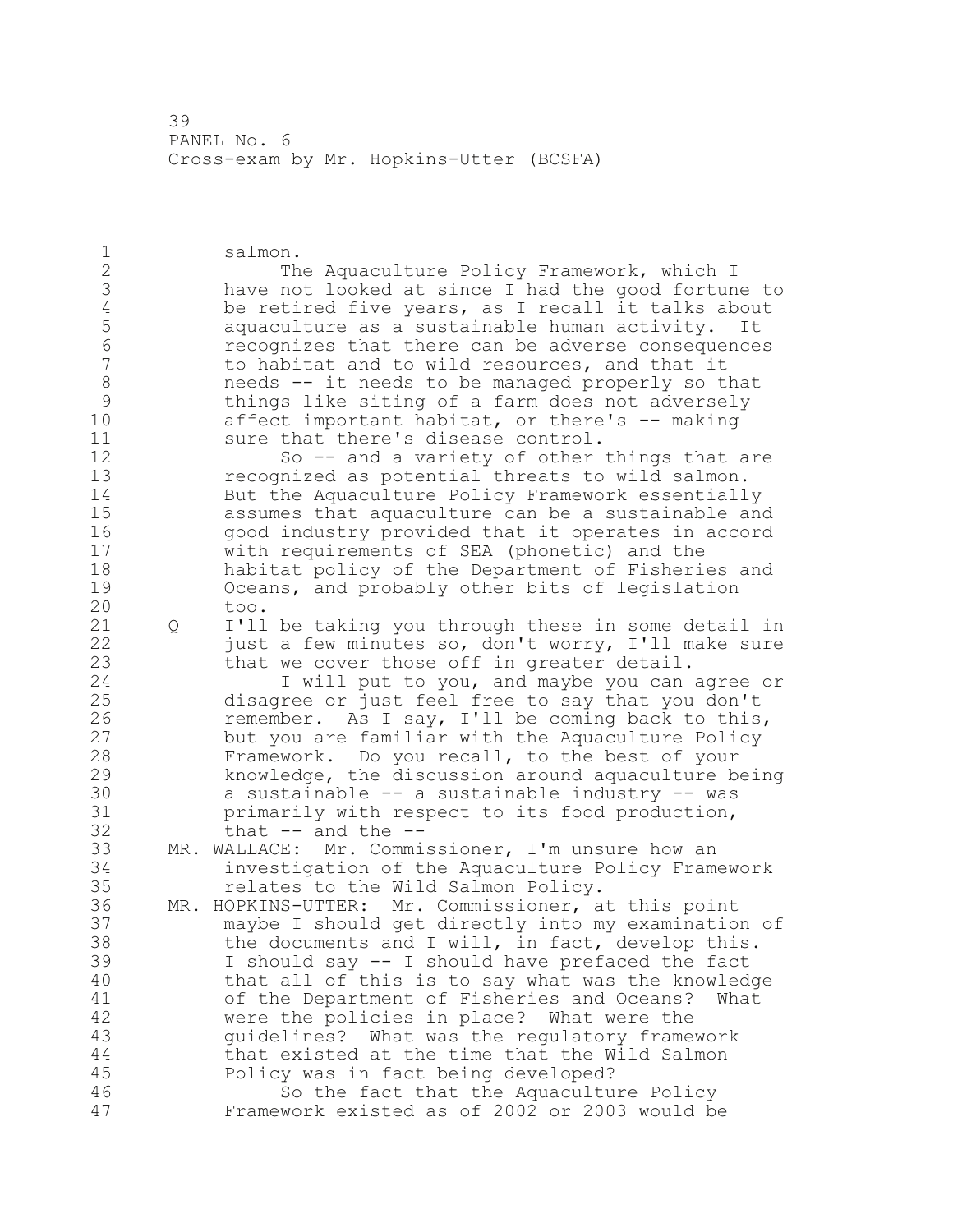1 germane to the fact that it was referred to 2 expressly in Wild Salmon Policy. 3 THE COMMISSIONER: It might be helpful if you got to<br>4 vour specific questions rather than just these 4 your specific questions rather than just these<br>5 general questions that seem to be eliciting som 5 general questions that seem to be eliciting some 6 confusion.<br>7 MR. HOPKINS-UTT MR. HOPKINS-UTTER: Absolutely. I apologize. 8 Mr. Lunn, if you could take us to the bottom<br>9 left of page 10. 9 left of page 10.<br>10 0 The Wild Salmon 10 Q The Wild Salmon Policy identifies a number of 11 pressures on wild salmon such as habitat 12 pressures, including human use of land and water 13 for:  $\frac{14}{15}$ 15 ...non-fishery uses, such as urban<br>16 development, forestry, agriculture, 16 development, forestry, agriculture, and other<br>17 industries. industries. 18 19 And it notes: 20 21 Habitat pressures will continue to grow as 22 human populations increase and, with them, 23 demands for space, food, and livelihood. 24 25 I think we've gone onto the right part of the 26 page. If you could just focus on the right part<br>27 of the page, Mr. Lunn? of the page, Mr. Lunn? 28 MR. SAUNDERS: I think page 10 in the -- isn't -- yeah. 29 MR. HOPKINS-UTTER: Oh, the electronic page. 30 apologize.<br>31 MR. LUNN: Oh, MR. LUNN: Oh, sorry, I thought you were referring to 32 the electronic version. So we're on page 10 33 (indiscernible - not at microphone). 34 MR. HOPKINS-UTTER: Paper version page 3, electronic 35 version, page 10. If you just focus generally on<br>36 the bottom of the page. the bottom of the page. 37 MR. LUNN: That's where we were before. 38 MR. HOPKINS-UTTER: Yes. Oh, sorry, the right bottom 39 paragraph there 40 41 Habitat pressures will continue to grow as<br>42 human populations increase and, with them, human populations increase and, with them, 43 demands for space, food and livelihood. 44 45 Furthermore, if you look at page 37, the 46 electronic page 37 in the middle of the page, this 47 is on "Enhancement of Wild Salmon Policy." Over-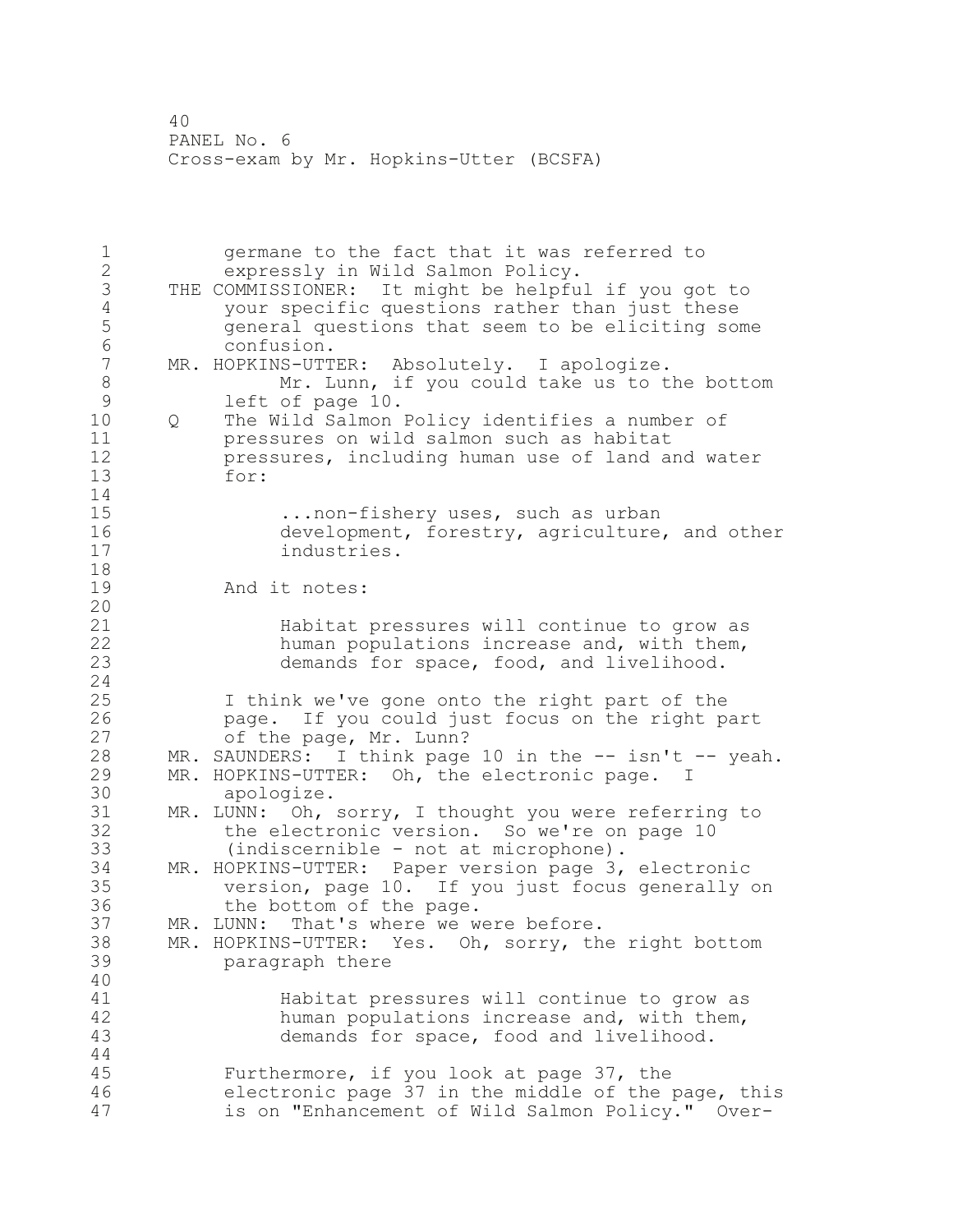exploitation is actually only mentioned once in the Wild Salmon Policy in relation to the potential adverse effects on enhancement on wild 4 salmon.<br>5 Wo 5 Would you agree, then, that the Wild Salmon<br>6 Policy perhaps implicitly recognizes the risk of Policy perhaps implicitly recognizes the risk of over-exploitation in terms of its goal for 8 6 8 6 conserving wild stocks? Is that -- is that an<br>8 6 munstated risk that the Wild Salmon Policy is 9 unstated risk that the Wild Salmon Policy is --<br>10 MR. CHAMUT: Well, I would -- I would have to answer MR. CHAMUT: Well, I would -- I would have to answer by saying I hope not. I hope it's explicit. I mean, one of the challenges that the Department has in managing the fishery is setting appropriate regulations on harvest and making sure that harvest of the -- of the wild stock does not exceed its acceptable levels. I would assume that the document is explicit about the need to properly regulate harvesting so 19 as to meet escapement objectives or other targets<br>20 that are set. I mean, that's -- clearly that are set. I mean, that's  $-$  clearly unregulated fishing can have very adverse effects on the wild stocks. Q And, Mr. Chamut, yesterday you mentioned the relationship between conservation and sustainable use, and this is something that has come up quite 26 a lot.<br>27 MR. HOPKINS MR. HOPKINS-UTTER: Mr. Lunn, at page 15 in the blue bar on the left. The WSP specifically distinguishes between these two principles. It reads: 31<br>32 Conservation is the protection, maintenance, and rehabilitation of genetic diversity, species, and ecosystems to sustain biodiversity and the continuance of evolutionary and natural production processes. And noting: ...the primacy of conservation overuse. It then reads: Sustainable Use is the use of biological resources in a way and at a rate that does not lead to their long term decline, thereby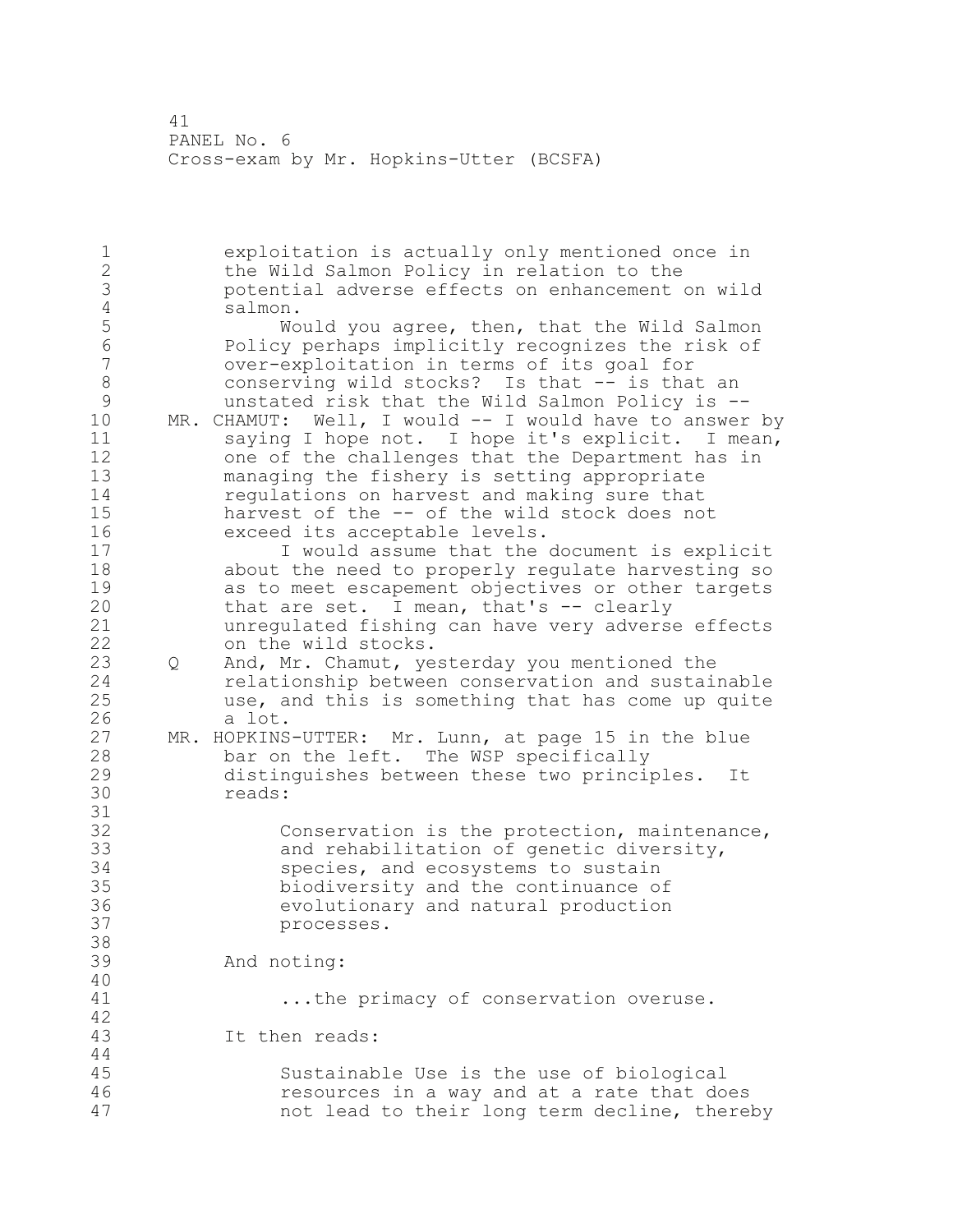1 maintaining the potential for future<br>2 cenerations to meet their needs and generations to meet their needs and 3 aspirations. As a resource management<br>4 agency, DFO is committed to the sustai 4 agency, DFO is committed to the sustainable<br>5 and use of wild salmon resources. use of wild salmon resources. 6 Now, at this point, I'll turn the question 8 over to Dr. Irvine as this was noted in your<br>9 Exhibit 96, the paper that we saw vesterdav. 9 Exhibit 96, the paper that we saw yesterday. The<br>10 Principle 3, which I've already made mention to, Principle 3, which I've already made mention to, 11 that decisions can really be made on conservation 12 without considering the sustainable aspects, do 13 you have anything to add on that particular 14 distinction between conservation and sustainable 15 use that Mr. Chamut has not already elaborated on? 16 DR. IRVINE: Well, not really, except that without 17 conservation, you can't have sustainable use. So 18 you need to conserve the resource so that you can 19 use it in the future.<br>20 MR. HOPKINS-UTTER: Mr. Lu MR. HOPKINS-UTTER: Mr. Lunn, at page 38, electronic 21 page 38 of the Wild Salmon Policy, paragraph 2. 22 23 The Department's role, as the lead federal 24 agency for aquaculture, is to manage 25 aquaculture so that it is environmentally 26 sustainable, socially responsible, and<br>27 seconomically viable. In 2002 the Depart 27 economically viable. In 2002 the Department<br>28 released the Aquaculture Policy Framework released the Aquaculture Policy Framework 29 (APF)22 to guide the Department's actions 30 with respect to aquaculture. The first<br>31 brinciple of the APF directs the Depar 31 **principle of the APF directs the Department**<br>32 to support aquaculture development in a to support aquaculture development in a 33 manner consistent with its commitments to 34 ecosystem-based and integrated management, as 35 set out in Departmental legislation, 36 regulations and policies. This principle 37 reflects the Department's mandate for the 38 conservation of marine resources. 39 40 Q Do I understand, then, that the Wild Salmon Policy 41 actually recognizes the Aquaculture Policy<br>42 Framework's first principle is conservatio Framework's first principle is conservation? 43 MR. CHAMUT: I wonder if there is a way to rephrase 44 that particular question. It's not -- it's not 45 clear to me. I think that it probably needs some 46 -- maybe some additional massaging because it's 47 just, unfortunately, going right over my head,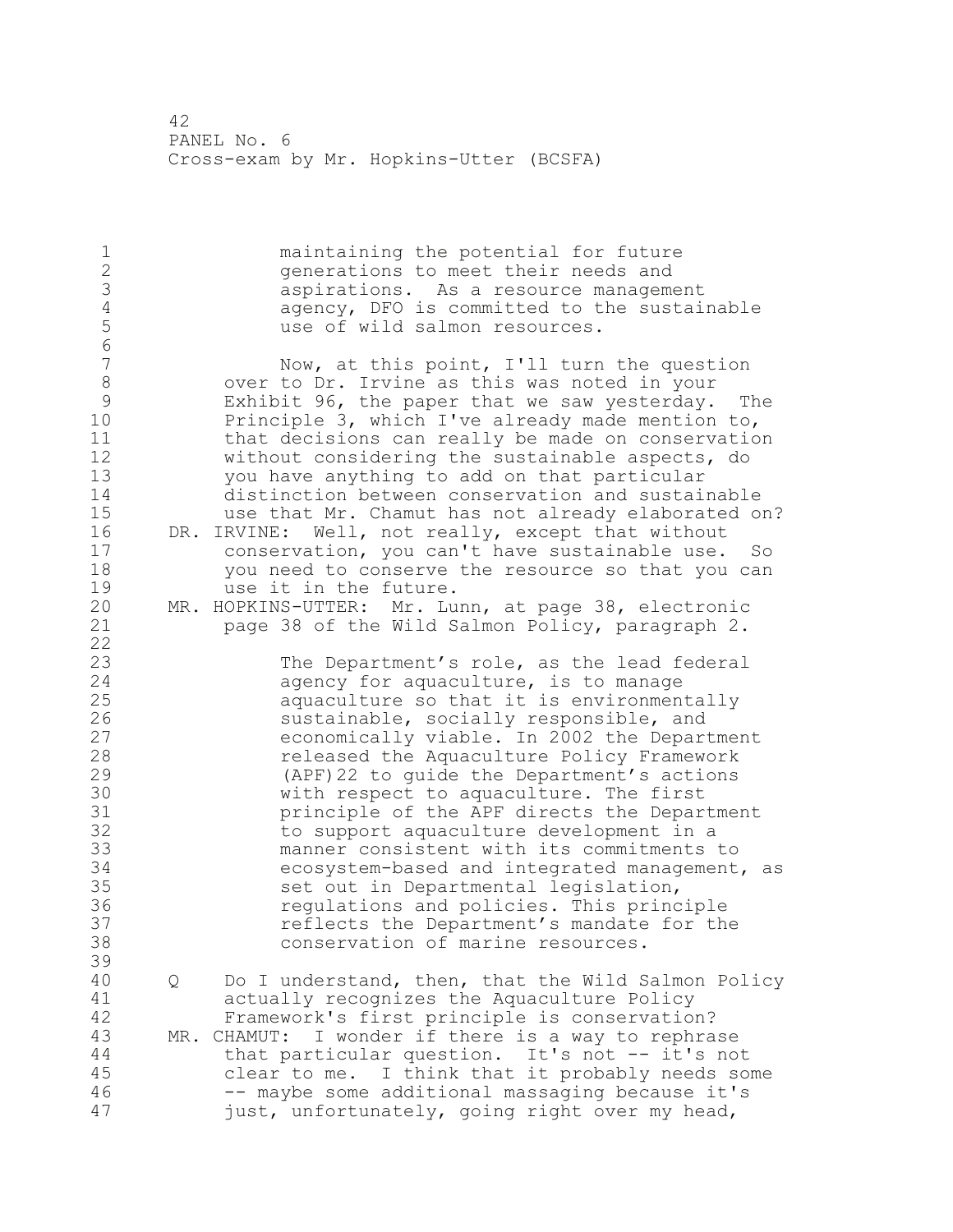| $\mathbf 1$<br>$\overline{2}$<br>3<br>$\sqrt{4}$<br>5<br>6<br>$\overline{7}$<br>$\,8\,$<br>9<br>10<br>11<br>12 | which is probably not that difficult, but I'm<br>sorry, I can't offer an answer at this point.<br>MR. WALLACE: Again, Mr. Commissioner, I see that there<br>is a section in the Wild Salmon Policy where<br>aquaculture is referred to and the reference is<br>made to the Framework. But these questions seem<br>to be going to the Department's recognition of<br>matters under the Framework, rather than any<br>development of the Wild Salmon Policy, and $I$ -- we<br>have limited time and we will be dealing with<br>aquaculture in a discrete period dedicated to<br>that. I'm not sure this is an effective use of |
|----------------------------------------------------------------------------------------------------------------|------------------------------------------------------------------------------------------------------------------------------------------------------------------------------------------------------------------------------------------------------------------------------------------------------------------------------------------------------------------------------------------------------------------------------------------------------------------------------------------------------------------------------------------------------------------------------------------------------------------------------|
| 13<br>14<br>15<br>16<br>17<br>18<br>19<br>20                                                                   | time.<br>MR. HOPKINS-UTTER: Mr. Commissioner -- thank you, Mr.<br>Wallace for that feedback. I would say, however,<br>that this panel has already identified the<br>relatively late addition of aquaculture to the<br>Wild Salmon Policy. I believe that -- it's my<br>understanding that it was added late or at the<br>suggestion of feedback in the process of                                                                                                                                                                                                                                                            |
| 21<br>22<br>23<br>24<br>25<br>26<br>27<br>28<br>29                                                             | developing the Wild Salmon Policy.<br>Furthermore, the explicit reference to the<br>Aquaculture Policy Framework and one of the<br>quiding principles in the Aquaculture Policy<br>Framework does in fact inform the development of<br>the salmon policy as it pertains to aquaculture.<br>We have this entire page dedicated to what<br>the aquaculture position is of the Department,                                                                                                                                                                                                                                      |
| 30<br>31<br>32<br>33<br>34<br>35<br>36<br>37                                                                   | including the Aquaculture Policy Framework as well<br>as a separate blue bar a few pages later,<br>specifically referring to aquaculture. So the<br>reason that we're -- the reason that I'm asking<br>these questions are in fact to get to the point<br>where the Aquaculture Policy Framework, if you'll<br>permit me to bring that up in this hearing,<br>actually shows that conservation is one of the<br>primary considerations of the Aquaculture Policy                                                                                                                                                             |
| 38<br>39<br>40<br>41<br>42<br>43<br>44<br>45<br>46<br>47                                                       | Framework, and this is in fact consistent with the<br>development of the Wild Salmon Policy, which is<br>why it's explicitly referred to in this document.<br>THE COMMISSIONER: I think now I'm in Mr. Chamut's<br>camp. I'm not sure I understand what you just<br>said. But to the extent that the Aquaculture<br>Framework that you're discussing goes to the issue<br>of the process for the evolution of the Wild<br>Salmon Policy, I think any questions you have in<br>that arena would be very appropriate. It's not                                                                                                 |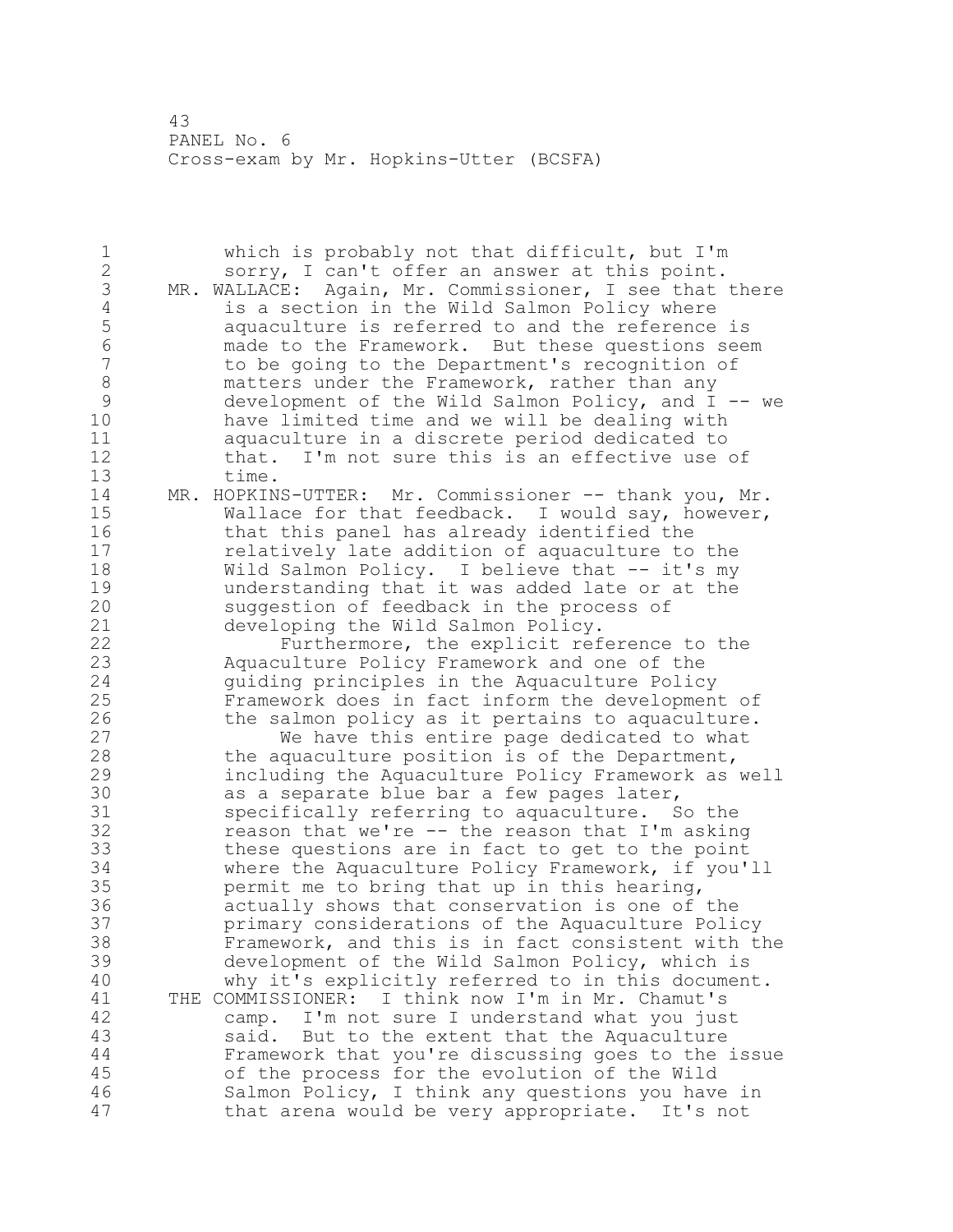1 clear to me whether you're asking about the 2 Aquaculture Policy Framework, or you're asking 3 about how that framework, during the course of the<br>4 evolution of the policy, found its way into the 4 evolution of the policy, found its way into the<br>5 bolicy and what the considerations were for doir 5 policy and what the considerations were for doing  $\begin{array}{ccc} 6 & & \text{that.} \\ 7 & & \end{array}$ So if you could be bit more clear and 8 specific in your questions relating to the<br>9 servicess. I think that would be helpful. 9 process, I think that would be helpful.<br>10 MR. HOPKINS-UTTER: Thank you. MR. HOPKINS-UTTER: Thank you. 11 MR. CHAMUT: I hope I'm not out of order here, but I 12 would like to respond to something that you did<br>13 discuss in your last -- in your most recent discuss in your last -- in your most recent 14 comments that I think does need clarification. 15 You'd indicated that the page that you'd 16 referred to on aquaculture which, in my document, 17 as the hard copy, is page 31. 18 MR. HOPKINS-UTTER: 19 Q Yes.<br>20 MR. CHAMU MR. CHAMUT: It's a stand-alone discussion about 21 aquaculture, and you made the comment that it was 22 a late addition to the policy. That's what I 23 really wanted to address. It is not a late 24 addition to the policy. It's not something that 25 came in at the last minute. 26 If you go back to the very first drafts of<br>27 the Wild Salmon Policy in 2000 and 2002, there the Wild Salmon Policy in 2000 and 2002, there was 28 always discussion about aquaculture. In the 29 document that was released for public consultation 30 in December of 2004, there was -- there was<br>31 discussion of aguaculture in that document discussion of aquaculture in that document at that 32 time, not in a prescriptive way, but along the 33 lines of what you see on that page dealing with 34 aquaculture and the policy that was finally 35 adopted. 36 There was a lot of discussion about 37 aquaculture and how to deal with it during the 38 genesis of the policy during 2004. The Department 39 did have a lot of comments about aquaculture, and 40 we tried to reflect in the policy some of the 41 issues associated with aquaculture, some of the<br>42 concerns, and the way that they're being addres. concerns, and the way that they're being addressed 43 in a general way. That's where the reference to 44 the aboriginal -- the Aquaculture Policy Framework 45 comes in, because it does make reference to 46 adherence to SEA guidelines and habitat 47 guidelines, stuff of that nature.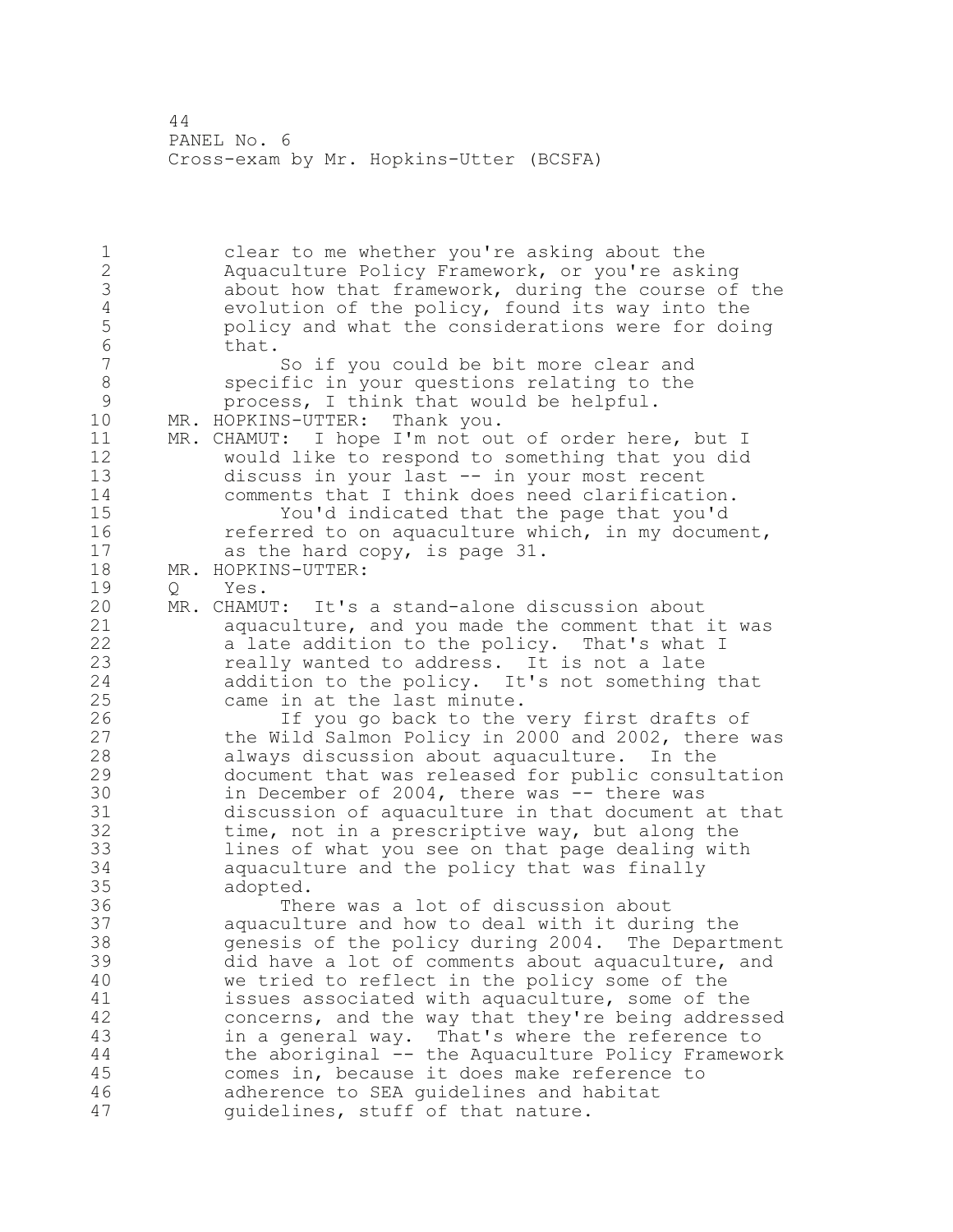1 But it really, as I said yesterday, the 2 drafting team concluded in probably early 2003 or 3 in 2003 in the spring, that there would not be any<br>4 prescriptive treatment of aquaculture along the 4 prescriptive treatment of aquaculture along the<br>5 lines of what had initially been anticipated. 5 lines of what had initially been anticipated. The<br>6 rationale for that was that aguaculture was a 6 rationale for that was that aquaculture was a human activity that could affect habitat along 8 with a whole host of others that I mentioned<br>9 westerday like mining and forestry and road 9 yesterday like mining and forestry and road building and municipal development and fishing and 11 all the rest of those things. 12 But aquaculture is here, it's a flag that<br>13 this is something that the Department is aware this is something that the Department is aware of, 14 that there are issues associated with it, but 15 they're being addressed in certain ways. And<br>16 that's all that this is. I'd be really rocked that's all that this is. I'd be really rocked  $-$ -17 and I don't think any one of the witnesses here 18 would be in a position to speak either 19 knowledgeably or in an informed way about the<br>20 Aquaculture Policy Framework. Aquaculture Policy Framework. 21 In my case, I remember it, but I would 22 certainly not want to ask or answer detailed 23 questions on it because it's really become a fond 24 memory rather than anything that sort of stuck 25 with me. 26 Q Thank you. Judging from your comment, then, would<br>27 you say that those two policies were generally in you say that those two policies were generally in 28 development simultaneously, and due to the delays 29 in finalizing the Wild Salmon Policy, it's likely 30 that the Aquaculture Policy Framework just<br>31 happened to be the one that was finalized 31 happened to be the one that was finalized earlier?<br>32 Would that be a fair statement? I see Dr. Riddell Would that be a fair statement? I see Dr. Riddell 33 shaking his head. 34 MR. CHAMUT: None of the other panellists I think would 35 have been involved in the Aquaculture Policy 36 Framework. But I was peripherally involved 'cause 37 at the time that it was -- it was being 38 considered, I was the Assistant Deputy Minister in 39 Ottawa for Fisheries Management, so I was involved 40 in some of the work, or at least looking at some 41 of the earliest draft.<br>42 So the answer to So the answer to your question is that the 43 APF and the Wild Salmon Policy did overlap in 44 terms of time. Wild Salmon Policy starting around 45 2000. I don't know when the APF started. Wild 46 Salmon Policy concluded in 2005, and I would guess 47 by the fact that we're referring to it here, it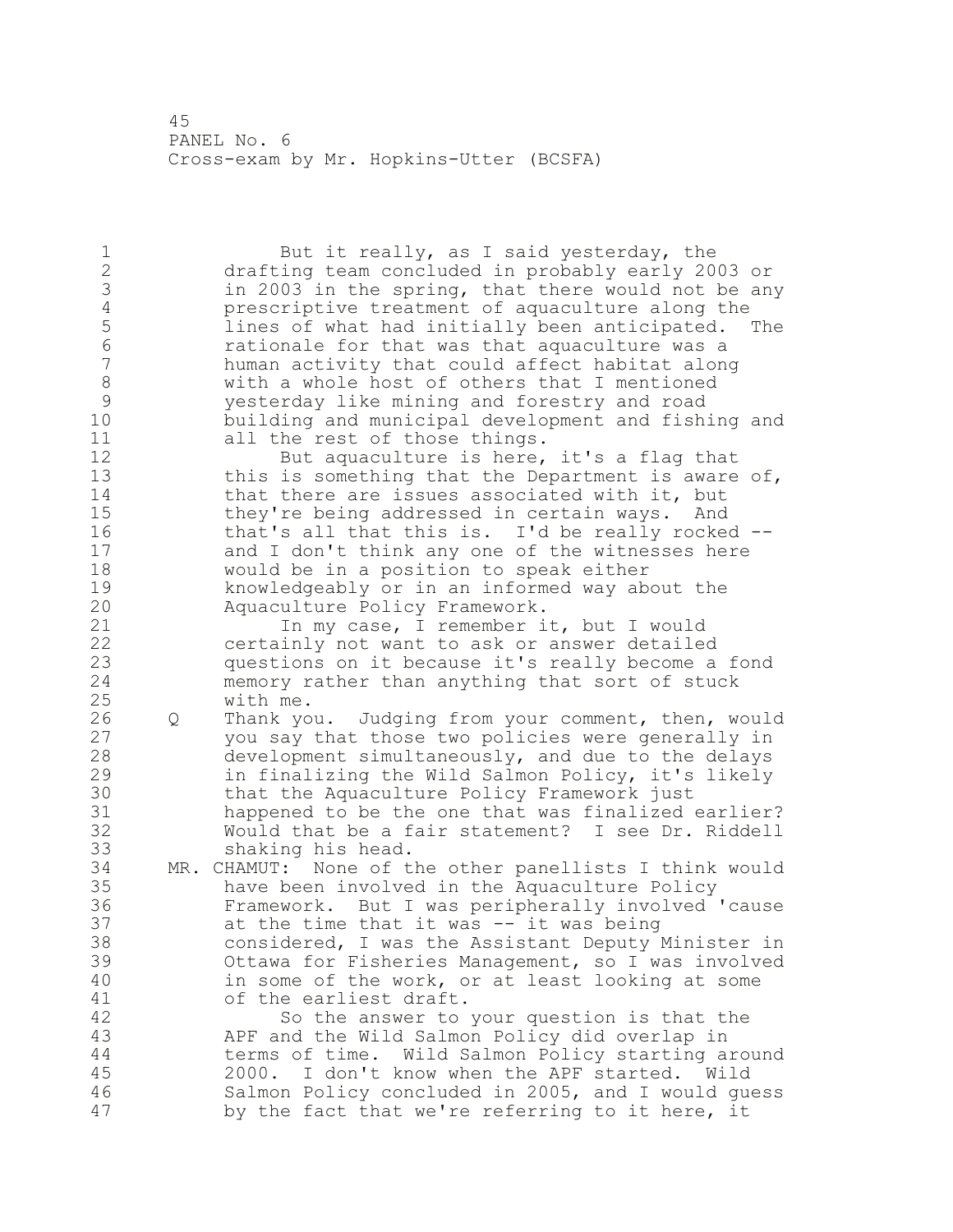1 was concluded in, what, 2003? That's just a 2 guess. It might be 2004. 3 So there was overlap, but I don't think that<br>4 there was an awful lot of detailed consideration 4 there was an awful lot of detailed consideration<br>5 of them in any sort of parallel sense. 5 of them in any sort of parallel sense.<br>6 0 I'll move on, in that case, sir. 6 Q I'll move on, in that case, sir.<br>7 MR. HOPKINS-UTTER: Just at page 22 o MR. HOPKINS-UTTER: Just at page 22 of the Wild Salmon 8 Policy, then, Mr. Lunn, third paragraph.<br>9 0 This is on the precautionary approach a 9 Q This is on the precautionary approach adopted by<br>10 the Wild Salmon Policy. It expressly refers to the Wild Salmon Policy. It expressly refers to 11 the document, a framework for the application of 12 precaution in science-based decision-making about 13 risk - which I believe is our Exhibit number 51 - 14 as the guiding document on the precautionary<br>15 approach and I'll quote here. approach and I'll quote here.  $\begin{array}{c} 16 \\ 17 \end{array}$ It identifies important considerations for 18 management, acknowledgment of uncertainty and 19 information and future impacts on the need for decision-making in the absence of full 21 information. 22 23 And that it: 24 25 ...implies a reversal in the burden of proof 26 and the need for longer term outlooks in<br>27 conservation of resources. conservation of resources. 28 29 You were talking about longer term, Dr. 30 Riddell, and I was just wondering in the context 31 of the Wild Salmon Policy, generally does this<br>32 mean the re-evaluation and consultative mechan mean the re-evaluation and consultative mechanisms 33 that are described in that framework for the 34 application precaution? 35 DR. RIDDELL: I'm sorry, I'm not sure I understand the 36 direct question. The precautionary approach was 37 included because Canada had made stipulations to 38 apply it in resource management, and we recognized 39 that we did not have all the information required, 40 and we've talked about different examples of that. 41 So what we're really talking about here is<br>42 that the reversal of burden of proof, as you ar that the reversal of burden of proof, as you are 43 saying, is that it should not always be on the 44 Government of Canada to have the definitive proof 45 to stop something, but that the developer, on the 46 other hand, should have evidence that they can 47 proceed with a sustainable program and that they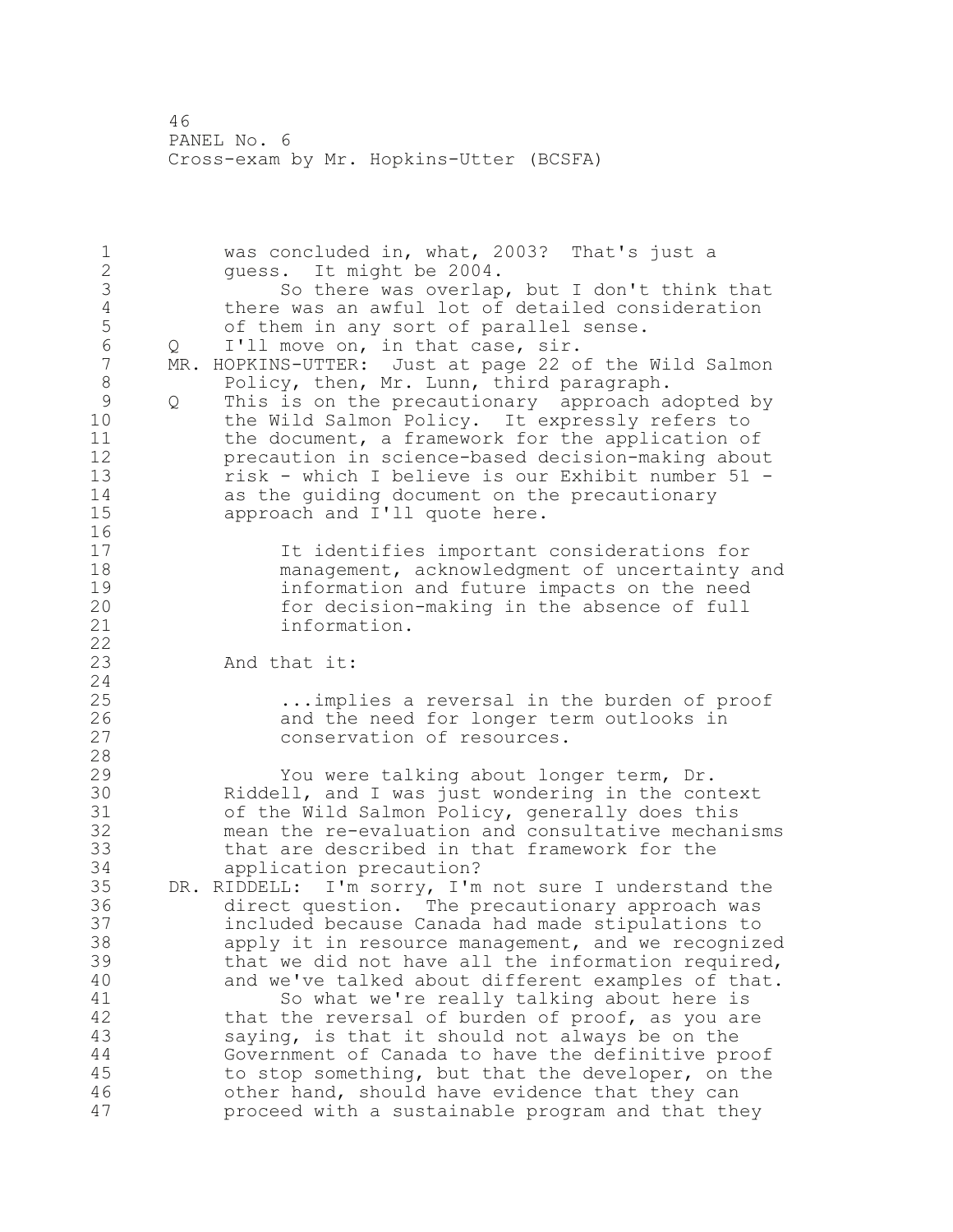1 provide evidence that it won't have long-term harm 2 to other natural resources, and that. 3 So it was included here because uncertainty<br>4 is very real in all aspects of salmon management 4 is very real in all aspects of salmon management,<br>5 and the precautionary principle is the natural wa 5 and the precautionary principle is the natural way<br>6 that people were developing how to control the 6 that people were developing how to control the<br>7 impact of that uncertainty. impact of that uncertainty. 8 Q So then the long-term monitoring and involvement<br>9 of stakeholders in performing research, is that 9 of stakeholders in performing research, is that<br>10 more or less what the Wild Salmon Policy is more or less what the Wild Salmon Policy is 11 getting at, the involvement of stakeholders in 12 that particular type of resource -- research? 13 DR. RIDDELL: Mr. Commissioner, the Wild Salmon Policy 14 doesn't commit to anything like that, but that is 15 certainly an example of the way that you can 16 control, for long-term uncertainty, improved 17 monitoring. There's actually a very important 18 feedback, and that, that if you have very poor 19 information, you are going to increase your level<br>20 of uncertainty, and under risk management, then of uncertainty, and under risk management, then 21 you're going to increasingly have effects on 22 development because you're going to limit 23 development even more, limit fishing, and that. 24 If you have very good data where you're doing 25 long-term monitoring, then you can reduce your 26 degree of uncertainty, and then under a risk<br>27 management assessment, it would reduce the in management assessment, it would reduce the impact 28 on users or developers. 29 MR. HOPKINS-UTTER: Just a few final questions, then, 30 Mr. Commissioner.<br>31 Mr. Lunn, co Mr. Lunn, could you please take us to Exhibit 32 51, the "Framework for the Application Precaution 33 in Science-Based Decision-Making about Risk", 34 dated 2003 at page 9 under "Section 4.2", the 35 second bullet. I'll refer this question 36 specifically to Dr. Irvine. 37 Q It says here at the second bullet: 38 39 While societal values and public willingness 40 to accept risk are key in determining the 41 level of protection, in all cases sound<br>42 scientific evidence is a fundamental scientific evidence is a fundamental 43 prerequisite to applying the precautionary 44 approach. 45 46 Yesterday you were saying that societal 47 values and public willingness to accept risk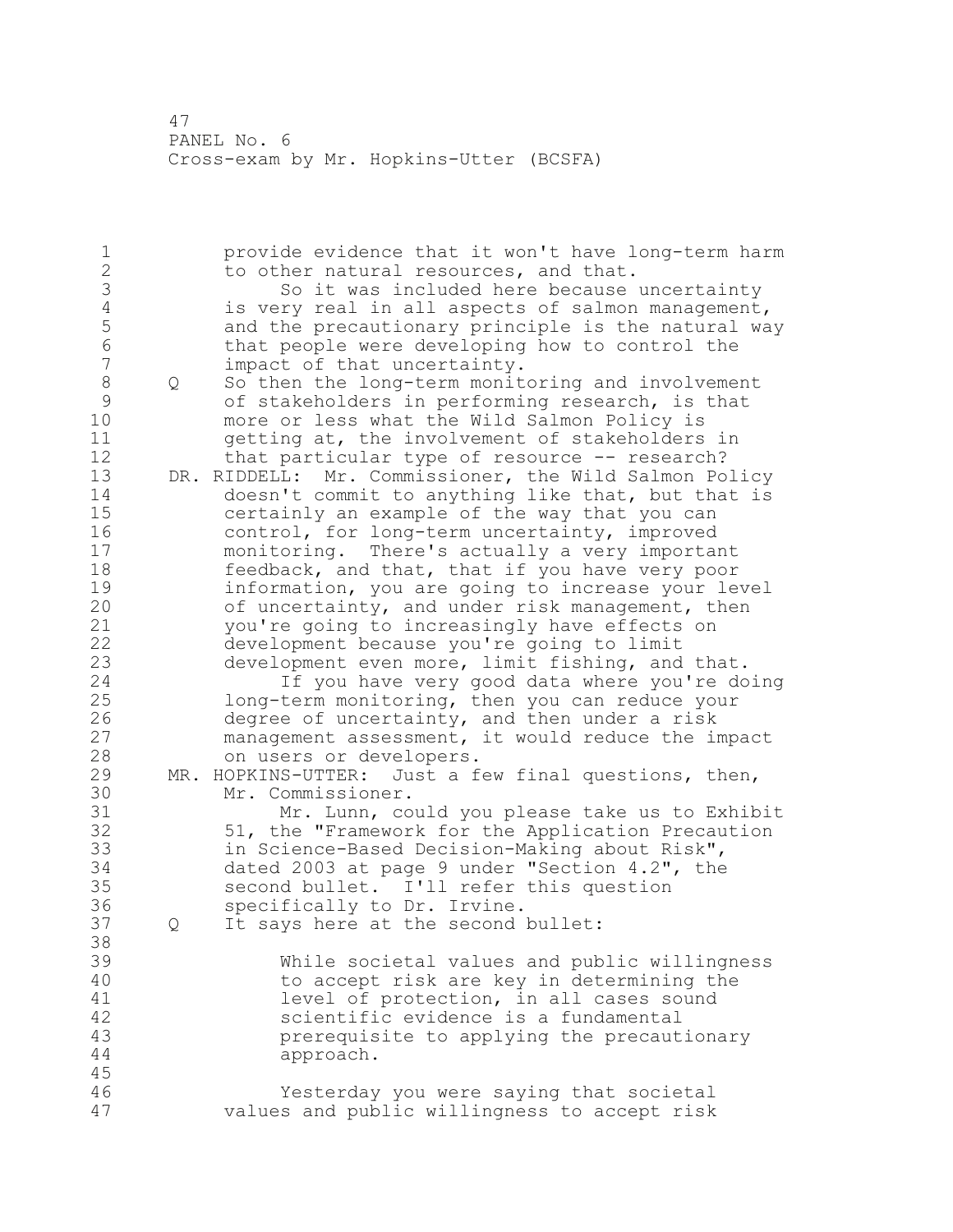| $1\,$          |          | generally change quickly. Would you agree that          |
|----------------|----------|---------------------------------------------------------|
| $\overline{2}$ |          | this is one of the primary reasons why sound            |
| 3              |          | scientific information is needed?                       |
| $\sqrt{4}$     |          | DR. IRVINE: Yeah, I don't think I said that societal    |
| 5              |          | values and opinions would change quickly, but they      |
| $\sqrt{6}$     |          | can in fact change.                                     |
| $\overline{7}$ |          | So would you repeat the question? Sorry.                |
| $\,8\,$        | Q        | Would the -- would the need for credible and --         |
| $\mathcal{G}$  |          | credible scientific evidence basically be -- I'll       |
| 10             |          | see if I can reframe it.                                |
| 11             |          | Does this document require sound scientific             |
| 12             |          | evidence to proceed with decisions because of the       |
| 13             |          | potential for changing societal values as a means       |
| 14             |          | of introducing some certainty in making decisions       |
| 15             |          | about risk?                                             |
| 16             |          | DR. IRVINE: No.<br>Strategy 1 deals with the scientific |
| 17             |          | uncertainty as to the -- uncertainty as to sort of      |
| 18             |          | the -- our understanding of the status of a             |
| 19             |          | particular conservation unit as well as to              |
| 20             |          | uncertainty associated with the management              |
| 21             |          | implications, or different management                   |
| 22             |          | implications.                                           |
| 23             |          | The social and societal values, public                  |
| 24             |          | willingness to accept risk, that's all about the        |
| 25             |          | identification of target reference points and           |
| 26             |          | limit reference points. And so it's -- you're           |
| 27             |          | getting into Strategy 4 which is where that             |
| 28             |          |                                                         |
| 29             |          | information is incorporated.                            |
| 30             | Q<br>MR. | Would you agree --                                      |
| 31             |          | HOPKINS-UTTER: If we turn to page 12, Mr. Lunn,         |
| 32             |          | the last two bullets.                                   |
|                | Q        | Generally does this document -- we'll read here:        |
| 33             |          |                                                         |
| 34             |          | Domestic or international obligations may               |
| 35             |          | require some precautionary measures be deemed           |
| 36             |          | explicitly provisional and subject to re-               |
| 37             |          | evaluation; they may include obligations                |
| 38             |          | requiring mechanisms for ongoing monitoring             |
| 39             |          | reporting.                                              |
| 40             |          |                                                         |
| 41             |          | The last bullet:                                        |
| 42             |          |                                                         |
| 43             |          | Regardless of whether there is a formal                 |
| 44             |          | obligation, follow-up scientific activity               |
| 45             |          | (e.g. further research and monitoring) should           |
| 46             |          | be promoted as it can help reduce uncertainty           |
| 47             |          | and allow improved decisions as the science             |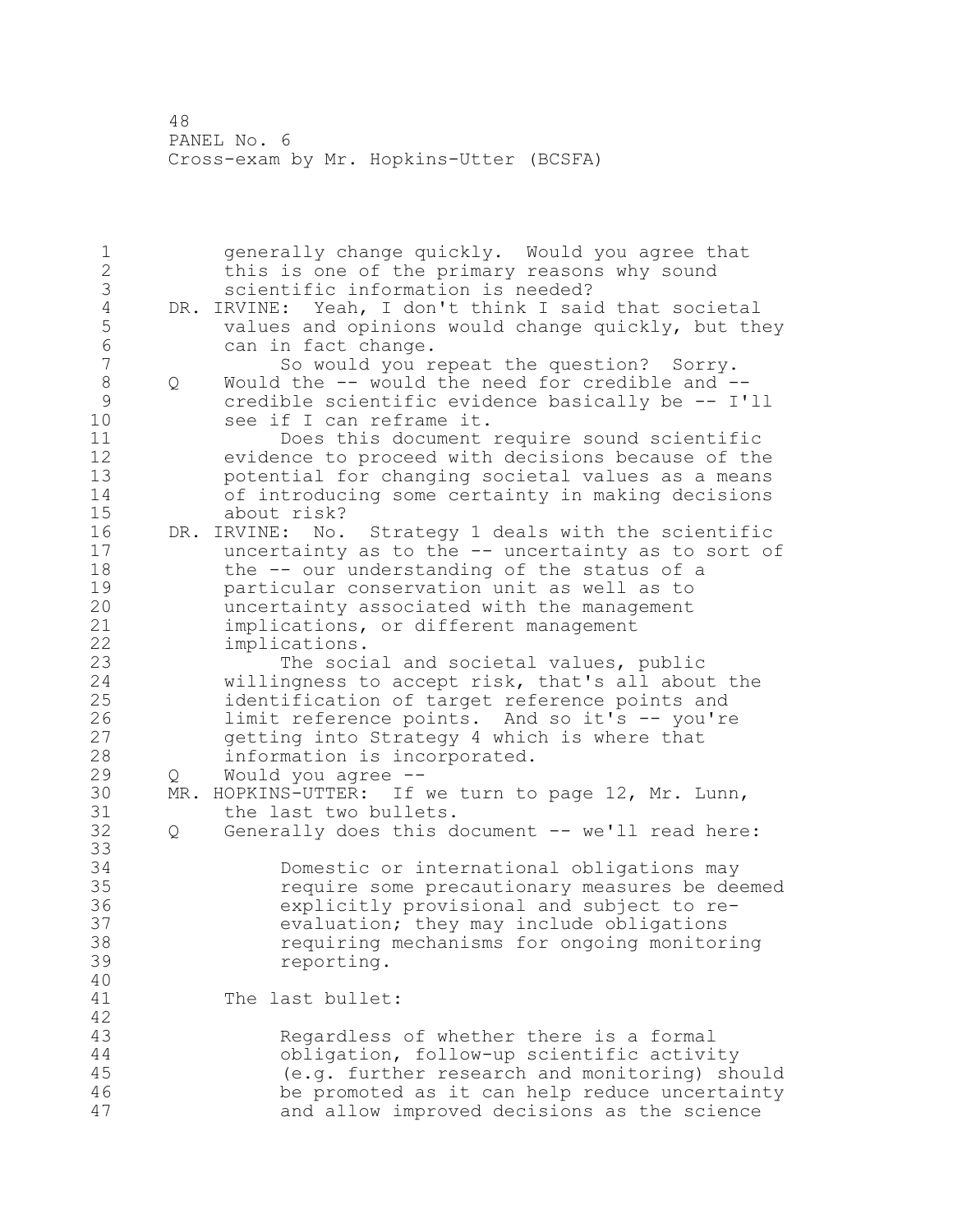evolves 3 Would you generally agree at this point that<br>4 this document does not in fact require DFO to put 4 this document does not in fact require DFO to put<br>5 a stop to any risky activity, but rather it 5 a stop to any risky activity, but rather it<br>6 informs all decisions regarding conservation informs all decisions regarding conservation through this particular mechanism of monitoring, of making adjustments and of further monitoring? 9 DR. IRVINE:  $\overline{W}$ ell, I don't see any disagreement between<br>10 the -- what's covered in these two bullets and the the -- what's covered in these two bullets and the Wild Salmon Policy. I mean, the first one just seems to be saying that, you know, decisions are sometimes provisional and we certainly need to collect new data, new information and re-evaluate things.  $\begin{array}{c} 16 \\ 17 \end{array}$ ...follow-up scientific activity should be promoted as it helps to reduce uncertainty and allows improve decision-making. So I don't see any disagreement between what's in these two bullets and the intent of the policy. Q Thank you. And one final question. MR. HOPKINS-UTTER: Mr. Lunn, document 18, if you please. Sorry, BCSFA document 18, our document 26 18, yes.<br>27 0 Mr. Saun Q Mr. Saunders, I'm going to ask if you recognize this document. MR. SAUNDERS: Yes, I do. 30 MR. HOPKINS-UTTER: And if Mr. Lunn can scroll to the<br>31 bottom of the page. 31 bottom of the page.<br>32 Q Is that your name a Q Is that your name at the bottom left-hand corner? MR. SAUNDERS: Yes, it is. Q Can you briefly describe what this document is? MR. SAUNDERS: This is a strategic assessment, and it's a requirement of any policy that, any national 37 policy, that it go through assessment, and this<br>38 was -- this was that for the Wild Salmon Policy was -- this was that for the Wild Salmon Policy. MR. HOPKINS-UTTER: Mr. Commissioner, I'd like to have this marked as an exhibit, if you please. THE REGISTRAR: Exhibit 111. EXHIBIT 111: DFO Strategic Environmental Assessment MR. HOPKINS-UTTER: Mr. Lunn, if you could please take us to page 3 of this document.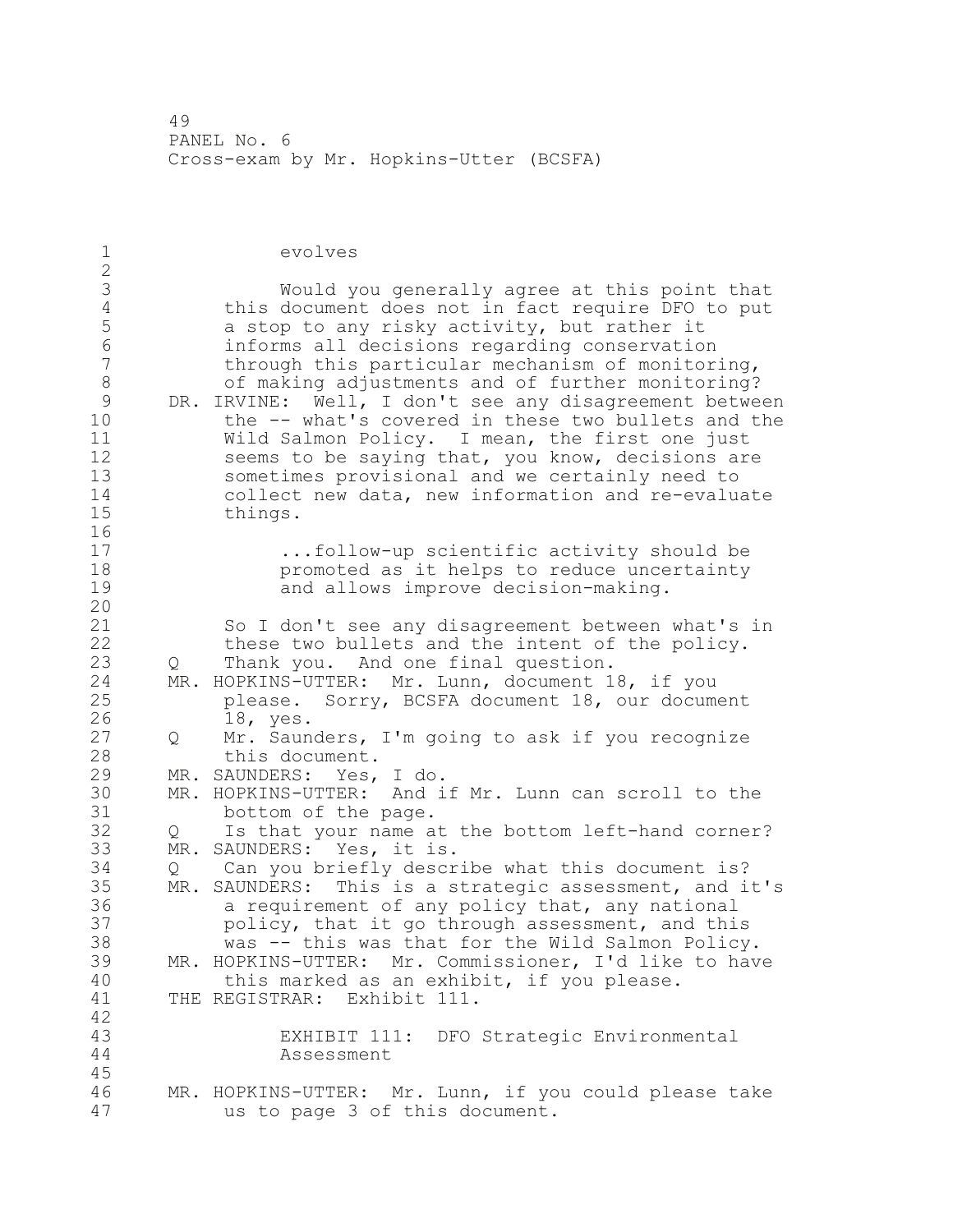1 Q At the very top, under "Description and Rationale", there's a list of numbers there. At 3 the bottom of that paragraph under "Description<br>4 and Rationale", the last sentence reads: and Rationale", the last sentence reads: DFO specified three targeted activities in support of this goal. 8<br>9 Being the goal of sustainable programs. And the WSP addresses all three. Mr. Saunders, can you read number (1) from that 14 list for me, please? MR. SAUNDERS: Developing policies, frameworks, regulations and responses to ensure the integration and sustainability of fisheries and aquaculture. Q Thank you. So would you agree at this point that the Wild Salmon Policy, as well as the Aquaculture Policy Framework -- I'm sorry, I'm going to catch myself -- the Wild Salmon Policy and the policies of the DFO regarding aquaculture were generally geared towards that type of sustainability? The "developing policies, frameworks, regulations" would have likely included the Aquaculture Policy Framework? Is that possible? MR. SAUNDERS: I'm trying to understand what is being communicated in the three bullets. If I've got it correct that they're -- and I haven't looked at this document for some time. Those are goals for the Department in the Pacific Region in general, not just related to the Wild Salmon Policy, so the linkage of aquaculture and fisheries there, I'm -- I'm not sure that they're being linked necessarily. Q Okay. MR. SAUNDERS: Yeah. The strategic SD Action Plan 41 isn't -- while we're required to produce this to<br>42 SEA, the SD Action Plan is much broader. Every SEA, the SD Action Plan is much broader. Every government department has to provide how it's to respond to -- develop an action plan, so these were bullets that are -- this isn't specifically about the implementation of the Wild Salmon Policy, the three goals that you're seeing there.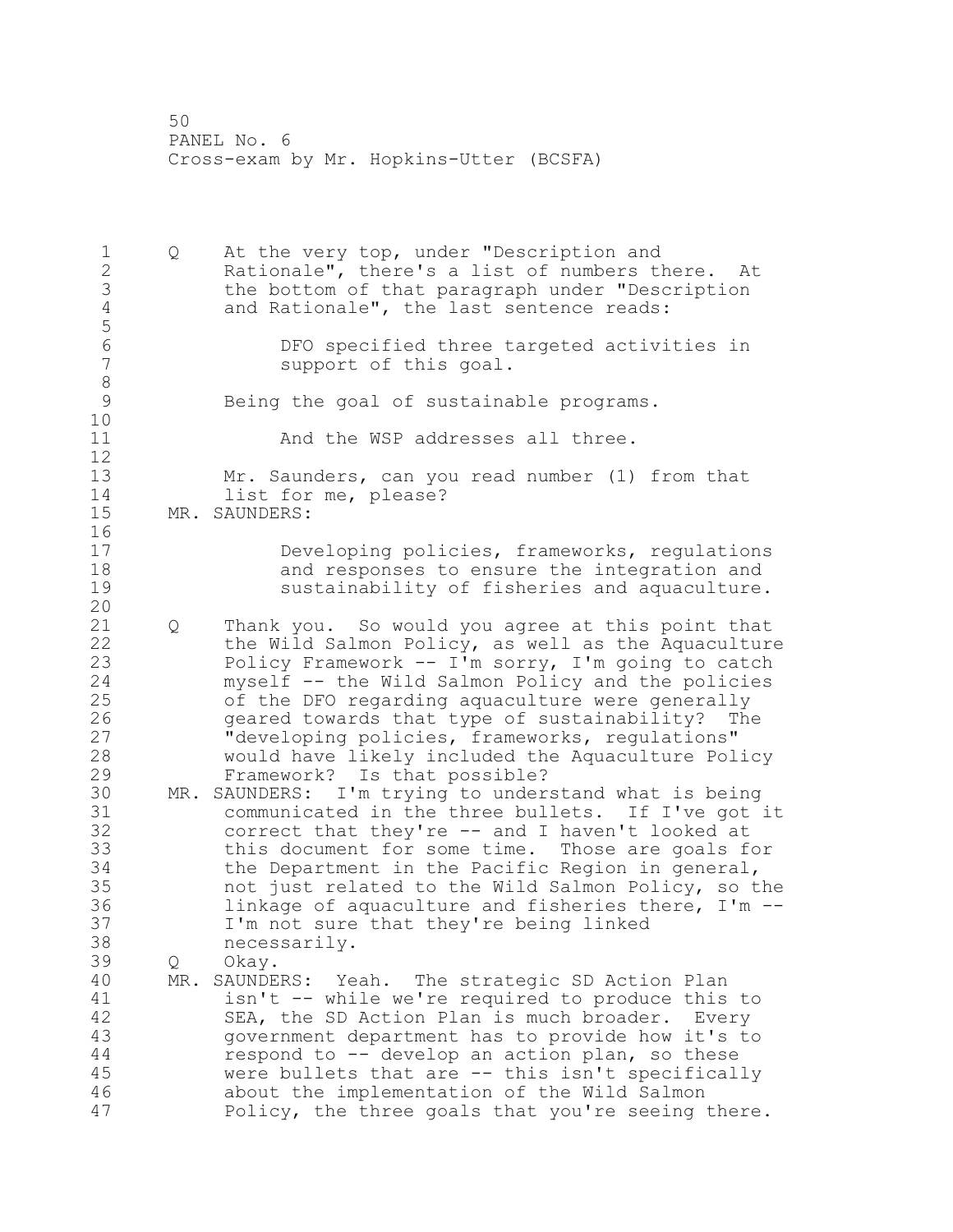Q Okay. But would you agree that the WSP, in fact, addressed these bullets, the first one being the integration and sustainability and fisheries -- of 4 fisheries and aquaculture?<br>5 That's okay. I'll re 5 That's okay. I'll retract the question. I<br>6 Would like to clarify just one of the last point would like to clarify just one of the last points that you raised. You weren't sure about why 8 fisheries and aquaculture was in fact put together<br>9 in this particular document. 9 in this particular document.<br>10 MR. HOPKINS-UTTER: Mr. Lunn, if MR. HOPKINS-UTTER: Mr. Lunn, if you could look at BCSFA document 1. This is a document dated 2005, DFO 2005-2010, "Strategic Plan: Our Waters, Our 13 Future," final draft. Q Does anyone on the panel recognize this document? MR. SAUNDERS: Yes. MR. HOPKINS-UTTER: And, Mr. Lunn, at page 8, second- to-last bullet. MR. LUNN: That's page 8. 19 MR. HOPKINS-UTTER: Electronic 8? I'm sorry, did I say<br>20 bullet? I mean paragraph [as read]. bullet? I mean paragraph [as read]. Beginning to reflect the revised departmental outcomes, DFO implemented a number of organizational changes. The Department merged its fisheries and aquaculture programs 26 to strengthen the linkages between the<br>27 management of wild and farmed fisherie management of wild and farmed fisheries. Q Does that -- Mr. Saunders, does that bring back to 30 your recollection as to why those fisheries and<br>31 aguaculture were merged in your strategic aquaculture were merged in your strategic assessment? MR. SAUNDERS: No, I wouldn't have made that connection. I mean, what we were doing at the time is we were demonstrating in that document that there was no harm -- you know, it's a risk management -- with the policy, and typically that goes for other things, not just policies, capital items. So if I'm going to build a building, I need to get that approval and I've got to 41 demonstrate that I've managed the -- sort of the<br>42 environmental impacts. environmental impacts. So really, that -- my understanding of the intent was that was to show that there was no -- there was no damage to -- environmental damage to result -- or that we had planned for as a result of the policy.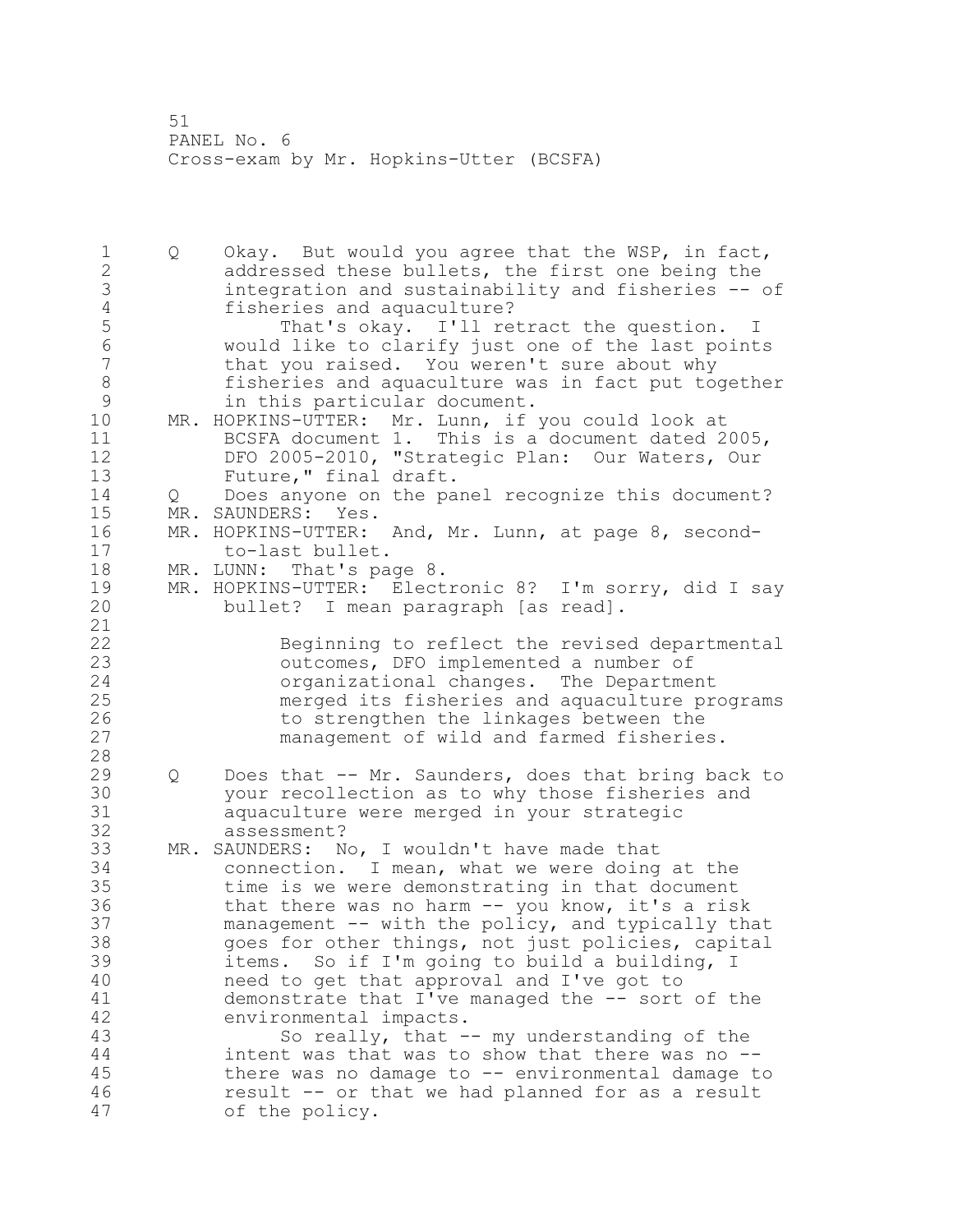52 PANEL No. 6 Cross-exam by Mr. Hopkins-Utter (BCSFA) Cross-exam by Ms. Glowacki (AQUA)

1 So I don't recall explicitly considering the<br>2 connection between aguaculture and the policy in connection between aquaculture and the policy in 3 the development of that document.<br>4 MR. HOPKINS-UTTER: Very last question 4 MR. HOPKINS-UTTER: Very last question, then. Mr.<br>5 Lunn, page 13, last paragraph. This is a 5 Lunn, page 13, last paragraph. This is a<br>6 Separagraph on sustainable development. The 6 paragraph on sustainable development. The document says [as read]: 8 The Government of Canada --10 11 This is the second sentence, sorry.  $\begin{array}{c} 12 \\ 13 \end{array}$ The Government of Canada states that 14 development is essential to satisfy human<br>15 meeds and improve the quality of human li needs and improve the quality of human life, 16 but must be based on the efficient and 17 environmentally responsible use of all 18 society's scarce resources: natural, human 19 and economic. 20 21 Would anyone on the panel care to care to agree or 22 disagree with that statement generally? 23 MR. TIMBERG: Mr. Commissioner, I'm just questioning 24 whether it's fair to ask them to agree or disagree 25 with a document that speaks for itself. I'm not 26 sure of the benefit of asking the four panel<br>27 members this question. members this question. 28 MR. HOPKINS-UTTER: I'll retract the question. Can I 29 have this marked as an exhibit, if you please? 30 THE REGISTRAR: Exhibit number 112. 31<br>32 EXHIBIT 112: Document entitled "2005-2010 33 Strategic Plan, Our Waters, Our Future" 34 35 MR. HOPKINS-UTTER: Thank you, Mr. Commissioner, those 36 are my questions. 37 MR. WALLACE: Thank you. The next on the list, I have 38 the Aquaculture Coalition. 39 MS. GLOWACKI: Lisa Glowacki for the Aquaculture 40 Coalition. I, as well, want to canvass the 41 development of the position that the Department<br>42 development of the Wild Salmon Policy relat ultimately took in the Wild Salmon Policy related 43 to aquaculture. I gather from the evidence, both 44 in your witness statements and what you've given 45 on the panel, that there was considerable 46 discussion and an evolution over time of how 47 aquaculture would be dealt with.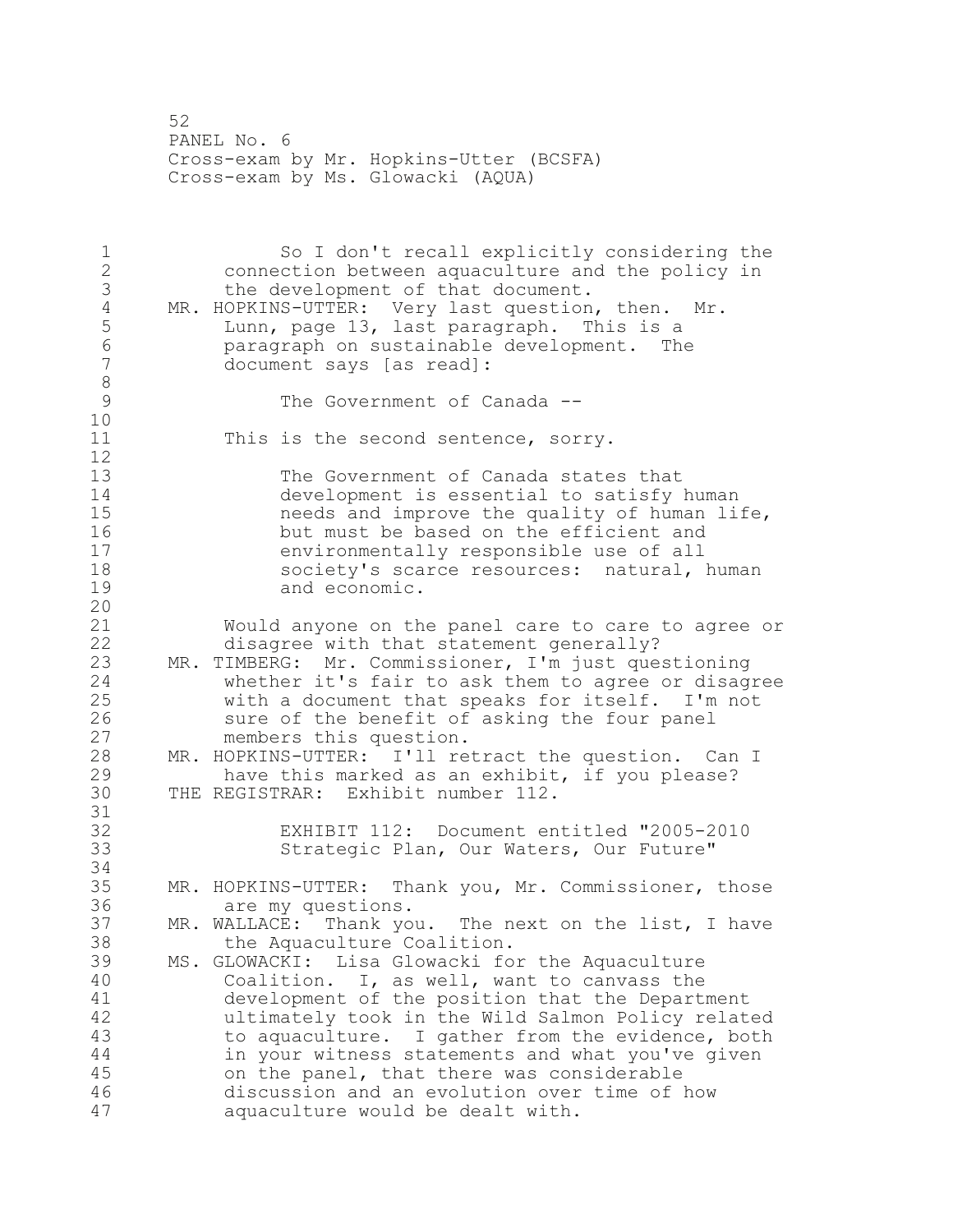1 1 I have a few questions just relating to how<br>2 3 Vou arrived at the final position. you arrived at the final position. CROSS-EXAMINATION BY MS. GLOWACKI: Q Dr. Riddell, I think the first question would best be addressed to you. It's about the first draft 8 of the Wild Salmon Policy which is Exhibit 78, if<br>9 that could be called up, please. 9 that could be called up, please.<br>10 Before we get into this, as Before we get into this, as a general statement, when I look at the documents about the shift in thinking in the Department over time about aquaculture goes from specifically identifying aquaculture as one of the few factors that impacts wild salmon, and the conservation of wild salmon, and thus, it being something that should be subject to the application of the **policy.** That's the starting point. 19 By the time we get to the final version,<br>20 which is Exhibit 8, aquaculture is not identi which is Exhibit , aquaculture is not identified as a factor -- not highlighted as a factor and specifically affects the conservation of wild salmon, but is characterized as one of many human activities that could potentially affect wild salmon, and is no longer subject, specifically to 26 the application of the policy, but there's a<br>27 commitment to regulate it in keeping with the 27 commitment to regulate it in keeping with the<br>28 policy. policy. Is that a fair statement from your 30 perspective, Dr. Riddell?<br>31 DR. RIDDELL: Well, Mr. Commis DR. RIDDELL: Well, Mr. Commissioner, I think that the answer is sort of a yes and no. I agree your description of the change from 2000 to 2005, where, in 2000 we started with, I think, four specific impacts, and yesterday you spent a significant amount of time talking about operational guidelines that would have been written about those particular four. 39 As we worked internally, and as we talked with many groups external, it became very clear 41 that it's dangerous to identify a few groups or a<br>42 few impacts, that there are many potential human few impacts, that there are many potential human developments and impacts that can affect wild salmon. Wild Salmon Policy is an overriding management framework that is equally addressed to all impacts. So the only point I would disagree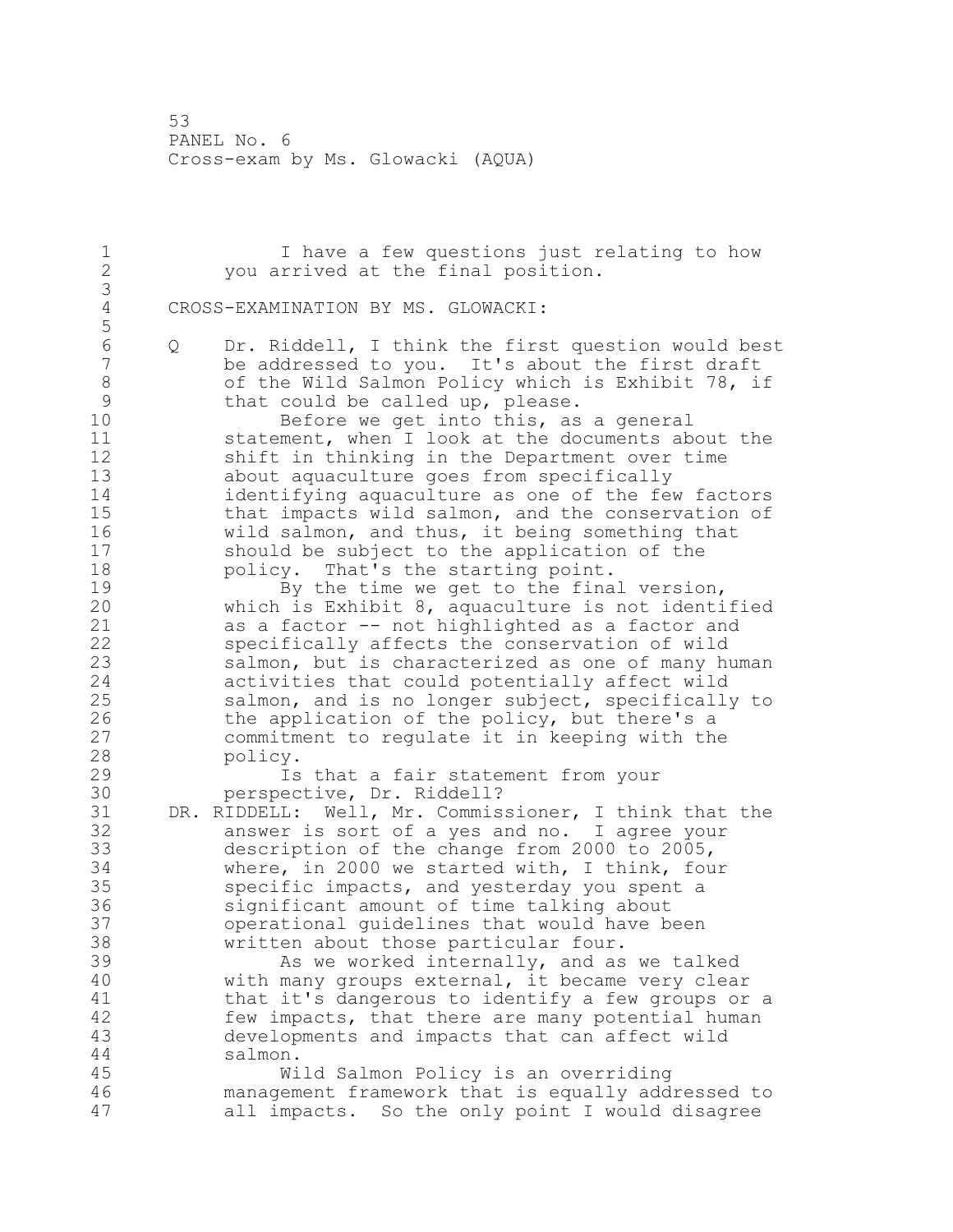with you on is that the development in aquaculture on our west coast is absolutely included under the 3 Wild Salmon Policy. It is only, if you want,<br>4 celegated to the box-type presentation. I po 4 relegated to the box-type presentation. I point<br>5 out that that's equivalent to one of government' out that that's equivalent to one of government's major programs in the salmon enhancement. So it's not to belittle our concern in any sense. But 8 it's to put it in the perspective that it's really<br>9 ont just a matter of three or four major impacts not just a matter of three or four major impacts that the policy pertains to. The policy pertains to all human activities that can affect wild salmon conservation. Q All right. Okay. I shouldn't -- I'm not certain 14 that I was suggesting it was belittling, but that it be -- no longer became a focus. You were saying there was the four factors at the beginning. Perhaps we'll just go to this first draft, look at those factors, and then we can 19 better see where we go from there.<br>20 So could we please go to page So could we please go to page 11? And, Dr. Riddell, you spoke to this document yesterday so I'm proceeding on the basis that you're familiar with it. DR. RIDDELL: Yes, I'm sure we all are. Q Yeah, okay. So the heading there, "Factors 26 Affecting the Conservation of Wild Salmon." In<br>27 the introductory paragraphs, it says [as read]: the introductory paragraphs, it says [as read]: The productivity and long-term viability of wild Pacific salmon in Canada are affected by many factors. It continues on and says: Some are under human control and others not. I don't want to spend much time on here, but if can just flip through, we'll see the different factors. So there's environmental uncertainty, habitat -- habitat, just to pause for a second, 41 habitat becomes one of the subject that will be --<br>42 there was planned to be an operational quideline, there was planned to be an operational guideline, correct, Dr. Irvine? DR. RIDDELL: There was a plan to have an operational guideline. It became a major strategy -- A Right. 47 DR. RIDDELL: -- in a sense, so there was --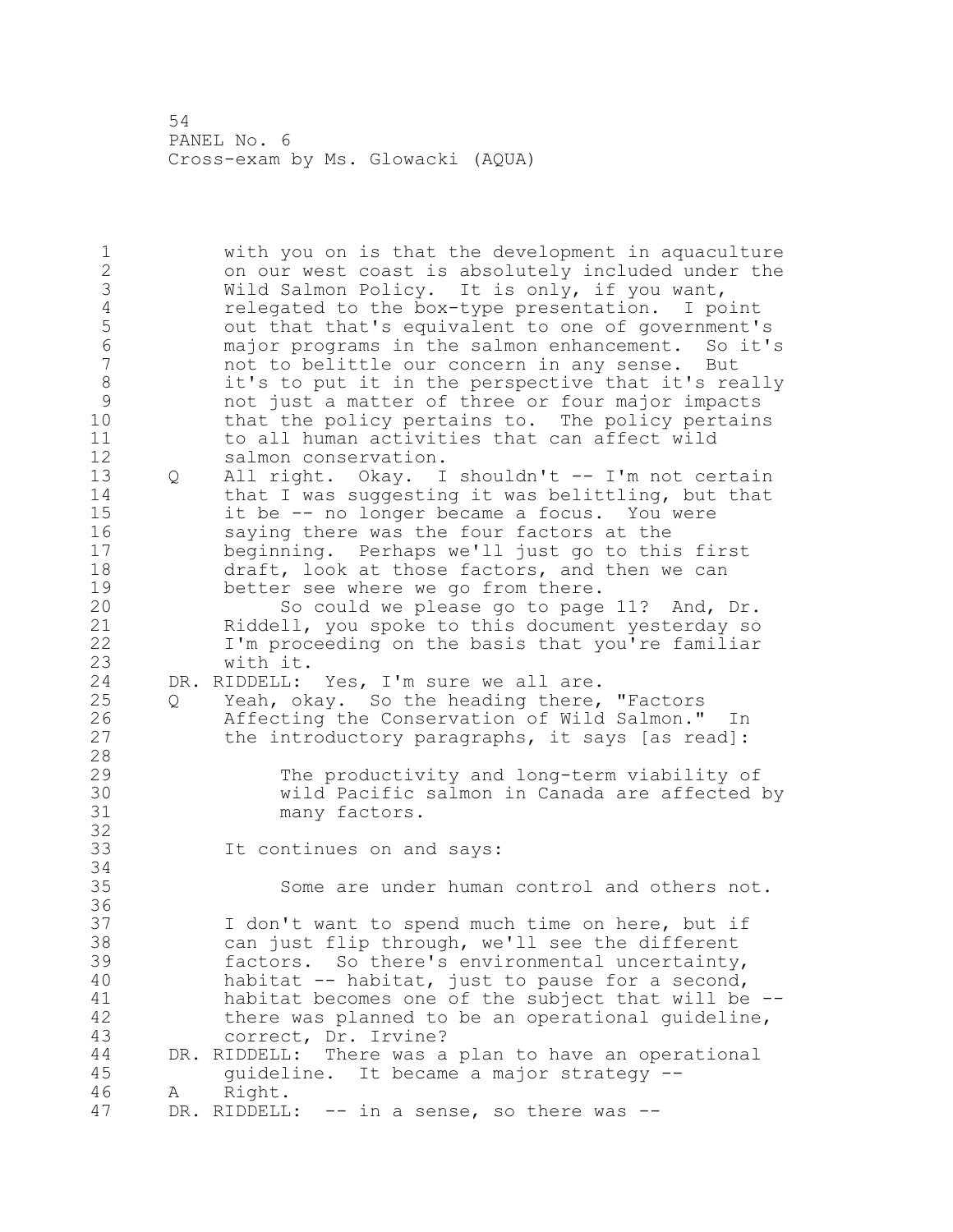Q Okay. DR. RIDDELL: -- substantial concern about the inability of the Department to protect habitat 4 over a long period of time and from many<br>5 pressures. It became heightened in the 5 pressures. It became heightened in the final<br>6 policy. 6 policy.<br>7 0 Right. Q Right. So it was originally an operational 8 guideline and, as stated in the final version, as<br>9 a major strategy. Okay. 9 a major strategy. Okay.<br>10 The next page, plea The next page, please? So the next factor that's identified is fisheries, and again, there was going to be an operational guideline for that, and that's clearly stated in the Wild Salmon 14 Policy as a major focus, correct?<br>15 The next page, please? Here 15 The next page, please? Here is salmon<br>16 cultivation, and within here in that first cultivation, and within here in that first paragraph, you'll see there's both salmon enhancement and salmon aquaculture. The risks 19 identified with both of those, and the effect on<br>20 wild salmon are discussed on this page and the wild salmon are discussed on this page and the following page. If you scroll down a bit more, you'll see there's two paragraphs there. Now, both salmon enhancement and aquaculture were going to be subject to operational guidelines as well, right? 26 DR. RIDDELL: Yes.<br>27 0 Yes, okay. A Q Yes, okay. And the operational guidelines were intended to ensure that each of those major factors that could affect wild salmon were managed 30 in a way that was in keeping with the goals of the<br>31 Wild Salmon Policy, and I believe, Dr. Irvine, you Wild Salmon Policy, and I believe, Dr. Irvine, you would agree to that, given your testimony yesterday? DR. IRVINE: Yes, that's true. THE COMMISSIONER: Counsel, I note the time. Would this be a convenient place to adjourn? MS. GLOWACKI: Sure. THE COMMISSIONER: Thank you. THE REGISTRAR: The hearing is now adjourned until 2:00 p.m. (PROCEEDINGS ADJOURNED FOR NOON RECESS) (PROCEEDINGS RECONVENED) THE REGISTRAR: Order. The hearing is now resumed. MR. WALLACE: Good afternoon, Mr. Commissioner. If I might just interrupt for a moment, a couple of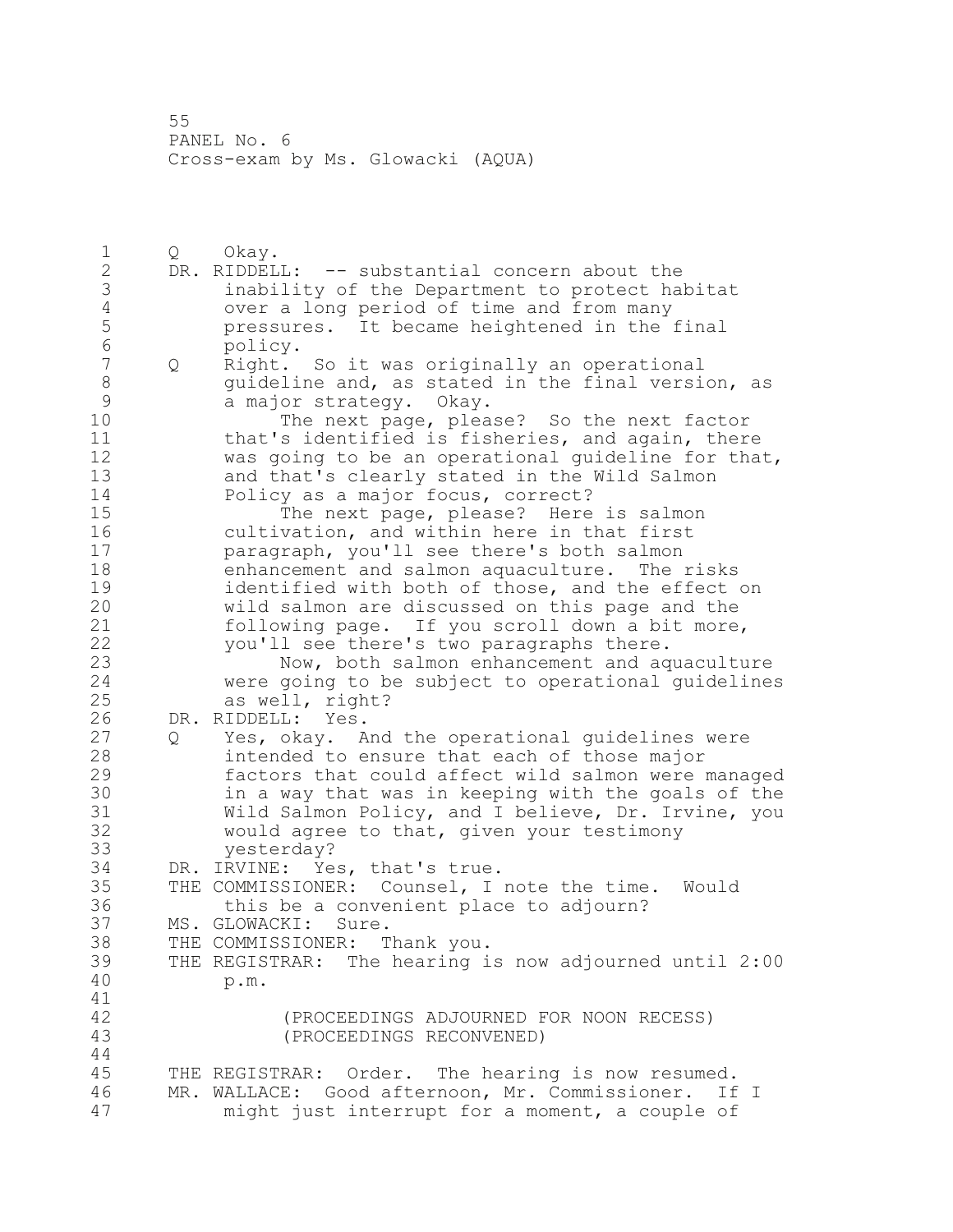housekeeping matters. As discussed this morning with participants before we commenced the hearing, 3 I've asked people to be a bit flexible with time,<br>4 so I hope that people won't be inconvenienced if 4 so I hope that people won't be inconvenienced if<br>5 we sit beyond the four o'clock this afternoon. 5 we sit beyond the four o'clock this afternoon.<br>6 The other matter I'd like to deal with is The other matter I'd like to deal with is Exhibit 99 which was incorrectly marked yesterday 8 and the summary of anticipated evidence of Dr.<br>9 Riddell in another capacity was marked as oppo Riddell in another capacity was marked as opposed to the one relating to his evidence and which we addressed yesterday. So I think everybody was on the same page. It was just that the exhibit is incorrectly marked, so just for the record, Exhibit 99 is the summary of anticipated evidence 15 of Dr. Brian Riddell with the date 16 November<br>16 2010. Thank you. 2010. Thank you. MS. GLOWACKI: Lisa Glowacki for the Aquaculture Coalition.  $\frac{19}{20}$ CROSS-EXAMINATION BY MS. GLOWACKI, continuing: Q Mr. Chamut, yesterday you were discussing the broader decision to take -- to remove the operational guidelines as a part of the policy based on a decision that prescription wasn't 26 really -- wasn't the right way to go for the<br>27 policy, that it would be a broader framework policy, that it would be a broader framework of principles. But I wanted to just confirm with you that the decision to not go ahead with the aquaculture operational guideline was on a different basis perhaps. It happened before the other operational quidelines were done away with and perhaps for a different reason; is that your understanding? MR. CHAMUT: No, it's not. To be honest, I don't recall that there was a sequence of decisions. When I came out to the region in 2004, just at the beginning, I spent the first amount of my time just getting acquainted with some of the literature and talking to some of the staff around 41 the Pacific Region and the decision that was taken<br>42 to  $-$  not to go with operational quidelines  $$  $to$  -- not to go with operational guidelines -- I'll try to move over. That decision was one that was taken sometime in the Spring after I had had a chance to get together and work with the group for a little bit, but I simply can't recall exactly when that decision was taken.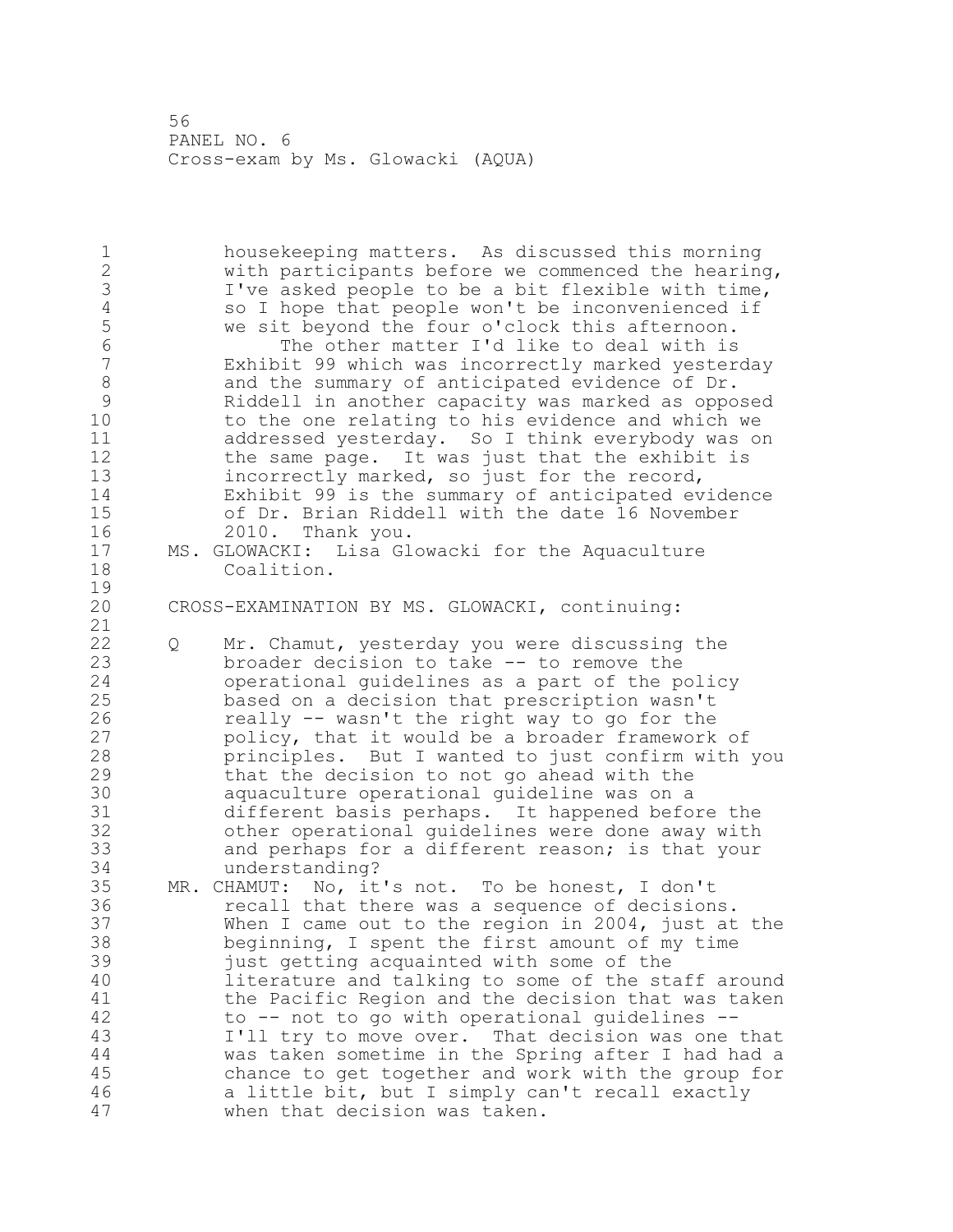1 And similarly, the same applies with aquaculture. It wasn't as if we decided to do 3 away with operational guidelines and then, quote,<br>4 do away with aquaculture. I think there was --4 do away with aquaculture. I think there was --<br>5 you know, there was a decision that was taken t you know, there was a decision that was taken that 6 it would be unproductive to try and develop these<br>7 sorts of decision rules and in my opinion, as I sorts of decision rules and in my opinion, as I 8 said repeatedly yesterday, quite inappropriate and<br>9 1 think the approach that was taken with the 9 I think the approach that was taken with the<br>10 bolicy is the right one. policy is the right one. With respect to aquaculture, the issue of not having guidelines on aquaculture was really a matter of saying okay, what is the logic of including something specifically on aquaculture which, as I said yesterday and I think Dr. Riddell repeated today, it's one of many activities, human activities, that can adversely affect wild salmon. And so just from a logic point of view, it seemed 19 to us as a group that it made -- it made sense to<br>20 -- not to have anything prescriptive about -- not to have anything prescriptive about aquaculture but, as I say, I don't remember that there was a -- any sort of a sequencing. I think 23 they all kind of, at least in my recollection, they all kind of come together. But the key thing for me on the aquaculture was the logic of why 26 would you single it out and not pay any attention<br>27 to things like mining or forestry or road to things like mining or forestry or road development or culverts and municipal development and a host of a hundred other things that could equally have some consequence for habitat or for wild salmon. Q Dr. Irvine, do you recall that the aquaculture operational guideline was the first to be done away with? DR. IRVINE: No. My recollection is the same as Pat Chamut's. There were proposed operational guidelines for various activities in the 2002 draft and subsequent to that the decision was made, as Pat Chamut has indicated, to exclude the operational guidelines. But aquaculture was not 41 considered out of sequence. It was really whether<br>42 or not to have operational quidelines, not or not to have operational quidelines, not specifically -- so aquaculture was not treated any differently than any of the other activities. Q I don't want to belabour this point, but could we have document number 5, please? MR. LUNN: From the aquaculture list?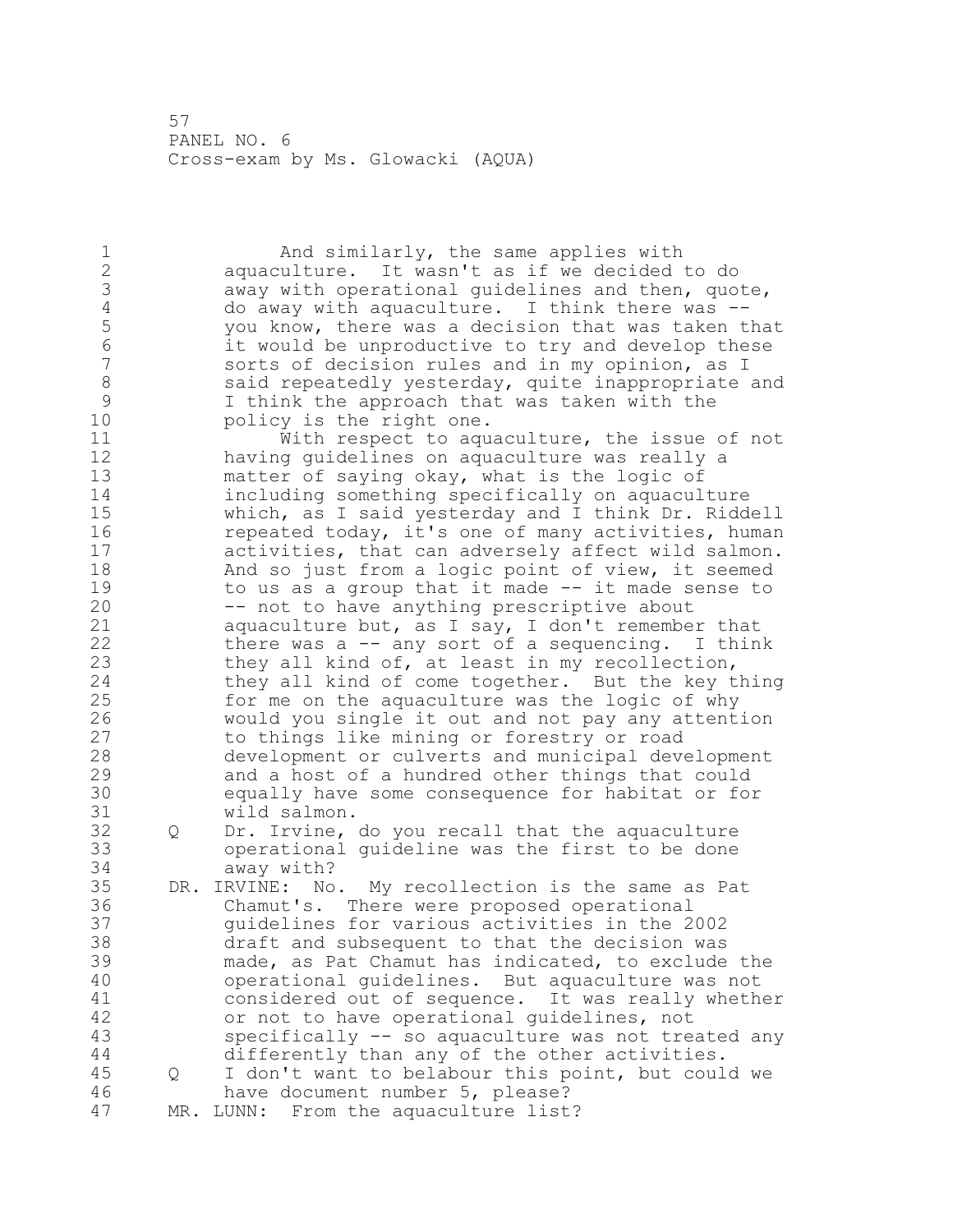MS. GLOWACKI: From my aquaculture list please, yeah. And could we go to page 18? 3 Q So, you will see on the right first this is<br>4 setting out broadly the policy framework. 4 setting out broadly the policy framework. I<br>5 should say it's a Wild Salmon Policy Conserv should say it's a Wild Salmon Policy Conservation and Management of Wild Pacific Salmon BCI. I don't know what BCI refers to, but are any of you 8 familiar with this document?<br>9 MR. SAUNDERS: I'm familiar with 9 MR. SAUNDERS: I'm familiar with it, yes.<br>10 0 Okav. 0 Okay. MR. SAUNDERS: I recognize the tacky stripe in the middle there. Q Okay. If we could go to page 18 then. So this is November 5, 2003 and my only point here is on the right side of the page where there was once four operational guidelines, there's now three, and aquaculture is no longer on the list. So to me, it seems that at some point before that 19 aquaculture was dropped and before there was a<br>20 1arger policy decision not to have a prescript larger policy decision not to have a prescriptive approach. Would you agree? MR. SAUNDERS: I don't have a recollection of -- I similarly recall things as guidelines in general. Obviously there would have been a process there. The BCI that you see on there refers to B.C. 26 1nterior, so this would have been a deck for<br>27 berhaps a meeting with B.C. Interior staff, perhaps a meeting with B.C. Interior staff, I think. So it would have been in the middle of process moving forward, but I don't recall -- 30 sorry?<br>31 DR. IRVINE: DR. IRVINE: I might just make one comment on that, if I might. We quite often use the term "cultivation", which included both enhancement and aquaculture. I'm not sure in this case, but I wonder whether somebody used the word "enhancement" instead of "cultivation". But I -- I can't recall. Q Okay. In past versions of the list, there were enhancement and aquaculture separately. MS. GLOWACKI: Could we have this document marked as an 41 exhibit, please?<br>42 THE REGISTRAR: Exhib. THE REGISTRAR: Exhibit number 113. EXHIBIT 113: Wild Salmon Policy, Conservation and Management of Wild Pacific Salmon BCI, November 5, 2003 - Draft - For Discussion Purposes Only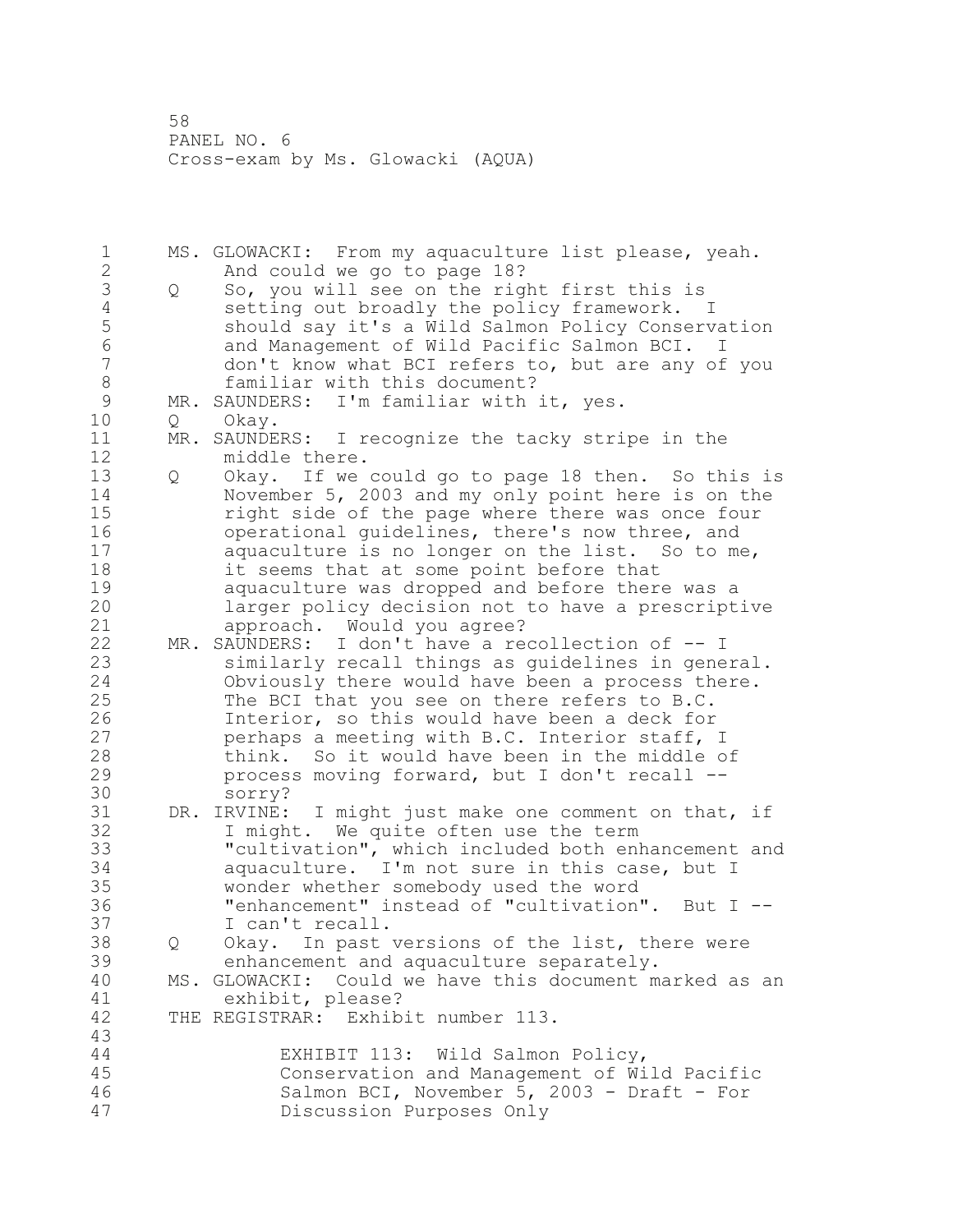MS. GLOWACKI: Q Dr. Riddell and Mr. Chamut, you both emphasize 3 that the thinking was at some point, I think, in<br>4 2003 or 2004 that there's no reason -- or -- and 4 2003 or 2004 that there's no reason -- or -- and I<br>5 think Mr. -- or Dr. Riddell, your words were it 5 think Mr. -- or Dr. Riddell, your words were it<br>6 would be dangerous to single out aguaculture as would be dangerous to single out aquaculture as an activity and you've both likened it to other 8 activities such as forestry and municipal<br>9 blanning, et cetera, that can affect wild 9 planning, et cetera, that can affect wild<br>10 fisheries, but is there not something dif fisheries, but is there not something different about aquaculture? Does it not have a sort of qualitatively different relationship to wild salmon when you have 500,000-plus fish in several hectares on a migration route for several years 15 and they're sharing habitat and food? I'm just<br>16 trying to understand the thinking of it as just trying to understand the thinking of it as just another activity. I'm curious. DR. RIDDELL: Well, I think that it was obviously in a 19 public consultation process there's two sides to<br>20 most of these questions and many people felt that most of these questions and many people felt that the spatial signature of the farms was fairly small and you'll recall at the time that this was being developed that a lot of the debate was really just picking up momentum and I think most people did feel that there was no reason to single 26 out aquaculture as a major threat to wild salmon<br>27 that deserved its own principle or anything else that deserved its own principle or anything else. It was seen as another utilization of the environment that had risk to wild salmon and it 30 10 11 needed to be managed under its own appropriate<br>31 50rt of set of quidelines and so on, but that 31 sort of set of guidelines and so on, but that it<br>32 was no different than the extent of forest impac was no different than the extent of forest impacts on salmon throughout British Columbia in a much, much larger scale and much longer time scales for recovery and so on. Pollutants, we didn't identify contaminants or pollutants and that they have long-lasting impacts and have been in the environment for many, many years. So not to say that people are not concerned about aquaculture in any sense, but you can certainly see that 41 arguments could be made that aquaculture is just<br>42 another one of the long list of impacts that another one of the long list of impacts that threaten wild salmon in the future possibly. Q Okay. Was there a decision at some point to remove aquaculture entirely or it was always the intention to have it in there in some way over the course of the discussions or the debate, I think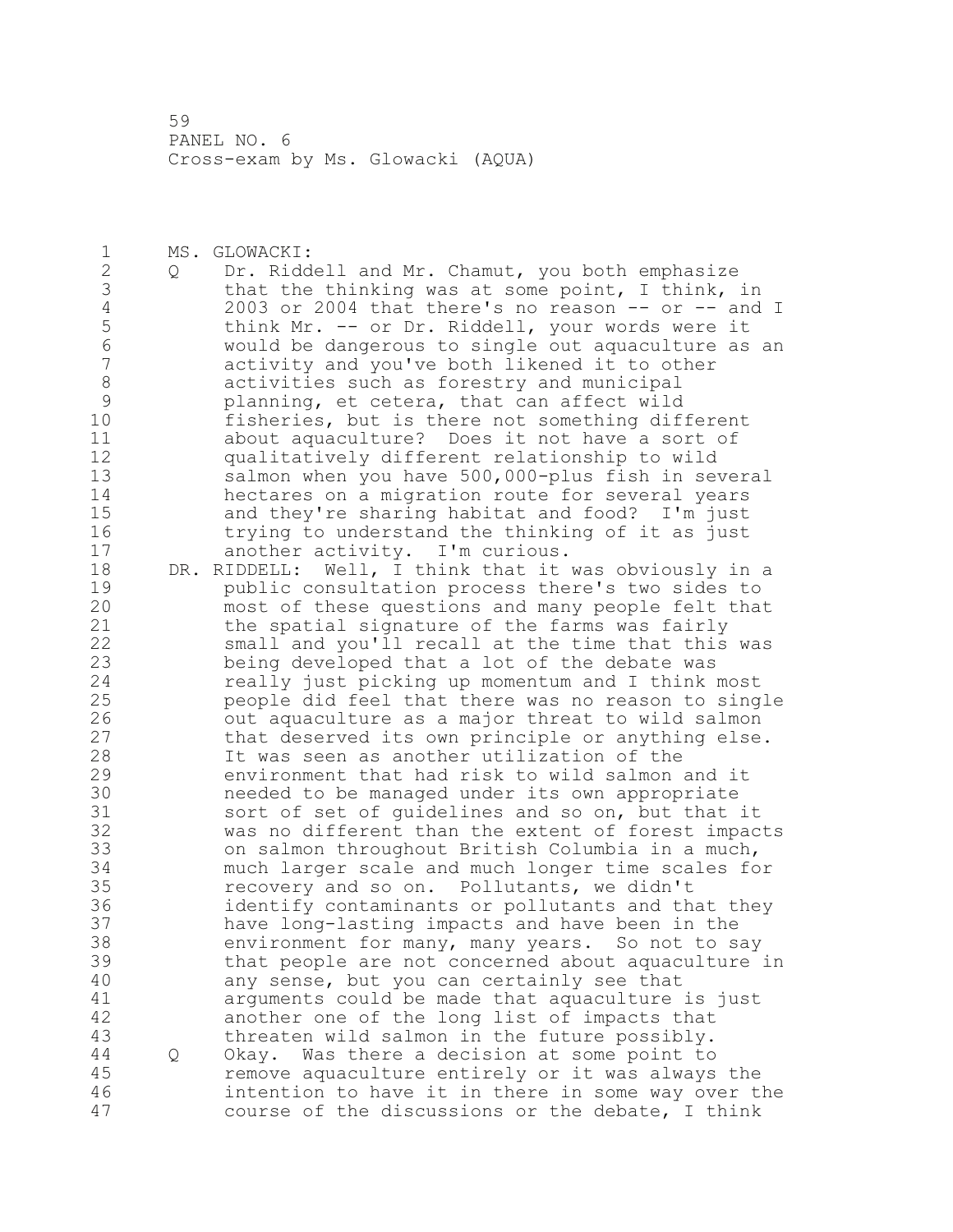1 some of you have called it? 2 DR. RIDDELL: Well, I'm -- Mr. Commissioner, I can 3 3 address it. I don't recall there was ever any<br>4 discussion of removing it. It was putting it: 4 discussion of removing it. It was putting it in<br>5 more of a perspective, I think, is maybe the way more of a perspective, I think, is maybe the way 6 to look at it. And it was always part of the drafting and I think all the previous documents. 8 It was identified in the December 2004 and it<br>9 continued through to the final document. 9 continued through to the final document.<br>10 MS. GLOWACKI: Okav. Mav I have document num MS. GLOWACKI: Okay. May I have document number 8 on 11 the Aquaculture Coalition's list, please? 12 THE REGISTRAR: Exhibit number 114. 13 MS. GLOWACKI: We haven't identified this. 14 THE REGISTRAR: Oh, I'm sorry. 15 MS. GLOWACKI: Yes. Sorry. 16 THE REGISTRAR: I'm sorry. I thought you asked for... 17 MS. GLOWACKI: 18 Q Mr. Chamut, do you recognize this email as one 19 written by you?<br>20 MR. CHAMUT: Yes, I MR. CHAMUT: Yes, I do. 21 Q And it is dated April 7th, 2004 and addressed to 22 Susan Farlinger? 23 MR. CHAMUT: Yes, that's correct. 24 Q Okay. I'd like to go through the text of this and 25 I think it adds to  $-$  I'm just trying to get at 26 the development and how we arrived at what the WSP<br>27 currently looks like for aquaculture. So you currently looks like for aquaculture. So you 28 start: 29 30 10 In previous discussion about the content of a<br>31 31 bolicy on wild salmon we have discussed how 31 bolicy on wild salmon we have discussed how<br>32 bo handle aquaculture. I have arqued that to handle aquaculture. I have arqued that we 33 should not highlight the aquaculture industry 34 as a key "threat" to wild salmon that 35 deserves special attention, and have 36 generally opposed any specific discussion of 37 aquaculture. I recently attended the annual 38 meeting of the BC Aboriginal Fisheries 39 Commission, and my views on how to handle 40 aquaculture in the WSP context have been 41 "shaped" by the experience. It has become<br>42 clearer that we should not just ignore clearer that we should not just ignore 43 aquaculture, but need to address the very 44 visceral opposition to it by many First 45 Nations. 46 47 And you go on: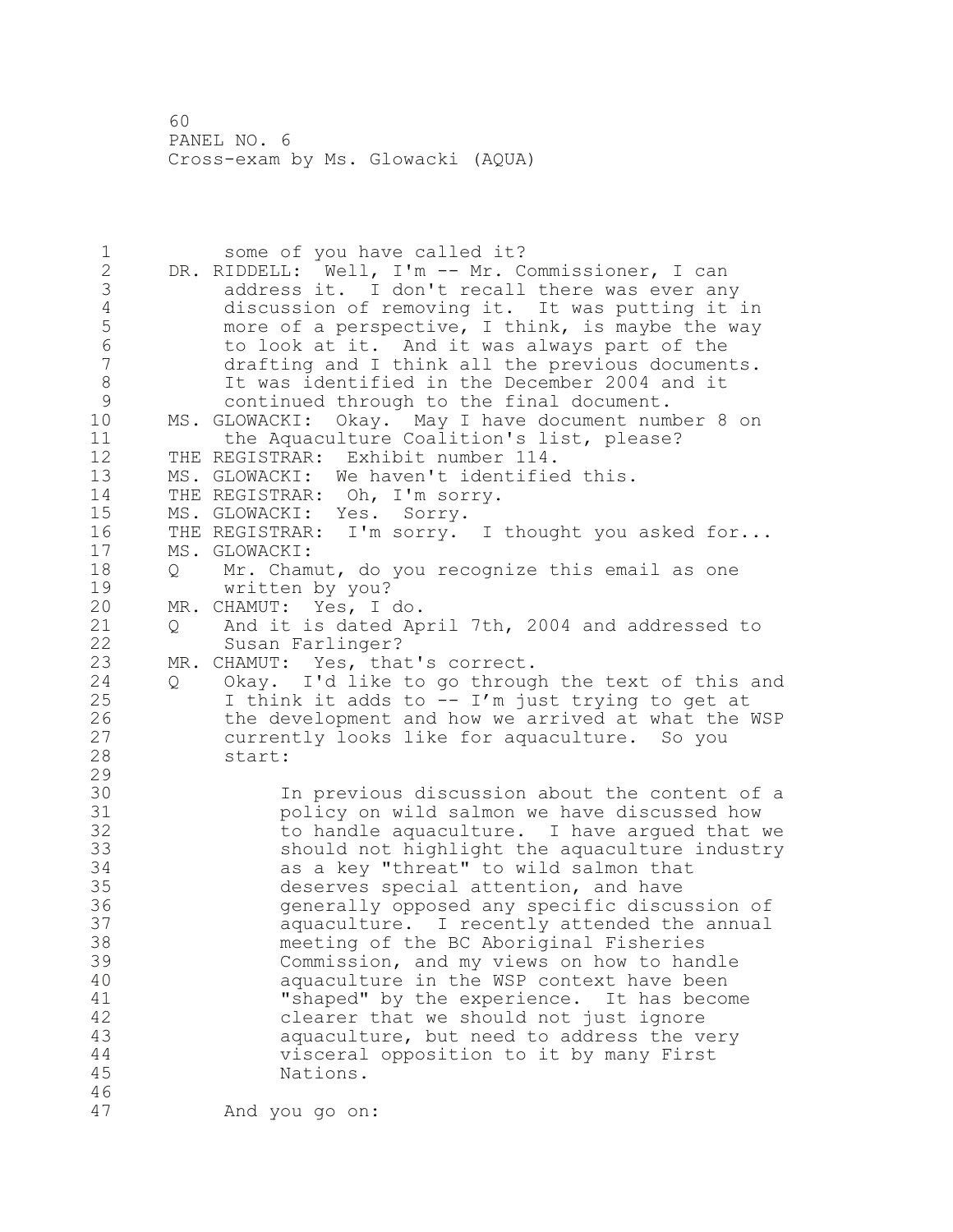I intend to find a place to include a brief discussion on aquaculture by describing the existing policy (ie that aquaculture is a 4 sustainable industry that if properly sited<br>5 and requlated will not have adverse 5 and regulated will not have adverse<br>6 effects...) effects...) 8 So I'm not sure if you have any comments on it.<br>9 To me that looks like you, at least, thought the 9 To me that looks like you, at least, thought that<br>10 vou shouldn't discuss aguaculture at all, but the you shouldn't discuss aquaculture at all, but then changed your mind in light of the First Nations comments. MR. CHAMUT: Well, I don't think you can necessarily infer that I -- that I didn't want to see the word "aquaculture" appear in the policy. I mean, if you go back, you'll see that in fact it did occur. I was very much opposed to having aquaculture flagged as we discussed because it's really -- 19 it's one of many potential threats to wild salmon.<br>20 I don't think you can read into this -- I mean, I don't think you can read into this -- I mean, the difficulty in these emails are oftentimes drafted very quickly and, you know, in looking at them in hindsight you can maybe draw some inferences that I don't think are necessarily correct. I didn't mean to say that we would never 26 discuss aquaculture, but I did intend to say it's<br>27 been my position that we would not provide any been my position that we would not provide any particular emphasis on aquaculture as a key threat. 30 The meeting that was referenced here was one<br>31 that I attended in I think it was North Vancouver that I attended in I think it was North Vancouver and it was the annual B.C. Aboriginal Fisheries Commission, and I was quite taken by the amount of animosity that was expressed by First Nation representatives to aquaculture and I though based on that that we needed to have some additional focus on aquaculture, just essentially discussing aquaculture and how the department views aquaculture and how it, in fact, regulates aquaculture. I didn't want it to be something 41 that was ignored. I wanted to be able to say<br>42 here's the issue and here's how the departmen here's the issue and here's how the department views it and here, in fact, is how it's handling it. So, I mean, as I say, it was a fairly quick

 email and one that intended -- I was intending to try and get some additional information so that we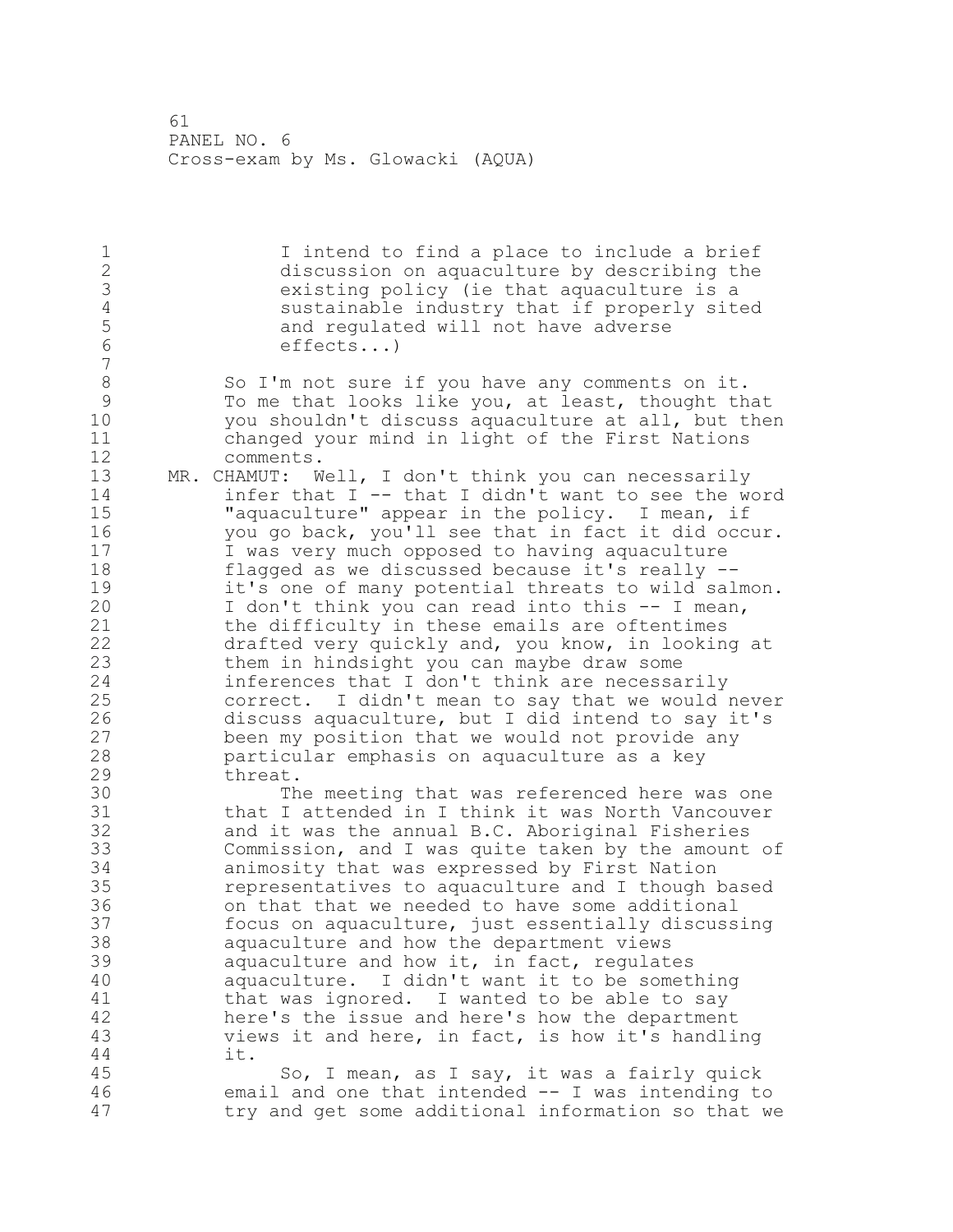could, in fact, provide some sort of a brief discussion about aquaculture from the context of 3 departmental policy that was emerging and the<br>4 requlation of that sector by the department, 4 regulation of that sector by the department, just<br>5 to provide some reference to that to deal with 5 to provide some reference to that to deal with<br>6 some of the concerns being expressed by First some of the concerns being expressed by First Nations. 8 Q Would you agree with me that this April 2004 was<br>9 the beginning of, I quess, a drafting process the beginning of, I guess, a drafting process dedicated to the aquaculture section? Do you recall that? MR. CHAMUT: It was -- once it was flagged, I did get some -- I believe I got some information from Sue Farlinger which I used to draft some of the statements that appear -- actually appeared in the 2004 December version of the policy and I think some of it survived into the final version. And it's part of that so-called boxed item that I 19 think it appeared on page 31 of the final version<br>20 of this -- of the policy. So it discussed the of this -- of the policy. So it discussed the general approach. It referred to the aboriginal -- aquaculture policy framework and it talked about CEA and departmental regulations and siting reviews and the like. Q Thanks. What was Sue Farlinger's position at this 26 time, do you recall?<br>27 MR. CHAMUT: I believe at MR. CHAMUT: I believe at the time she was the director of a group, was it called Habitat and Aquaculture or -- Oceans and Habitat Management, and I believe 30 that part of her responsibility included the<br>31 aquaculture file, but I -- I could be wrong aquaculture file, but  $I$  -- I could be wrong on that recollection, but that was presumably, I mean, I'm reasonably sure that was why I wrote to her. Q Okay. Now, I just wanted to go to the second-last full line: Finally, you owe me one for representing the interests of the aquaculture sector in your regrettable absence from the BCAFC meeting. 41 1 I can assure you that is a debt not easily<br>42 repaid! I gather they gave you a hard time but do you recall what it meant to represent the interests of the aquaculture sector at that meeting? MR. CHAMUT: It meant specifically that as a -- I was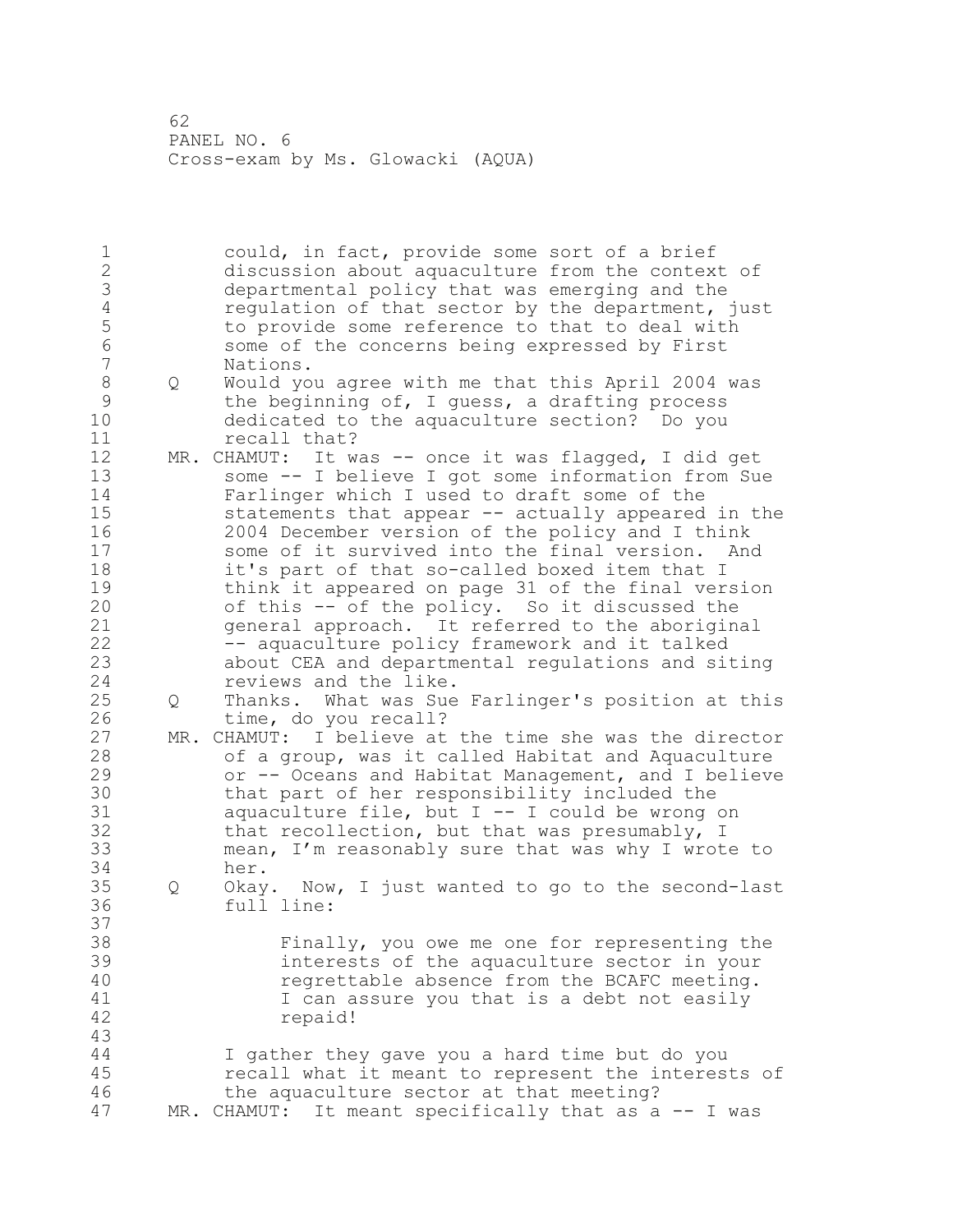the senior departmental representative at that meeting. There was a lot of concerns and 3 criticisms that were directed at the aquaculture<br>4 industry and indeed at the department. I was 4 industry and indeed at the department. I was<br>5 by probably about the only one there that was -- probably about the only one there that was -- that was in any way familiar with what was going on in -- with respect to the aquaculture policy 8 framework and so I simply explained what -- how<br>9 the aquaculture was requlated and tried to prov. the aquaculture was regulated and tried to provide some response to First Nations that were making a number of claims about aquaculture and how it was adversely affecting them. I didn't in any way, if you're suggesting that I defended the aquaculture industry by touting its value and economic contribution, I simply was there as a departmental representative explaining how aquaculture is managed and regulated and responding to some of their specific concerns that were being expressed 19 and that's all that that means.<br>20 0 And their concerns were that ag Q And their concerns were that aquaculture was a 21 threat to the wild salmon, or...? MR. CHAMUT: No, actually, most of it as I recall, and 23 I -- again, this goes back five years, but I recall there being a number of concerns about contaminated shellfish beds, which is of **particular importance to many First Nations**<br>27 because of the importance of shellfish for because of the importance of shellfish for their own food needs. There were concerns about habitat degradation in the area of farms and I wouldn't be 30 surprised that there were concerns about<br>31 interactions with salmon, but that -- I interactions with salmon, but that  $--$  I don't recall anything particularly focused on salmon. The one memory that I do have is the large amount of concern that they expressed about shellfish beds. That, to me, is the one that I do recall. But -- Q Mm-hmm. MR. CHAMUT: -- if you check the minutes of the meeting you may -- I mean, you'll find probably there's a broad range of concerns but that's the one that 41 particularly stuck with me six years later.<br>42 Q Okay. I think I took from the fact that yo Q Okay. I think I took from the fact that you were affected enough by their visceral reaction to aquaculture in the context that you would need to address it in the WSP, that there would be some concerns regarding its effect on wild salmon, but...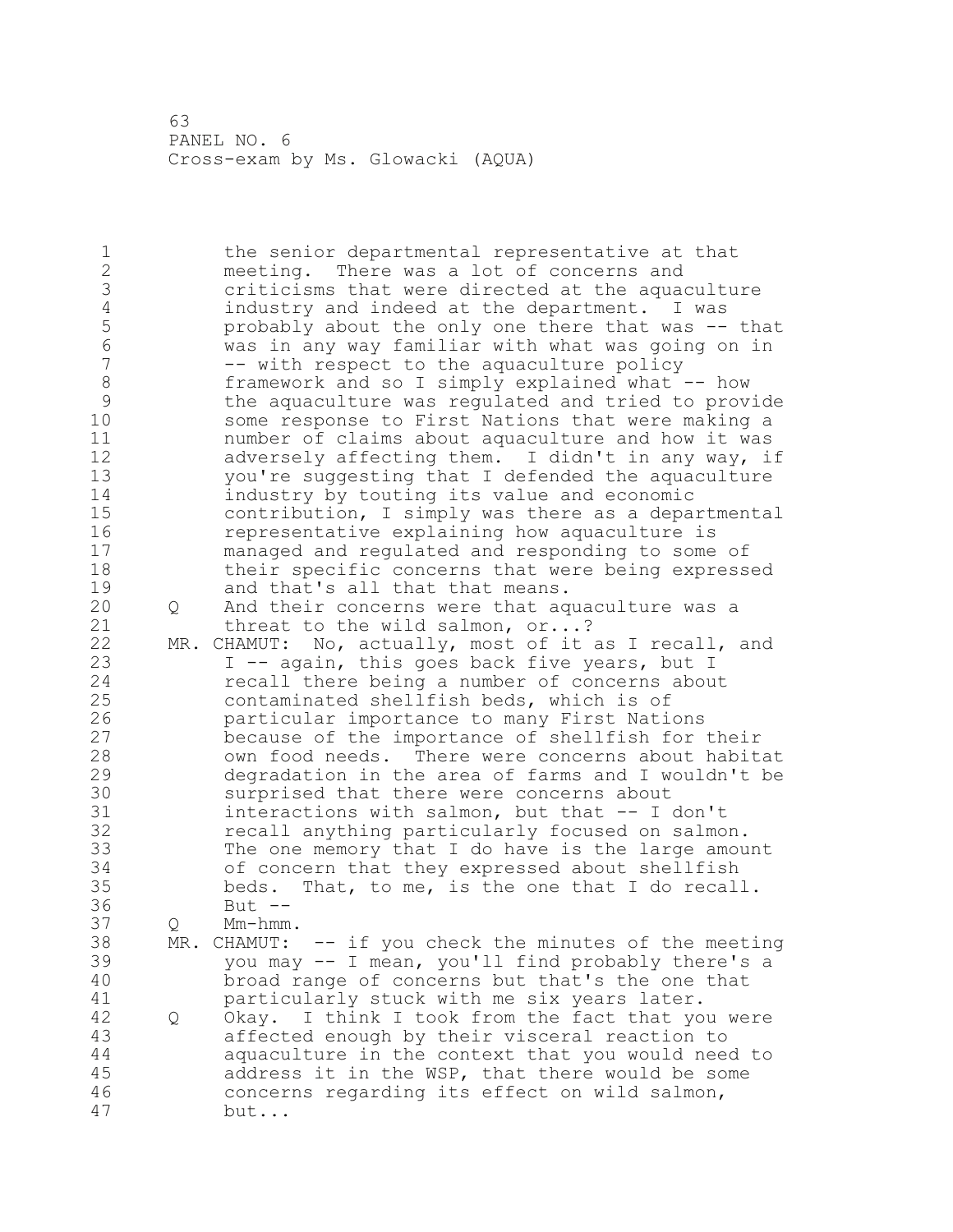MR. CHAMUT: Well, I knew that First Nations would be looking for something like -- like at least a recognition of aquaculture and I felt it would be very prudent in the policy to include some of the statements that we did. 6 MS. GLOWACKI: Okay. Thank you. Could you put -- oh,<br>7 can we mark that as an exhibit first, please? can we mark that as an exhibit first, please? THE REGISTRAR: Exhibit 114.  $\begin{smallmatrix} 9 \\ 10 \end{smallmatrix}$ EXHIBIT 114: Email from Pat Chamut to Susan Farlinger dated April 7, 2004 Subject: Sustainable Aquaculture MS. GLOWACKI: Mr. Lunn, could you put up document number 26 from the aquaculture list, please? Q Mr. Chamut, again this is an email from you directed to Susan Farlinger and it's dated April 20th, 2004; can you identify that as your email? 19 MR. CHAMUT: Yes, that's mine.<br>20 0 I don't want to spend ver Q I don't want to spend very much time here, but I just want, if you could agree with me that this is the first draft of what would become the aquaculture section in the WSP. I can read through it if you like, but -- MR. CHAMUT: Oh, don't -- please don't do that. 26 Q Okay.<br>27 MR. CHAMUT  $MR.$  CHAMUT: No, I -- I drafted something based on some information that I had received, I think, from Sue, and what I was doing was trying to put 30 something together that would be included in the<br>31 Wild Salmon Policy and it was -- obviously it we Wild Salmon Policy and it was -- obviously it went through a number of iterations but something of that nature did appear in the policy that was released in December of 2004. Q Okay. Thanks. And so you agree this is the first draft? MR. CHAMUT: Yeah. Q Just the first sentence which is directed to Mark Saunders. 41 We have spoken about the need to have a<br>42 Teference to aguaculture development in reference to aquaculture development in the WSP and the general consensus seems to be 44 that it be best be placed... Et cetera, et cetera.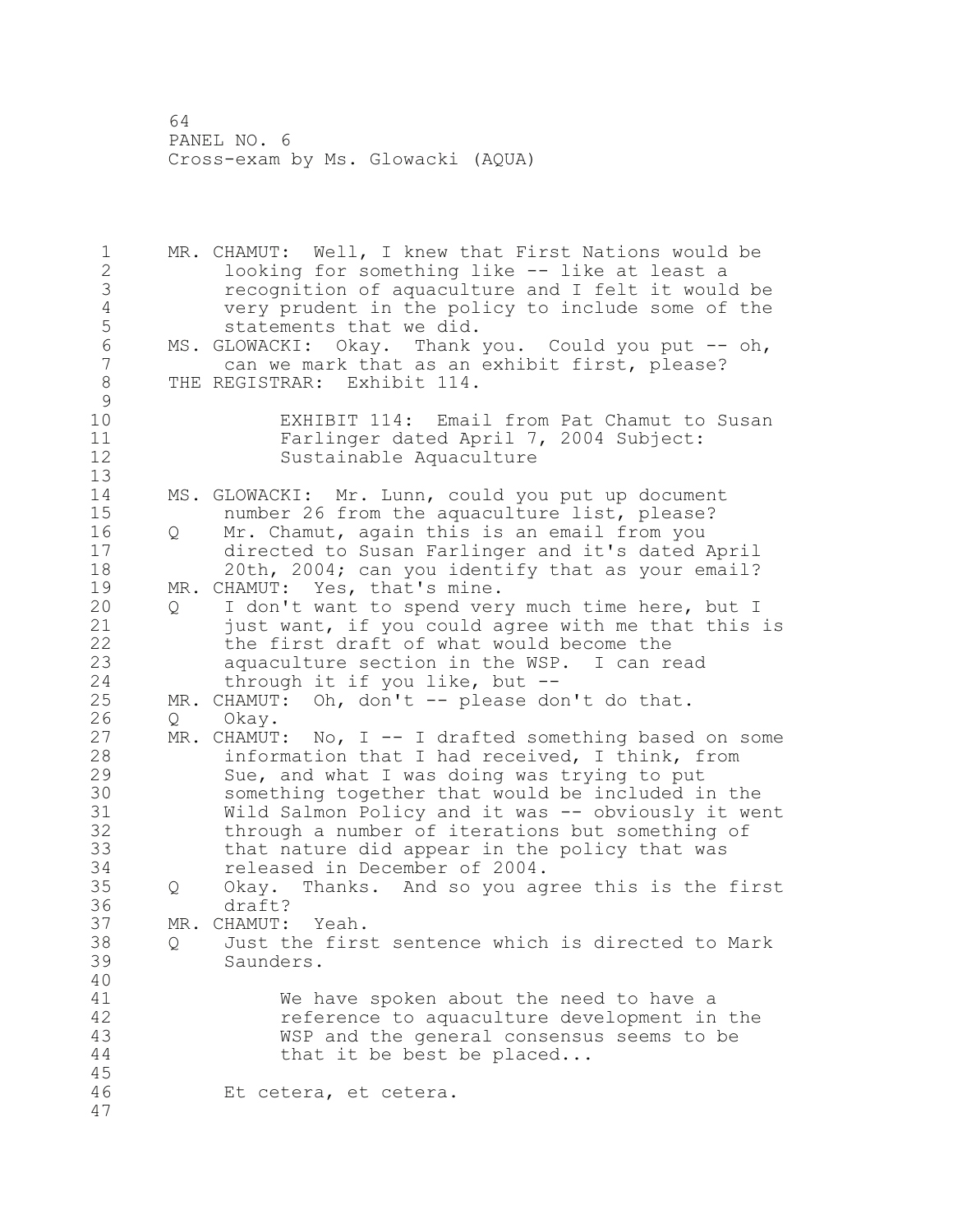I have drafted something that I hope will be useful in deciding what we need to say about aquaculture and where to stick it. 4<br>5 5 From that I take it it's the first draft, right?<br>6 Mr. Chamut? Mr. Chamut, do vou agree? 6 Mr. Chamut? Mr. Chamut, do you agree?<br>7 MR. CHAMUT: Oh, I'm sorry. MR. CHAMUT: Oh, I'm sorry. 8 Q That's okay.<br>9 MR. CHAMUT: I th 9 MR. CHAMUT: I thought it was directed at Mark<br>10 Saunders. Saunders. Q No, I'm sorry. MR. CHAMUT: Yeah, no that is the first draft, yeah. Q Okay. Thank you. And, Mr. Chamut, you refer to a drafting process that happened over -- there was many iterations over the course of a year. I just wanted to go to one or possibly two more moments in that drafting process. And I think I will 18 direct my question to Dr. Riddell. 19 Earlier in your examination by Clifton Prowse<br>20 for the province, you said that -- I'm not putting for the province, you said that  $-- I'm$  not putting words in your mouth but this is generally that in the drafting of the policy, the province wasn't involved -- 24 MS. GLOWACKI: Pardon me. I've just -- can we mark that last email as an exhibit, please? 26 THE REGISTRAR: One hundred and fifteen.<br>27 MS. GLOWACKI: Thank you. MS. GLOWACKI: Thank you. EXHIBIT 115: Email from Pat Chamut to Mark 30 Saunders and Susan Farlinger dated April 20,<br>31 31 2004, Subject: Aquaculture Development 2004, Subject: Aquaculture Development MS. GLOWACKI: Q Okay. Back to my question, that the province wasn't involved in the drafting, but I just wanted to be clear that at least in relation to aquaculture, the perspective of the province was taken into consideration; would you agree with that? Dr. Riddell? DR. RIDDELL: Well, Mr. Commissioner, I'm not sure I 41 would because we were drafting it, as I explained<br>42 earlier, really from a higher level, that we were earlier, really from a higher level, that we were looking at what is required to successfully sustain wild Pacific salmon in the future under all sort of human-induced pressures. And that -- definitely the province was at that time directly involved in the siting and the management and so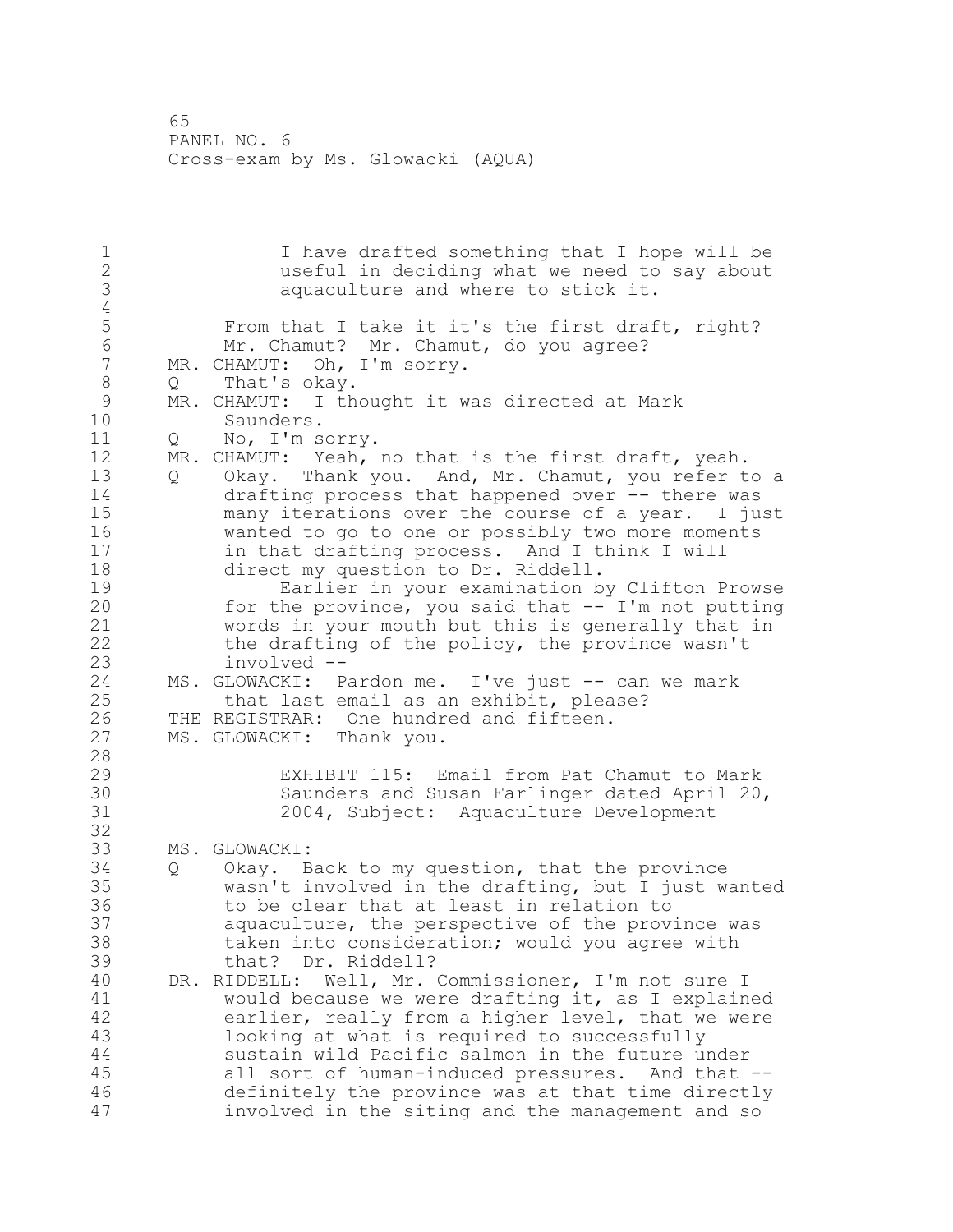1 on, but there was -- since we were really including aquaculture as we've discussed was one of the pressures, we didn't get into a great deal 4 of the detail of the management of aquaculture as<br>5 one use of the natural environment. 5 one use of the natural environment.<br>6 0 Do you or any of the panel members Q Do you or any of the panel members recall the province's position about the treatment of 8 aquaculture being to minimize the treatment?<br>9 DR. RIDDELL: Just for clarification, do you mean 9 DR. RIDDELL: Just for clarification, do you mean<br>10 minimize the treatment in the Wild Salmon Po. minimize the treatment in the Wild Salmon Policy? 11 Q In the Wild Salmon Policy, yes. DR. RIDDELL: No, I have no personal recollection of them ever seeking a -- I wasn't part of such a discussion if it ever occurred. MS. GLOWACKI: Mr. Lunn, could you put document number 16 from my list up, please? Q These are meeting notes from the Pacific Fisheries and Aquaculture Committee working group meeting of 19 March 11th, 2005. I put these up recognizing that<br>20 mone of the panel members were in attendance here, none of the panel members were in attendance here, but I would just like to -- so I'm not going to ask you to -- well, first I should ask, are any of you familiar with these meeting minutes? (NO AUDIBLE RESPONSE)  $\frac{26}{27}$ MS. GLOWACKI: Okay. Could I go to point number 3, update on Wild Salmon Policy, please, including the decisions part. Thanks. Q You've seen the last bullet above "Decision". It says: B.C. expressed concerns about stakeholder references to the B.C. Wild Steelhead Policy and the effects of aquaculture on wild salmon habitat and it felt that the metric used by 37 the B.C. Auditor General would be more<br>38 appropriate. appropriate. And then in the decision part it says: 41<br>42 DFO will request Wild Salmon Policy drafters provide a more balanced reference to habitat impacts, so it does not focus on just aquaculture. And that's in relation to the Wild Salmon Policy.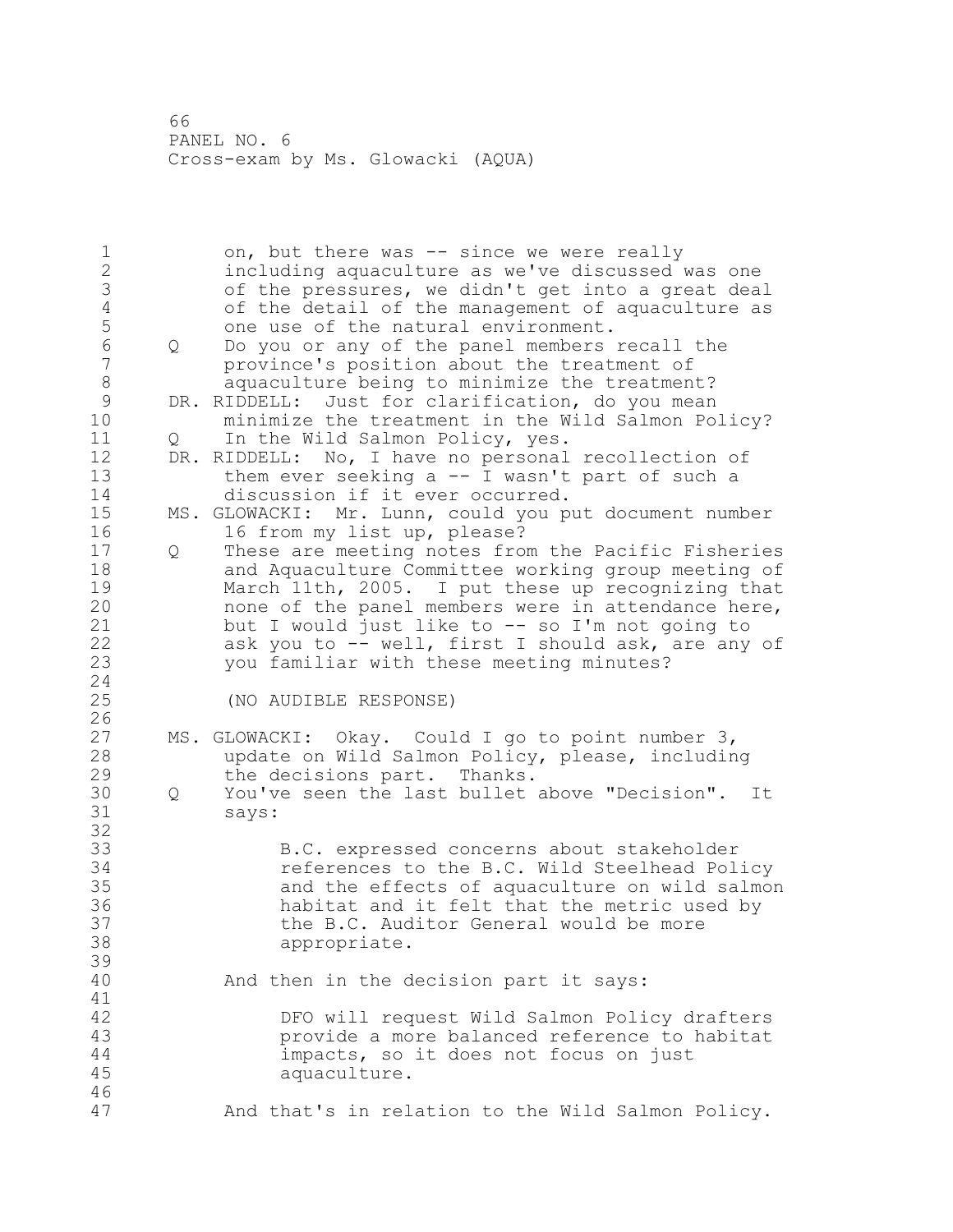1 So am I to understand that none of you were aware of that? 3 MR. CHAMUT: I certainly don't recall getting any<br>4 direction or advice from Murray Hobbs (phone 4 direction or advice from Murray Hobbs (phonetic)<br>5 about how to deal with aquaculture. 5 about how to deal with aquaculture.<br>6 0 Nor Sue -- pardon me. 6 Q Nor Sue -- pardon me.<br>7 MR. CHAMUT: I'm sorrv? MR. CHAMUT: I'm sorry? Q Sue Farlinger was also at this meeting, so I'm 9 just wondering if she may have communicated that?<br>10 MR. CHAMUT: I don't specifically recall. But I would MR. CHAMUT: I don't specifically recall. But I would make one comment. This -- this was dated, you said, May -- March -- UNIDENTIFIED VOICE: 7th, 2005. MR. CHAMUT: 2005? MS. GLOWACKI: Q March 11th, yes. MR. CHAMUT: Okay. I just want to be clear. It's -- it would not be -- it was not a surprise, or at 19 least not -- it's not something we were unaware of<br>20 that B.C. was obviously interested in aquaculture that B.C. was obviously interested in aquaculture and what the Wild Salmon Policy might say or do about aquaculture, because elsewhere I recall having in the lead-up to the -- well, actually in the lead-up to the release of the Wild Salmon Policy that was out on December 17th, 2004 there 26 were meetings that were held with various groups<br>27 to brief them on the Wild Salmon Policy and I me to brief them on the Wild Salmon Policy and I met with representatives of B.C. before the December 17th release and went through the Wild Salmon 30 Policy with them and at that point they did take a<br>31 100k at a couple of particular issues. The look at a couple of particular issues. The representatives were mostly concerned about aquaculture, as I recall, and steelhead. And they, I think, were generally satisfied with the December 17th draft in terms of how both those issues were handled. So it was not -- I mean, the fact that B.C. had an interest in aquaculture was not a big surprise, and this reference here is not the first time that that issue would have been -- would have 41 been raised.<br>42 MS. GLOWACKI: Th MS. GLOWACKI: Thank you. May I have that document marked as an exhibit, Mr. Commissioner? It hasn't been identified specifically so I'm not sure how to proceed here. My alternative suggestion would be to mark it as an exhibit for identification and when Sue Farlinger is on the panel to have her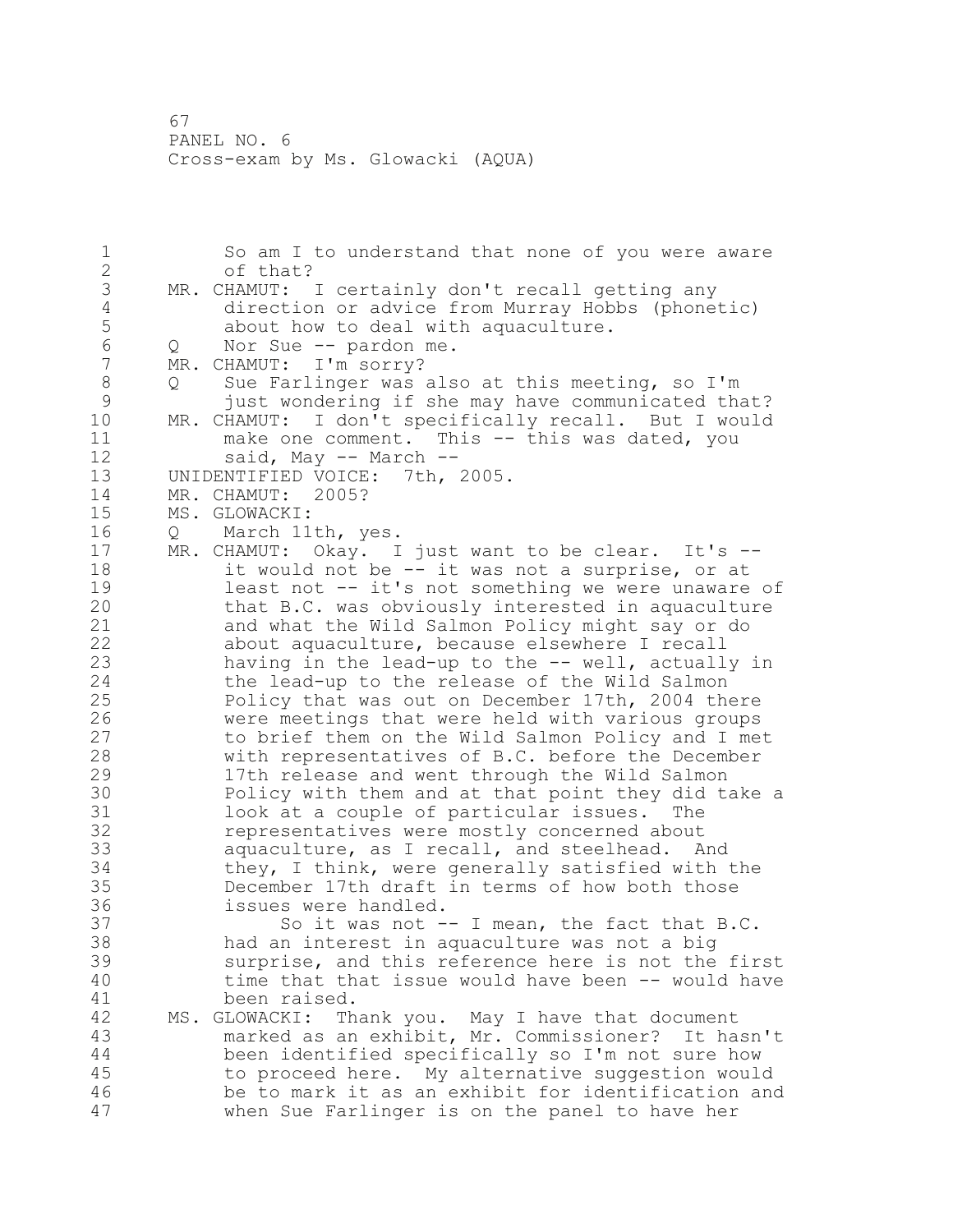1 identify it.<br>2 MR. HOPKINS-UTTER: MR. HOPKINS-UTTER: If I may, Mr. Commissioner, I would 3 have to object to it being identified as an<br>4 exhibit at this point and I believe it can k 4 exhibit at this point and I believe it can be put<br>5 to Sue Farlinger as the panellists have said they to Sue Farlinger as the panellists have said they have no recollection of this and were not present at the meeting. 8 THE COMMISSIONER: Yes, thank you. I think it is<br>9 appropriate to mark it for identification appropriate to mark it for identification purposes. It'll be given the next letter. THE REGISTRAR: P for the next exhibit. THE COMMISSIONER: Thank you. EXHIBIT P FOR IDENTIFICATION: Meeting notes 15 from the Pacific Fisheries and Aquaculture<br>16 fommittee working group meeting of March Committee working group meeting of March 11th, 2005 19 MS. GLOWACKI: Mr. Lunn, could you put document number<br>20 17 on the screen, please? 17 on the screen, please? Q So this is shortly after the meeting, it's March 21st, 2005. By me saying it's shortly after, I don't mean -- I don't suggest that it is a direct result of that meeting, but it's an email from Dr. Riddell to various people, including Sue Farlinger, Pat Chamut, Andrew Thompson, Mark Saunders. Dr. Riddell, can you identify this email as written by you? 30 DR. RIDDELL: Yes, I can.<br>31 0 Okav. So I gather a Q Okay. So I gather at this point when the email was written -- we're getting fairly close to the finalization of the aquaculture statement and the Wild Policy -- Wild Salmon Policy generally, but there's still some ongoing discussion about what to -- the wording, so here you say -- there's talk of a meeting and you say: Unfortunate that Andy will be away but we will need to address in early April when Jim 41 is back also. I think that our initial<br>42 approach to aquaculture is the correct approach to aquaculture is the correct handling, but with some details added. I still believe that we do not want to profile (target) aquaculture as it is just another source of risk to the natural populations. I 47 think what people may have wanted is...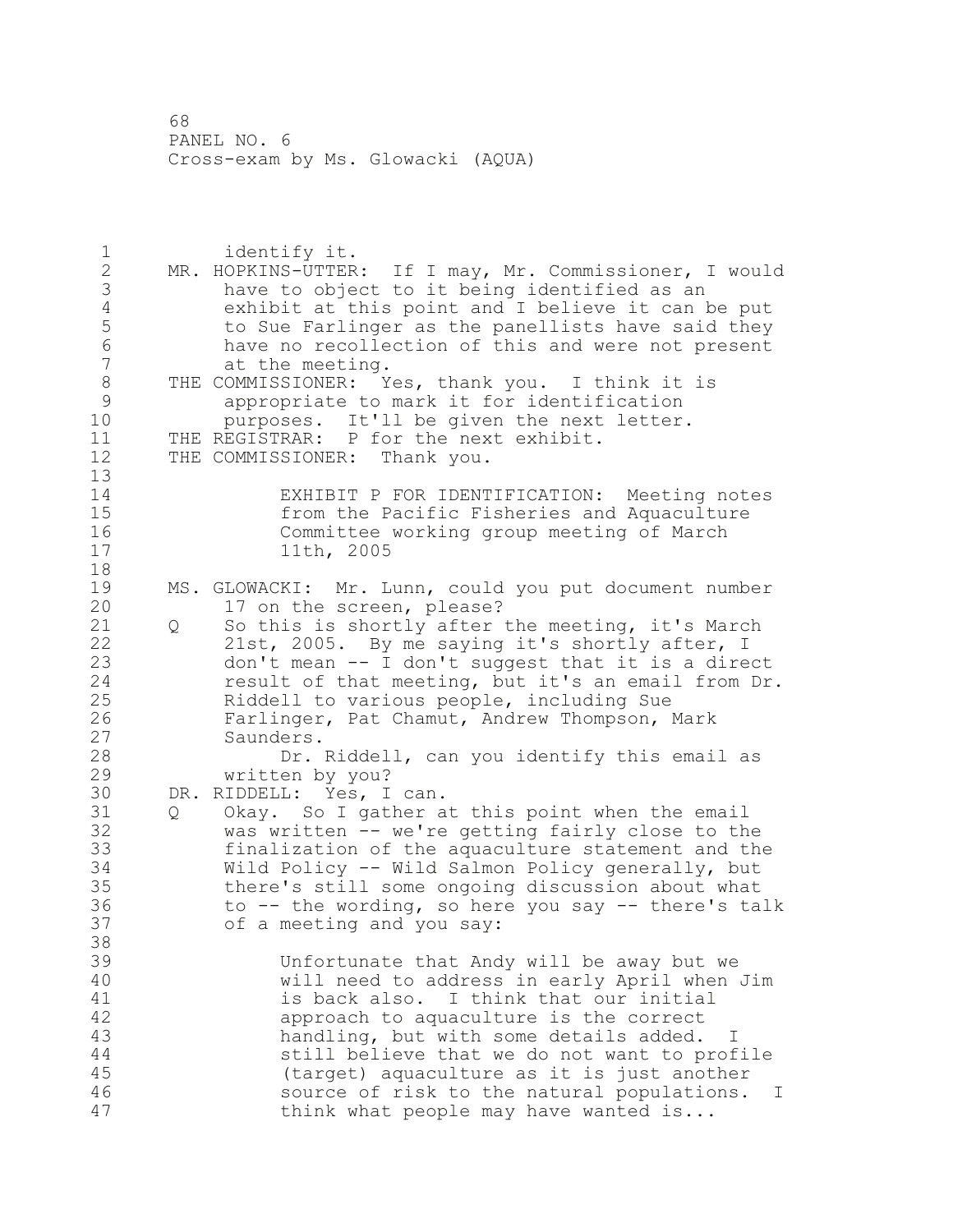And you list the three elements that you think should be in the Wild Salmon Policy, a statement 3 that conservation is first; a regulatory<br>4 framework; and an explanation of aquacul framework; and an explanation of aquaculture with CU's.<br>6 And it's the next line that I just wanted to go to: Any thing (sic) more would likely not be well received by the Province of aquaculture 11 industry. And so I guess here I just want to ask again whether the position of the province influenced 15 how DFO drafted this statement. To me, when I 16 read that, it suggests that it was in your mind. DR. RIDDELL: Well, I'm trying to recall if this was written after the first full consultation. Yes. 19 Yes, so now between what you just pointed out<br>20 previously and this, we would have had our fi previously and this, we would have had our first full multi-stakeholder consultation which was two days of very fulsome discussions and a day before with First Nations about the current draft and getting a sentiment back in terms of what the balance of the overall document was and whether we 26 had the wording correctly stated. As I say, I<br>27 have no recollection of ever being directed wi have no recollection of ever being directed within the department about the weight that we were putting from the province on aquaculture, so this 30 would reflect my personal statement at the time.<br>31 Wow, saving that though, you should recogni 31 Now, saying that though, you should recognize<br>32 that I returned to the government in April 2004 that I returned to the government in April 2004 and because of the debate that was in the Broughton Archipelago at the time, I maintained responsibility for the effect of aquaculture on wild salmon within my division, which was Pacific salmon and freshwater habitats. The intention of doing that is to protect wild salmon against the perceived threats that people were talking about in terms related to open sea-pen aquaculture. 41 Right? So there's not any surprise to me that we<br>42 were aware of the sort of balance we were trying were aware of the sort of balance we were trying to deal with in accomplishing the completion of 44 the policy and that. And as I say, we were trying to treat all parties fairly at this point in a national policy document. Q Yesterday, Mr. Chamut, you discussed some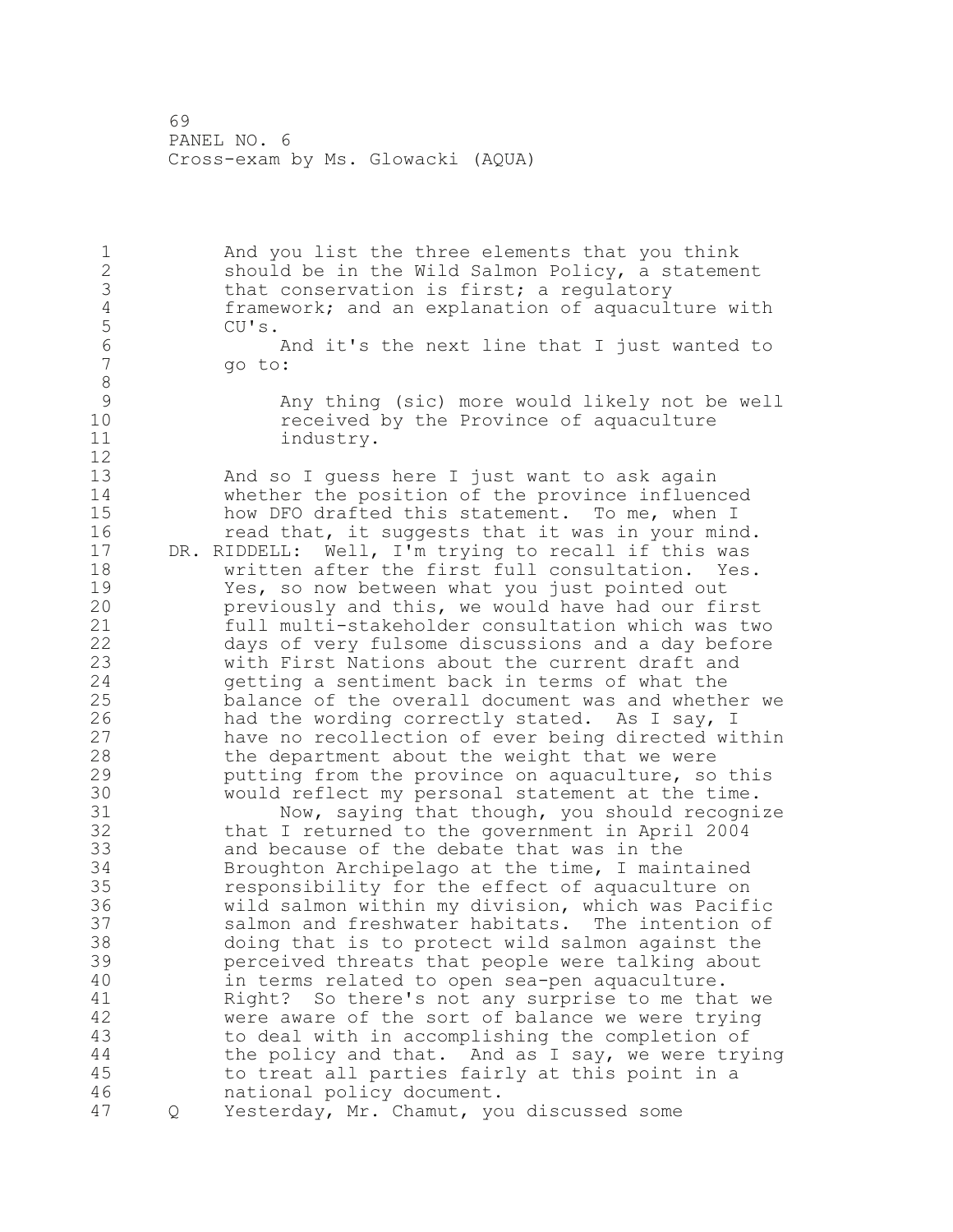outstanding concerns or ongoing concerns throughout the development of the Wild Salmon 3 Policy and I believe you agreed that aquaculture<br>4 was one concern that was expressed throughout the 4 was one concern that was expressed throughout the<br>5 period of the development of the policy and it 5 period of the development of the policy and it<br>6 memained an outstanding concern when the salmo 6 6 remained an outstanding concern when the salmon<br>7 bolicy was passed or adopted rather: is that -policy was passed or adopted rather; is that --8 would you agree with that summary? 9 MR. CHAMUT: Well, I don't think I can -- I don't think<br>10 that it would be appropriate for me to agree fully that it would be appropriate for me to agree fully because I'm -- you're implying that there was a large amount of internal dissatisfaction after the policy was concluded and I don't think that is the case. Aquaculture -- like, there's a number of issues in the Wild Salmon Policy that did bounce around, went back and forth through the course of the development of that policy. As you've highlighted, there were -- you know, there were 19 differing considerations, there were different<br>20 efforts to try and put together something that efforts to try and put together something that we felt would be an appropriate approach to aquaculture that would, you know, be consistent with what the department was doing and also would be consistent with what we were trying to do within the Wild Salmon Policy. 26 And so if you -- I would agree that we did<br>27 app, you know, back and forth and around the iss go, you know, back and forth and around the issue in various ways to try and put together something that we felt was the most appropriate balanced and 30 responsible statement that we could put in about<br>31 aguaculture and that was probably crystallized. aquaculture and that was probably crystallized, oh, probably more -- quite near the end of the whole development process, and resulted in the statements that are currently in the policy now. But I don't think anyone sort of at the end of it went away feeling that we'd -- that we'd somehow made a grievous error. I think everyone was generally satisfied that we'd done a good and reasonable approach to dealing with that issue. Q When you say everyone, you mean everyone in the 41 department or...?<br>42 MR. CHAMUT: I certain MR. CHAMUT: I certainly would mean everyone in the department. I don't mean to imply that -- there may have been other -- in fact, there were other groups that felt that a more prescriptive approach, where aquaculture would have been treated far differently, there were groups that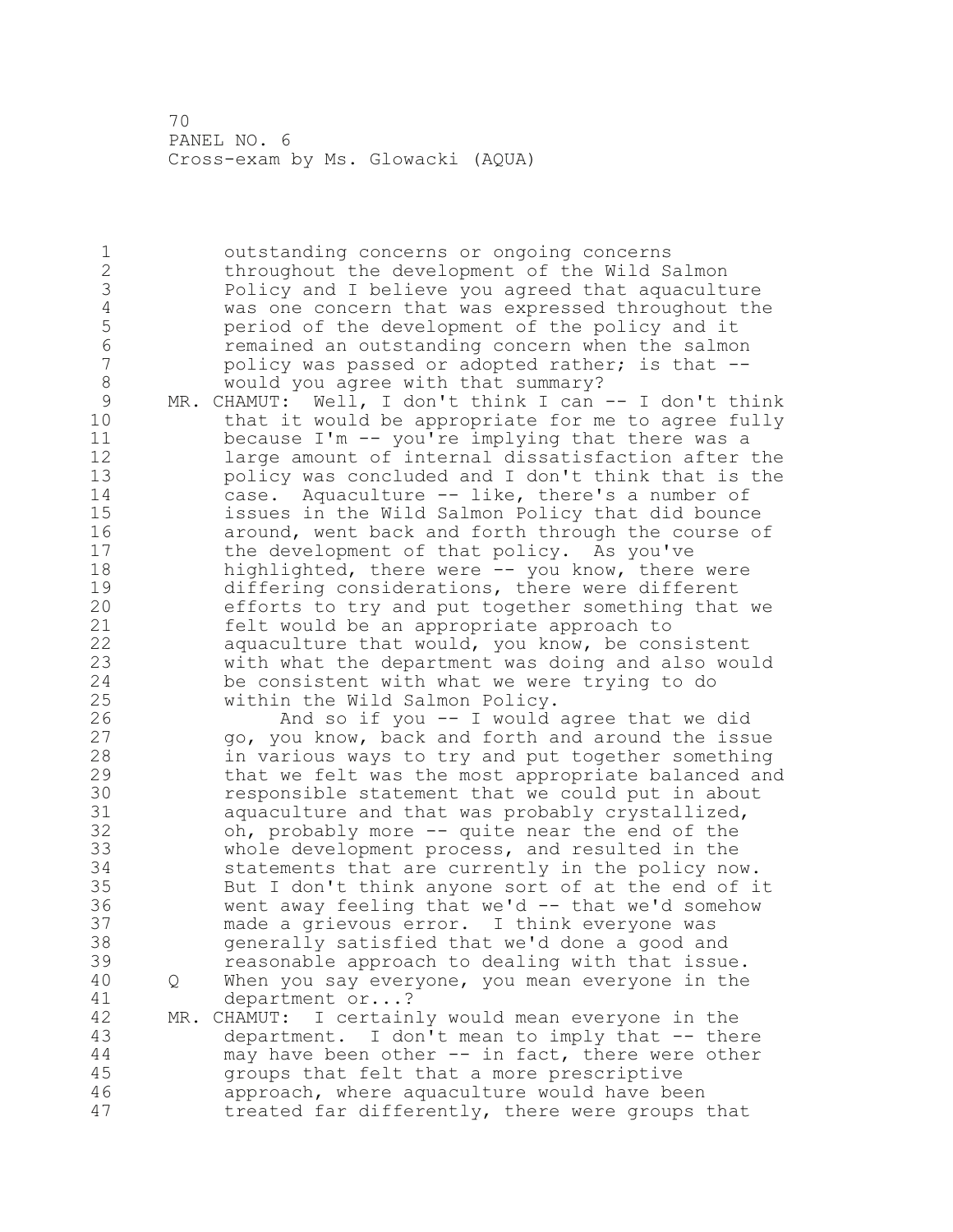1 certainly expressed that and I shouldn't imply 2 that that wasn't the case, but within the 3 department, as we went through the process of<br>4 finalizing the document and the extensive rev. 4 finalizing the document and the extensive reviews<br>5 that we took both within the region and through 5 that we took both within the region and through<br>6 the Departmental Management Committee and 6 the Departmental Management Committee and headquarters in Ottawa, there were fine-tunings 8 and tweaks and, you know, right up to the -- right<br>9 and to the end of the -- of the finalization of the 9 up to the end of the -- of the finalization of the<br>10 bolicy and I think at the end of it, I think policy and I think at the end of it, I think 11 everyone within the department was quite 12 satisfied. 13 MS. GLOWACKI: Could I please mark the last email - 14 again, I was remiss - as the next exhibit? And 15 that was the March 21st, 2005 email? 16 THE REGISTRAR: One hundred and sixteen. 17 18 EXHIBIT 116: Email from Brian Riddell to 19 **Andrew Thomson and others dated March 21,**<br>20 2005 Re: WSP Meeting Locations Confirmed 20 2005 Re: WSP Meeting Locations Confirmed 21 22 MS. GLOWACKI: And then finally can you call up Exhibit 23 94, please, Mr. Lunn?<br>24 0 And this is a memo fo Q And this is a memo for the minister. Yesterday, I 25 believe Mr. Saunders you said that you had a hand 26 in drafting this? Do you recall that?<br>27 MR. SAUNDERS: I'm not -- can you scroll do MR. SAUNDERS: I'm not -- can you scroll down a little 28 further? I -- given the timing on it, I would say 29 -- yeah, if you can just keep going down to the 30 bottom. Yeah, I... I may have had -- contributed<br>31 boit, but I don't know that it was -- that I was to it, but I don't know that it was -- that I was 32 the lead author or sole author on it. 33 Q Okay. Do you recognize this document? 34 MR. SAUNDERS: Can you go back up to the top again, 35 please? 36 Q My understanding is really the memo to the 37 minister right before the Wild Salmon Policy was 38 adopted and the department is recommending to the 39 minister that it is in final form and ought to be 40 adopted. 41 MR. SAUNDERS: Honestly, I don't recognize --<br>42 THE COMMISSIONER: Mr. Timberg? THE COMMISSIONER: Mr. Timberg? 43 MR. SAUNDERS: -- that as my writing. 44 MR. TIMBERG: I'm just wondering if the -- I note that 45 the document has a number of other attachments 46 that go further on. Perhaps the witness could be 47 provided the opportunity to review that.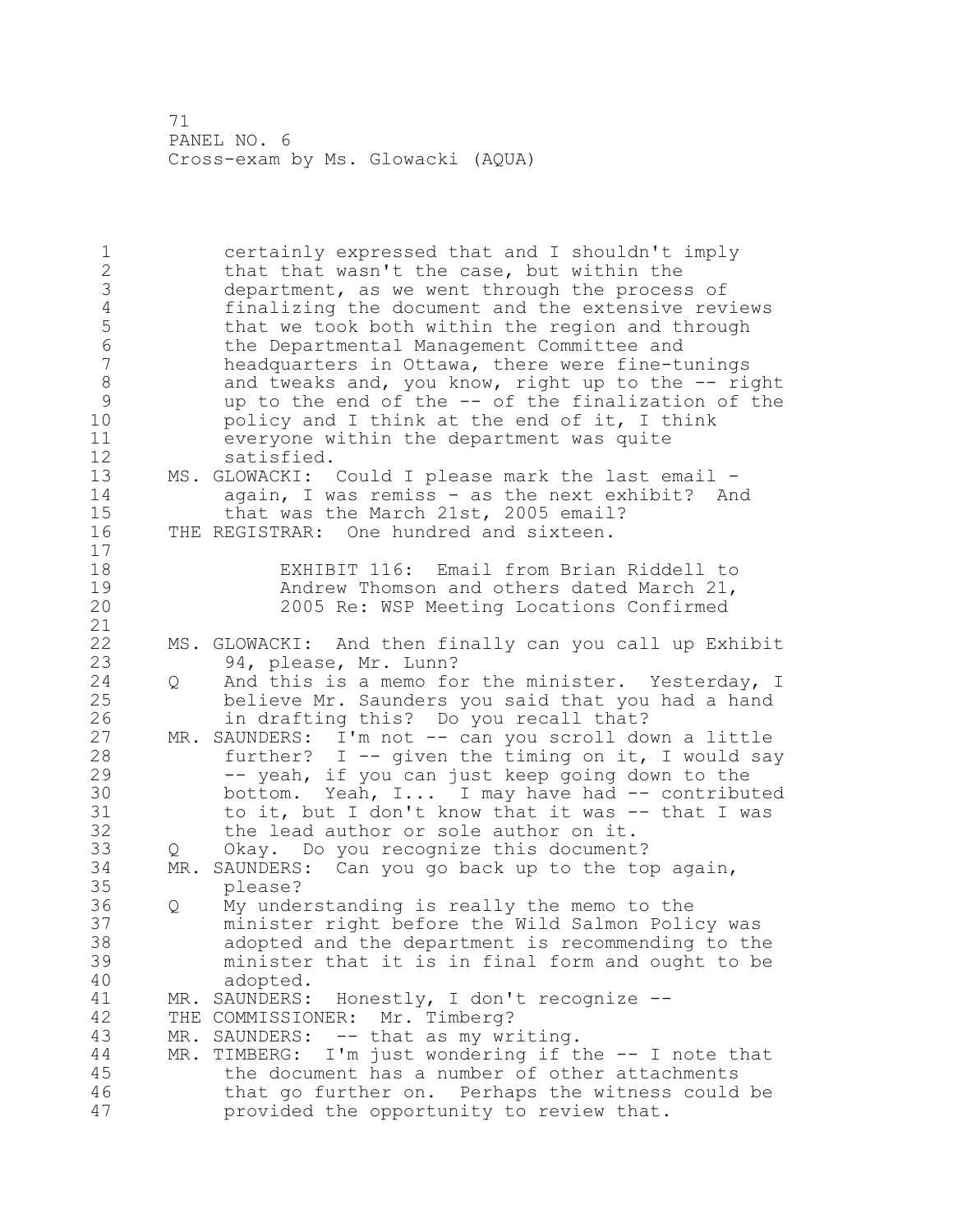1 MS. GLOWACKI: Well, I just -- okay. In the interests of time, I don't think that we need to go through -- this has already been entered as an exhibit and 4 I just want to go to a statement on the first<br>5 page. page. 6 MR. TIMBERG: In the interests of fairness to the<br>7 witness, though, I suggest that he should be witness, though, I suggest that he should be 8 entitled to see the entire document. 9 MS. GLOWACKI: Can we go to the sentence that I want to<br>10 do to and then if he doesn't think it's fair to go to and then if he doesn't think it's fair to see the whole document then he can go further in? It's a relatively simple point. Q You'll see the second bullet, it says: Following the consultations in April, three concerns regarding the policy had not been addressed. First, many participants were critical of the approach to the regulation of 19 aquaculture, and advocated more rigorous<br>20 controls be imposed. controls be imposed. And we don't need to read the rest of that. And 23 then the next bullet: The Department has been asked to consider 26 additional consultation with the ENGO's.<br>27 Further consultation is not advisable. Further consultation is not advisable. And then the final paragraph or bullet is: 30<br>31 31 1 It is recommended that the Wild Salmon Policy<br>32 be adopted... be adopted... So my only point that I am interested in the opinion of the panel or the agreement of the panel is that aquaculture and the desire for more rigorous control of it was an outstanding issue at the time the Wild Salmon Policy was passed. Mr. Saunders, would you agree? MR. SAUNDERS: I don't -- I don't recognize this as my writing. I don't think this would have been something that would have gone up from my level. 43 My recollection is that there was -- was mainly around the prescriptive piece. I don't in particular remember a statement around aquaculture. Q So none of the panellists recall that -- whether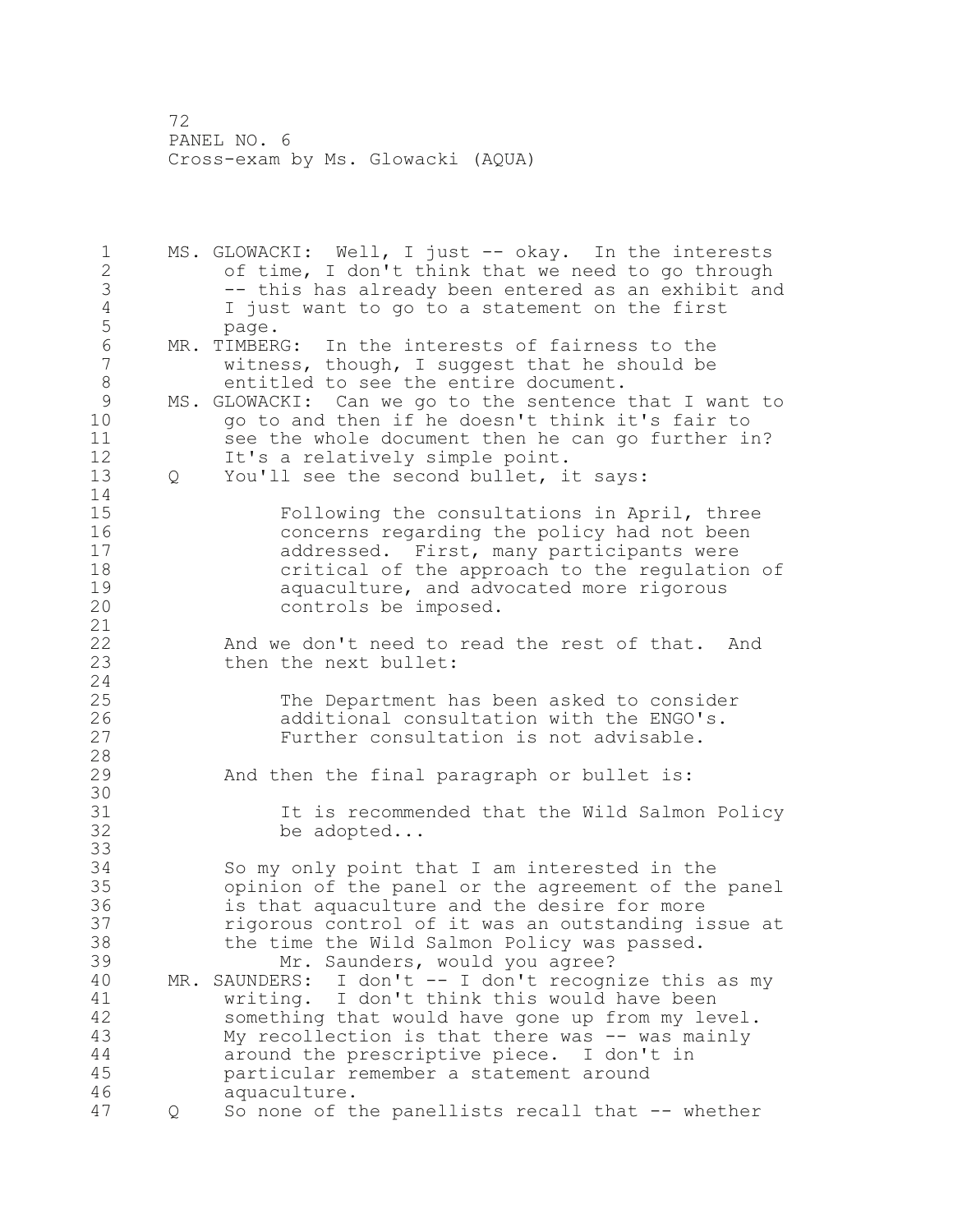1 aquaculture was an outstanding concern? Yes, Mr. 2 Chamut? 3 MR. CHAMUT: What you've got here is a memo that went<br>4 to the minister. There's another one that 4 to the minister. There's another one that<br>5 preceded this, that as I recall there was 5 preceded this, that as I recall there was -- it<br>6 basically did most of the same as what's here. 6 basically did most of the same as what's here. And at the time, the department was providing 8 advice to the minister on Wild Salmon Policy. We<br>9 had recently concluded the last bits of our 9 had recently concluded the last bits of our<br>10 consultation which I think occurred in -- a consultation which I think occurred in  $-$  at the 11 end of April and this memo essentially summarizes 12 where we ended up at the end of those 13 consultations and it summarizes in the summary 14 box, it does indicate that it confirms to the 15 minister that there was not unanimous approval or<br>16 agreement about all of the details of the Wild agreement about all of the details of the Wild 17 Salmon Policy and it indicates that there were 18 probably three main areas where people were going 19 to express concern: one was about aquaculture -<br>20 that did come up in our consultations; secondly, that did come up in our consultations; secondly, 21 particularly the environmental groups thought a 22 policy that was more prescriptive, and they didn't 23 like some of the provisions that provided some 24 discretion to the minister; and thirdly, a number 25 of groups were concerned about whether the 26 department had the appropriate resources for<br>27 implementation. So that's summarized there. implementation. So that's summarized there. 28 The -- I think the important thing is that 29 the -- what we had done was gone through a process 30 and although our objective would have -- it would<br>31 have been desirable to have unanimous consent, it 31 have been desirable to have unanimous consent, it<br>32 broved to be elusive and we felt that if we were proved to be elusive and we felt that if we were 33 to make any changes in the policy at that point, 34 in case -- in the case that you're particularly 35 interested in with respect to, for example, 36 aquaculture, then we would have been in 37 essentially a zero sum game where we might have 38 accommodated some concerns but we would have 39 raised a whole host of others. And in the 40 judgment of the department and on the advice that 41 was provided to the minister, we felt that the<br>42 bolicy that was put forward had the support of policy that was put forward had the support of a 43 large number of groups. Some groups were 44 concerned and opposed to parts of it, but we felt 45 on balance if we started to either engage in more 46 consultation or we tried to find ways to 47 accommodate the outstanding concerns, that the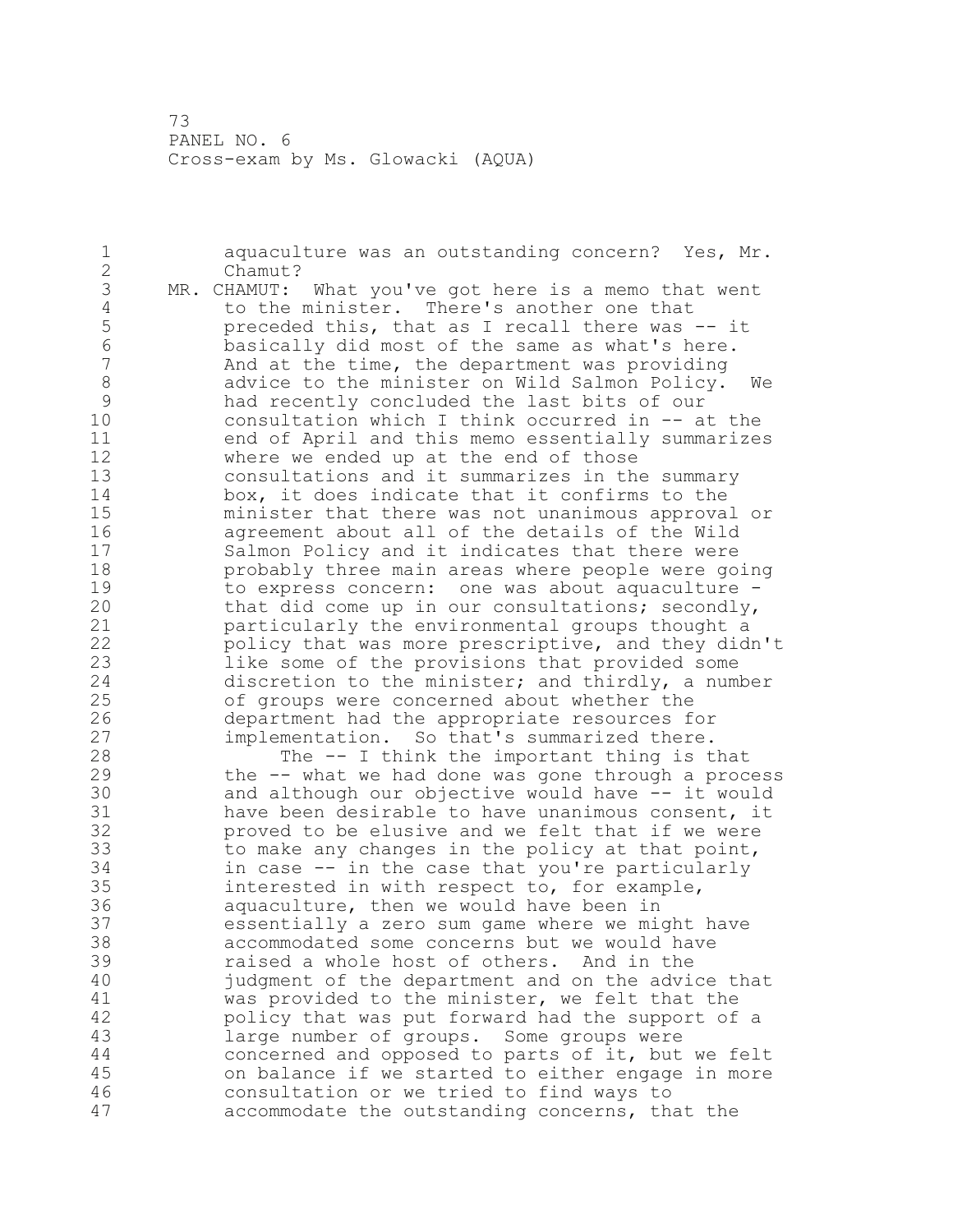1 whole thing was going to unravel. So that's<br>2 basically what this memo is about. basically what this memo is about. Q Okay. Thank you. I just have one final question 4 then. So we end up with a department being<br>5 satisfied and I understand that you are eacl 5 satisfied and I understand that you are each still<br>6 satisfied with the approach adopted for the satisfied with the approach adopted for the treatment of aquaculture and that is, if I could 8 summarize, to describe it as akin to other human<br>9 activities that may pose a risk to wild salmon, 9 activities that may pose a risk to wild salmon,<br>10 and to highlight the department's efforts at and to highlight the department's efforts at regulating aquaculture and to assure the public that aquaculture would be regulated, in keeping with the goals of the Wild Salmon Policy; is that 14 a fair summary, Dr. -- yes, Dr. Riddell? DR. RIDDELL: Yes, I think that's a fair summary. I might point out that we've talked a lot about guidelines and operational advice. I mean, there's nothing in the Wild Salmon Policy that **prohibits the department from writing more**<br>20 **probisional specific quidelines on any one of these pa** specific guidelines on any one of these particular topics we're talking about and that, and I think that's what's evolved since this time. Q Right. DR. RIDDELL: But within the broad policy. Q Okay. So the regulatory part of it, you'd agree 26 with me that at the time of the Wild Salmon Policy<br>27 being passed, there was no federal aquaculture being passed, there was no federal aquaculture regulations, correct? MR. CHAMUT: I may be misspeaking. I'm going back a 30 mumber of years. I believe there were regulations<br>31 in place dealing with aguaculture, but my in place dealing with aquaculture, but my hesitation is just I'm really finding that my memory is failing on me, and I -- but I would be quite reluctant to say there were no regulations. I know that the department did regulate aquaculture in terms of siting and a variety of other things that were in place, and I think they had fish health regulations that would have been in place at that time, so there were -- there were regulatory mechanisms in place that the department 41 had, but I'd be hard-pressed to tell you exactly<br>42 what they were. what they were. Q All right. So there's nothing on page 31 of Exhibit 8 that refers to a regulation specifically directed at aquaculture, maybe that's more tangible. Are you aware that the federal government is currently in the process of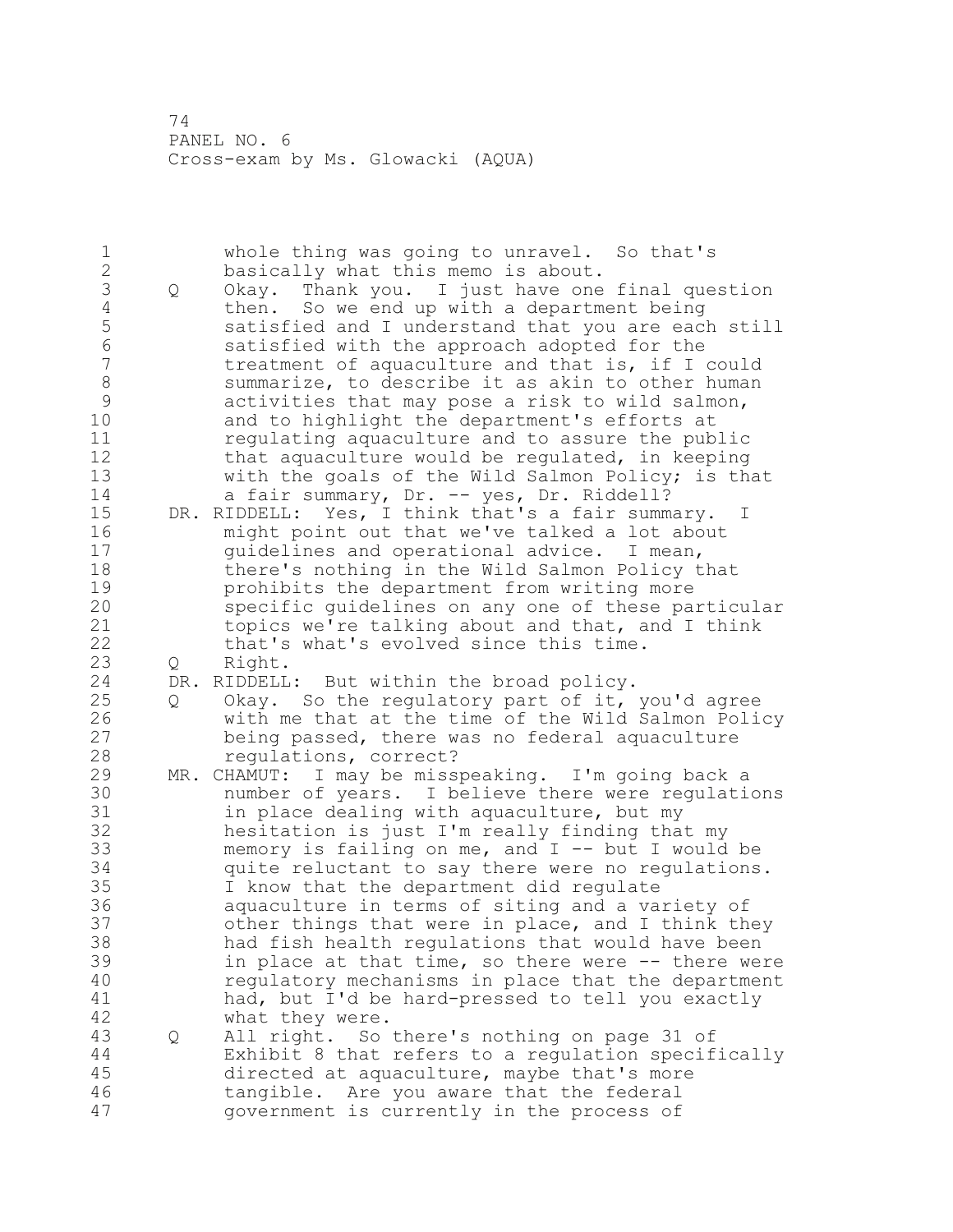developing aquaculture regulations for the province now? 3 MR. CHAMUT: No. I've been retired for six years and<br>4 one of the things that I cheerfully left behind 4 one of the things that I cheerfully left behind<br>5 was concern about the requlation of aquaculture was concern about the regulation of aquaculture and the status of government efforts to do that. Q Okay. 8 MR. CHAMUT: Thank you.<br>9 0 Has any other pane 9 Q Has any other panellist?<br>10 MS. GLOWACKI: I assure you. MS. GLOWACKI: I assure you, Mr. Wallace, I am at the very end of my questioning. MR. WALLACE: Okay. MS. GLOWACKI: I'm trying to get -- MR. WALLACE: Well, the question relates to what's 15 going on now with respect to the regulations of<br>16 aquaculture. I don't see how that affects the aquaculture. I don't see how that affects the development of the Wild Salmon Policy up to 2005. MS. GLOWACKI: Only that Mr. Chamut wasn't clear 19 whether there was, in fact, aquaculture<br>20 mequlations at the time the policy was regulations at the time the policy was passed. 21 But that's okay. Q My understanding, and it's highlighted here, the one section that's highlighted is Section 35 of the *Fisheries Act* as the regulatory tool of the department. Perhaps we could call up Exhibit 8, page 31, please. In the fourth paragraph: All fish farm sites must undergo a review for potential habitat effects... 30<br>31 And I only highlighted that because it appears to be the actual piece of federal legislation that's -- Fisheries, DFO legislation, that is referred to in here and I -- MR. WALLACE: Mr. Commissioner, I'm not sure what Ms. Glowacki is seeking here, but if it's an interpretation of the statute, I think that would be an inappropriate question. The Act and the state of regulations is what it is. MS. GLOWACKI: I guess my line of questioning for the **panel here is that these are the people who**<br>42 **drafted this section and part of it was the** drafted this section and part of it was they decided to describe it as another activity and one which was regulated by the department and just decided just to describe how, in fact, the department does regulate aquaculture, and so I wanted their understanding of the effectiveness or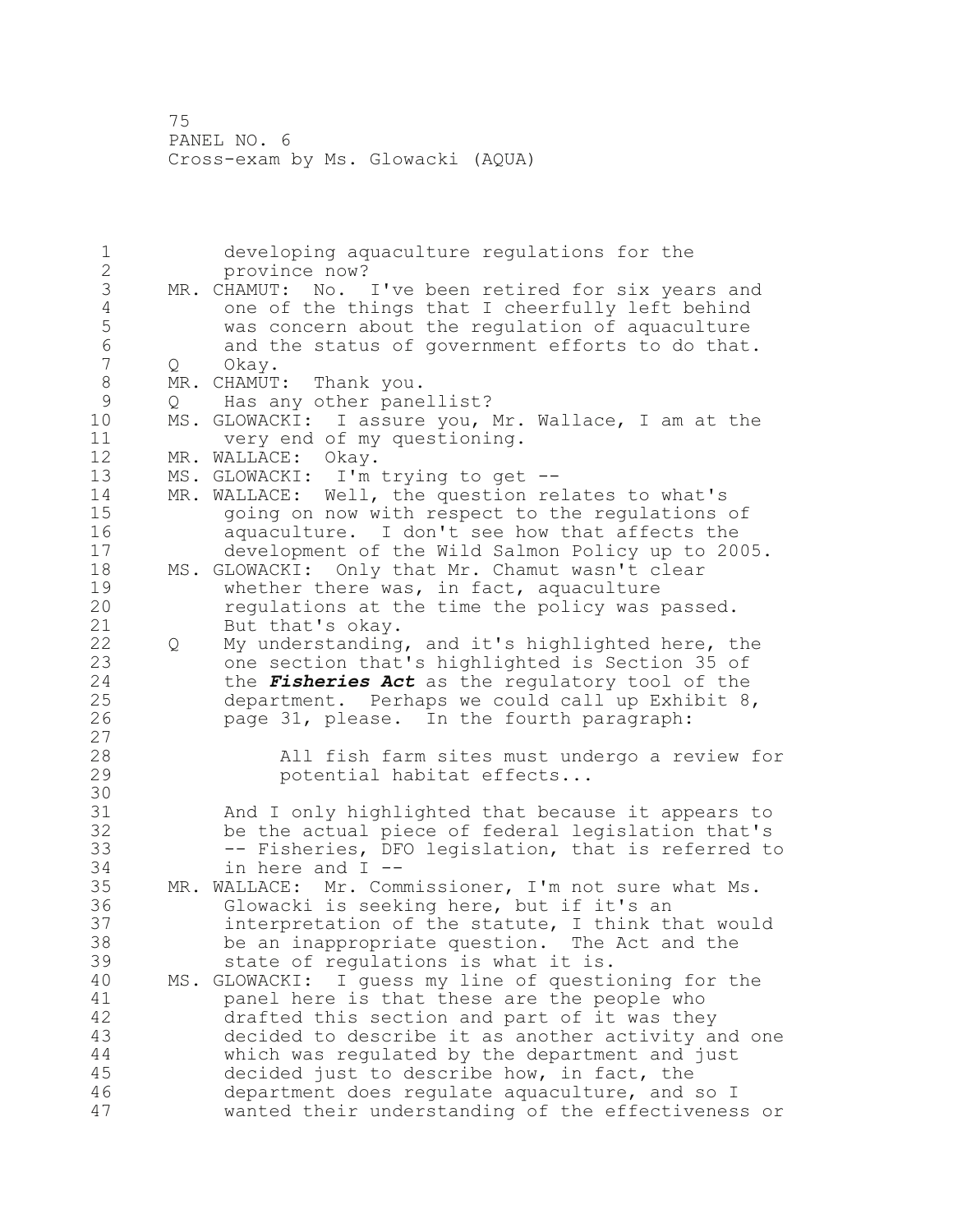the completeness of federal regulation. But I believe that we can get into that on another day, 3 so I will leave my questioning there. Thank you.<br>4 MR. WALLACE: Thank you, Ms. Glowacki. The next 4 MR. WALLACE: Thank you, Ms. Glowacki. The next<br>5 participant on the list is the Conservation 5 participant on the list is the Conservation<br>6 Coalition. 6 Coalition.<br>7 MR. LEADEM: Le MR. LEADEM: Leadem, initial T., appearing on behalf of 8 the Conservation Coalition.  $\begin{array}{c} 9 \\ 10 \end{array}$ CROSS-EXAMINATION BY MR. LEADEM: Q I want to begin by addressing an issue about the internal tension that existed within the department around the process that led up to the development and eventual promulgation of this policy. And I want to do that by examining what you each had to say about that in your précis of evidence. 19 11 I'll start with you, Dr. Riddell. Exhibit<br>20 39, please? And page 2 of that, if we have the 99, please? And page 2 of that, if we have the right one now, the second bullet down under WSP development from 2001 to 2005: He can generally describe DFO's efforts to develop operational guidelines to support the 26 draft WSP. He will say that fisheries<br>27 managers were very hesitant and conce managers were very hesitant and concerned with implementing the WSP without operational 29 quidelines. 30<br>31 Was that your recall of the discussion that you were privy to at the time, Dr. Riddell? DR. RIDDELL: With the qualification that that section is referring to the time when I was away and outside most of the main discussion, the developing of the policy, and the only sort of access I had to that was a couple of the public meetings, a couple of the meetings with ENGO's and my knowledge of it was a tension within the department between science and fisheries 41 management, which I think other panel members<br>42 feferred to vesterday. referred to yesterday. Q Yes. DR. RIDDELL: And it had to do really with the policy being a very broad consideration at a pretty high level, when you're an in-season manager. And so people were concerned about what it meant when you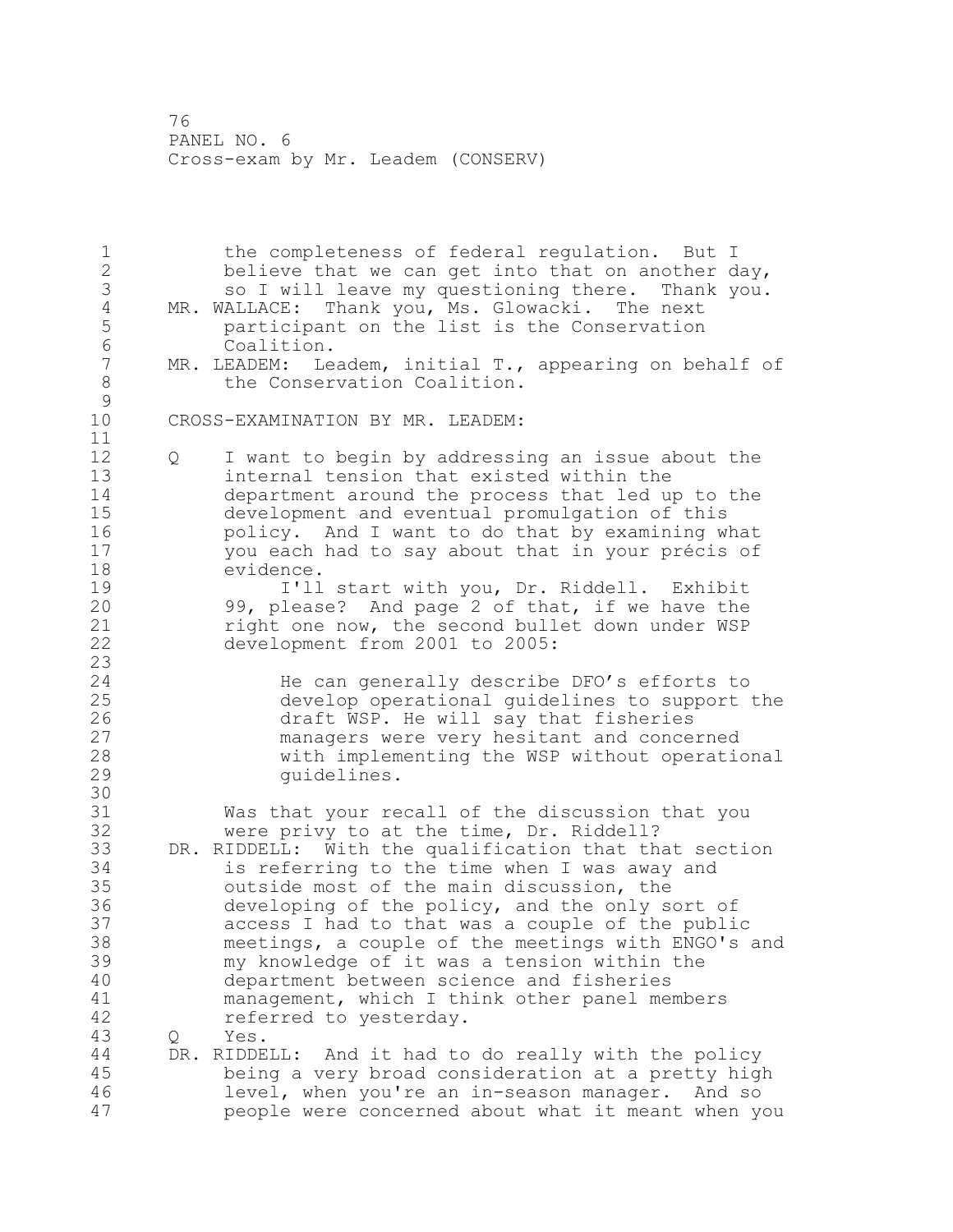1 actually applied it in-season in managing 2 fisheries and that. And there was a tension 3 internally in a sense of managers not wanting to 4 buy into something they didn't really fully<br>5 understand how they would implement. 5 understand how they would implement.<br>6 0 Right. They wanted to know what the 6 Q Right. They wanted to know what the bottom line was in terms of how the fishery would be operated 8 from year to year; is that fair to say?<br>9 DR. RIDDELL: That's fair to sav, ves. 9 DR. RIDDELL: That's fair to say, yes.<br>10 0 Mr. Saunders, vou characterized t Q Mr. Saunders, you characterized this tension this 11 way, if I can ask you to turn to Exhibit 101 which 12 is the précis of your evidence and the fourth 13 bullet down under the heading "Development of the 14 Wild Salmon Policy Development Team", you say:  $\frac{15}{16}$ 16 16 In particular, he will say that there was<br>17 tension between Science staff, who wanted tension between Science staff, who wanted a 18 **more prescriptive policy, and FAM who wanted** 19 19 a management framework that was practicable<br>20 30 and flexible with the ability to consider and flexible with the ability to consider 21 social and economic factors in setting 22 management objectives. 23 24 FAM stands for Fisheries Aquaculture Management, 25 does it not? 26 MR. SAUNDERS: That's correct, yes.<br>27 0 And does that accord with your And does that accord with your understanding of 28 the tension that existed at the time? 29 MR. SAUNDERS: Yes, that correctly reflects the tension 30 when I arrived, at least in my opinion, in April<br>31 of 2003. 31 of 2003.<br>32 0 Yeah. A 32 Q Yeah. And you go on to say in your précis that: 33 34 ...some Science staff saw the role of Science 35 as identifying conservation limits to harvest 36 activities and the role of FAM as 37 implementing those limits, without<br>38 integration between the sectors. integration between the sectors. 39 40 And that was the tension between the fisheries 41 aquaculture management and the science team at the 42 time, was it not? 43 MR. SAUNDERS: Yes. That's how I characterized it, 44 yes. 45 Q And finally, Dr. Irvine, if we can turn to Exhibit 46 103 and the second page the seventh bullet down 47 beginning with the sentence: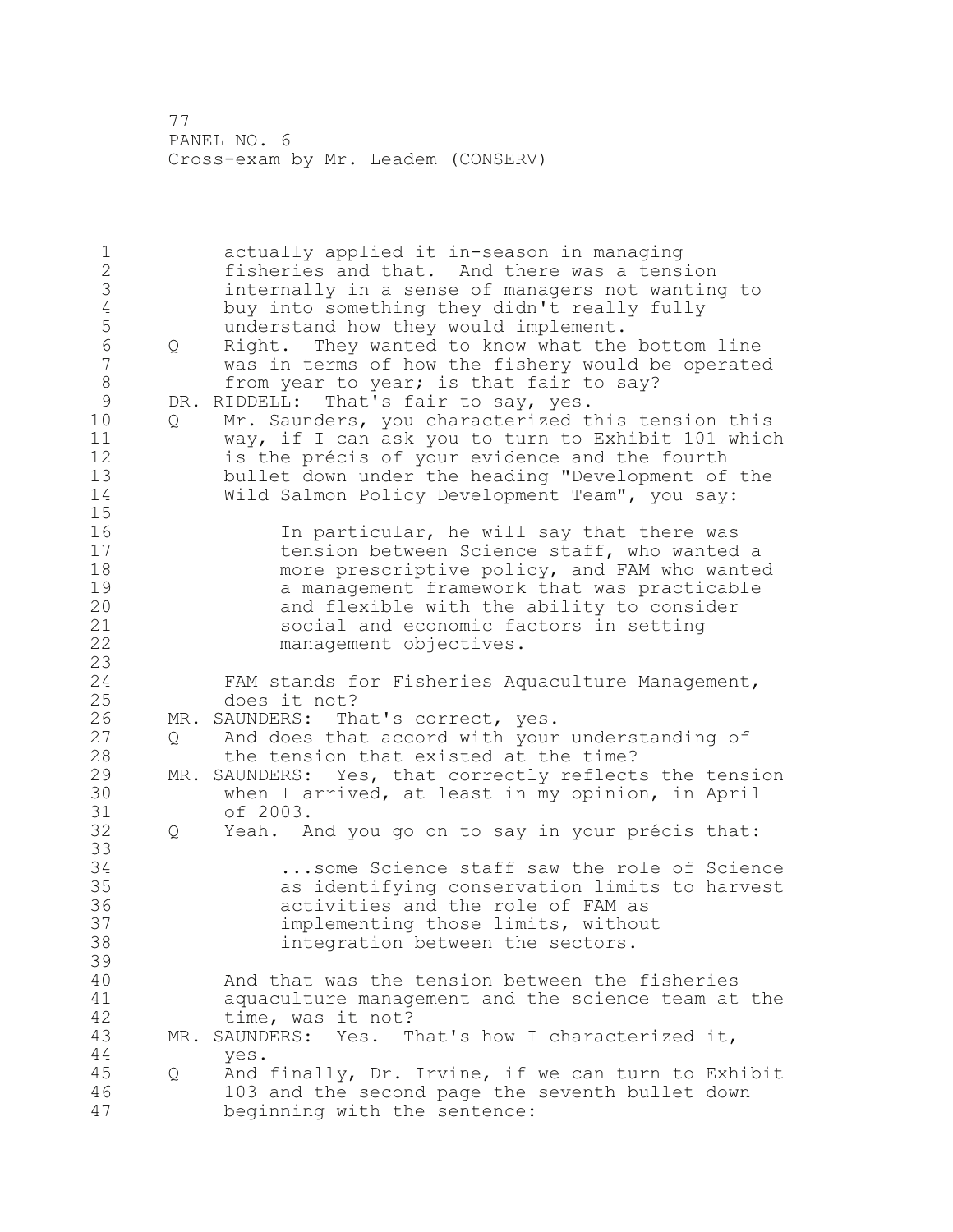1 1 He will say that, as of 2002, WSP development<br>2 was led jointly by Policy and Science 2 was led jointly by Policy and Science<br>3 branches within DFO. He will say that 3 branches within DFO. He will say that FAM<br>4 subsequently expressed concern that 4 subsequently expressed concern that<br>5 operational quidelines would formal operational guidelines would formalize decision-making rules. 8 And then:  $\begin{array}{c} 9 \\ 10 \end{array}$ ...in 2003 and 2004, the direction shifted focus towards avoiding an overly prescriptive **approach** to those activities. That accords with your information and knowledge at the time, does it not? DR. IRVINE: Yes, it does, although perhaps I could elaborate a little bit. As I indicated yesterday, it was at about this time that the overall 19 direction of the policy shifted away from one that<br>20 was strictly Science Branch to involving Policy was strictly Science Branch to involving Policy Branch that took over the lead or at least shared the lead within Science Branch. It was also at about this time that we really recognized internally at least those of us within science that -- of the importance of non-scientific 26 factors in the decision-making process. And so it<br>27 would be -- you could develop operational would be -- you could develop operational guidelines from a scientific perspective, but as soon as you have to incorporate social and 30 economic concerns, then it becomes a far more<br>31 complicated issue to deal with, and that, as complicated issue to deal with, and that, as we discussed yesterday, is basically why we -- or part of the reason why we shifted away from this prescriptive approach with operational guidelines. Q I fully appreciate that's what you came to and that was -- you put that into a publication, Exhibit 96 in these proceedings, I believe, but I suggest to you that if science had its way with respect to the WSP we would be having more prescriptions involved, so that we would actually 41 approach it from a biological perspective; is that 42 fair to say? DR. IRVINE: Well, science is quite a big term. You know, it's like law, you know, there's quite a range of opinion within scientists, as there are within lawyers, I would imagine, on a variety of issues. But it's really the separation of, as I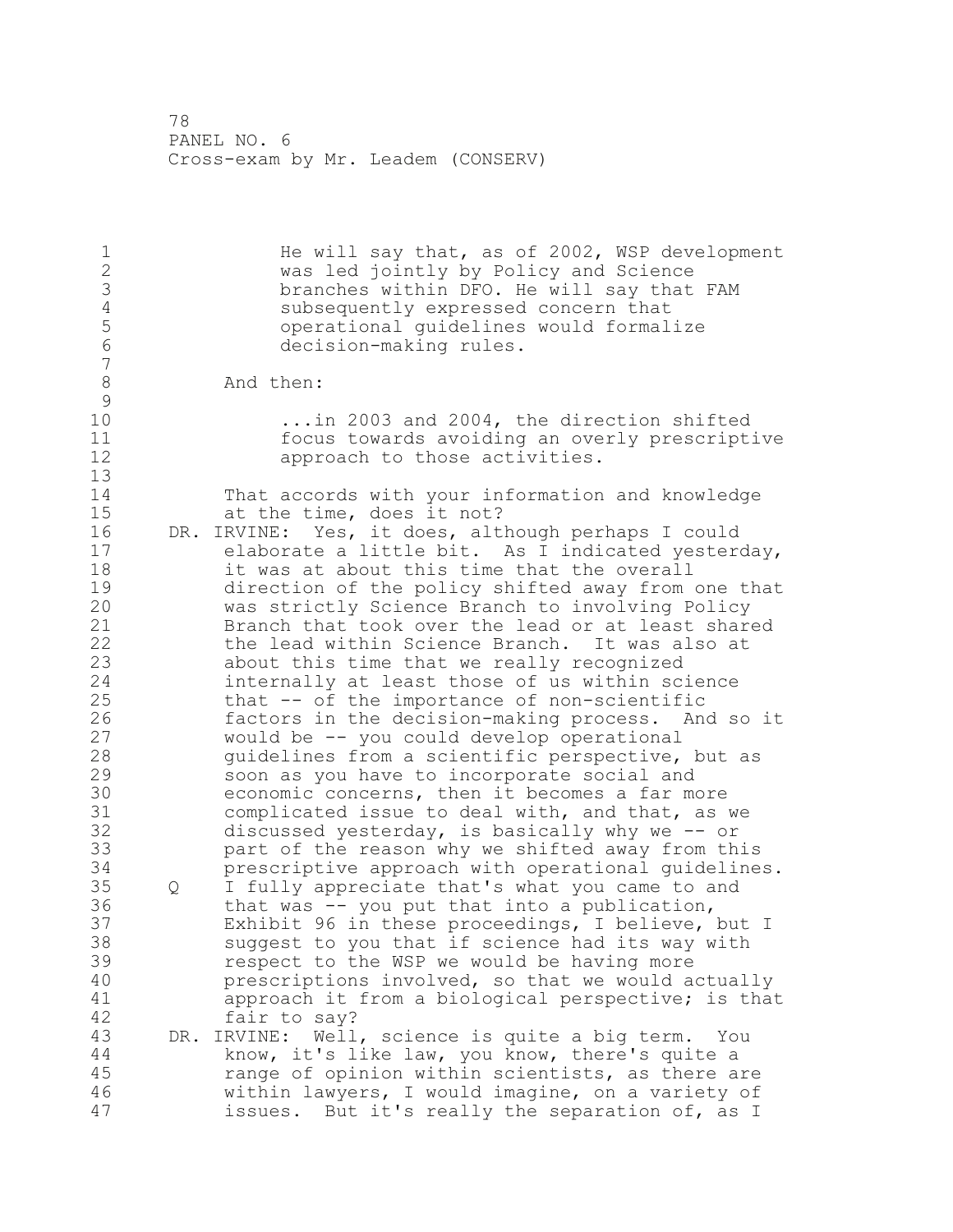said yesterday, natural science and social science. If one is strictly concerned about the 3 biological issues pertaining to the status and the<br>4 survival of populations, it's relatively easy to survival of populations, it's relatively easy to do. However, Fisheries and Oceans Canada is more than science. We have to manage the resource, we 8 have to incorporate all these other concerns in<br>9 have management of the resource. So I don't thip 9 the management of the resource. So I don't think<br>10 vou can say that science would do it one way, you you can say that science would do it one way, you know. I think that it's -- if you look at it strictly from a conservation biology perspective, you would come up with one set of conclusions, but 14 our job is more than that. Q And I suppose it comes down to this, that in a very real sense this tension contributed to some of the delay in terms of getting this policy out 18 the door; isn't that right, trying to work through 19 the process internally?<br>20 DR. IRVINE: Well, certainly DR. IRVINE: Well, certainly that's true, and I think the end result was a far more powerful policy. Q But it also strikes me that what gave way in this case is that the scientists who originated the policy, who originally said we should have prescriptive measures taken in order to conserve 26 the salmon, gave way to the management sector<br>27 which said well, wait a minute, we've got to which said well, wait a minute, we've got to consider socioeconomic details. And that's what interests me, how do you resolve that type of 30 internal conflict?<br>31 DR. RIDDELL: Mr. Commi DR. RIDDELL: Mr. Commissioner, maybe I can comment that I don't think it's accurate to -- you're probably referring to Science Branch, not so much as science. Q That's correct. Yes, and the scientists. DR. RIDDELL: And the scientists in the Stock Assessment Branch with the Salmon Division, but those people are also experts in sustainable use and that, so the first mandate, and this came up earlier today, that you can't have sustainable use 41 without sustained resources, and conservation<br>42 comes first in terms of having a healthy natu comes first in terms of having a healthy natural resource base. That's the fundamental -- that's the fundamental goal of the Wild Salmon Policy, so that you have a healthy resource base upon which that you can have multiple uses, not just fishing,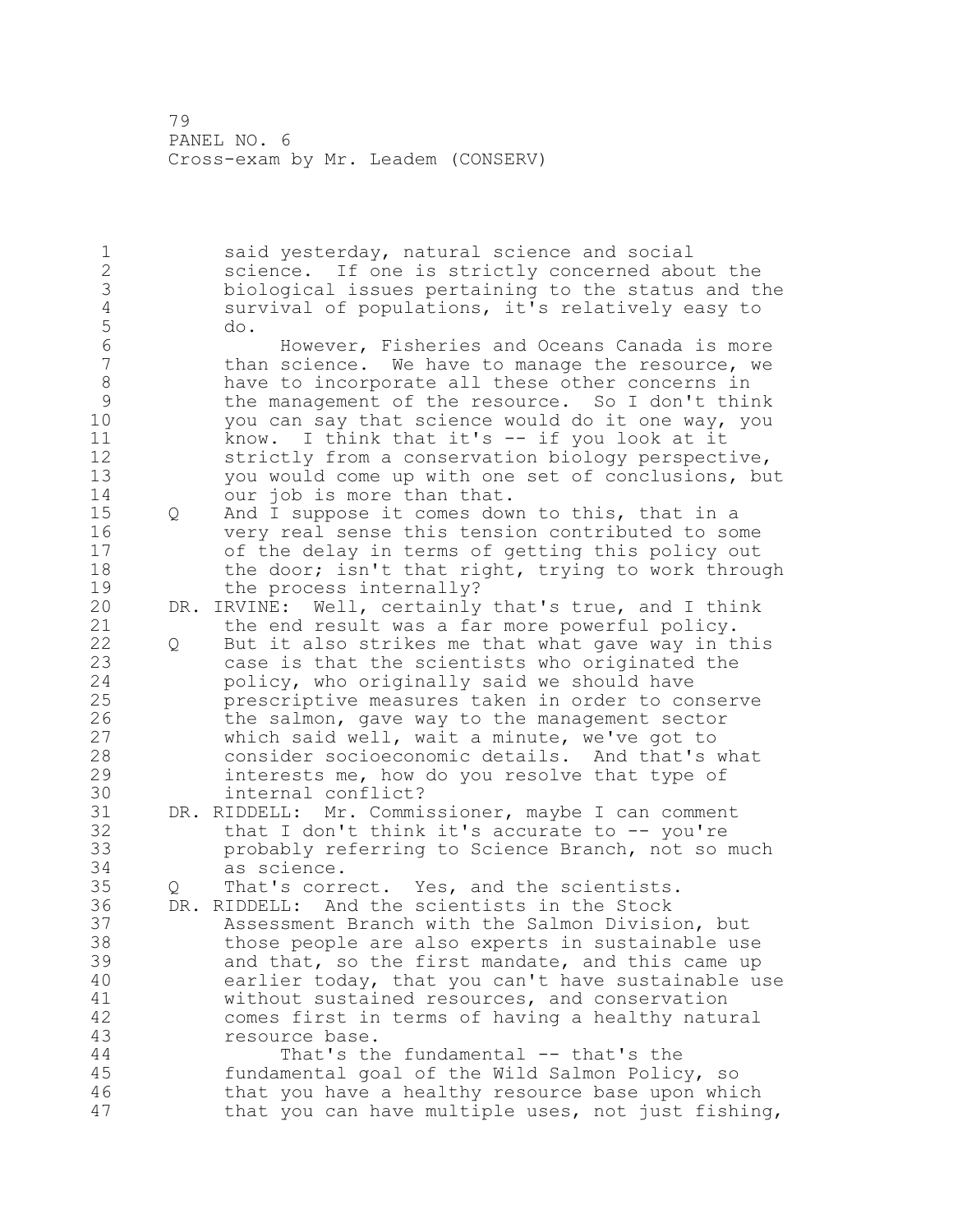but fishing, of course, is one of the prime assignments of the stock assessment program, as 3 well. We are, in stock assessment, required to do<br>4 the evaluations of the status of the resource and 4 the evaluations of the status of the resource and<br>5 to make recommendations to management about the to make recommendations to management about the sustainable rate of use that could be applied in a particular year and that. 8 So I don't think it's fair to say that<br>8 Scientists were all simply conservation onl scientists were all simply conservation only. It is about establishing a conservation policy that will sustain the natural resources, in this case the Pacific salmon, and at the same time to do assessments to advise managers on appropriate rates of harvest and to look at how you would make 15 iudgments because not all populations, or in our<br>16 case CU's will be at the same status all the tim case CU's will be at the same status all the time. And the worst case scenario now we have some 18 that are very depressed, like Sakinaw sockeye and 19 Cultus Lake sockeye. We have others that are very<br>20 abundant. So how do you limit the harvest rates abundant. So how do you limit the harvest rates so that you can sustain the depressed populations and still have some level of harvest? All of that requires science and evaluation. But it's not true that we are completely removed and only concerned about conservation. 26 Q No. I appreciate that, Dr. Riddell. But I want<br>27 to come back to the focus of my question, which to come back to the focus of my question, which is more on process than it is on substance. And if you have internal debate in different sectors of 30 the department, how do you go about resolving<br>31 that? Do you have some mechanism? Do you ha that? Do you have some mechanism? Do you have some mechanism such as mediation or some arbitration mechanism where you can actually knock heads and come to some resolution prior to just stretching this out for years until you actually satisfy the debate by relentlessly going over and over it again? Mr. Saunders? MR. SAUNDERS: Yeah, I think I spoke to it earlier in some fashion, but I think the resolution to the tension comes into collaboration. I think -- it's 41 been stated here, I mean, fundamentally when --<br>42 what I saw the tension was that the scientists what I saw the tension was that the scientists felt they had -- if they were in charge, that it would be they that would set the conservation limits but, in fact, science -- scientists provide 46 - and that's where I spoke earlier about the range where we eventually landed on benchmark, science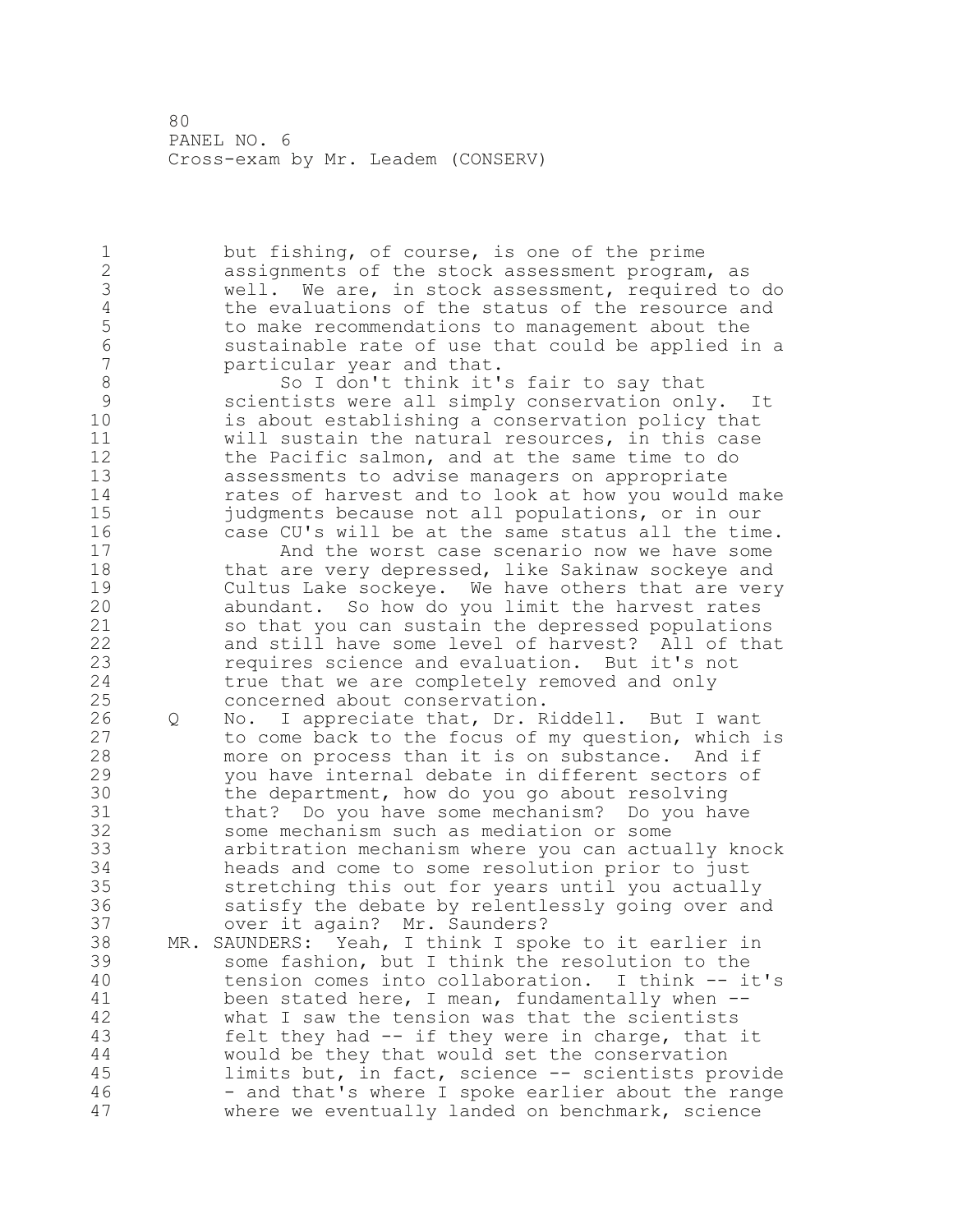1 -- the Science Branch provides advice and, in fact, it's not our purview to make those -- make 3 those decisions.<br>4 So we had t 4 So we had to work through that process and<br>5 the mechanism for us to come to understand that, 5 the mechanism for us to come to understand that, I<br>6 think, was fairly unique in that, as I think Dr. 6 think, was fairly unique in that, as I think Dr.<br>7 Tryine pointed out, that when the policy was bei Irvine pointed out, that when the policy was being 8 developed in 2002, it was largely a science effort<br>9 that was being brought to the table and then 9 that was being brought to the table and then<br>10 commented on by other sectors. As you moved commented on by other sectors. As you moved into 11 the later stages, Policy Branch led it, recognizing that Policy Branch covered more -- was more than -- was representing all of the sectors. But then we put an interdisciplinary team or a multi-sectoral team to work on it and I would say, and as I've said in my evidence, I think Pat Chamut was a big part of being able to put in **place a process.** 19 And without hesitation I know that we knew<br>20 that Pat carried a very big stick when he came that Pat carried a very big stick when he came from the minister's office, but he never had to wield it because he took the effort and the time to understand the interests that were around the table. What was science really trying to say about biodiversity? What did fisheries management 26 need to incorporate or need to do their job? And<br>27 I think in listening and -- we went back to the I think in listening and -- we went back to the drawing board many times on Pat's request saying this isn't working. And we would go back and so 30 it was really a true collaboration across sectors.<br>31 I don't think many -- most policies to this point I don't think many -- most policies to this point would have been national policies would have been a policy of habitat, a policy of science, a policy of fisheries management. This, I'd say, was one of the rare policies that was cross-cutting across all of those sectors and Pat was -- and this group was -- took the time and was able to work through in collaborative fashion to get something as collaboration would demand that we're all happy with in terms of consensus. Nobody went away 41 saying this isn't going to work for me.<br>42 O No. I fully appreciate that -- Q No. I fully appreciate that -- MR. SAUNDERS: Yeah. Q -- that commentary, Mr. Saunders, and I think the point I'm just trying to drive home to you and to see if I can get some agreement from the panel is

that this process was inordinately long in terms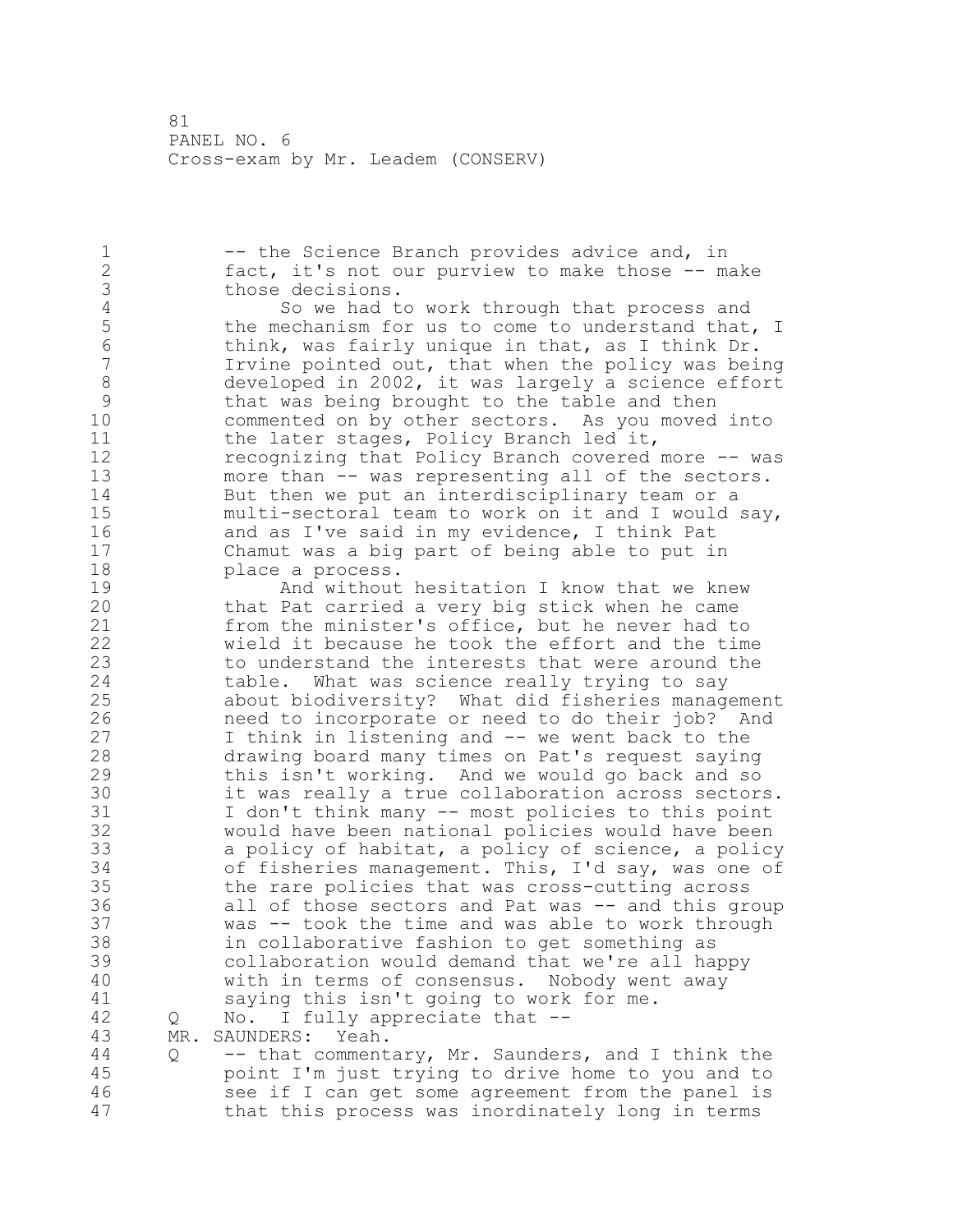of trying to work through the process and I was wondering if there's some other way that you can 3 approach it. I mean, yes, you did bring in Mr.<br>4 Chamut and eventually you got the policy in pla 4 Chamut and eventually you got the policy in place,<br>5 but you were five years or plus five years in the 5 but you were five years or plus five years in the<br>6 making. So I'm wondering if there's another making. So I'm wondering if there's another process that you can conceive of and I suggested 8 some facilitation process with either a mediator<br>9 or an arbitrator that would help you reach that 9 or an arbitrator that would help you reach that<br>10 onsensus in a much more direct fashion. Mr. consensus in a much more direct fashion. Mr. -- or Dr. Irvine seems to be nodding his head. Maybe 12 I've found some reception on the panel. DR. IRVINE: Well, no, it's not a bad idea. And really, the paper that I described yesterday tried to identify other ways that the process could be sped up. And -- but you have to recognize this was a very -- I don't know, evolutionary period within Fisheries and Oceans, but also within what 19 was going on internationally in terms of<br>20 conservation biology and fisheries manage conservation biology and fisheries management. So there was a lot that was being learned. We were -- you know, the *Species at Risk Act* was being finalized, the Wild Salmon Policy, there's all sorts of issues going on in the Pacific Northwest of the United States, so this was not a simple 26 thing, a simple nut to crack, so, you know, I<br>27 appreciate your suggestion about a facilitate appreciate your suggestion about a facilitated meetings. Now, in fact, that's what the multi-30 stakeholder sessions were. So at those two<br>31 sessions, you know, there was -- I think the sessions, you know, there was  $--$  I think the 2nd or 3rd of March 2005 and 29th and 30th of April 2005, those were professionally facilitated, so we brought in facilitators. We had break-out groups. We documented everything and I think certainly having the professional facilitation at that stage assisted us with making the final changes and coming up with a policy that satisfied most of the participants. Q Mr. Chamut, you had a comment? 41 MR. CHAMUT: Yeah. I would like to just comment on the 42 notion of mediation. You're dealing with the Department of Fisheries and Oceans with a number of different sectors, each sector different responsibilities, lots of competition for resources and a whole bunch of other things that sometimes make the department appear -- the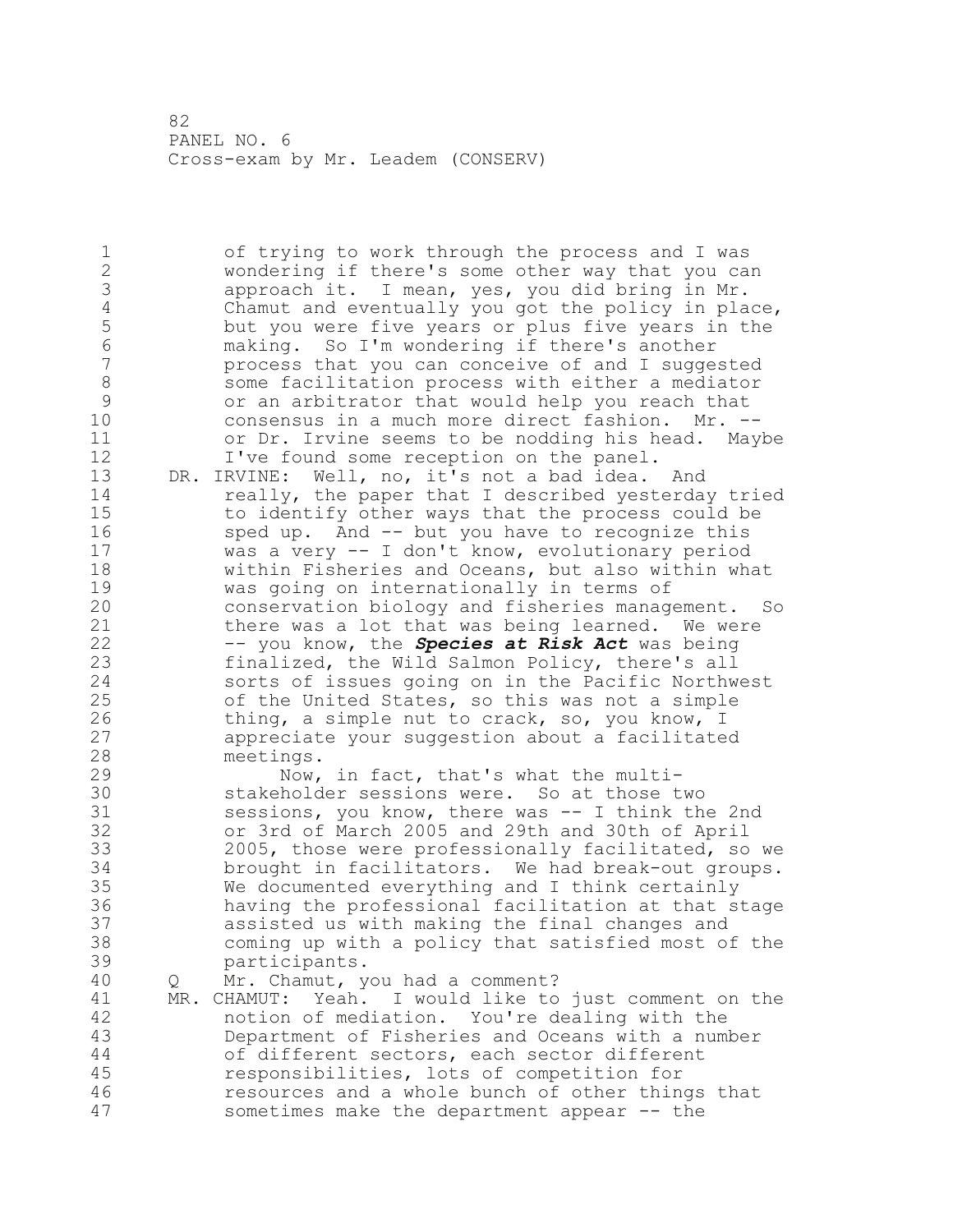expression was that it operates in stovepipes. And there's two places in the organization where 3 those stovepipes get kind of brought together.<br>4 and one is at the level of the regional direct 4 And one is at the level of the regional director<br>5 General within a region and the second is at the general within a region and the second is at the 6 level of the deputy minister.<br>7 So I've never heard -- a So I've never heard  $--$  and I don't think it 8 would be within a hierarchy like a government<br>9 department. The idea of mediating between tw 9 department. The idea of mediating between two<br>10 sectors, I don't think would ever be considere sectors, I don't think would ever be considered. Sometimes people might get a facilitator in to see whether or not they can bridge some of the differences, but in my experience you're going to 14 -- if you have these sorts of disconnects or conflict between sectors, it's going to get resolved at one of those two levels that I mentioned. I mean, the RDG's role is to deal with 18 the operations within the region and where there 19 are differences of opinion, to reconcile those, to<br>20 hnock heads, to put in -- you know, basically give knock heads, to put in  $--$  you know, basically give direction as to how people should be operating together. And I think that would be, in most cases, the preferred means by which these sorts of differences would be reconciled. Where they're not reconciled, you've got a 26 deputy minister in Ottawa who oftentimes could be<br>27 called upon to reconcile these sorts of called upon to reconcile these sorts of differences, and that's the other area or the other place in which that can occur. And it's generally much preferred that it be done at the 31 regional level.<br>32 I think in I think in the case of Wild Salmon Policy, it seemed to me from where I was sitting that there was, and it was obvious that there was disconnects between fish management and science and I personally think that there probably needed to be more direction and maybe more focus from the level of the regional director general at the time that this was kind of getting into difficulty. Q You described very much a top-down hierarchical 41 approach which is what government tends to be, but<br>42 the problem that I'm going to put to you is that the problem that I'm going to put to you is that within the confines of the Department of Fisheries and Oceans, and this is a theme that I'm developing through other testimony, you've got a lot of competing mandates. And how you address those competing mandates and how you address those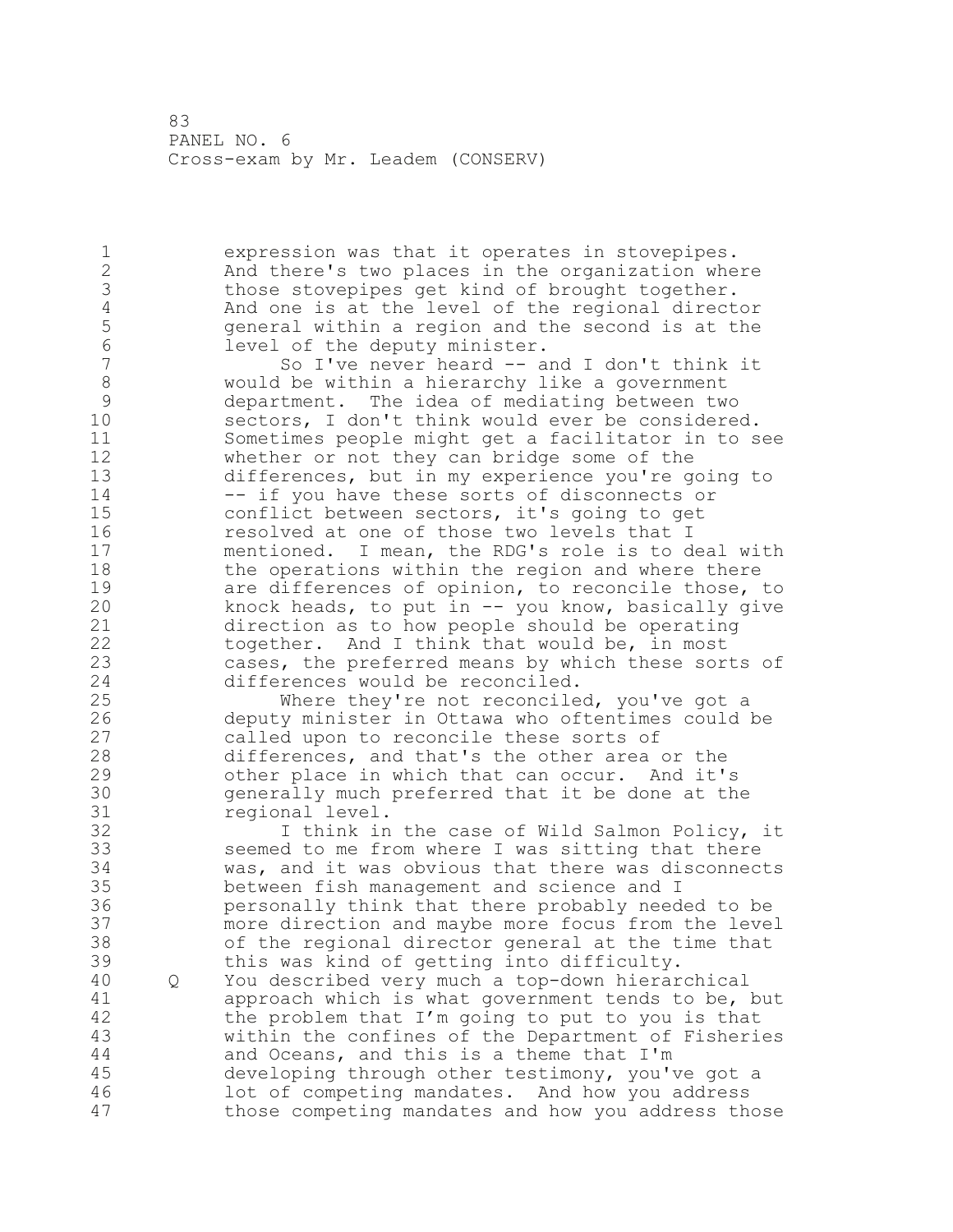situations is not an easy task. So ultimately you're going to have to address it from the top 3 down because that's how you've structured<br>4 vourself. But if you thought in terms of 4 yourself. But if you thought in terms of<br>5 structuring yourself differently or else structuring yourself differently or else dissecting away some of those competing mandates so you didn't have those internal strifes, you might be able to get your job done a lot more 9 better.<br>10 MR. CHAMUT: MR. CHAMUT: Well, you could certainly -- you could dice and slice things in various ways, but there are -- in any large organization, I don't care whether it's government or whether it's business, you're going to have oftentimes these sorts of 15 internal conflicts and the department, like any<br>16 other organization, has mechanisms to deal with other organization, has mechanisms to deal with them. When we talked, and I think some of the material that's been before the commission has 19 talked about something called the Policy<br>20 Committee, both in the region and in head Committee, both in the region and in headquarters. And the Policy Committee in the region is there to try and identify areas where there may be disagreement and to reconcile and bring people together. And the same holds true in Ottawa. Yes, 26 there are differing points of view, different<br>27 mandates and there are mechanisms though to b mandates and there are mechanisms though to bring those together. That's oftentimes what a large part of what Ottawa ends up doing. And I think, 30 you know, in this case I think the model that we<br>31 were able to follow was we did not -- the deputy 31 were able to follow was we did not -- the deputy<br>32 did not intervene in saving do this this wav. T did not intervene in saying do this this way. The deputy clearly indicated that this was important and he, I think he felt that putting myself into this particular mix may be serving as a bit of a mediator to try and identify where the differences were and try to find a way to bridge them and come up with a policy that was going to be consistent with our responsibilities and meet our objectives with respect to wild salmon management. 41 Q I saw very much that your role was as a<br>42 facilitator in this, Mr. Chamut, so to facilitator in this, Mr. Chamut, so to that sense, perhaps you are in agreement with me, that sometimes facilitation and mediation can affect some resolutions to ongoing disputes. MR. LEADEM: Mr. Commissioner, I note the time and I was wondering if we could take a break.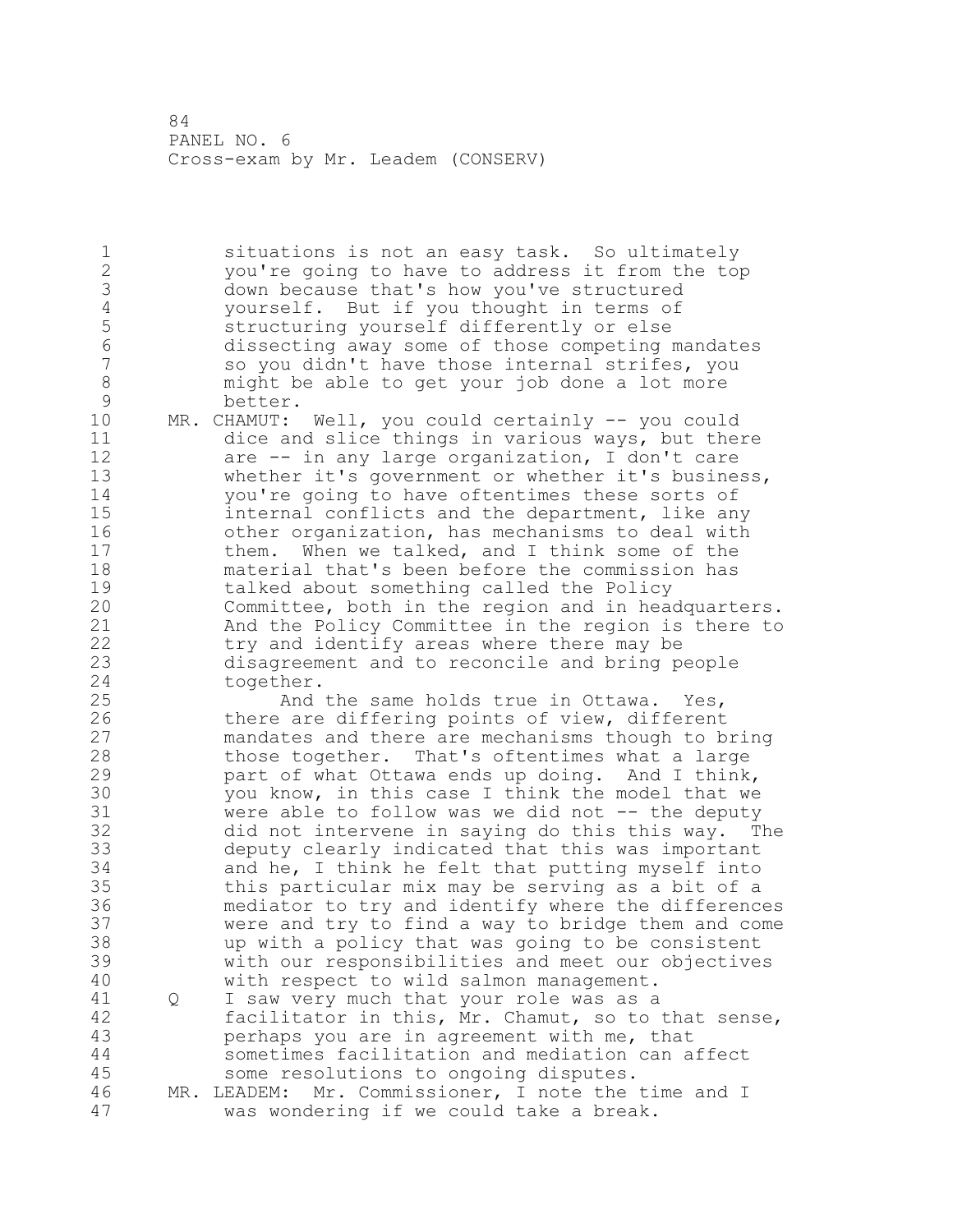THE REGISTRAR: Hearing will now recess for 15 minutes. (PROCEEDINGS ADJOURNED FOR AFTERNOON RECESS) (PROCEEDINGS RECONVENED) 6 MR. LEADEM: Leadem, initial T., for the record, Mr.<br>7 Commissioner. Commissioner. 8 Mr. Lunn, can you pull up document number 8<br>9 from the Commission counsel's list of documents 9 from the Commission counsel's list of documents of<br>10 botential exhibits, please? It's Canada 023452. potential exhibits, please? It's Canada 023452. CROSS-EXAMINATION BY MR. LEADEM, continuing: Q Dr. Irvine, I'm going to ask you about this because, of the panel members, you seem to have 16 the most longevity with respect to working on this policy. Do you recognize this document? We can go to some of the pages if it would assist you. 19 DR. IRVINE: I think I do. I should point out that Dr.<br>20 Riddell was involved in this stage. I have the Riddell was involved in this stage. I have the record for continuity rather than longevity. Q Well, I'm not going to quibble who's older amongst you because I learned long ago not to engage in 24 those kinds of debates. Dr. Riddell, do you recognize this as well, 26 this document? It seems to be a policy committee<br>27 draft of the Wild Salmon Policy, and from my way draft of the Wild Salmon Policy, and from my way of looking at this from a historical perspective, it seems to be one of the earlier ones that 30 contains a lot of the early -- early thinking<br>31 about this Wild Salmon Policy. about this Wild Salmon Policy. DR. RIDDELL: Well, by the date, I agree with you, but I have to admit I don't believe I have seen this, or I simply have forgotten this. It predates the first release in March 2000, so I think you're correct. Q Well, my questions to you are going to be predicated on some of the contents of the document, and I want to begin by examining, at the base of page 14 of that document. You should see 41 at the bottom, "Wild Salmon, Principle 3, Minimum<br>42 wild salmon abundance levels will be established.' wild salmon abundance levels will be established." There's a reference there to the precautionary approach and, in the language of the precautionary approach, the minimum abundance level is a limit reference point, LRP, defined as the minimum abundance that must be maintained to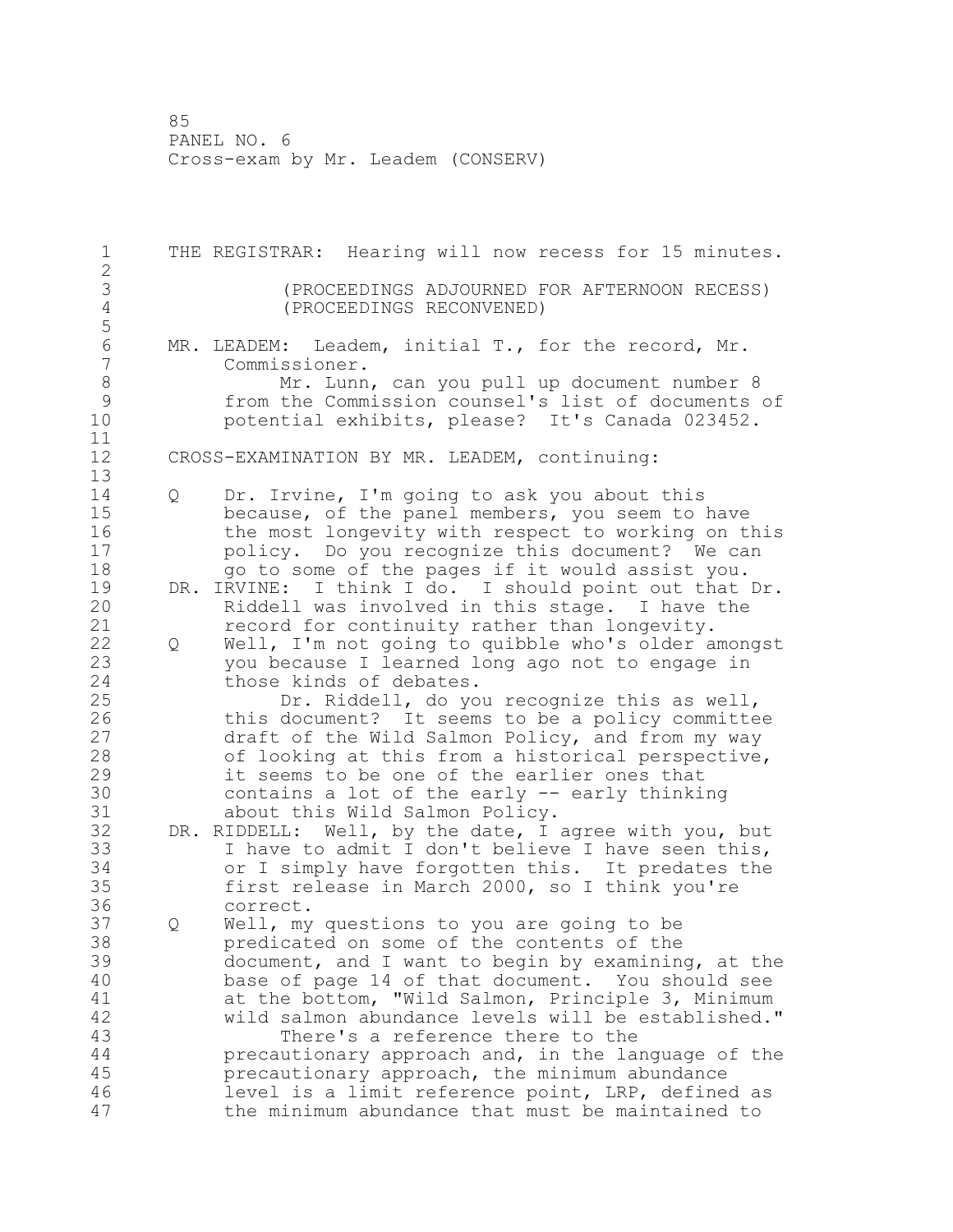ensure conservation. So is it your understanding that that limited 3 3 reference point, and target reference points, are<br>4 all derivations from the precautionary principle? 4 all derivations from the precautionary principle?<br>5 Dr. Irvine or Dr. Riddell? Dr. Irvine or Dr. Riddell? 6 DR. RIDDELL: Are the terminologies derivations from<br>7 the precautionary principle? the precautionary principle? 8 Q Yes.<br>9 DR.RIDDE 9 DR. RIDDELL: Is that the question? No, I don't<br>10 believe so, but I believe that they evolved believe so, but I believe that they evolved shortly after the development of the precaution **principle and the precautionary approaches, and**  they were steps to implement the precautionary procedure in actual management scenarios. Q Right. So they were prescriptive in nature as opposed to flexible; is that correct? Do I have that right? DR. RIDDELL: They would be specific management targets 19 in that sense, and so it's possible for them to<br>20 change if the productivity of the population or change if the productivity of the population or the particular stock of interest changed. But typically, they would be considered fixed in a certain time period. Q And if I could ask you now to, in that same document, go to page 16 at the -- this is under the heading "Wild Salmon Principle 6". Conservation of wild salmon populations will take precedence over other production objectives involving cultivated salmon. The second full paragraph under that heading, the one beginning: The greatest increases in world salmon harvest have come from aquaculture. And then it follows through and discusses some report produced by the Environmental Assessment Office of British Columbia which concluded that: There is no reason to expect that Atlantic salmon are having a significant effect on Pacific salmon at current levels of abundance. Then it goes on to say: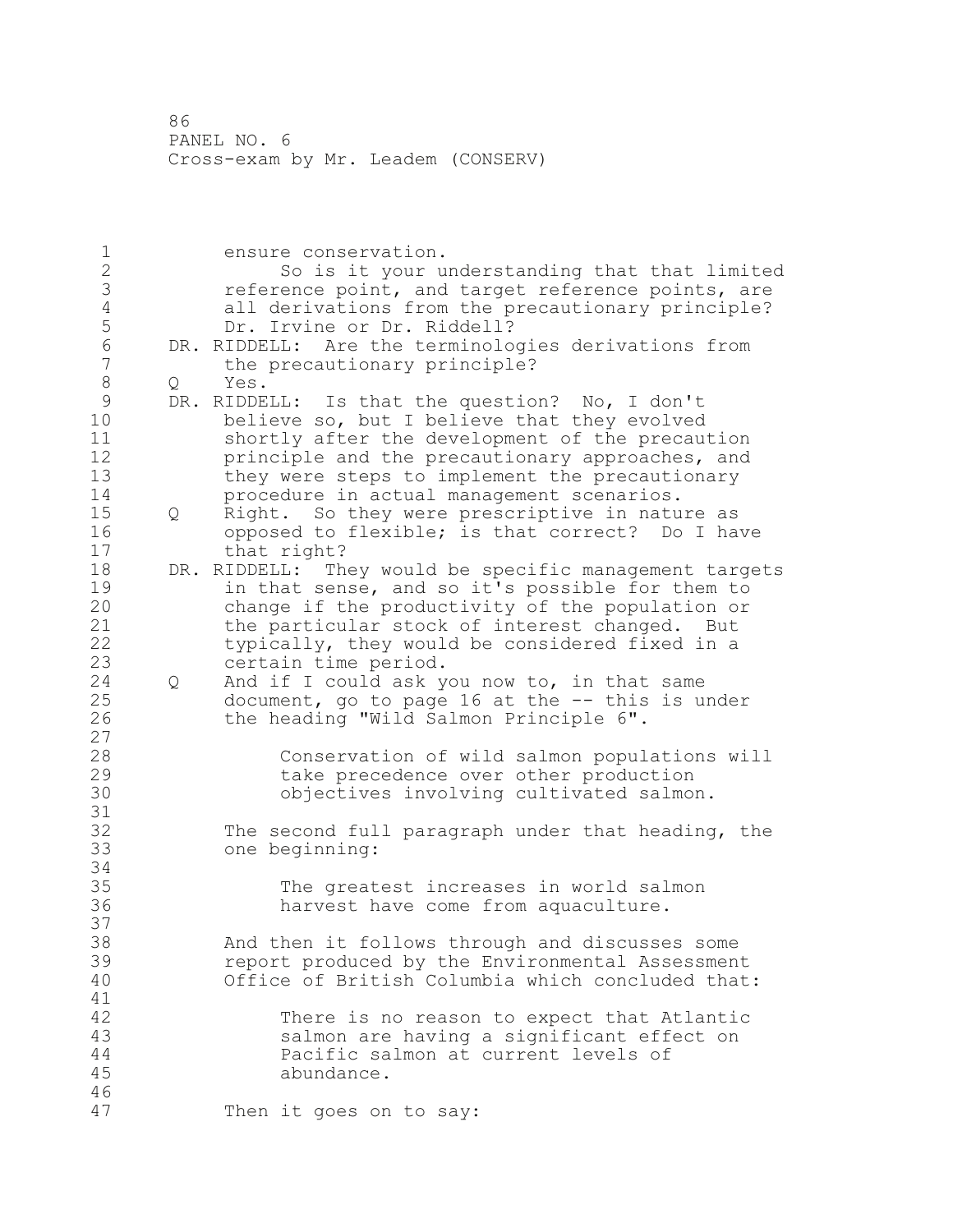1 Should this situation change, the convention<br>2 on biological diversity advises that on biological diversity advises that 3 introductions of alien species that threaten<br>4 ecosystems, habitats or species should be ecosystems, habitats or species should be controlled or eradicated. So my understanding is, is that Canada is a 8 signatory to the convention on biological<br>9 diversity. Is that right, to your knowle 9 diversity. Is that right, to your knowledge?<br>10 DR. RIDDELL: That is correct. DR. RIDDELL: That is correct. Q And so as a signatory, then, if there is a threat posed to the ecosystem, to species in the ecosystem through the introduction of alien species, that convention would call for the control or eradication of the alien species introduced; is that not correct? DR. RIDDELL: Yes. To my knowledge, I think that would be correct. 19 Q Right. And so that -- that's a biological<br>20 principle, not just a principle that is on principle, not just a principle that is one that you would recognize from the convention on biological diversity, is it not? That's an aspect of conservation biology. DR. RIDDELL: Mr. Commissioner, I think that's actually correct. There is a large symposia that would 26 have been in -- it was in the 1990s, I can't<br>27 memember the exact date, but the outcome of remember the exact date, but the outcome of that is a very strong statement that invasive exotic species, the outcome of the -- or the effect of 30 that in natural ecosystems are highly<br>31 unpredictable and almost always negat 31 unpredictable and almost always negative, in that<br>32 they have significant impacts. they have significant impacts. Q Right. DR. RIDDELL: And that's across many taxa. Q So if we look at the situation that engender the early formulation of the principles that gave rise to the Wild Salmon Policy, we see at its very genesis this concept that if you have an alien -- introduction of an alien species, you may have to control it in order to save the ecosystem. 41 I'm thinking specifically, in this context,<br>42 it's aquaculture and the introduction of the it's aquaculture and the introduction of the species is the Atlantic salmon in Pacific waters; isn't that right? DR. RIDDELL: Well, in the particular example you're talking about, yes, there are not -- there are no other non-endemic salmon on the west coast in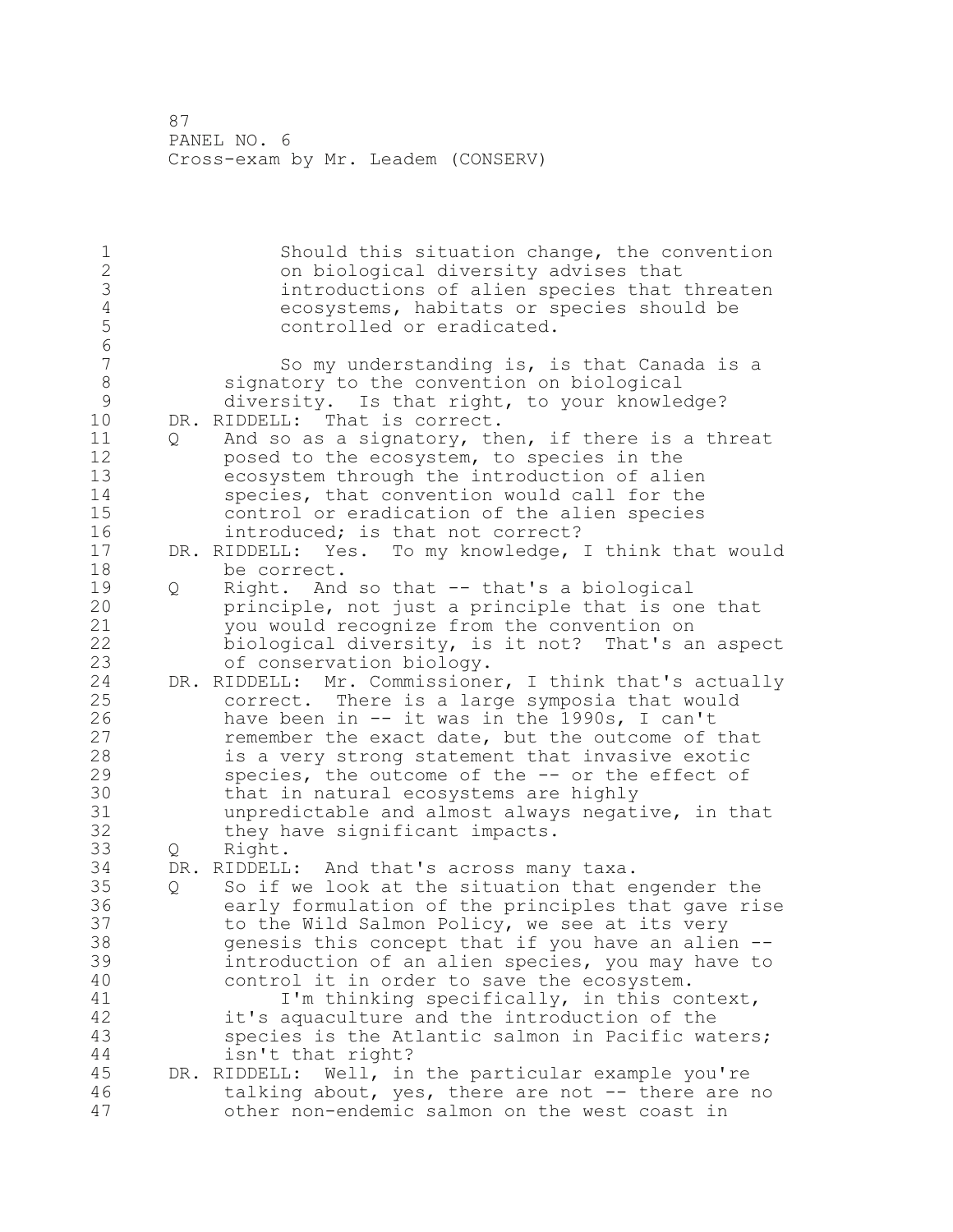current time. There were, way back in the '20s, introduction of Atlantic salmon and brown trout to 3 the Cowichan River, for example, but in recent<br>4 vears the only importation of an exotic salmon years the only importation of an exotic salmon is 5 the Atlantic salmon for aquaculture.<br>6 0 So according, then, to the conventio  $\Omega$  So according, then, to the convention, if there<br>  $\Omega$  should be some linkage between a threat to the should be some linkage between a threat to the 8 ecosystem posed by the introduction of an alien<br>9 species, then the principles of conservation 9 species, then the principles of conservation<br>10 biology would call for the eradication of the biology would call for the eradication of that **particular species;** is that not correct? A Well, I don't think it's quite that simple because it says "control or eradication", right? Q Yes. A So, I mean, we have to recognize that the element of control is still there. I think that if you look at the history of the escapes from salmon farms, for example, it has been reduced majorly 19 through time. There were very large escapes in<br>20 the 1990s and that, so I think right now your the  $1990s$  and that, so I think right now your argument would not be as simple as eradication, but it would have to assess control. MR. WALLACE: Mr. Commissioner, I appreciate that this line of questioning comes from an early draft apparently of the Wild Salmon Policy, but we seem 26 to be getting -- drifting away from the Wild<br>27 Salmon Policy and into aquaculture issues wh Salmon Policy and into aquaculture issues which  $-$ - MR. LEADEM: I was actually just moving from this topic, Mr. Wallace. MR. WALLACE: I was too slow. MR. LEADEM: Even as you rose. I got the answer that I was looking for. Thank you, Mr. Commissioner. If I could have Exhibit number 87, please? Oh, sorry, I'm wondering if I could mark that as an exhibit, Mr. Commissioner. THE REGISTRAR: Exhibit 117. 37<br>38 EXHIBIT 117: Fisheries and Oceans Canada Policy Committee Draft, Wild Salmon Policy: A New Direction, Draft for discussion purposes only, dated 17/05/99 MR. LEADEM: If I could ask now Mr. Lunn to pull up Exhibit 87. It should be -- and if you can just scroll down. Q I know they were going through this quite quickly, gentlemen, but I'm going to ask you if any of you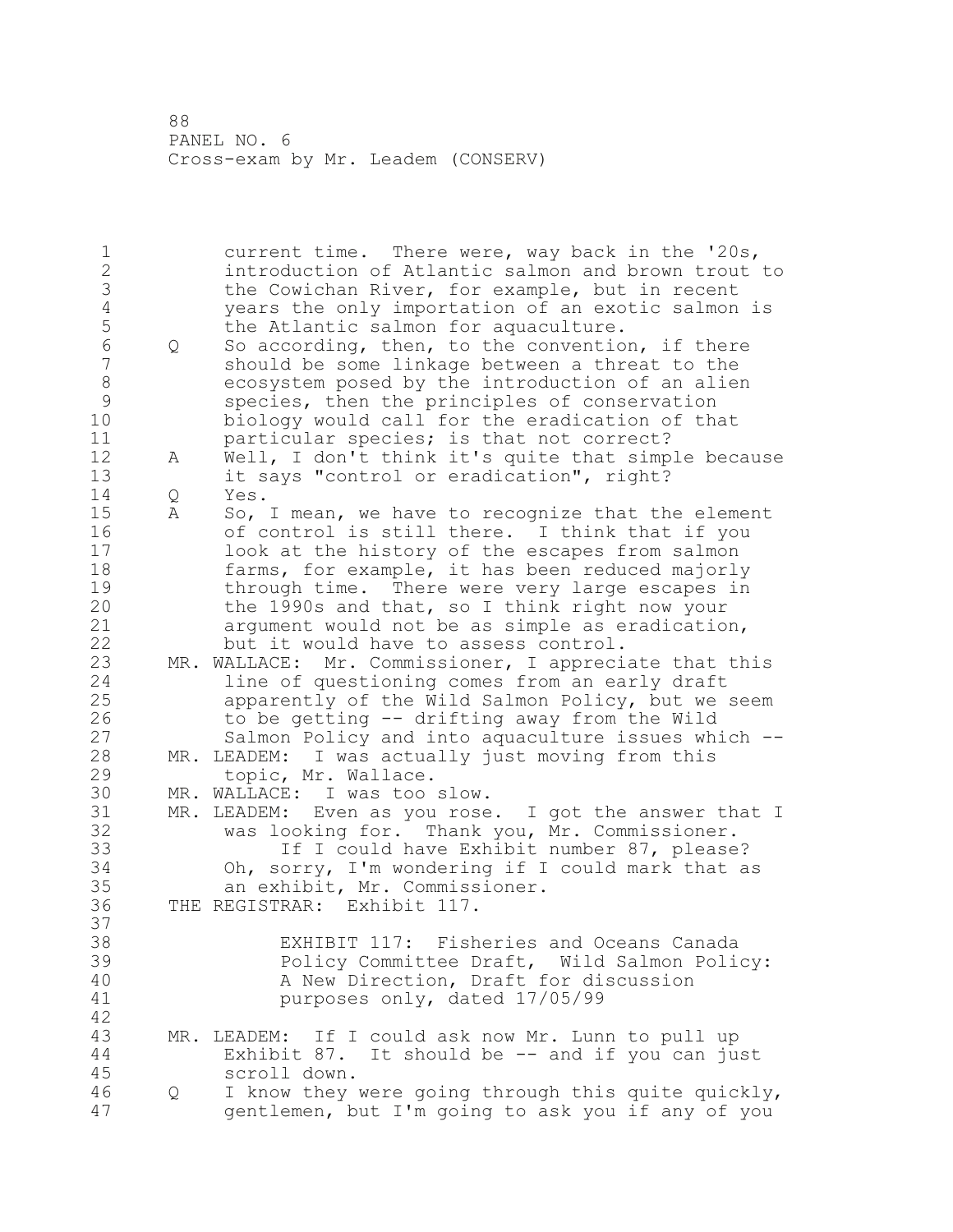recognize this document? It appears to have been signed by the Associate Regional -- or the Assistant Regional Director at the time, Mr. 4 Macgillivray. Do either -- or does anyone on the<br>5 banel recognize that document? It's a response to panel recognize that document? It's a response to 6 the Auditor General's reports.<br>7 DR. RIDDELL: Mr. Commissioner, I c DR. RIDDELL: Mr. Commissioner, I can say that I am not 8 aware of that document, but I was out of the<br>9 Department at that time in 2003. 9 Department at that time in 2003.<br>10 MR. CHAMUT: Similarly, I don't belie MR. CHAMUT: Similarly, I don't believe I've ever seen 11 the document. I certainly don't recall it. Q All right. I'll reserve that for Mr. Sprout, then, who probably will have some information to 14 share with me on that topic. The thrust of the report -- and maybe I can ask you this as general question, is that the Auditor General's expressing some discomfort at 18 the WSP not being implemented within a certain 19 time frame and is questioning the Department as to<br>20 when they may -- when he might expect or she might when they may  $--$  when he might expect or she might expect the report to be prepared and finalized. Was the Auditor General's material a driver for the implementation -- or, sorry, for the passage of the Wild Salmon Policy? In other words, did it drive it through to some conclusion? 26 MR. CHAMUT: I can offer an opinion on that. It was<br>27 one of the -- there was a number of groups that one of the -- there was a number of groups that were calling for Wild Salmon Policy. So obviously it was -- it was one of the factors. But I would certainly not say it was the driver. I think that 31 the Deputy Minister in particular was very keen on<br>32 making sure that the Wild Salmon Policy was making sure that the Wild Salmon Policy was finalized. I think a lot of the pressure was because of the importance that he attached to it, and of course I'm sure that his impression of priority was generated by reports such as the Auditor General. I think there was also comments from the Commissioner on Environment who also had similarly had called for the policy to be finalized. So 41 there was a variety of these sorts of things that<br>42 were coming into play around that time. were coming into play around that time. Q Was there also a factor that the MSC process was percolating along and that it was recognized generally with the Department that the passage of the Wild Salmon Policy would assist the MSC certification process. Was that also a factor in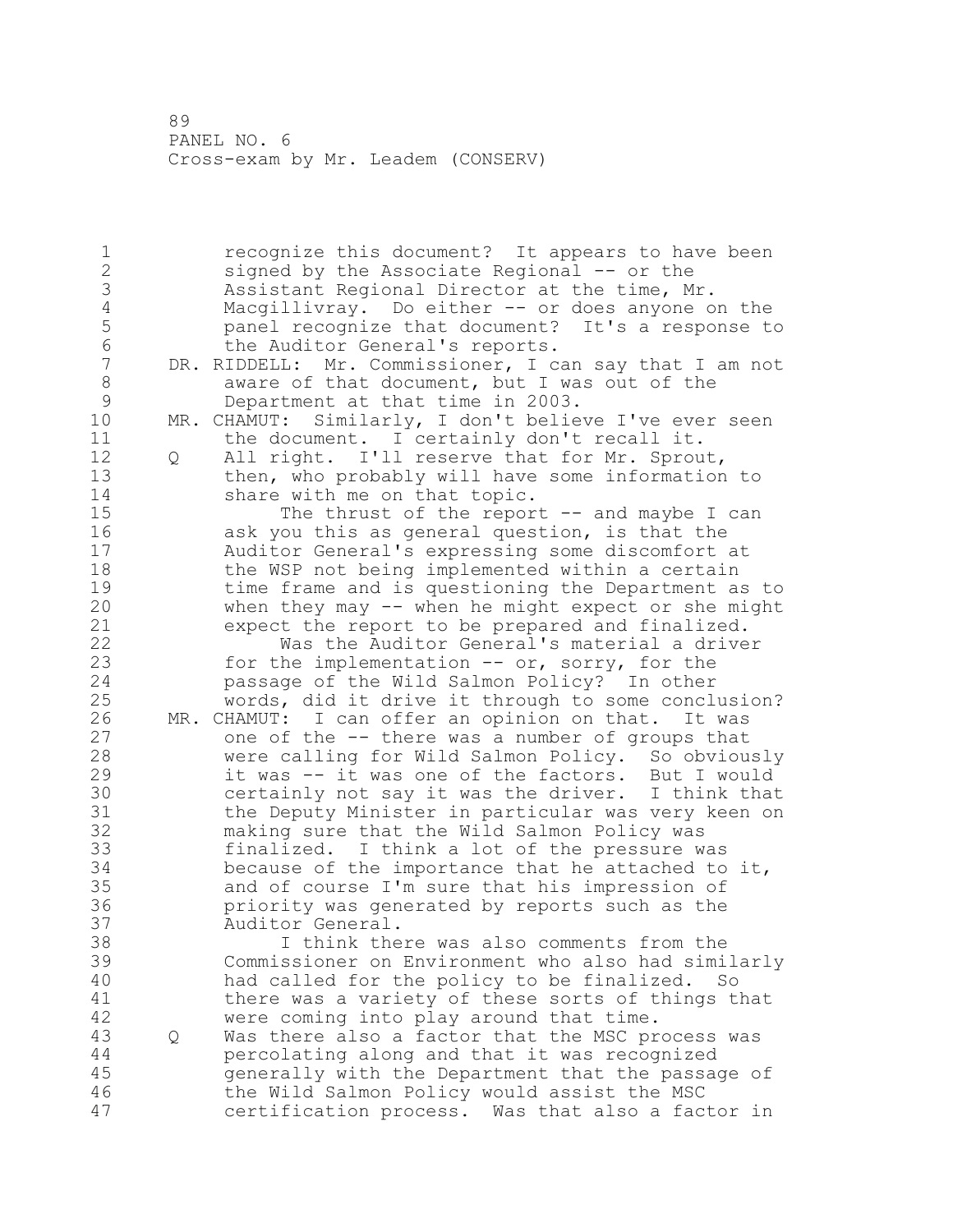1 terms of moving the policy along? MR. CHAMUT: Do you have a particular time frame? I 3 don't particularly recall the MSC certification<br>4 being anything that came into -- as a motivator 4 being anything that came into -- as a motivator<br>5 from the time that preceded the time I was here 5 from the time that preceded the time I was here,<br>6 and even after the time when I arrived. I can't and even after the time when I arrived, I can't remember MSC certification being one of the things 8 that lit a fire under us.<br>9 I think it was one o 9 I think it was one of the events that was --<br>10 I think we were all generally aware of, but I I think we were all generally aware of, but I don't recall it being an important driver of 12 getting the policy completed. Q Dr. Riddell? DR. RIDDELL: Well, I would agree with Pat's comment. I might add that I think if you look back at the timing of when MSC certification for sockeye -- and I think we talked about this yesterday -- it did take about nine years. But if you're going 19 back to 2003, 2005, it was in the very early going<br>20 of the certification. It took quite a bit of time of the certification. It took quite a bit of time to get the early documents out. I don't believe it even really had to review by the time that we had the Wild Salmon Policy. I think actually, if you looked at the chronology, you may find that the Wild Salmon 26 Policy contributed to the review under MSC because<br>27 it allowed them to define conditions that would it allowed them to define conditions that would allow certification if you met the conditions over the next five-year term. So maybe it's actually 30 the reverse of it. But I don't think that the<br>31 chronology, as such, that it was a major drive  $chronology$ , as such, that it was a major driver for us. Q All right. So, in other words, you're saying the converse is true, that the Wild Salmon Policy assisted the MSC certification process. So it was more of a -- more of a driver for the MSC process than the MSC process was a driver for the WSP. Mr. Saunders? MR. SAUNDERS: I would say there was a synergy between the two. I don't think one drove the other, but I 41 think it was recognition that they were both<br>42 complementary, they were both heading to the complementary, they were both heading to the same place, that MSC certification would assist, you know, in the implementation of the Wild Salmon Policy and vice versa. Q I was wondering if we could now turn to a letter that is in the coalition -- conservation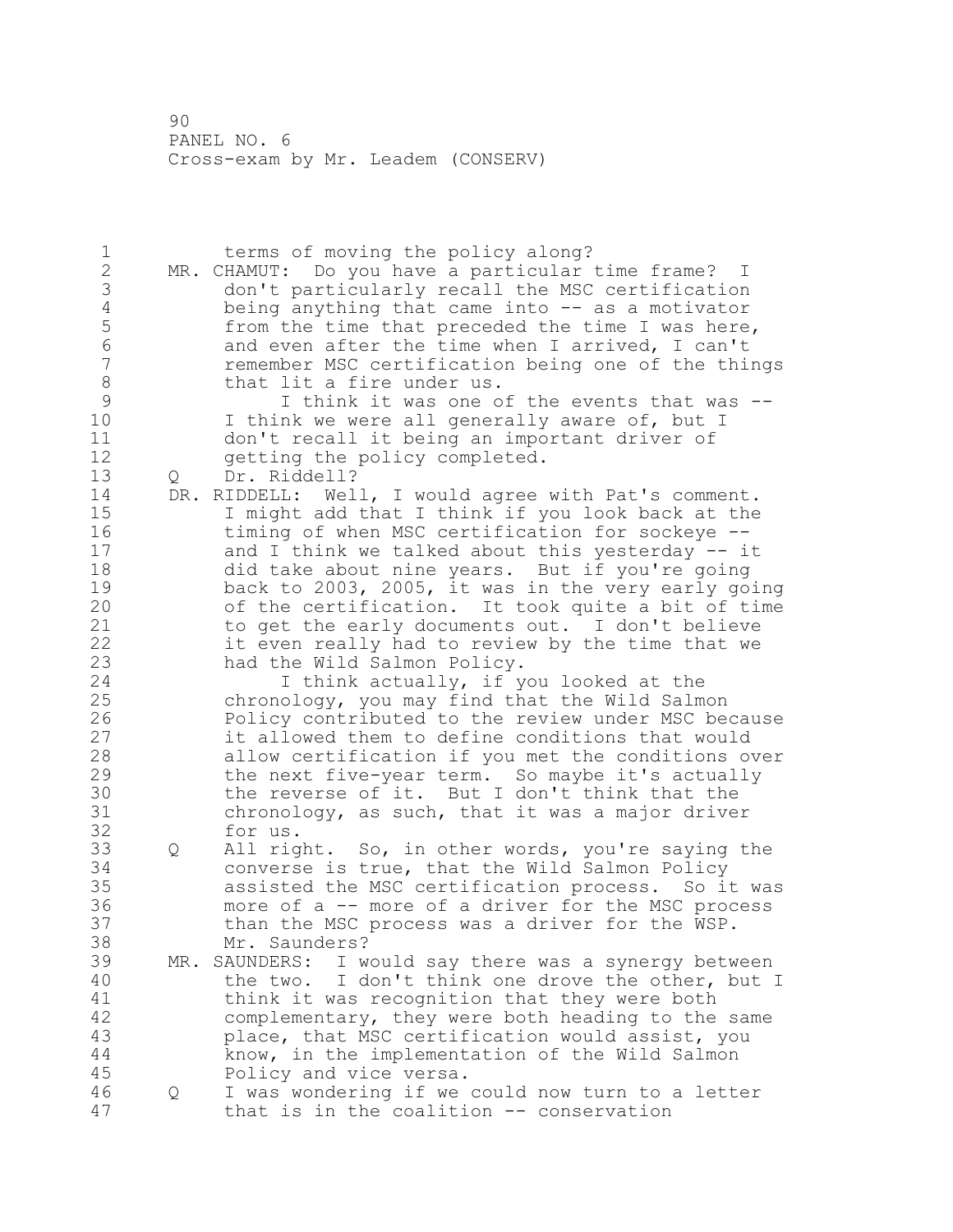1 coalition's documents. It's a letter of May 1st 2 to Mr. Saunders from Mr. Langer. This would be 3 item 2. This is addressed -- actually it's 4 addressed to Dr. Saunders. I don't know whether<br>5 that would be the same -- is that yourself, Mr. that would be the same  $-$  is that yourself, Mr. 6 Saunders, in all probability?<br>7 MR. SAUNDERS: That's me, but I'm MR. SAUNDERS: That's me, but I'm not a doctor. 8 Q Do you recall receiving this?<br>9 MR. SAUNDERS: Yes, I do. 9 MR. SAUNDERS: Yes, I do.<br>10 0 And this was written 0 And this was written at a time when there had been 11 ongoing discussions with environmental groups 12 concerning the various drafts of the Wild Salmon 13 Policy; is that right? 14 MR. SAUNDERS: That's correct.<br>15 MR. LEADEM: Could we have thi 15 MR. LEADEM: Could we have this marked as the next<br>16 exhibit, please. 16 exhibit, please.<br>17 THE REGISTRAR: Exhib THE REGISTRAR: Exhibit 118. 18 19 EXHIBIT 118: Letter dated May 1, 2005, to<br>20 Dr. M. Saunders, from Otto E. Langer, Davi Dr. M. Saunders, from Otto E. Langer, David 21 Suzuki Foundation, Re: Critique of the April 22 22, 2005 Draft Wild Salmon Policy  $\frac{23}{24}$ MR. LEADEM: 25 Q Next to the last page of that document under the 26 heading "Conclusions", the author says:  $\begin{array}{c} 27 \\ 28 \end{array}$ We will be much more comfortable with the WSP 29 policy when it clearly indicates that DFO 30 will close fisheries or take other drastic<br>31 actions as necessary for the sake of 31 actions as necessary for the sake of 32 conversation. 33 34 That's what I believe you people have been calling 35 the "prescriptive approach"; is that right?<br>36 MR. SAUNDERS: No, I wouldn't say that. MR. SAUNDERS: No, I wouldn't say that. 37 Q All right. How would -- well, in terms of closing<br>38 the fishery, is it -- will DFO actually ever close the fishery, is it  $-$  will DFO actually ever close 39 the fishery to protect a conservation unit? 40 MR. SAUNDERS: Well, DFO has already closed fisheries 41 even before the implementation of the Wild Salmon<br>42 Policy to protect what were called or identified Policy to protect what were called or identified 43 as stocks of concern. So, yeah, no question. 44 Fisheries will be closed to conserve conservation 45 units at some point. 46 MR. LEADEM: Could we have Exhibit 94, please? 47 Q This is the document that you just recently saw,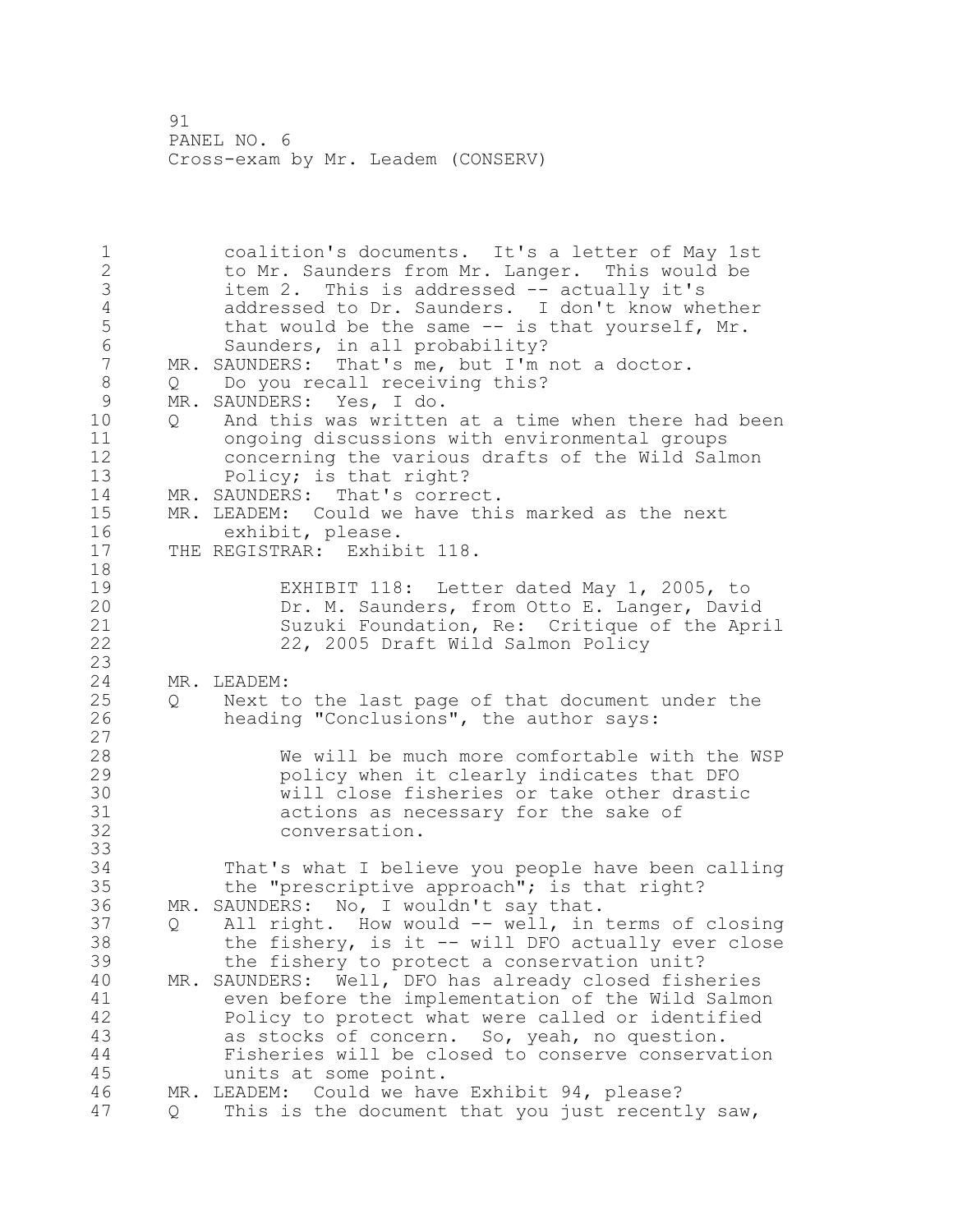and my understanding is that roughly around the 2 time at the end of May 2005, the draft of the Wild 3 Salmon Policy was sent to the Minister for<br>4 approval for promulgation as a policy. An 4 approval for promulgation as a policy. And that,<br>5 6 for various reasons, that time frame got extended for various reasons, that time frame got extended until June. Does that accord with your knowledge as well, gentlemen? 8 MR. CHAMUT: Yes, that's correct.<br>9 0 All right. And essentially, 9 Q All right. And essentially, the Minister did not<br>10 sign off on this because he was responding to some sign off on this because he was responding to some concerns raised by a group called the Marine Conservation Caucus, and the ten points they had raised concerning some deficiencies that were alleged to be within the confines of the WSP; is 15 that right?<br>16 MR. CHAMUT: Tha MR. CHAMUT: That's correct. My recollection was the Marine Conservation Caucus had circulated those 18 ten points to members of the B.C. caucus. And I 19 think the Department first became aware of those<br>20 concerns in about the second week of May. The concerns in about the second week of May. The Department provided a response to the Minister and I think that response basically reacted to the ten points that had been raised and was forwarded to the Minister prior to this particular memo that you have up in front of us dated May 27th. MR. LEADEM: Right. If I could ask -- Canada 033249, 27 please. It's within the coalition conservation<br>28 documents. I'm just trying to find the number documents. I'm just trying to find the number here, Mr. Lunn. I believe it's 15. Q There's an email from you, Mr. Chamut, to a Julie Norris. Did you write this? MR. CHAMUT: Sorry, my mike was not on, so I'll repeat it. Yes, I did. Q And with respect to the last word in your email, just so I have it clear who that refers to, you're referring to the members of the Marine Conservation Caucus? MR. CHAMUT: That's correct, and if I can just amplify that, the first point I'd make is that that obviously reflects -- it's a good example of not 41 striking the "send" button on your computer when<br>42 vou're frustrated and more than a little upset. you're frustrated and more than a little upset. 'Cause I think at this point, I had just seen the ten points and I was quite disappointed and frustrated that those points would have been raised in the way that they did -- in the way that they were at that particular time. I was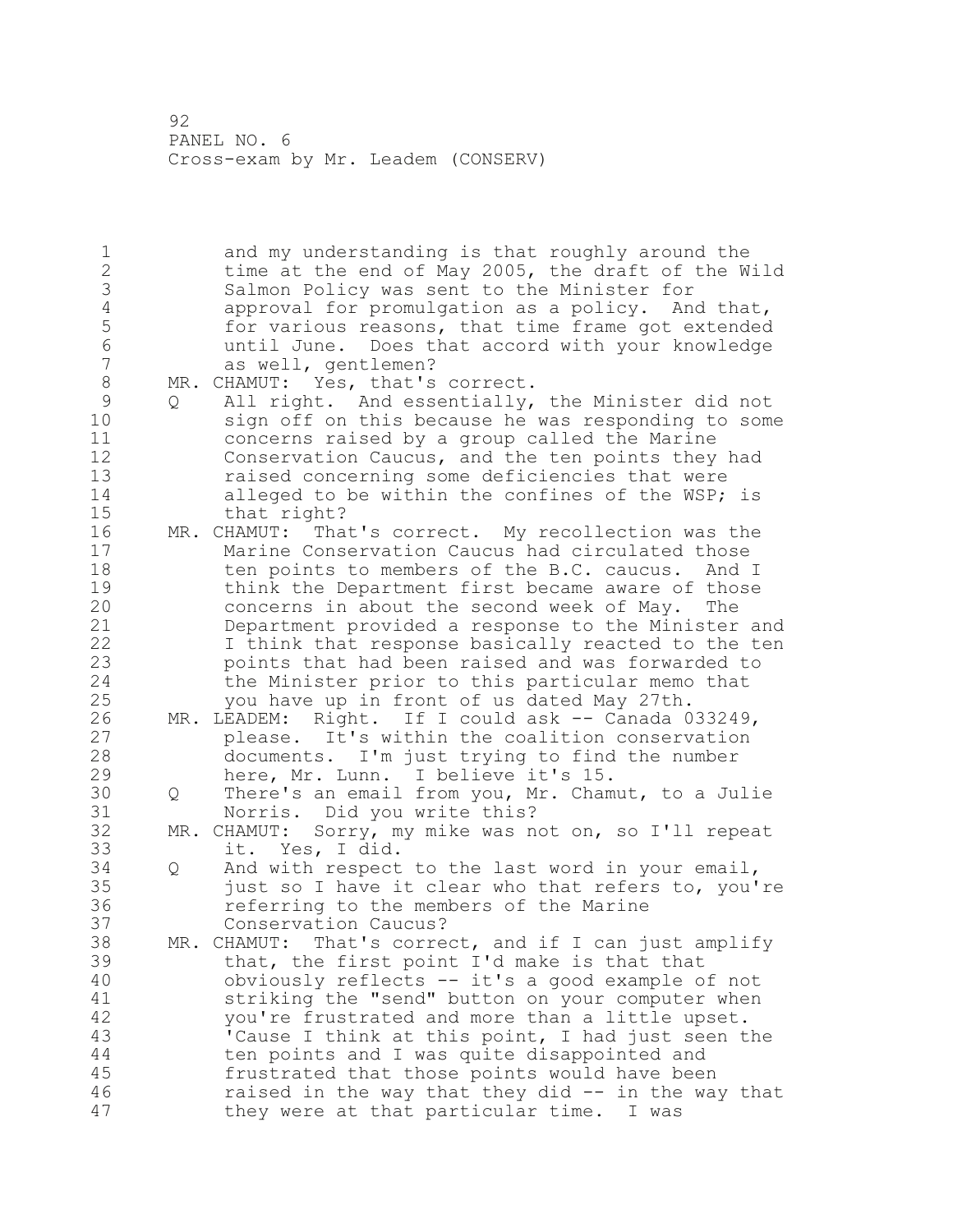1 particularly unhappy with the way that had been<br>2 done. That is obviously reflected in the comme: done. That is obviously reflected in the comment 3 that you see before you.<br>4 Q Now, you were concerned 4 Q Now, you were concerned from the Minister's<br>5 perspective. The Minister basically said t perspective. The Minister basically said that he would like to see more funding for implementation as part of the roll-out for the policy and the 8 eventual promulgation of the policy. Isn't that<br>9 fair to say? 9 fair to say?<br>10 MR. CHAMUT: I ca MR. CHAMUT: I can't answer that, sir. I really don't know. I don't recall the Minister making his approval condition on new funding. I simply just 13 don't remember that. Q All right. Perhaps maybe to assist your memory, we could go to Tab 16, or item 16 from the implementation documents, Canada 129031. There is a -- the heading is an email from Ms. Farlinger to Carol Cross, but if -- there's an 19 included message and it's from you, Mr. Chamut.<br>20 I'll just allow you to read it through. I'll just allow you to read it through. MR. CHAMUT: Okay, that does refresh, but I certainly didn't recall that. Q Right. MR. CHAMUT: And I'm not sure, in reading it, that the Minister said, "I'm not going to approve this 26 unless there's more money." I think what this<br>27 says is that if we can get more money, it will says is that if we can get more money, it will help overcome some of the reservations the Minister had because of some of the controversy 30 30 around the policy, where there was still groups<br>31 that were concerned about its -- about its conte that were concerned about its  $--$  about its content and about implementation. Q Right. MR. CHAMUT: Because if you go back to one of the documents you put up just before this, I summarized I think there were three main points that were people that were offside: concerns about aquaculture, concerns about a non- prescriptive approach, and thirdly, does the Department have the money necessary to implement. 41 It was my view, and the way I'm reading this,<br>42 is that based on concerns about implementation, if is that based on concerns about implementation, if we were able to provide some money that would go along with the pronouncement of the policy, then I was reasonably confident that some of the groups that were expressing reservations would in fact come on side.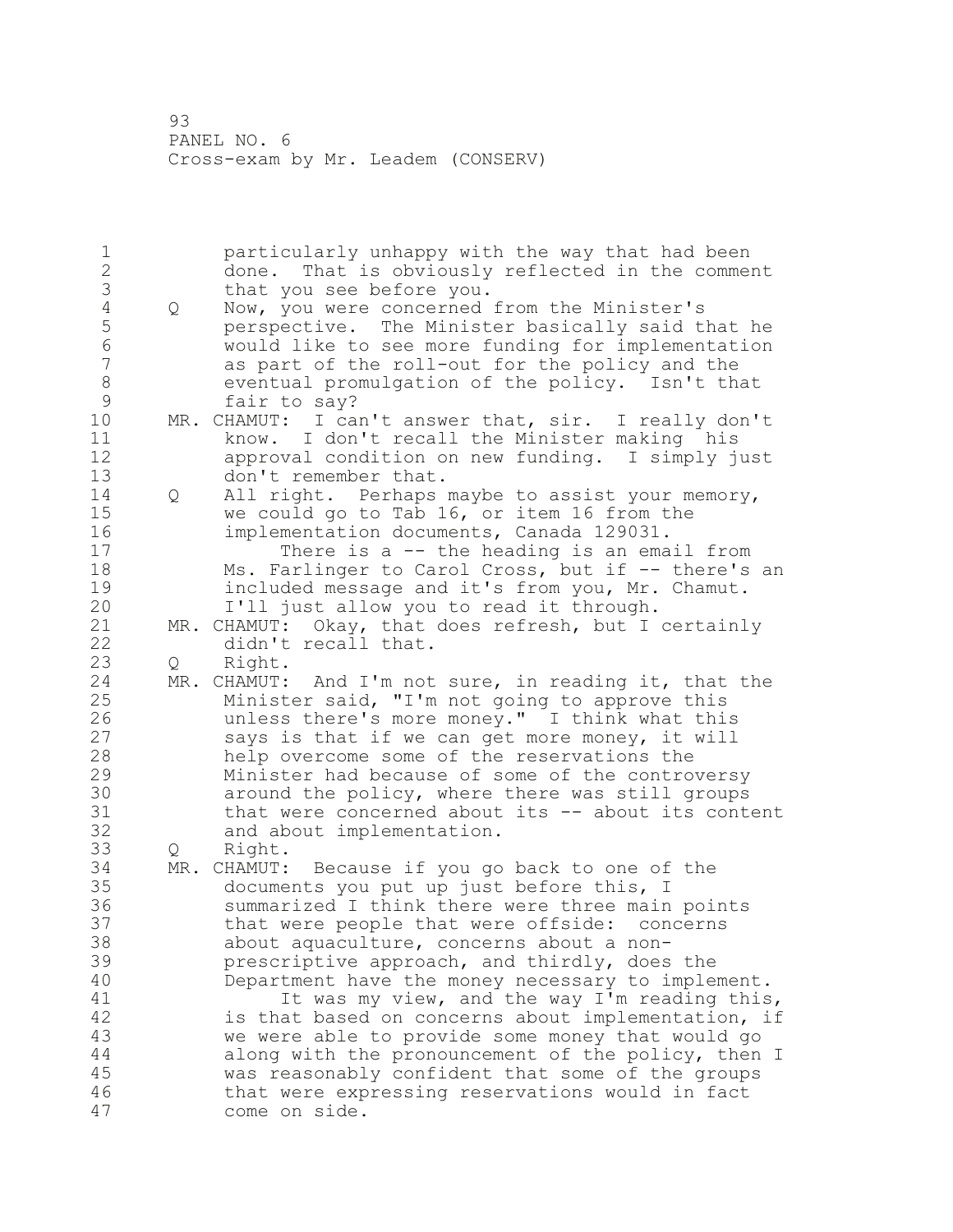1 Q And perhaps just as a follow-up to that, if I 2 could show you document 18 from the implementation 3 documents from -- that Commission counsel have<br>4 provided. Once again, there's now an email ch 4 provided. Once again, there's now an email chain,<br>5 and the second one in that chain is from you to 5 and the second one in that chain is from you to<br>6 Ms. Farlinger, Mr. Chamut. 6 Ms. Farlinger, Mr. Chamut.<br>7 1'll iust give you --7 I'll just give you -- it's rather lengthy. 8 I'll give you a chance to review it, and just --<br>9 I'm going to ask you to confirm that that in fac 9 I'm going to ask you to confirm that that in fact is an email that you sent. 11 MR. CHAMUT: Yeah, that would be my memo or email. 12 MR. LEADEM: Mr. Commissioner, I neglected to have the 13 previous email, the one dated June 1, 2005, 14 entered as an exhibit. I'd ask that it be entered<br>15 as the next exhibit in these proceedings. as the next exhibit in these proceedings. 16 THE COMMISSIONER: I'm sorry, counsel, I -- 17 THE REGISTRAR: Exhibit 119. 18 THE COMMISSIONER: I apologize, I had in my notes two 19 emails prior to this one, but perhaps my notes are<br>20 incorrect. The one that you're referring to, is incorrect. The one that you're referring to, is 21 that your document 15? 22 MR. LEADEM: Yes, I believe I neglected to have that 23 tendered as an exhibit as well as the next two 24 emails in sequence. 25 THE COMMISSIONER: Oh, I see. 26 MR. LEADEM: I'm backing up on myself and I'm<br>27 forgetting to enter these -- or tender the 27 forgetting to enter these -- or tender these as<br>28 exhibits. exhibits. 29 THE COMMISSIONER: No, that's fine. 30 MR. LEADEM: So perhaps we can just go back and clarify 31 the record now.<br>32 THE COMMISSIONER: A THE COMMISSIONER: All right. 33 MR. LEADEM: So the email of May 13th, 2005, will be 34 the next exhibit followed by the email of June 1, 35 2005, followed by the email of June 3, 2005. So 36 if they can all be then accorded exhibits numbers, 37 please. 38 MR. LUNN: I'm sorry, I'm just having trouble following 39 you here. The email of May 13th? 40 MR. LEADEM: Yes. The one that was part of the 41 coalition conservation. I think that was document<br>42 15, Mr. Lunn, of the coalition documents. 15, Mr. Lunn, of the coalition documents. 43 THE REGISTRAR: May 13th will be marked as Exhibit 119. 44 MR. LEADEM: I think it was document 16, Mr. Lunn, I'm 45 not sure. Should be June 1st. 46 THE REGISTRAR: The June 1st document will be marked as 47 120.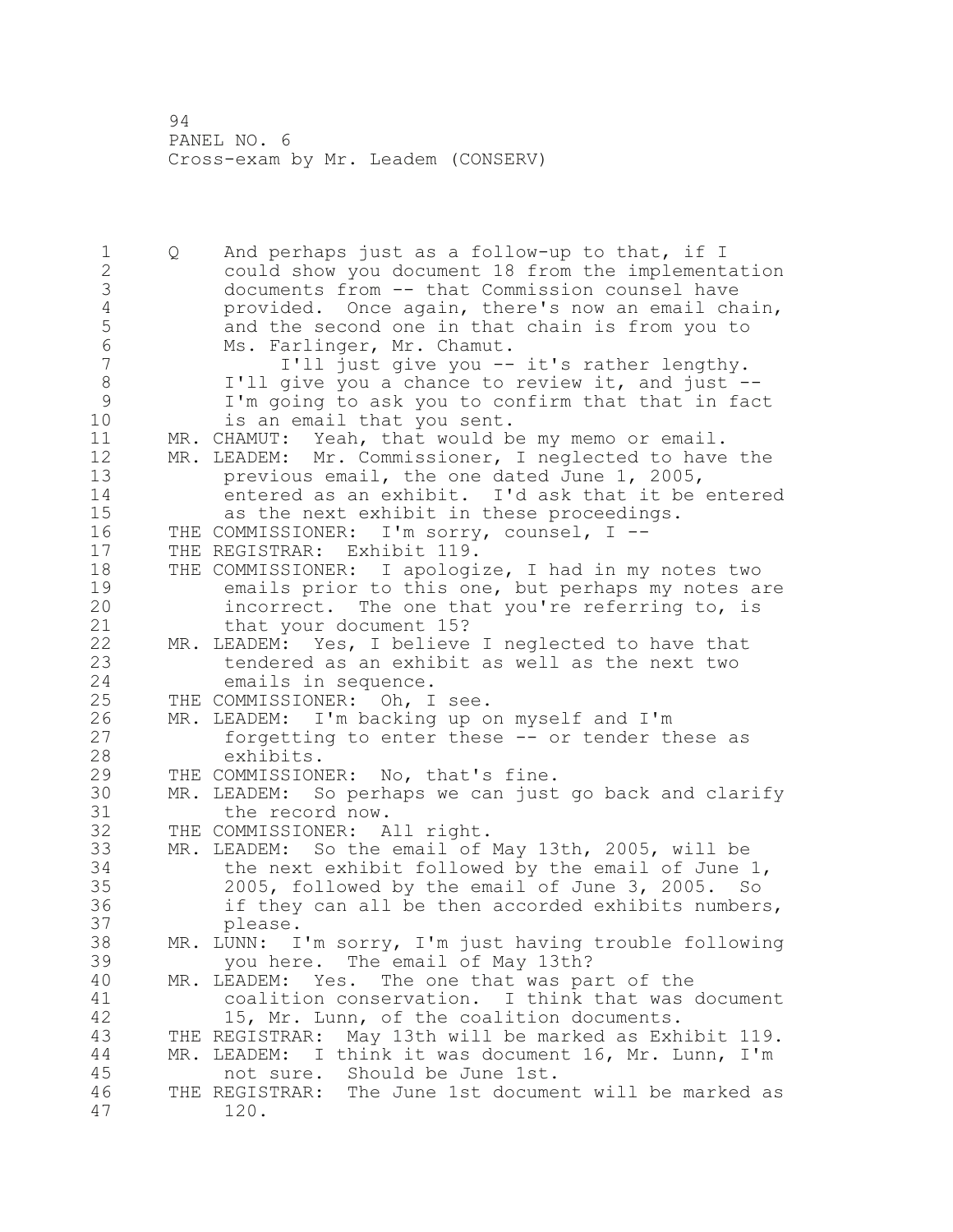MR. LEADEM: It's document 18, perhaps. Thank you. My apologies, Mr. Commissioner. I was getting too far ahead of myself. EXHIBIT 119: Email dated May 13, 2005, from Julie Norris to Pat Chamut, Subject: Re: Wild Salmon Policy EXHIBIT 120: Email dated June 1, 2005, from Susan Farlinger to Carol Cross, Subject: Fw: 11 The Funding of the WSP  $\begin{array}{c} 12 \\ 13 \end{array}$ THE REGISTRAR: The June 3rd document will be marked as 121. 16 EXHIBIT 121: Email dated June 3, 2005, from<br>17 Susan Farlinger to Pat Chamut, Subject: Susan Farlinger to Pat Chamut, Subject: Announcement of Wild Sockeye Policy MR. TIMBERG: Mr. Commissioner, if I could just clarify a point, while we're here. These documents are coming from the Commission's list of documents for 23 the implementation day, which is to commence<br>24 tomorrow, and so these are not -- these docum  $tomorrow$ , and so these are not  $--$  these documents are not on Mr. Leadem's list of documents that he 26 was going to be posing to this panel, today. So I<br>27 am remiss, I did not provide these documents to 27 am remiss, I did not provide these documents to<br>28 my panel members to prepare them; I've only my panel members to prepare them; I've only provided them with advance notice of the documents that the participants gave notice of. 31 So I apologize to Mr. Chamut, but he has been 32 provided with the documents that Mr. Leadem said<br>33 he would be putting to him, and right now Mr. he would be putting to him, and right now Mr. Leadem is putting to the witnesses e-mails from 2005, that he's never had a chance to review before. So perhaps it just poses a problem with respect to the rules as with respect to fair notice for participants for witnesses as to the documents that will be put to them. MR. LEADEM: And I do apologize, Mr. Commissioner. If there were something controversial about it, if it were something that the witness would truly be surprised by, I would have given them the opportunity. I failed to realize that Mr. Chamut would not be back for the implementation panel, and these documents were actually put in the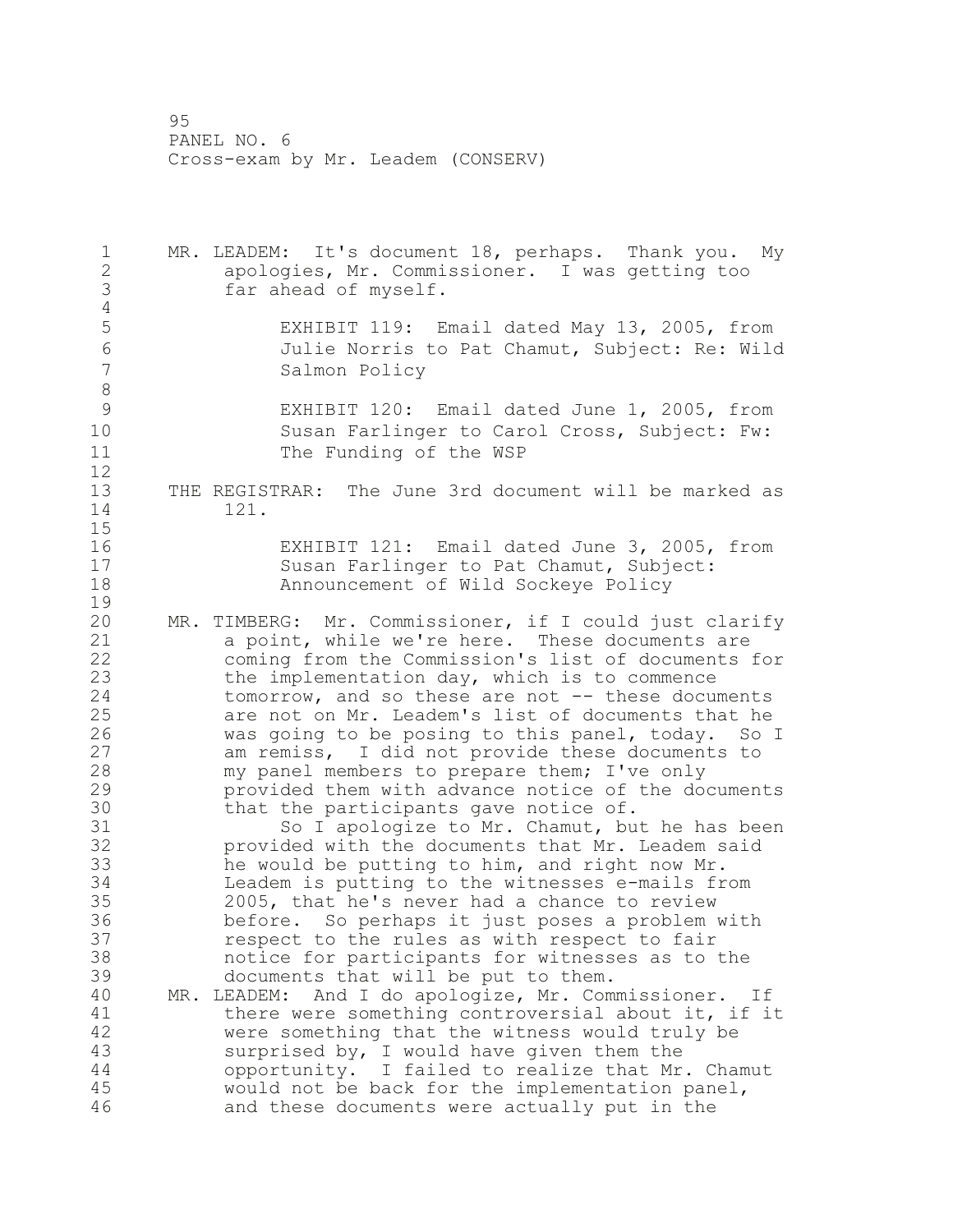implementation documents, so I only came across 2 them late in the day, and I afforded the witness 3 an opportunity to review those documents here, and<br>4 1 apologize for not allowing that to transpire I apologize for not allowing that to transpire 5 before now.<br>6 THE COMMISSIONER: 6 THE COMMISSIONER: Well, I think, Mr. Timberg, the way<br>7 to solve this, if the witness would like more time to solve this, if the witness would like more time 8 to review the document and you would like time to<br>9 consider the document, we can stand down to do 9 consider the document, we can stand down to do<br>10 that, if there's some issue around that. Mr. that, if there's some issue around that. Mr. Leadem has explained what's going on here, and you have, I think, fairly raised your concern. I think I now have to leave it in the hands of the witness, who may have some concern, not having seen it before, or yourself, and that's fair. But I think, at the moment, I wouldn't stop Mr. Leadem from asking questions, given that the witness, Mr. Chamut, is not part of the implementation panel. 19 MR. TIMBERG: Yes, I'm in agreement with that approach.<br>20 1 just wanted the Commissioner and the witnesses I just wanted the Commissioner and the witnesses to be clear as to what documents have been provided to them and what they have not seen yet and that they're being shown documents from six years ago that they had not seen yet. MR. LEADEM: And certainly Mr. Timberg can raise this 26 on re-examination. I'm simply wanting this to<br>27 form part of the record in front of you, Mr. form part of the record in front of you, Mr. Commissioner. I'm not going to question Mr. Chamut as to his recollection of the events, save 30 and except for the fact that it did trigger his<br>31 memory with respect to some of the chasing afte. memory with respect to some of the chasing after the implementation funds. 33 Q Did it not, Mr. Chamut?<br>34 MR. CHAMUT: Yeah, it did. MR. CHAMUT: Yeah, it did. I have to apologize, I'm continually amazed at how much one forgets over a period of time, because I -- when I first saw the press release announcing the 1.1 million, which came earlier in the day, I was wondering, "Where did that come from?" which is, I guess, indicative of how much I've forgotten, so I apologize for 41 that. But I do, having seen the memos, I can<br>42 affirm that I did -- obviously I was the auth affirm that I did  $-$  obviously I was the author. I was involved in trying to cobble money together from various sources, and I think the money that we were able to pull together was basically from existing pots of money within the department, and they were -- they would have, in fact, been what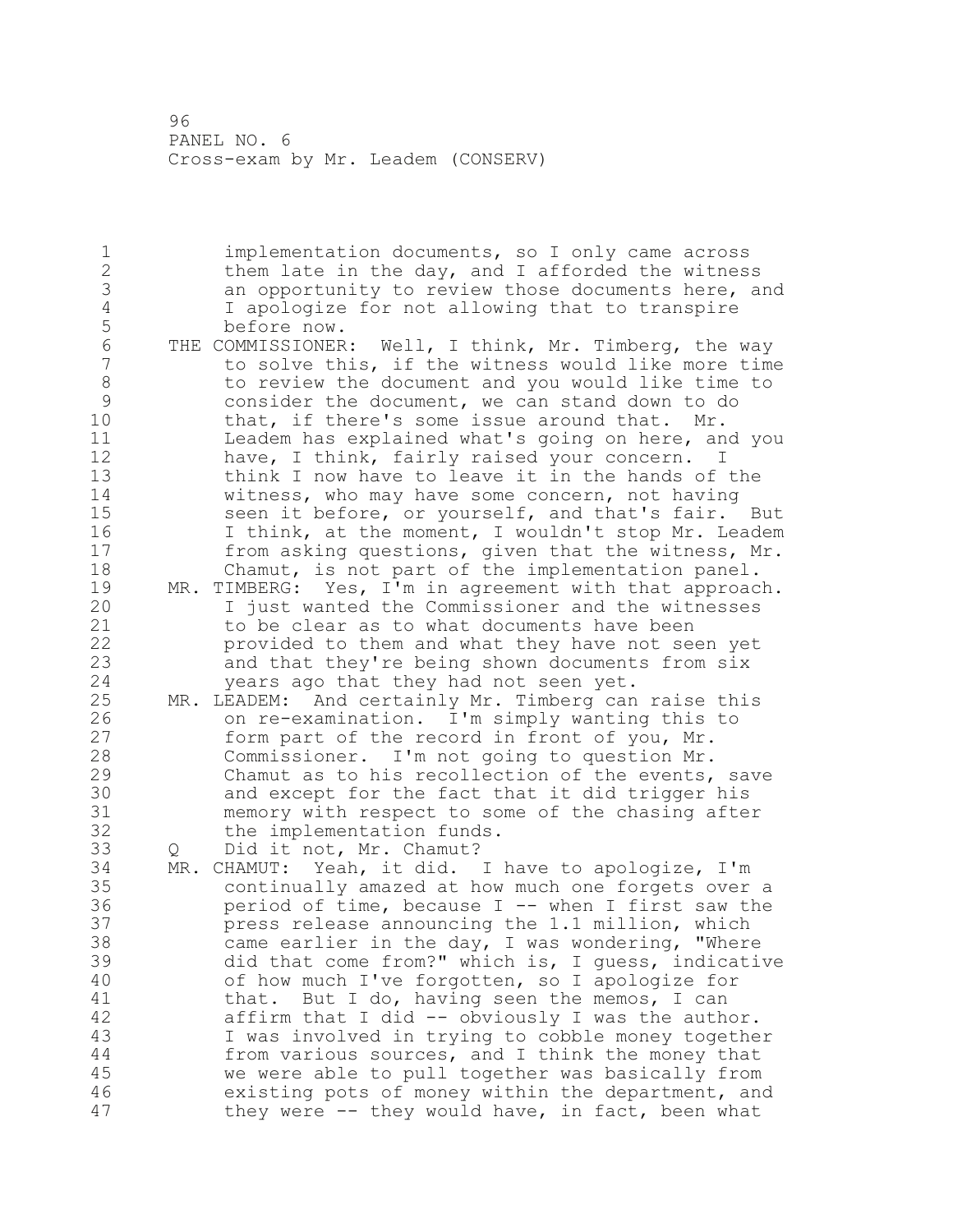PANEL NO. 6 Cross-exam by Mr. Leadem (CONSERV) Cross-exam by Mr. Rosenbloom (GILLFSC)

 was announced by the minister in June. So I'm sorry for my lack of recollection, but I'd be reluctant to suggest that we break to spend 4 more time to study it. I think we should just<br>5 simply proceed. simply proceed. 6 MR. LEADEM: All right. And, actually, those are my<br>7 auestions. I simply wanted to tender those inte questions. I simply wanted to tender those into evidence, Mr. Commissioner. 9 MR. WALLACE: Thank you, Mr. Leadem. This takes us to<br>10 Mr. Rosenbloom for the Area D Salmon Gillnet Mr. Rosenbloom for the Area D Salmon Gillnet Association and Area B Harvest Committee. MR. ROSENBLOOM: Thank you. Gentlemen, my name is Don Rosenbloom. I appear on behalf of Area D Gillnet, Area B Seiner. I have a number of questions for you. CROSS-EXAMINATION BY MR. ROSENBLOOM: 19 Q Firstly, there has been discussion today and<br>20 vesterday and, indeed, in the précis of evide yesterday and, indeed, in the précis of evidence that has been provided by each of you in respect to the tension, as it was described today, internally within DFO between science, the scientists, and within the managers in respect to this issue of prescriptive approach or not in the 26 application or implementation of the WSP.<br>27 We have heard evidence, given by you We have heard evidence, given by you, Mr. Saunders, yesterday, and today for that matter, as to what you understand to be the resolution to 30 that, what I'll call, internal debate. What I<br>31 want to ask you, to ensure that it is clear on want to ask you, to ensure that it is clear on the record and the commissioner understands this, is that your comments, given in particular today wherein you say the prescriptive approach was really rejected or abandoned - let me put it that way - and that the approach that will be taken by DFO is an approach that appreciates the socioeconomic issues, the societal issues, and that there will be discretion that will have to be applied, on occasion, in respect to the 41 implementation of the program.<br>42 My question is: What we My question is: What we heard from you today, Mr. Saunders, is that the consensus within DFO as you proceed forward from this point onwards? In other words, not simply your personal opinion, but can we rely on your comments as being DFO's position as we move or proceed forward?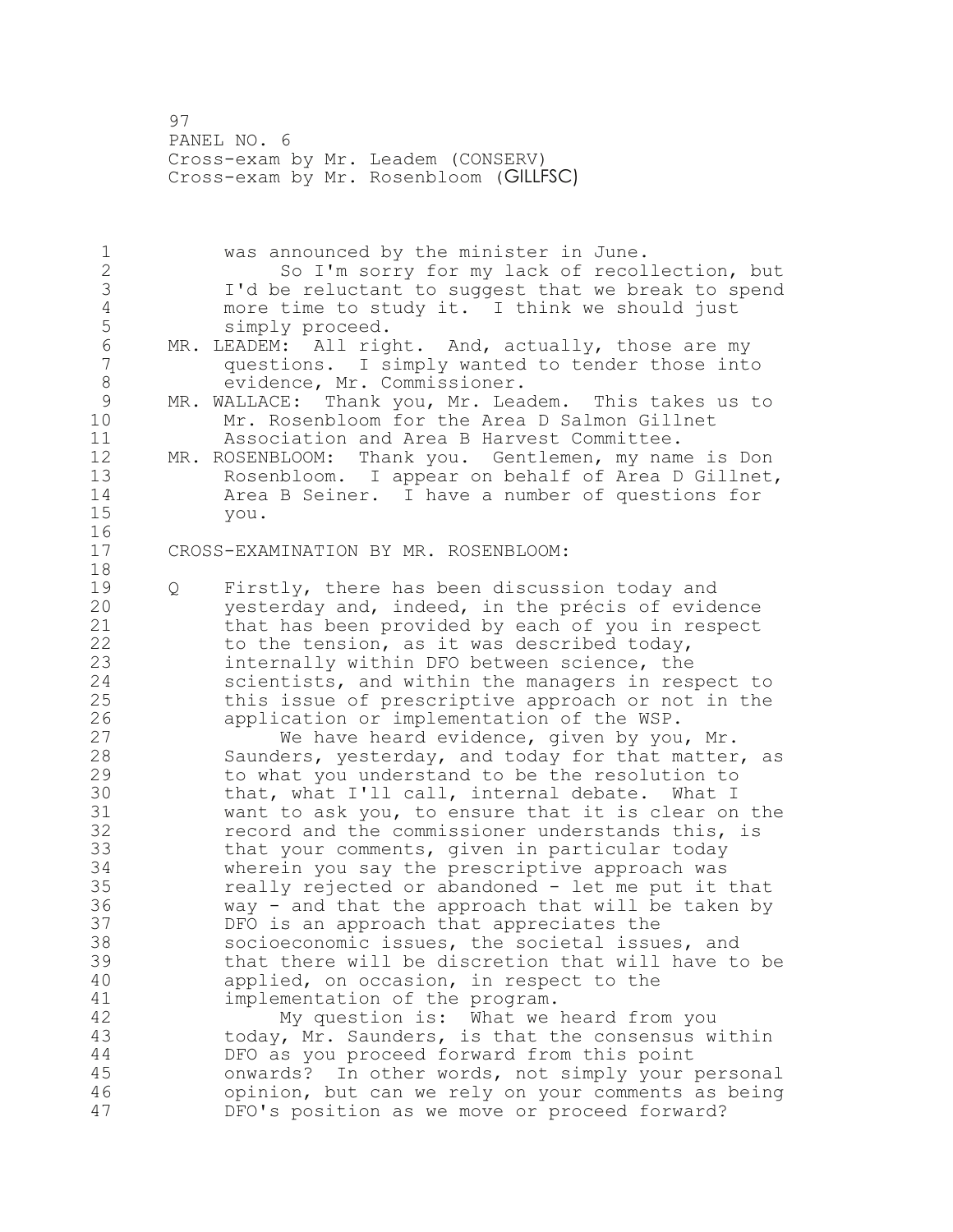1 MR. SAUNDERS: I don't know that my words -- to the letter for, you know, could be used to describe 3 the DFO position, but the words that I've used,<br>4 and I think the words that Mr. Chamut and other 4 and I think the words that Mr. Chamut and others<br>5 have used to describe how the department will mo 5 have used to describe how the department will move<br>6 forward are reflected in the Wild Salmon Policy, forward are reflected in the Wild Salmon Policy, and so I don't know how to answer you other than 8 that those are still my personal -- my personal<br>9 interpretation of what's in the policy. 9 interpretation of what's in the policy.<br>10 0 Okav. But can I assume that there is n Q Okay. But can I assume that there is not an ongoing tension or debate within DFO in respect to 12 that very critical question? MR. SAUNDERS: I don't know -- I mean, I think within the department there's still -- we're still in the process of implementation, so how that process 16 that I described today about collaboration and consideration of social and economic, the actual on the ground reality of how those -- that process 19 is realized is still a subject -- I don't -- I<br>20 wouldn't use the word "debate", but just a sub wouldn't use the word "debate", but just a subject of -- it's in a process -- it's in process, a process of development. And so I think the overall intent that I've described, absolutely, but actually how it material -- what it looks like on the ground, I can't describe it. 26 Q But I know Dr. -- Mr. Chamut wants to speak, but<br>27 just before going to Mr. Chamut, what I'm trying just before going to Mr. Chamut, what I'm trying to establish is, is there a continuing discourse over that very issue, what we called earlier today 30 the tension, or is it a matter that, from your<br>31 berspective, has been resolved? perspective, has been resolved? MR. WALLACE: Mr. Commissioner, this line of questioning seems to be more appropriate to put to the implementation panel, of which Mr. Saunders and Dr. Irvine will be a part. And also I would remind participants that the current regional director general, Ms. Farlinger, and her predecessor, Mr. Sprout, are also scheduled to speak to this topic. MR. ROSENBLOOM: Well, in fairness to my friend, Mr. 41 Wallace, this matter has come up with this panel,<br>42 it has been discussed with this panel, and there it has been discussed with this panel, and there are members of this panel that will not be part of the subsequent panels that are struck in respect of this issue. So I have trouble understanding why there would be a restriction of asking this question when there's been testimony already in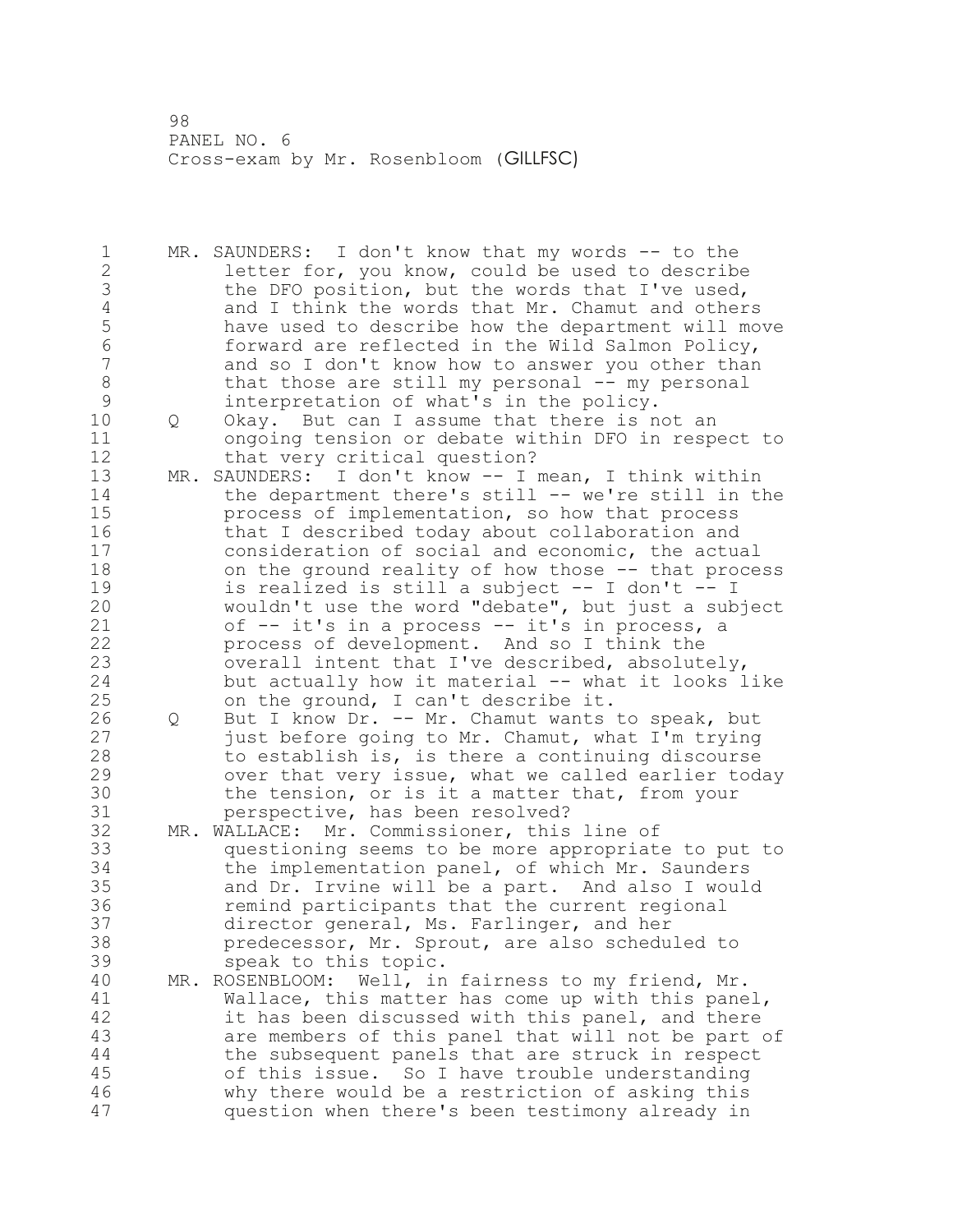respect to this question. My question is very simple: I simply want to know, for the record, 3 whether the issue that was the subject of tension,<br>4 as we described it earlier today, is, indeed, 4 as we described it earlier today, is, indeed,<br>5 see resolved in the minds of the current managers 5 resolved in the minds of the current managers<br>6 within DFO: in other words, the two of you th within DFO; in other words, the two of you that are present today? 8 1n fairness, I do know that Mr. Chamut does<br>9 3 Want to make comment. Why don't you go ahead, 9 want to make comment. Why don't you go ahead,<br>10 first, sir? first, sir? MR. CHAMUT: Thank you, sir. With all respect to my colleagues here, I think it's a very difficult question that you're asking them to answer. And I think it's an inappropriate question to this group. It really -- the panel is here and will be quite delighted and able to answer questions about the policy and the process that we went through in developing it, and can explain the policy, but 19 you're basically asking a question that would be<br>20 most appropriately addressed by senior managers, most appropriately addressed by senior managers, and I think you're putting people here on the spot to speak on behalf of issues that really are not their purview. Q Are there comments from you, Mr. Saunders, about it, or do you agree with what Mr. Chamut just 26 said?<br>27 MR. TIMBER MR. TIMBERG: If I could just speak for a moment? I support the position of the Commission counsel that this is a matter that is more appropriately addressed to the RDG panel that's coming up in two days. THE COMMISSIONER: Well, let me see, I think Mr. Rosenbloom should be allowed to ask the question. If the witnesses feel that there is somebody else within the DFO that's more appropriate to answer it, they can say so, but I think he's entitled to ask the question. MR. ROSENBLOOM: Q Your response, Mr. Saunders? MR. SAUNDERS: Yes, in my current position I spend some 41 time on the -- I'm a member of the implementation<br>42 team. I haven't been privy to or involved in team. I haven't been privy to or involved in discussions around the Wild Salmon Policy at the table -- at the operations committee table where tensions like that would be realized and discussed. To my -- I don't have enough experienced in the last year and a half with what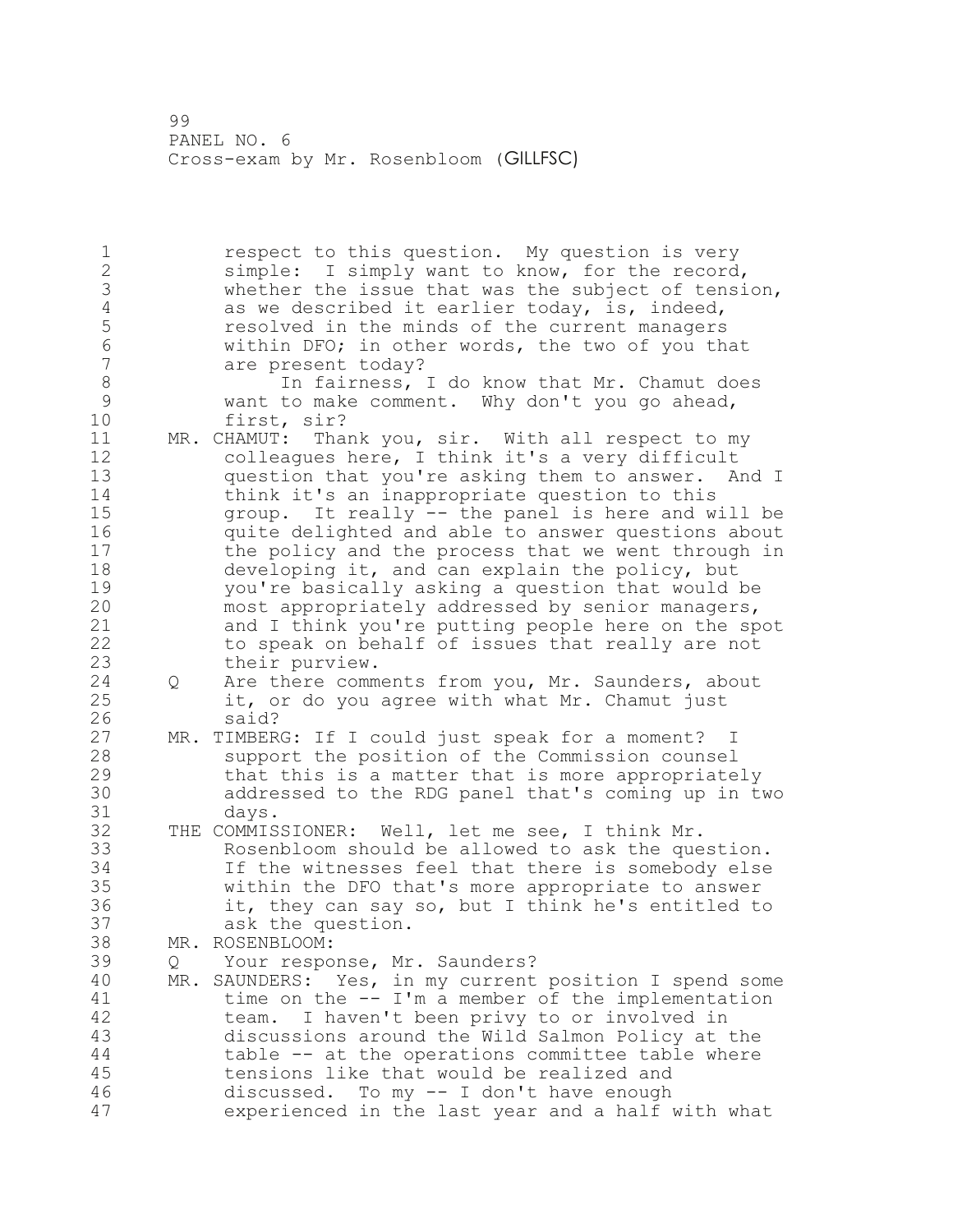1 -- and, in fact, beyond that, to know exactly what the state of play is with that tension among 3 sectors right now.<br>4 Q And can one assume 4 Q And can one assume that the question I'm raising<br>5 should be directed to Ms. Farlinger? 5 should be directed to Ms. Farlinger?<br>6 MR. SAUNDERS: I think that would be appr 6 MR. SAUNDERS: I think that would be appropriate.<br>7 0 And when you testified earlier today of your Q And when you testified earlier today of your 8 perception of where things stood right now in<br>9 terms of the approach for future implementation 9 terms of the approach for future implementation<br>10 and the trade-offs, the economic issues, social and the trade-offs, the economic issues, social issues and so on, one assumes that you founded your comments upon what was your understanding, or is your understanding of DFO positions at this 14 point in time; is that fair to say?<br>15 MR. SAUNDERS: It was founded on my expe MR. SAUNDERS: It was founded on my experience to date within DFO, yes. Q Yes. And I'm intrigued by an exchange of e-mails between Mr. Chamut - and I will be directing this 19 to Mr. Chamut - and Dr. Riddell, and it's an<br>20 e-mail in particular of November the 15th, 2 e-mail in particular of November the 15th, 2004, and it is document number 1 in our list, and I believe Mr. Lunn will have it before you in a moment. Dealing with this very controversy -- if I can put it as controversy over how -- what 26 direction DFO should take in interpreting future<br>27 mplementation of the Wild Salmon stock -- Wild implementation of the Wild Salmon stock -- Wild Salmon Policy, and I want to read from Mr. Chamut's reply to Dr. Riddell, and you'll see that 30 just under, "Brian", Subject: Concern for final<br>31 versions", and I'm going to be asking you, Mr. versions", and I'm going to be asking you, Mr. Chamut, after I read this out into the record, whether you still subscribe to this, and I then will be asking Mr. Saunders whether you subscribe to what was Mr. Chamut's perspective back in 2004. Mr. Chamut said, at that time: Brian: I am not surprised that this issue is arising as it is the most contentious and controversial choice that we have to confront 41 with this policy. I am also not surprised<br>42 that there are concerns that we have not qu that there are concerns that we have not got it right. If all we had to do was conserve the resource, our job would be easy. We would eliminate the fishery or restrict it in such a rigorous way that risks would be virtually eliminated. Our job is not that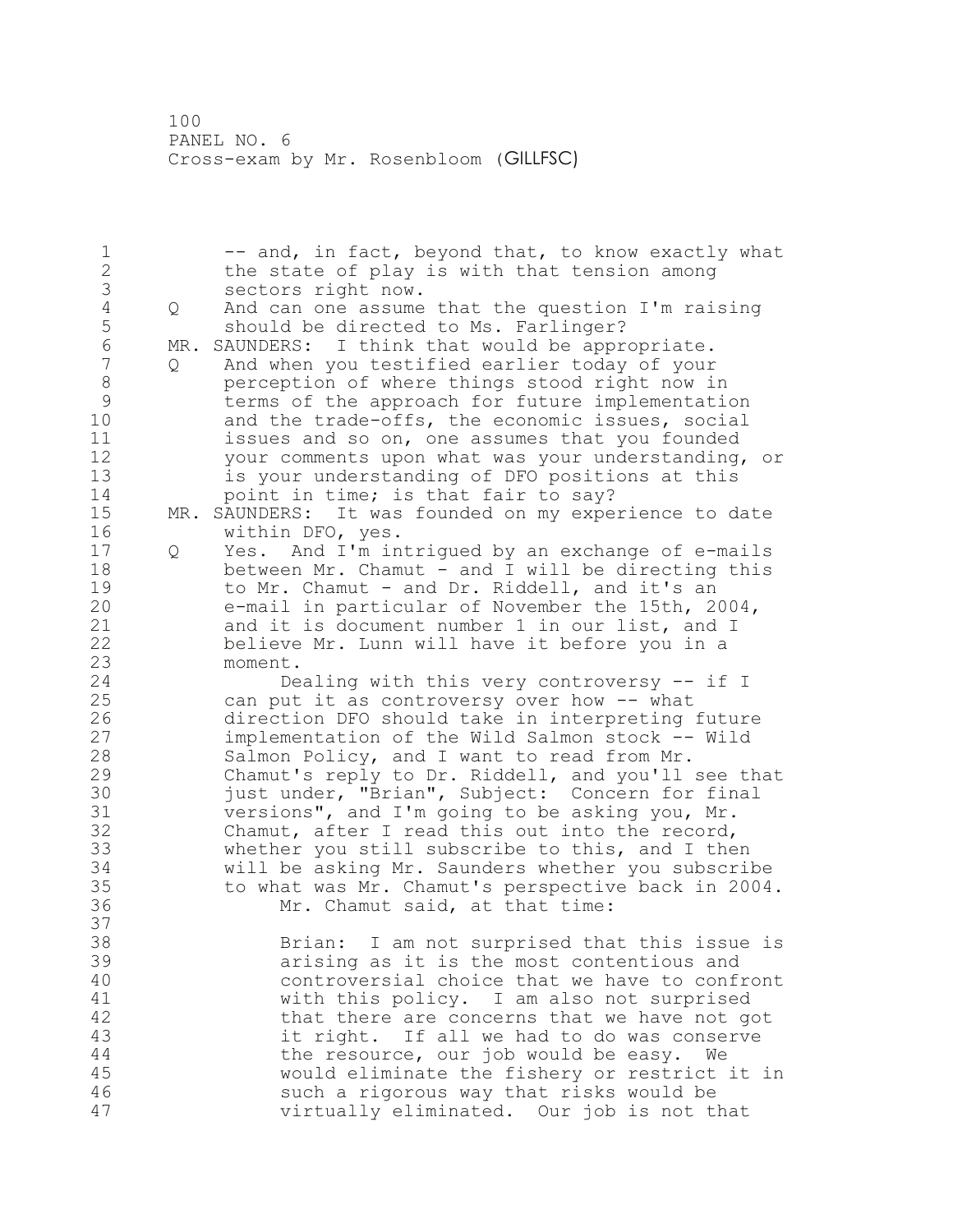1 easy. We also have a responsibility to<br>2 eprovide access to a valuable public res provide access to a valuable public resource 3 that provides income and economic opportunity<br>4 for individuals and communities. These two 4 for individuals and communities. These two<br>5 bobligations are often in conflict and findi 5 b obligations are often in conflict and finding<br>6 the right balance between the two is the 6 the right balance between the two is the policy issue that we have to confront in the 8 WSP.  $\begin{array}{c} 9 \\ 10 \end{array}$ Mr. Chamut goes on: 11 12 The policy says that we are going to conserve<br>13 conservation units, but acknowledges that conservation units, but acknowledges that 14 some populations within a CU may disappear.<br>15 1 think most, but not all, would accept tha I think most, but not all, would accept that 16 as a reasonable trade-off, given that 17 restoration of the population from straying 18 within the CU is likely. The situation where 19 we have a CU that consists of a single<br>20 population presents a different policy population presents a different policy 21 challenge. Should the policy affirm that 22 every CU will be maintained in every 23 situation? It is my view that it would be 24 poor public policy for the government to 25 commit to maintaining every CU in every 26 3ituation. I can foresee that there will be<br>27 situations where there is a small population 27 situations where there is a small population<br>28 of sockeve which qualifies as a CU. The of sockeye which qualifies as a CU. The 29 feasibility of rebuilding is very low. The 30 cost of doing so are excessively costly. In<br>31 my view, it is quite appropriate for 31 my view, it is quite appropriate for<br>32 governments to make a choice to fore governments to make a choice to forego the 33 usual range of measures to rebuild that 34 stock, and I think, as well, that we need to 35 be honest about that intent in our policy. I 36 know that this notion is going to elicit 37 opposition, but my recommendation is that it<br>38 meeds to be reflected in the policy. needs to be reflected in the policy. 39 40 Now, let me stop there for moment. Mr. 41 Chamut, do you still adopt your viewpoint as expressed back in 2004? 43 MR. CHAMUT: Well, if you go into the policy, you will 44 see that there is, in fact, provision made, and 45 I've discussed it on two or three occasions at 46 this hearing, that there is provision for the 47 minister to exercise some discretion with a CU in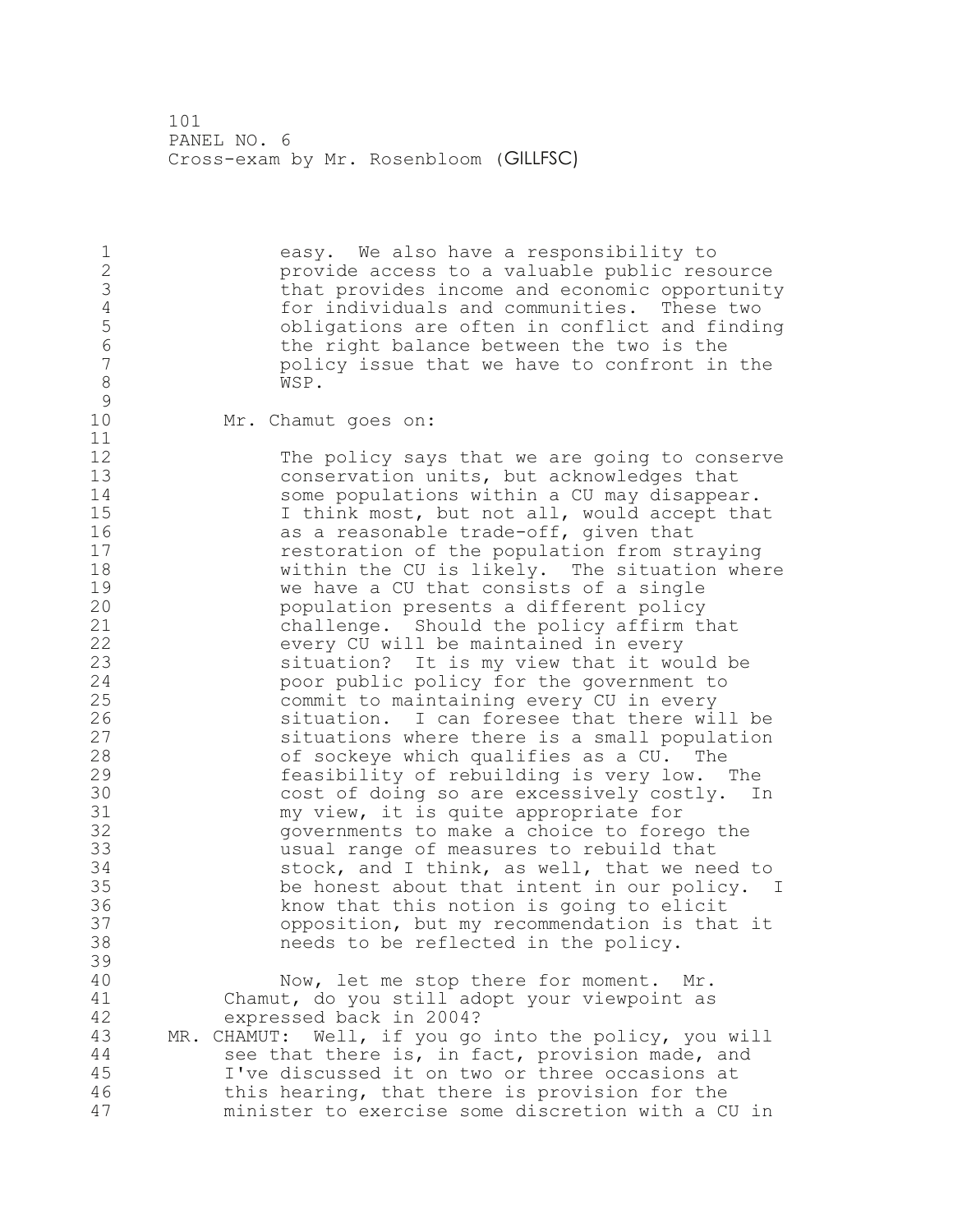particularly extenuating circumstances, I think is what the policy talks about. 3 This basically is described in my e-mail,<br>4 that we have a CU, which is a single populatio 4 that we have a CU, which is a single population,<br>5 and I think generally we're probably talking abo and I think generally we're probably talking about sockeye. It's in a situation where it's at low abundance, it's unlikely to rebuild, even in 8 situations where you might close a fishery down.<br>9 The likelihood that you could take measures to 9 The likelihood that you could take measures to<br>10 effectively close it to be rebuilt, the measure effectively close it to be rebuilt, the measures are expensive, unlikely to be successful, and in those situations I think it make sense to provide the minister with the responsibility to decide whether or not that conservation unit will be preserved. This is included in the policy. But let me be really, really clear: it's not something where the minister is going to just arbitrarily decide 19 to cast off CU's as they get into a red zone. The<br>20 purpose of the policy is to rebuild them. But we purpose of the policy is to rebuild them. But we do simply recognize that there are situations where it would be an unsuccessful attempt, it would be extremely expensive, and I think it makes sense to be clear that in these situations the minister may exercise that discretion, because it 26 is a fundamental issue, and as I say, I think it's<br>27 iust a part of prudent public policy to have that just a part of prudent public policy to have that provision in there and to be explicit about it. And that has been included in the policy, and I 30 think it is an important part of it.<br>31 0 Indeed, it is a fundamental issue. 31 Q Indeed, it is a fundamental issue. And my<br>32 auestion to you was: Do you, firstly, do question to you was: Do you, firstly, do you still adopt this viewpoint as expressed in this e-mail? MR. CHAMUT: Yeah, I do, but again, the e-mail doesn't necessarily cover everything. I just want to be really clear that this is not something that would be done in a cavalier manner; it would be extremely rare and it would be something that would be in only very extenuating circumstances. 41 Q That is very clear, from your evidence. My next<br>42 guestion is: Do you believe that the viewpoint, question is: Do you believe that the viewpoint, as expressed in this e-mail, is reflected in the Wild Salmon Policy document? MR. CHAMUT: Yes. Q Thank you. You go on and say, in this very document in the next paragraph, three lines down,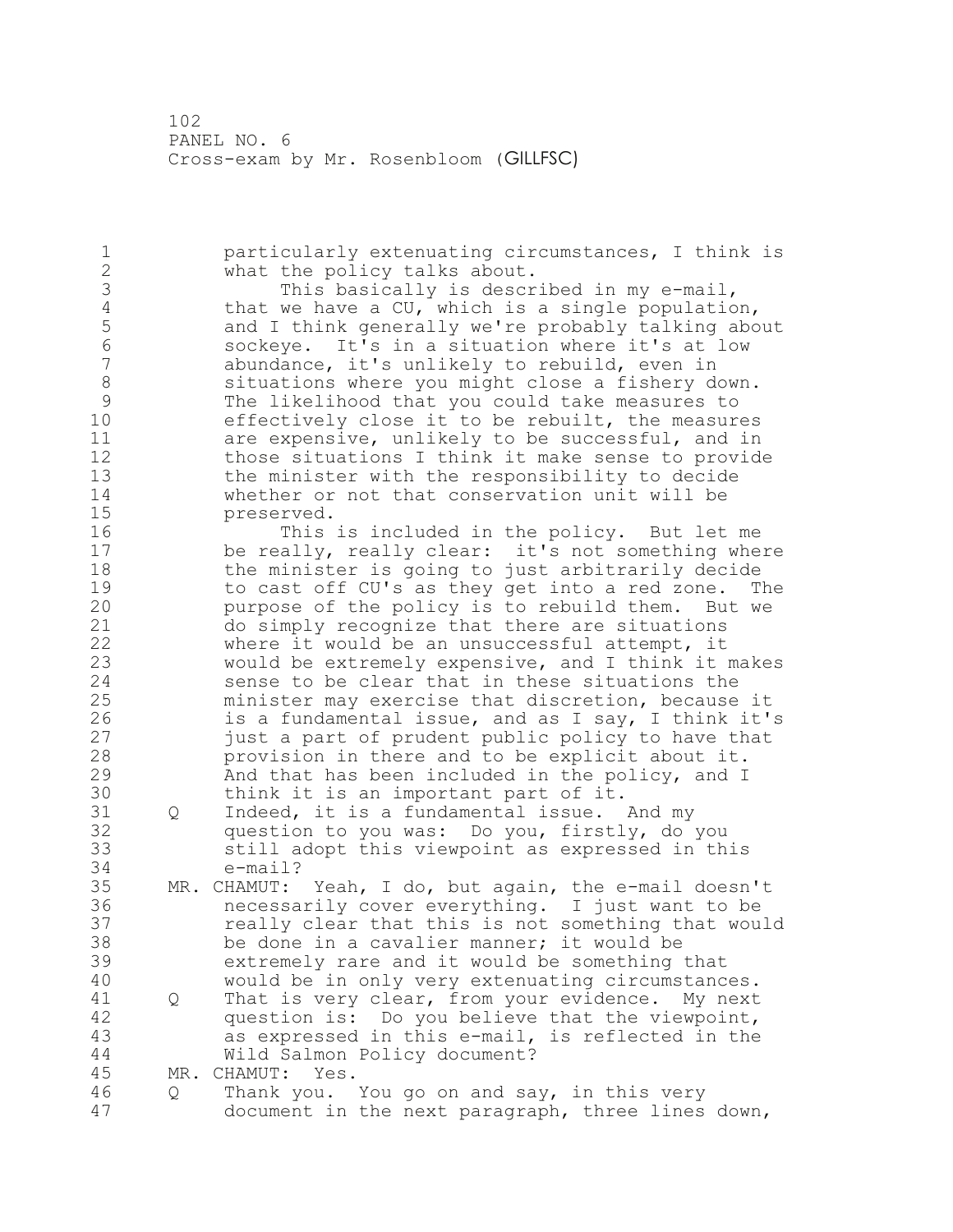including a statement like point 9 in the snapshot, "It is my intention" -- excuse me, it starts: 4<br>5 5 1t is my intention to be clear that there<br>6 6 Could be circumstances where we would asse could be circumstances where we would assess costs and biological feasibility and choose not to maintain or rebuild a CU.  $\begin{array}{c} 9 \\ 10 \end{array}$ Again, that's consistent with what you are 11 saying today; is it not? MR. CHAMUT: Yes, it is. Q And consistent with, as you interpreted, the WSP? MR. CHAMUT: Yes. Q Thank you. Now, turning to Mr. Saunders, having heard what I have just read out of this e-mail of Mr. Chamut, is this also very consistent with the evidence that you have been giving in these 19 proceedings of your viewpoint of where DFO is<br>20 moving in terms of direction with the moving in terms of direction with the implementation? MR. SAUNDERS: Mr. Commissioner, I would hesitate to say that I adopt verbatim what is in Mr. Chamut's e-mail, but in the testimony that we just heard, I mean, I would agree that the -- what I believe to 26 be the intent of that e-mail, Mr. Chamut has<br>27 bointed out is in the document, and I would pointed out is in the document, and I would stand by what is in the document in terms of this situation of letting -- of not maintaining or **120 restoring a conservation unit in extreme**<br>31 circumstances. I would add that I belie 31 circumstances. I would add that I believe that<br>32 that is a fundamental part of what I spoke to that is a fundamental part of what I spoke to earlier in the day about having a process where social and economic -- the full -- when we set objectives, biological, social, economic, that the full array of possible options need to be on the table for those around the table to make a decision based on it. Q I'm glad you raised that, because in your testimony today, I believe, you spoke of the 41 processes that you imagined would transpire if the<br>42 matter went to the minister for review. And if I matter went to the minister for review. And if I heard your evidence correctly, you spoke of a consultative process that would take place in advance of a ministerial direction or order based upon WSP; is that correct? Have I heard you correctly?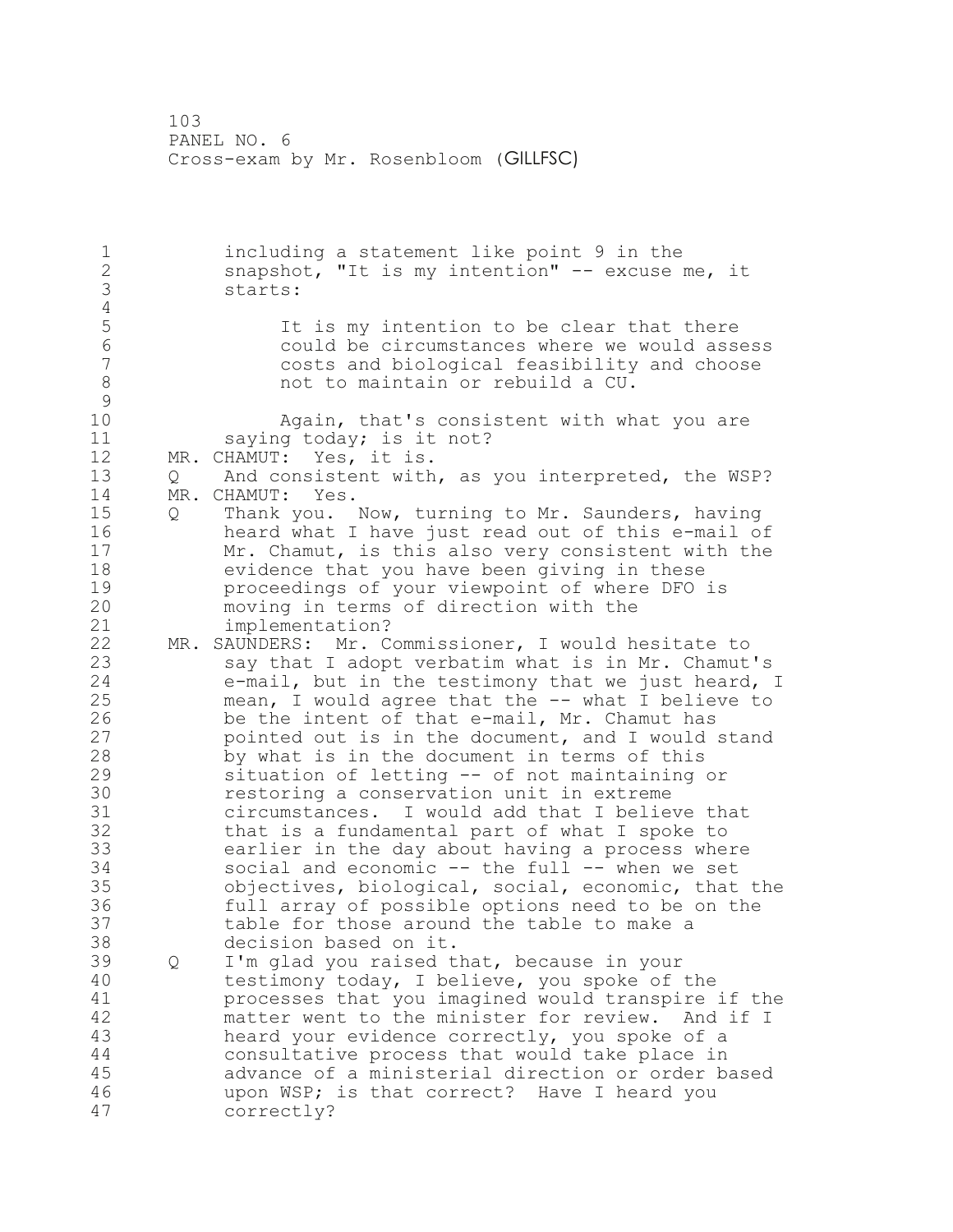MR. SAUNDERS: Yes. Q Is that consultative process documented in the WSP, or is it something that you take for granted 4 would take place?<br>5 MR. SAUNDERS: I don't MR. SAUNDERS: I don't recall if it's explicit in the WSP. Q All right. Assuming for a moment that it isn't in 8 the WSP, can I have reason to believe you have<br>9 some confidence that that would be the modus some confidence that that would be the *modus operandi* if, indeed, the matter was moving towards the minister's office? MR. SAUNDERS: I think in almost all of our decision- making, that we are all, you know, there's an extensive consultative process around any decisions relating to resource management, so I, yes, I would believe there would be a consultative process. 18 Q And Mr. Chamut wants to say something. 19 MR. CHAMUT: Yeah, I would. This is fairly clearly<br>20 expressed in the policy. There's a statement expressed in the policy. There's a statement on page 29 that does reflect that in certain circumstances the minister retains this particular discretion. But I would also - as you scurry for page 29 - let me just direct you to the first page of the policy. It's called "The Wild Salmon 26 Policy - a Snapshot". It's on the back page of<br>27 the cover. Oh, you don't have it. the cover. Oh, you don't have it. If you go to a hard copy, it's called the snapshot, and look at item number -- the next -- 30 the penultimate bullet.<br>31 0 Yes. Q Yes. MR. CHAMUT: It talks about this particular issue: The policy aims to maintain CU's but recognizes there will be exceptional circumstances where it is not feasible or reasonable to fully address all risks. And then it goes down and talks about the discretion of the minister of Fisheries and Oceans, and the last sentence says: Such a decision will be made openly and transparently. And I think you can take from that that it will involve consultation and the minister will be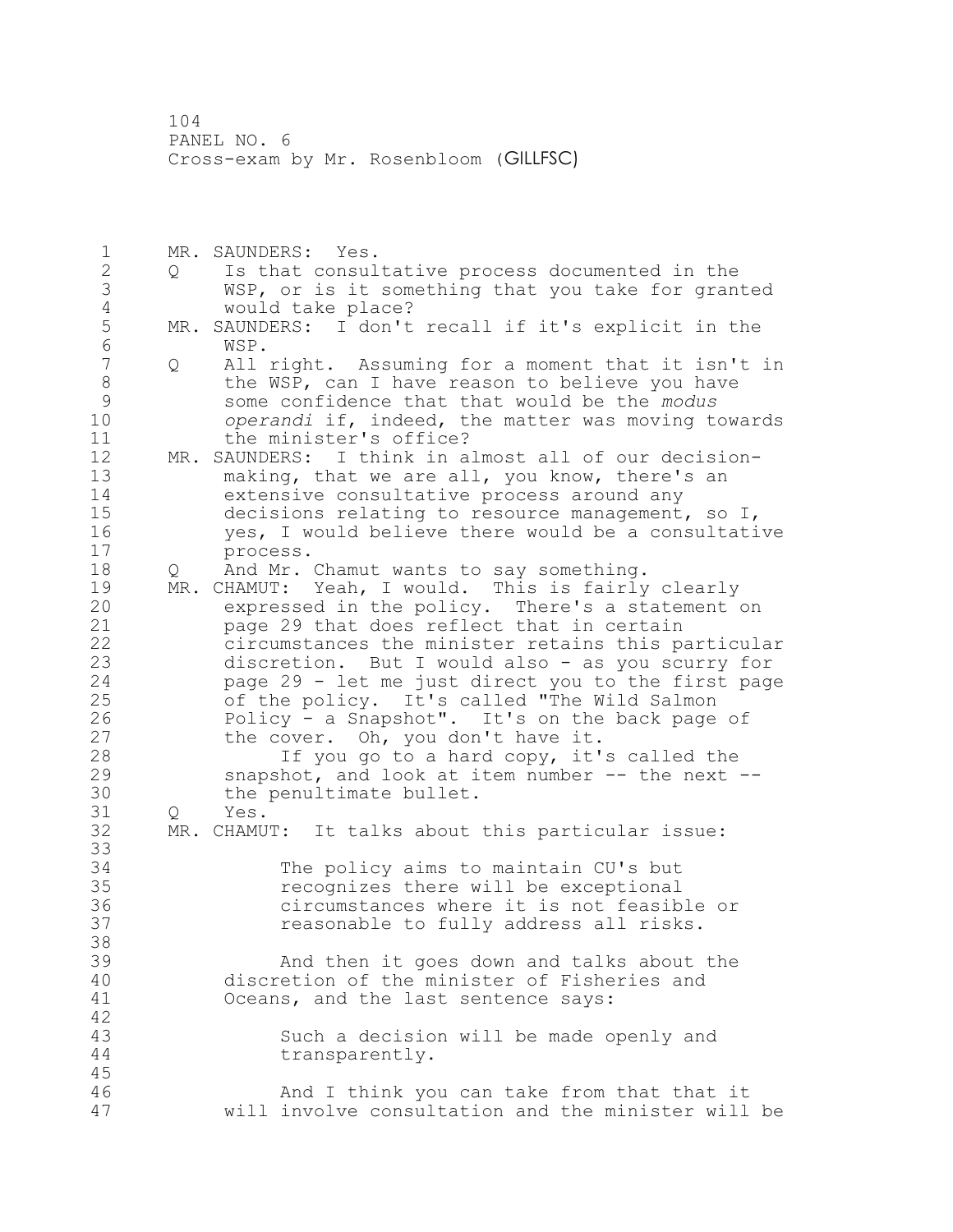1 making sure that it's not done with the stroke of<br>2 a pen, it'll be done in an open, transparent a pen, it'll be done in an open, transparent manner, and I would have no hesitation in saying 4 that there will be consultation.<br>5 0 Can I assume, in the same theme, 5 Q Can I assume, in the same theme, that in the event<br>6 that a matter doesn't go the minister but that 6 that a matter doesn't go the minister but that<br>7 there is a, what I'll call, radical decision ma there is a, what I'll call, radical decision made 8 by DFO, for example, to close a fishery because of<br>9 reaching certain benchmark -- below certain 9 reaching certain benchmark -- below certain<br>10 benchmark thresholds, that there would also benchmark thresholds, that there would also be a consultative process in advance of that decision being made by DFO managers? MR. CHAMUT: In the situation that you're referring to, there would be, as a first step, there would be what's called an integrated fisheries management plan that would be developed. As part of that plan, it would outline simply the department's proposals or intent to manage a particular fishery 19 and a particular CU, and the process for<br>20 developing an IFMP is very, very consult developing an IFMP is very, very consultative. And as part of that, if there was a decision being made -- oh, sorry, if there was a proposal being made to close a fishery, it would be the basis of consultation with a whole host of interested groups, First Nations, recreational fishers, other 26 interested parties, commercial fishermen, and that<br>27 would be part of the integrated fisheries would be part of the integrated fisheries management plan, which is always sent to the minister for approval, and the minister has the 30 responsibility for approving all of those plans.<br>31 So it would be done -- it would not be done 31 So it would be done -- it would not be done<br>32 by a local manager based on, you know, something by a local manager based on, you know, something that was seen as a whim, if I'm reading your -- if I'm interpreting your question correctly; it would be part of an IFMP, lots of consultation, final decision by the minister. Q Well, I may be the only one in this room that missed that. I didn't appreciate that when decisions were made under WSP that all matters would go to the minister for decision-making, and 41 I obviously learn that from your evidence, now,<br>42 and in the process of getting ministerial revie and in the process of getting ministerial review and decision there would be consultation in all respects, in all cases, correct? MR. CHAMUT: Yes, sir. And if you have been involved with the commercial fisherman, I think you'll know that consultation with the department is one of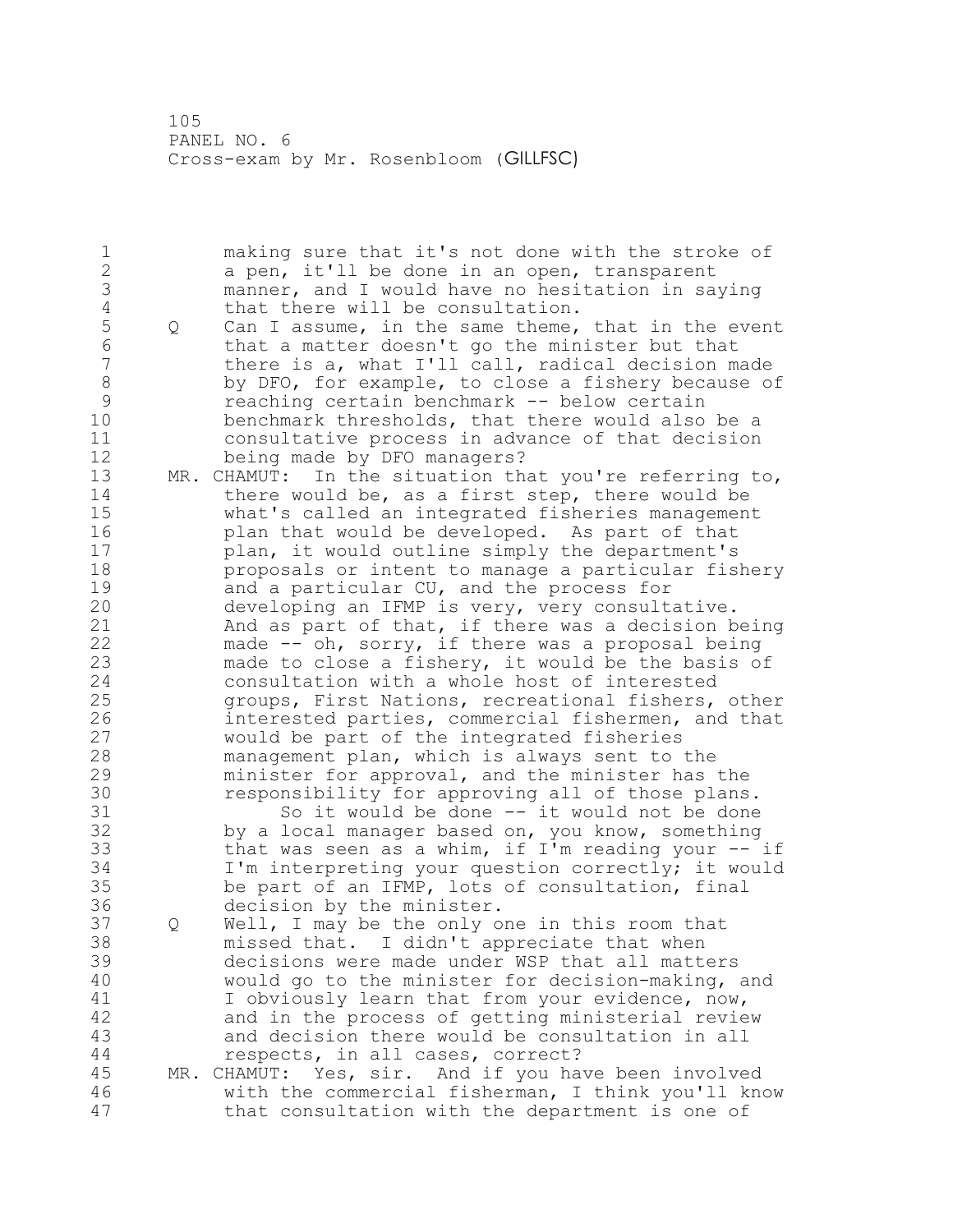1 the activities that keeps them very, very busy during the winter, spring, fall and summer, and 3 there's virtually no time for fishing these days,<br>4 so --4 so --<br>5 Q Right 5 Q Right.<br>6 MR. CHAMUT: MR. CHAMUT: -- there is a lot of consultation. Q Believe me, I've heard that complaint from my clients, how time consuming that is. But I am, of 9 course, speaking totally in the context of<br>10 implementation of the WSP, as I raise these implementation of the WSP, as I raise these questions with you, I think you'll appreciate that. For Dr. Riddell, in your précis of evidence, Exhibit 99, I believe, at page 3, you say, and I'll just summarize it, and please, if you don't recognize what I'm speaking of, I'm happy to lead you right to that document, but you say that if 18 the WSP is not a policy to protect biodiversity at 19 all costs, but a practical policy to ensure<br>20 biodiversity, then my question to you is th biodiversity, then my question to you is this: Then why does the science backup for this not include explicit analysis of the trade-off relationships between use, rate - in other words, harvest - and expected biodiversity loss, instead of just specifying a set of benchmarks or targets 26 for conservation units? Do you understand my<br>27 equestion? question? DR. RIDDELL: Well, I think I understand your question, but your question really pertains to a very 30 specific situation that would be taken into<br>31 account in the management planning for how account in the management planning for how to manage those resources, and they could be between CU's, they could be between different species of CU's and that, and so within the broad national policy like this, we were trying to specify what would constitute a forward-thinking and precautionary approach to conserving genetic diversity in the long term. Bu the trade-off that you're talking about are more appropriately considered within the 41 specific confines of what the problem really is.<br>42 11 Would be a very different outcome depending o It would be a very different outcome depending on how different the status of the conservation units that were involved were, what the differences in their productivities were, what your opportunities for implementing management change were, and that if you were down to a single management group,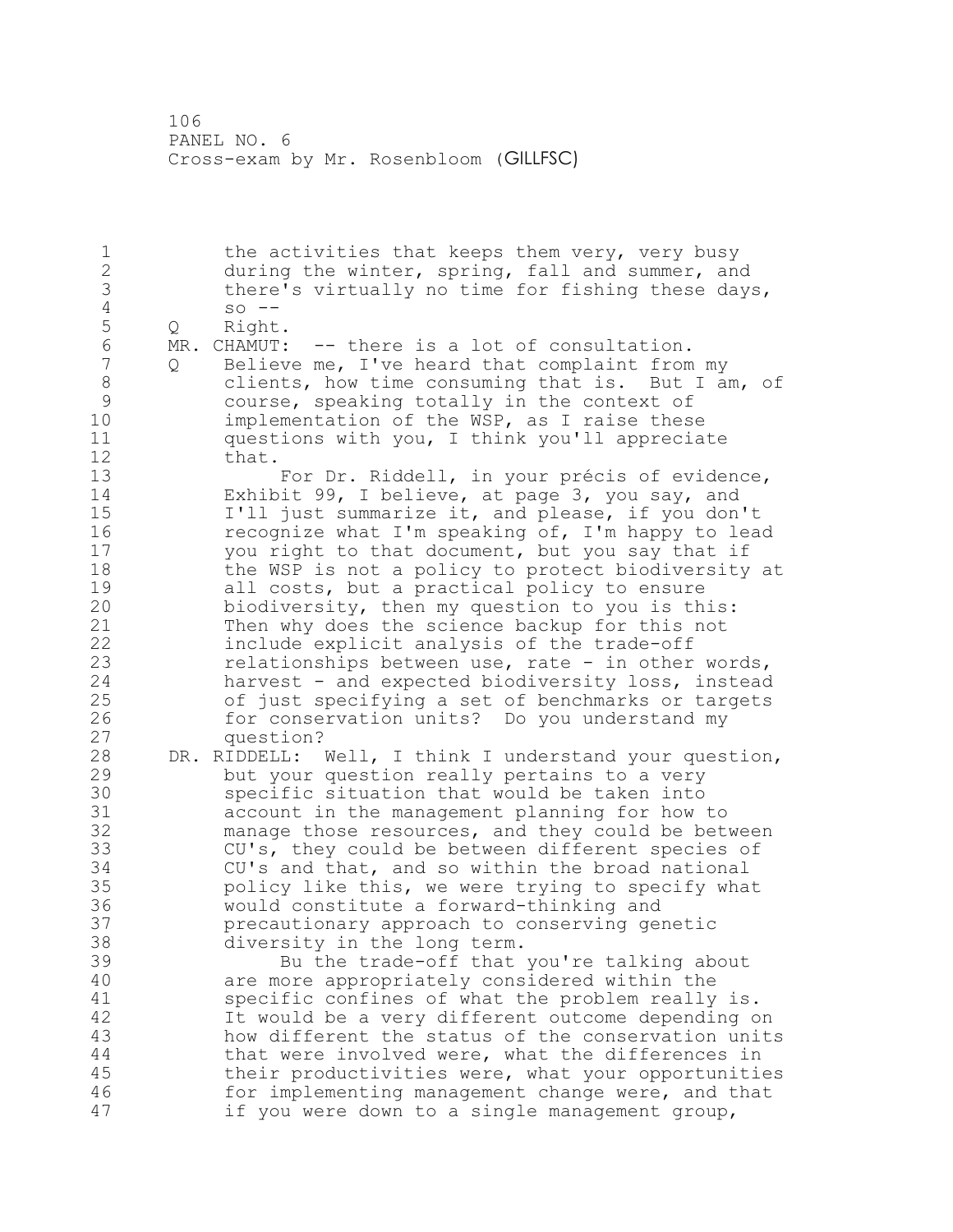then you have very limited options in doing anything through fishing. You might have to do something through enhancement or habitat 4 alteration.<br>5 So, I 5 So, I mean, there is such a combination of 5<br>6 Sossible scenarios in any of these examples that possible scenarios in any of these examples that you couldn't really build them in. But it is --8 what you're saying is clearly what would be done<br>9 in the development of a management plan. 9 in the development of a management plan.<br>10 0 Right. So it wouldn't be focused upon b Q Right. So it wouldn't be focused upon by the scientist, but it would be focused upon in the next phase where the managers had to grapple with the issue of reaching benchmark thresholds? DR. RIDDELL: That's correct. The science is describing how you define the spatial units, the conservation units, what are the benchmarks, establishing the assessment framework so that you 18 have the data upon which to do the analysis, 19 looking at the habitat and ecosystem issues, and<br>20 meally what you're referring to is when we start really what you're referring to is when we start talking about wild salmon, too, I think is the phrase you're using, for Strategy 4, that is where we recognize that for ecosystem-based management and to really incorporate the interests and concerns of a particular community, you must have 26 a more inclusive process. That's the intention<br>27 of, I think it's, figure 8 in the document, to of, I think it's, figure 8 in the document, to show that -- Mark actually described it as managing for egg to egg and that. 30 So you have the three information inputs that<br>31 are largely scientific and that, not just from are largely scientific and that, not just from scientists, for from communities and a science background and, you know, historical data and that, but the actual consideration of all these trade-offs has to be within this particular management framework and the problem at hand. Q And so you would expect the managers to carry out the explicit analysis of the trade-off relationships? DR. RIDDELL: With the advice of science, because we 41 would develop many of the --<br>42 0 Yes. Q Yes. DR. RIDDELL: -- well, not me anymore, but science would develop many of the models and they would provide advice on what type of models are appropriate for the trade-offs. An expert in that is going to talk to you later, probably, Dr. Carl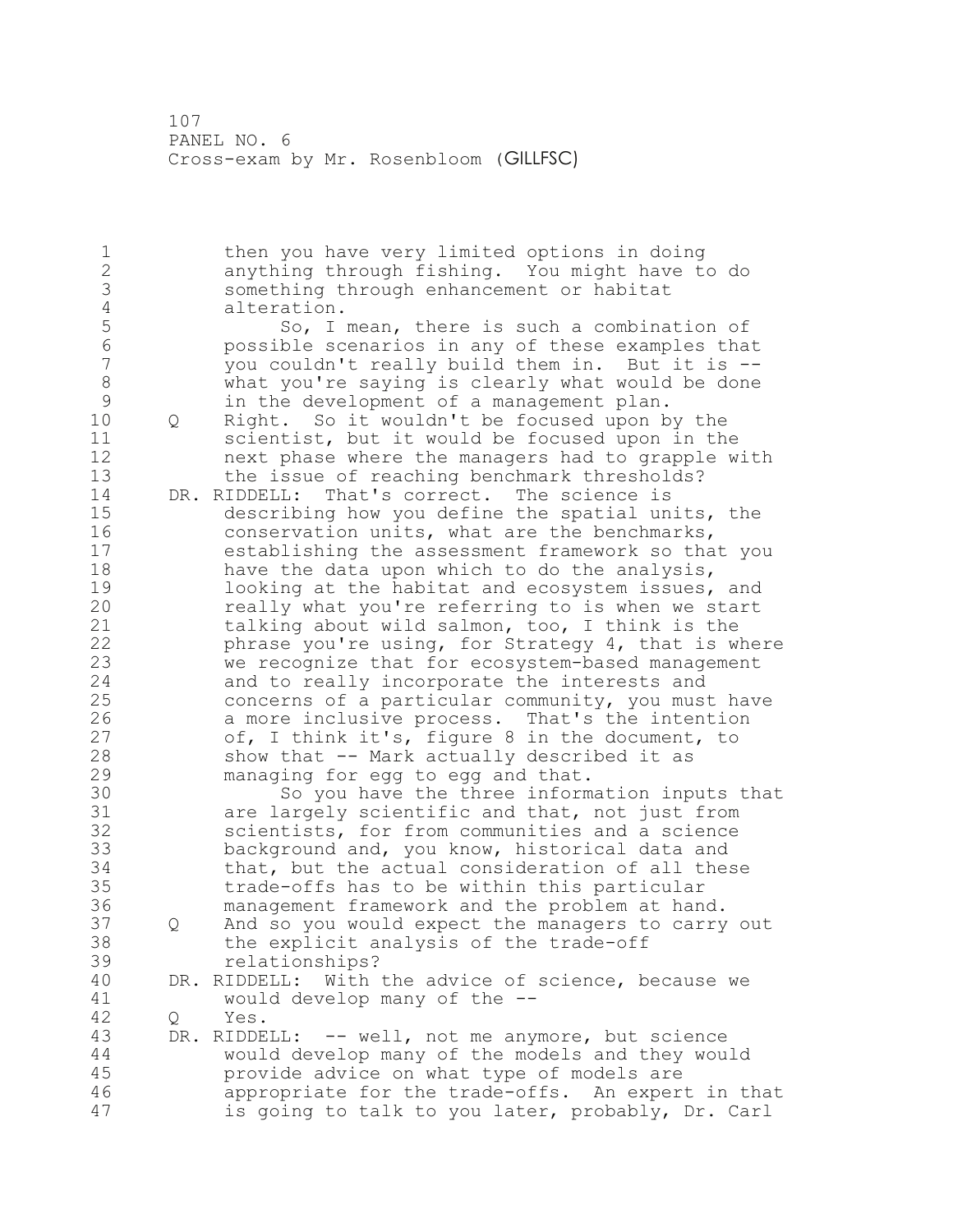| $\mathbf 1$    |     | Walters, on that.                                       |
|----------------|-----|---------------------------------------------------------|
| $\frac{2}{3}$  | Q   | Thank you.                                              |
|                | MR. | WALLACE: I'm not sure, Mr. Rosenbloom, if you can       |
| $\overline{4}$ |     | -- it's hard, sometimes, for me to find the line        |
| 5              |     | between the issues of management. Dr. Riddell           |
| $\sqrt{6}$     |     | pointed it out here. I'm not sure if your               |
| $\overline{7}$ |     |                                                         |
|                |     | questions continue to go along the management and       |
| $\,8\,$        |     | the integration of the policy and the management,       |
| 9              |     | but that really is the subject matter of the            |
| 10             |     | Strategy 4, which we'll deal with later.                |
| 11             |     | MR. ROSENBLOOM: Well, I've concluded that question and  |
| 12             |     | gotten my answer. I don't believe that I violate        |
| 13             |     | Mr. Wallace's concerns in the next series of            |
| 14             |     | questions I have. In any event, I see it is 4:30.       |
| 15             |     | It may be an appropriate time to adjourn.               |
| 16             |     | MR. WALLACE: Mr. Commissioner, I'm concerned about      |
| 17             |     | time. I'm not sure how much longer Mr. Rosenbloom       |
| 18             |     | intends to go, but I would -- I've asked the            |
| 19             |     | participants if they'd be available until 5:00          |
| 20             |     | today, and I would $-$                                  |
| 21             |     | MR. ROSENBLOOM: Oh, 5:00?                               |
| 22             | MR. | WALLACE: -- prefer to carry on, if we may?              |
| 23             | MR. | ROSENBLOOM: I'm sorry, I thought it was 4:30.<br>$I'$ m |
| 24             |     |                                                         |
|                |     | happy to carry on. Thank you.                           |
| 25             | Q   | Dr. Riddell, let me ask you this: The sockeye           |
| 26             |     | fishery that, of course, is the focus of this           |
| 27             |     | inquiry, would you agree that that fishery is           |
| 28             |     | largely dependent on a relatively small number of       |
| 29             |     | large stocks? That's my first question.                 |
| 30             |     | DR. RIDDELL: The abundance is definitely dependent on   |
| 31             |     | a relatively small group of large stocks, yes.          |
| 32             | Q   | Secondly, isn't it true that some of the small          |
| 33             |     | stocks that are the main concern for sockeye            |
| 34             |     | biodiversity loss in the Fraser rear in smaller         |
| 35             |     | lakes, like Cultus, that have no potential for          |
| 36             |     | ever replacing losses if anything bad should            |
| 37             |     | happen to the larger stocks; do you agree with          |
| 38             |     | that?                                                   |
| 39             | DR. | RIDDELL:<br>Well, yes and no.                           |
| 40             | MR. | WALLACE:<br>Mr. Commissioner, this strikes me very      |
| 41             |     | much as harvest management and, subsequently,           |
| 42             |     | Strategy 4 series of questions. The questions --        |
| 43             |     | we're talking here about the development of the         |
| 44             |     |                                                         |
| 45             |     | policy, the science that goes into protecting           |
|                |     | biodiversity, the identification of CU's, the           |
| 46             |     | identification of benchmarks in those CU's, and         |
| 47             |     | just what the structure is. In my submission, Mr.       |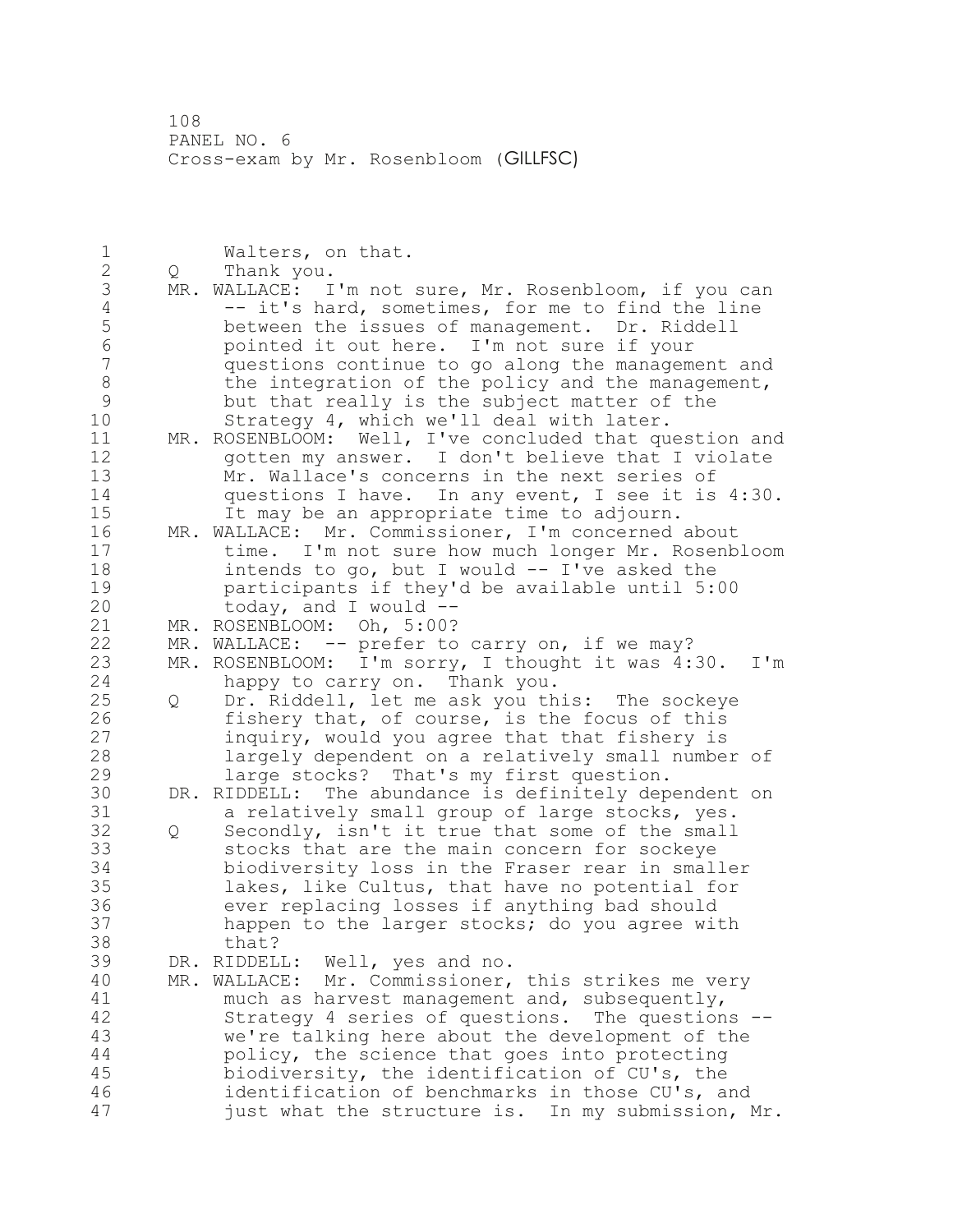Rosenbloom's questions are much better directed at later panels and later topics in this inquiry. MR. ROSENBLOOM: Will Mr. Wallace refresh my memory: 4 Is Dr. Riddell present for the harvest management?<br>5 MR. WALLACE: I don't know the answer to that. 5 MR. WALLACE: I don't know the answer to that.<br>6 MR. ROSENBLOOM: Well, I take the position Dr. 6 MR. ROSENBLOOM: Well, I take the position Dr. Riddell<br>7 has been testifving about these very matters. has been testifying about these very matters. Q Maybe, Dr. Riddell, do you know whether you are a prospective panellist for the harvest management panel? DR. RIDDELL: The harvest management panel is 12 immediately after Christmas? Is that that -- following? I do not believe that I am on that 14 list, at this time. MR. ROSENBLOOM: Well, that being the case, Mr. Commissioner, and in the context of the evidence we've already heard from Dr. Riddell about biodiversity, I don't quite understand why it's 19 19 11 inappropriate to ask this question of him, and<br>20 12 appreciating his background and his experience. appreciating his background and his experience. THE COMMISSIONER: Mr. Rosenbloom, if your questions arise out of testimony that Dr. Riddell has given so far, I think it's appropriate for you to pursue in your cross-examination those answers to those questions. To the extent that it opens up new 26 avenues which have not been testified upon, then I<br>27 think that's a different matter. So if your think that's a different matter. So if your questions do flow from testimony we've heard in the proceedings here yesterday and today, I think 30 you're entitled to pursue those.<br>31 MR. ROSENBLOOM: Well, I don't want t MR. ROSENBLOOM: Well, I don't want to belabour this, and I don't want to take up a lot of time of the Commission, but Dr. Riddell has been testifying about biodiversity, the importance of preserving biodiversity, we've been speaking of SAR's and COSEWIC and so on and so forth. I would have thought that this line of questioning was very relevant to the issue of biodiversity and the nature of the stock of the west coast and whether it is of value to seek protection of all stock 41 within the Pacific sockeye community. SO I would<br>42 have thought it was very relevant and that we'd have thought it was very relevant and that we'd been talking about biodiversity for the last two days. THE COMMISSIONER: I don't think I was denying you your opportunity to ask the question, Mr. Rosenbloom. MR. ROSENBLOOM: No.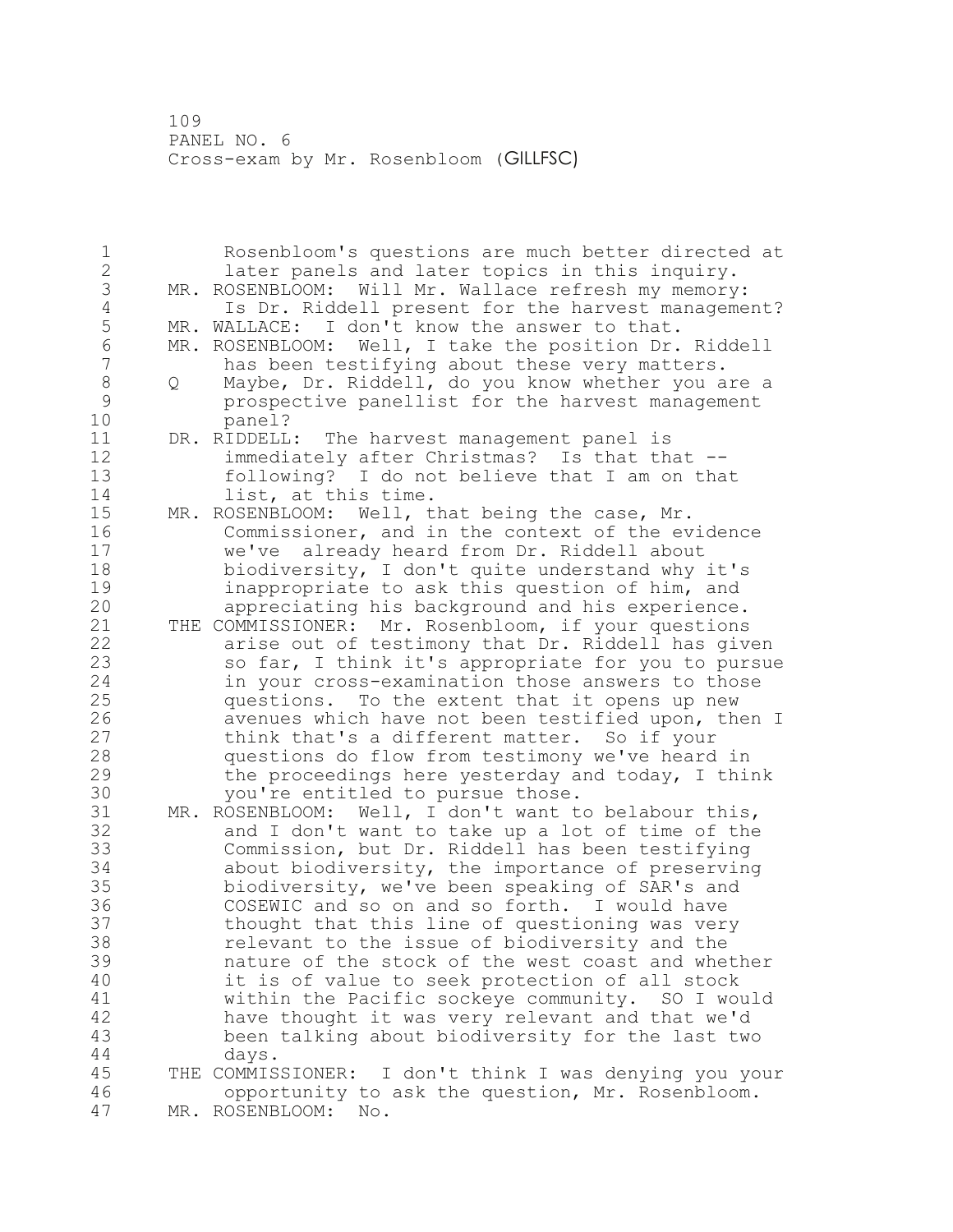THE COMMISSIONER: So I think you should put your question to Dr. Riddell. I'm sorry, I didn't make a note of the last question you asked. Mr. Wallace got up to object and I didn't make a note of it, but  $--$ 6 MR. ROSENBLOOM: Right.<br>7 THE COMMISSIONER: -- i THE COMMISSIONER: -- if you want to put your question 8 to him again? 9 MR. ROSENBLOOM: Yes, I would.<br>10 THE COMMISSIONER: Thank you. THE COMMISSIONER: Thank you. MR. ROSENBLOOM: Thank you. Q Dr. Riddell, isn't it true that some of the small stocks that are the main concern for sockeye biodiversity loss in the Fraser rear and smaller lakes, like Cultus, that have no potential for ever replacing losses if something bad should happen to the larger stocks? MR. WALLACE: Mr. Commissioner, the question will be -- 19 these questions will be appropriate for other<br>20 panels. We will be dealing specifically with panels. We will be dealing specifically with the Cultus Lake situation. We will be dealing with the application of harvesting plans under Strategy 4 and under the harvest management sections. This 24 goes way beyond the development of the policy and, in my submission, this panel is not the place to 26 put those questions. If it's imperative that Dr.<br>27 Riddell be back, I would listen to why that might Riddell be back, I would listen to why that might be, but the Commission counsel has put together the people they think are the appropriate witnesses for these panels and have invited participants to suggest others for those panels where it would be more appropriate than this one. MR. ROSENBLOOM: I'm in your hands, Mr. Commissioner. THE COMMISSIONER: Mr. Rosenbloom, what I would suggest, to get on with it - we're going to lose the next 20 minutes in this debate - is for you to reserve the questions that you had intended to ask on this particular point. I will hear from you if Mr. Wallace and you cannot agree on whether or not Dr. Riddell should be recalled to answer your 41 questions in the context of another panel that's<br>42 dealing more specifically with the area in which dealing more specifically with the area in which you wish to pursue your questions. So if it's convenient for you, now, to move onto another topic, I would certainly not like to forget this line of questions that you want to pose, but ask you to move on at this stage.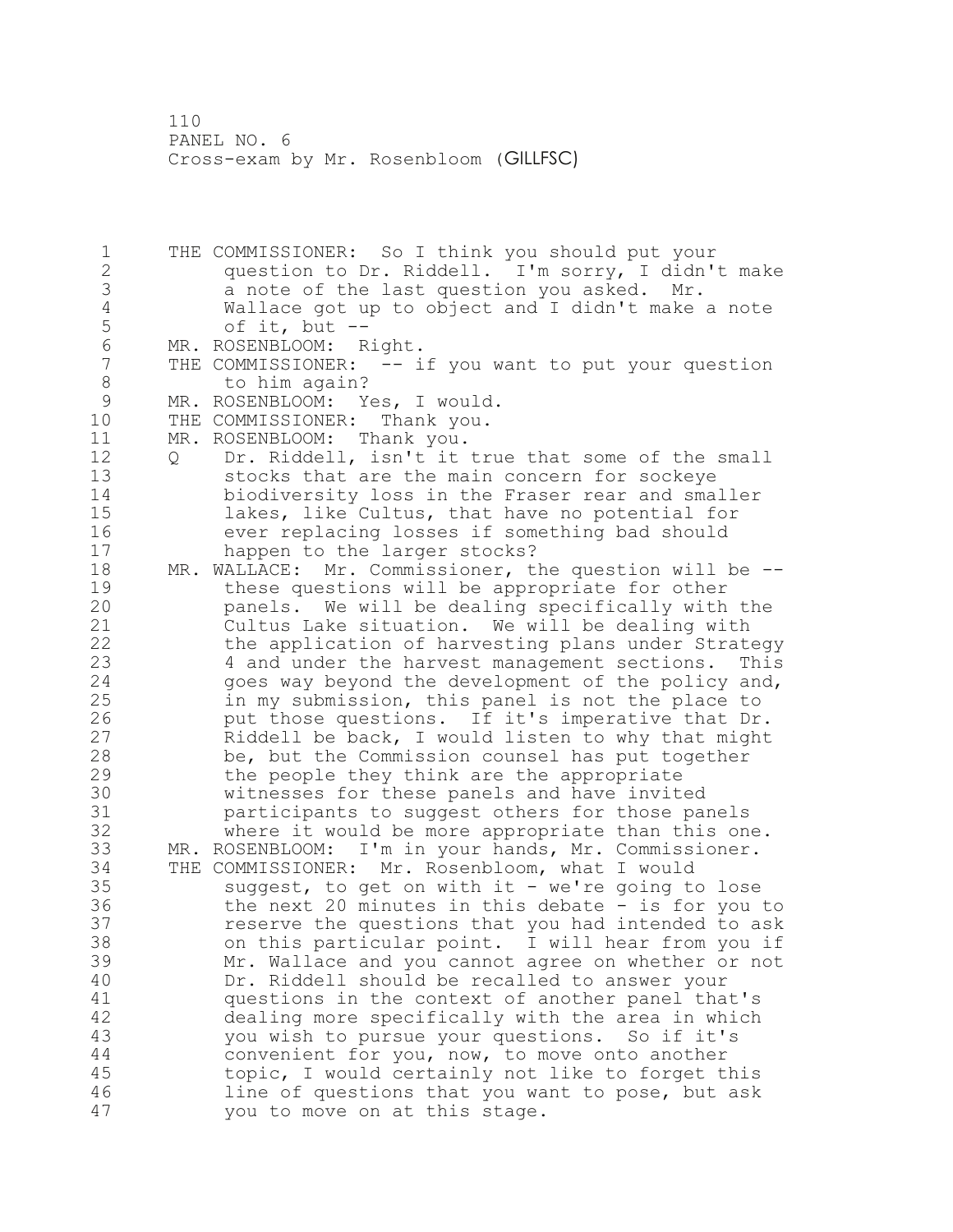MR. ROSENBLOOM: Yes, I will concede to you, Mr. Commissioner. I don't think Dr. Riddell is the 3 only scientist that is coming before this tribunal<br>4 that is able to answer the question, I just wanted 4 that is able to answer the question, I just wanted<br>5 to pick the brains of Dr. Riddell, who is 5 to pick the brains of Dr. Riddell, who is<br>6 0bviously respected in the field and very obviously respected in the field and very, very experienced, and that's why I was directing the 8 question to him, especially, when I learn that we<br>9 may not see him again. But in any event, we will 9 may not see him again. But in any event, we will<br>10 leave it for Mr. Wallace and I to talk out and leave it for Mr. Wallace and I to talk out and possibly to recall Dr. Riddell. I'm sure that's great news for you, Dr. Riddell, but we may see you again, after all. Q Yesterday, Mr. Saunders, I believe that you made some comment about the holistic approach to ecologically-based management, and you spoke, in **particular, that implementation of the policy**  requires DFO to consider how many salmon is 19 necessary to support the ecosystem; the bears, the eagles, et cetera - this isn't verbatim - you eagles, et cetera - this isn't verbatim - you **recall that portion of your evidence?**  MR. SAUNDERS: Yes, I do. Q I'm a little intrigued by that. Tell me this: How much -- when you say "as much as we understand it", surely this suggests that "we" as a society 26 and "you" as DFO and the scientists, really don't<br>27 anderstand much at all when it comes to that issu understand much at all when it comes to that issue of feeding the ecological system in terms of bears and eagles, and so on, with salmon carcass? 30 MR. SAUNDERS: I would say that we're in early days in<br>31 Sort of understanding. There's a lot to learn 31 sort of understanding. There's a lot to learn<br>32 around structure and function of ecosystems. around structure and function of ecosystems. Q And you would agree with me in terms of eagles and bears and so on, there are huge, vast tracks of land in British Columbia where bears and eagles inhabit that aren't anywhere near salmon-rearing streams? Obviously? MR. SAUNDERS: I'm not sure that's obvious. Q Really? MR. SAUNDERS: I would say the larger proportion of the 41 land mass has salmon in streams.<br>42 O Yes, where there are streams, bu Q Yes, where there are streams, but the point I'm also making is that the feeding that does take place is obviously in a window of, whatever, six weeks, seven weeks, annually, obviously? MR. SAUNDERS: I'm uncomfortable with going -- I'm -- in my current position, I'm not an active research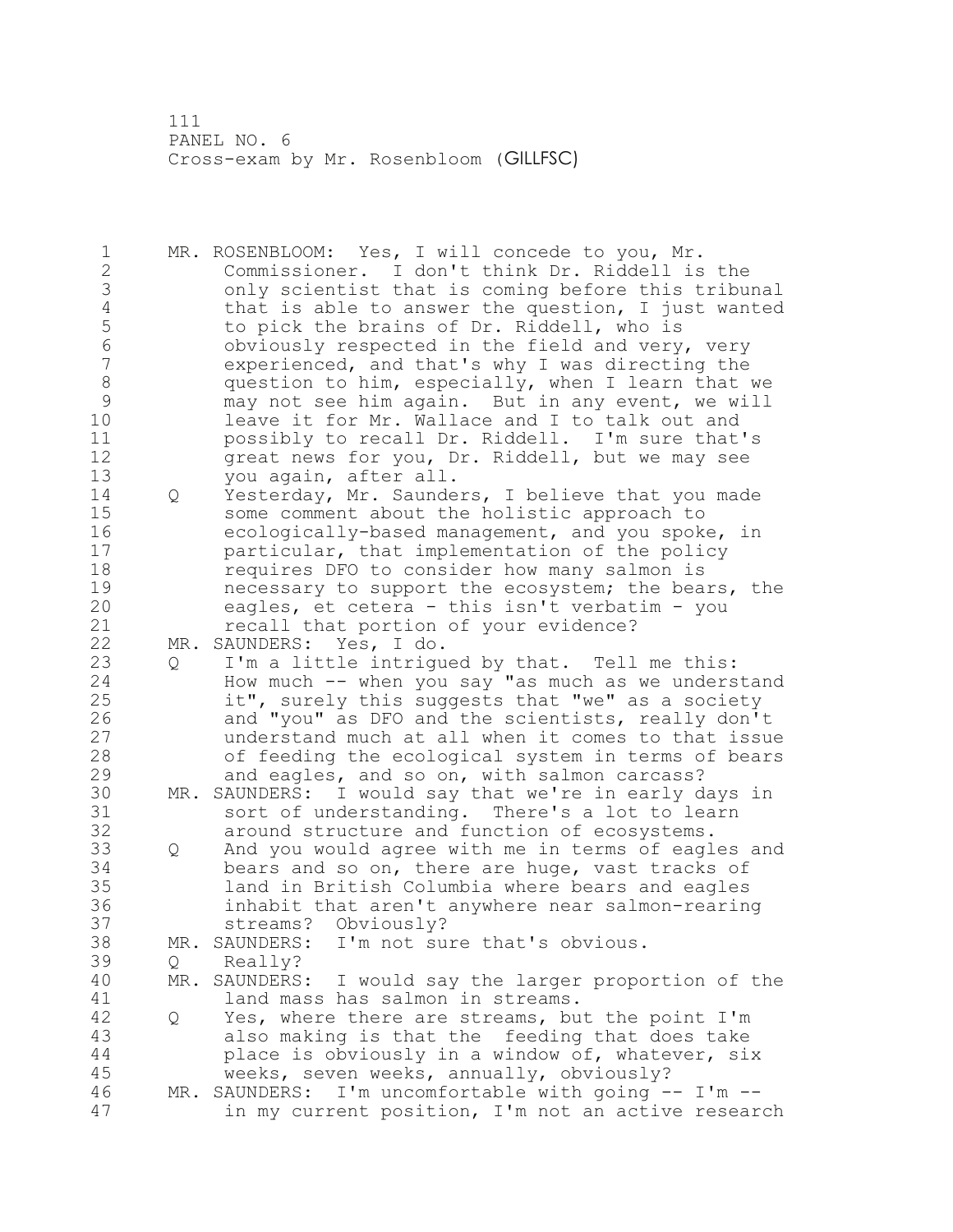1 scientist --<br>2 0 Right. Q Right. 3 MR. SAUNDERS: -- in the area of this. There are other<br>4 panellists, perhaps, and others that are in front 4 panellists, perhaps, and others that are in front<br>5 of this commission, that can speak to it. I'm not 5 5 of this commission, that can speak to it. I'm not<br>6 Sure where you're going with the question, but... 6 sure where you're going with the question, but...<br>7 0 I'm sorry, and Dr. Irvine does want to sav Q I'm sorry, and Dr. Irvine does want to say something. Yes? 9 DR. IRVINE: Well, I'll just make the comment that it<br>10 isn't, you know, the benefit of nutrients that isn't, you know, the benefit of nutrients that salmon bring into the watershed are not only utilized in a six-week period. I mean, they contribute to the food chain, and so they really contribute right through an extended period of time. Q Yes. DR. IRVINE: So it's not like they're only feeding on 18 the salmon. They feed on the organisms that feed 19 on the salmon.<br>20 0 But you do bot Q But you do both agree, as you have said already, Mr. Saunders, that we're at an early stage of understanding that dynamic? MR. SAUNDERS: I'm probably not a good person to state how early or how much we know, but it is reality resource management going forward that we need to 26 consider the requirements of ecosystems.<br>27 0 Dr. Irvine, you state in your précis, wh Q Dr. Irvine, you state in your précis, which is Exhibit 103, in part you say that you will say at this hearing that you had not seen -- you have not 30 seen any draft operational guidelines through the<br>31 WSP implementation team or Strategy 1 team. WSP implementation team or Strategy 1 team. You're familiar with what I'm referring to? DR. IRVINE: Yeah, I'm just trying to find it on the page so I can see it in context. Q Yes, I'm referring to Exhibit 103, page 4, bottom of page 4, the last bullet. The last line of that paragraph, which reads: He will say that he has not seen any draft operational guidelines through the WSP Implementation Team or Strategy 1 Team. You see that, now, sir? DR. IRVINE: Okay, so what we're talking about, here, is a different set of operational guidelines. Q Yes. DR. IRVINE: The operational guidelines that we've been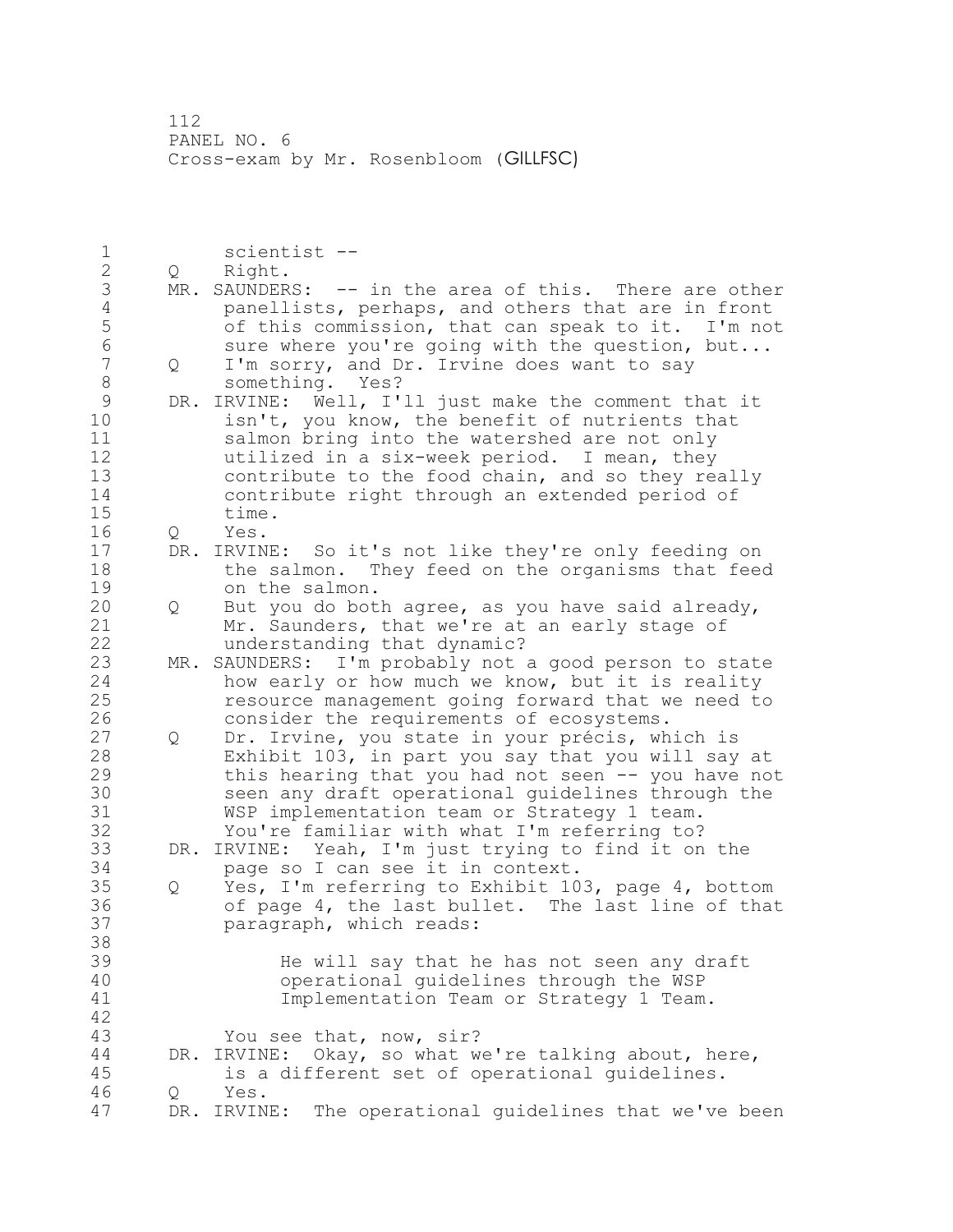1 talking about over the last two days were really 2 the prescriptive measures that were -- that we 3 intended to develop in the early stages of the<br>4 WSP. There is, within the policy, a mention o 4 WSP. There is, within the policy, a mention of --<br>5 brobably an unfortunate use of the words 5 b probably an unfortunate use of the words<br>6 completed into the model widelines", so we use that 6 "operational guidelines", so we use that term again, and as I recall, it was basically to 8 determine the process by which that buffer would<br>9 be specifically identified. So this is the buff 9 be specifically identified. So this is the buffer between the CU lower benchmark and the point at 11 which a CU might be considered at risk of 12 extirpation. 13 Q And in respect of that matter, you have not seen 14 the operational guidelines? 15 DR. IRVINE: I have not seen, to my recollection, 16 guidelines through the WSP implementation team, or 17 Strategy 1 team, about the specific delineation of 18 that buffer, that's true. 19 MR. WALLACE: The doctor will be back to speak to this<br>20 on the implementation of that. on the implementation of that. 21 MR. ROSENBLOOM: Thank you very much. 22 Q I want to turn, now, to the whole issue of funding 23 and implementation, and without moving directly 24 into implementation, but rather into the mindset 25 of all of you who participated in the development 26 of the WSP, as I read the précis of evidence of<br>27 the four of you, one common theme, I suggest to the four of you, one common theme, I suggest to 28 you, is that there has been a real squeeze, 29 financially, in respect to implementation or 30 working towards implementation of this program<br>31 and, in fact, even you, Mr. Chamut, in your 31 and, in fact, even you, Mr. Chamut, in your<br>32 evidence this afternoon, spoke of cobbling p evidence this afternoon, spoke of cobbling money 33 together. 34 Now, this is a pretty critical issue for the 35 long-term viability of this policy. Might I first 36 ask you, and maybe to keep order here, I'll direct 37 it, first, to Dr. Riddell, during your 38 participation. What I don't see in my review of 39 documents - and believe me, I'm not suggesting 40 I've seen everything that's in the body of 41 documents that have been provided to us - was<br>42 there a point in time in the earlier stages o there a point in time in the earlier stages of 43 this initiative, where the minister was informed 44 of what you believe you believed - "you", meaning 45 you, collectively with DFO - believed to be the 46 cost of putting this program together and 47 implementing the program?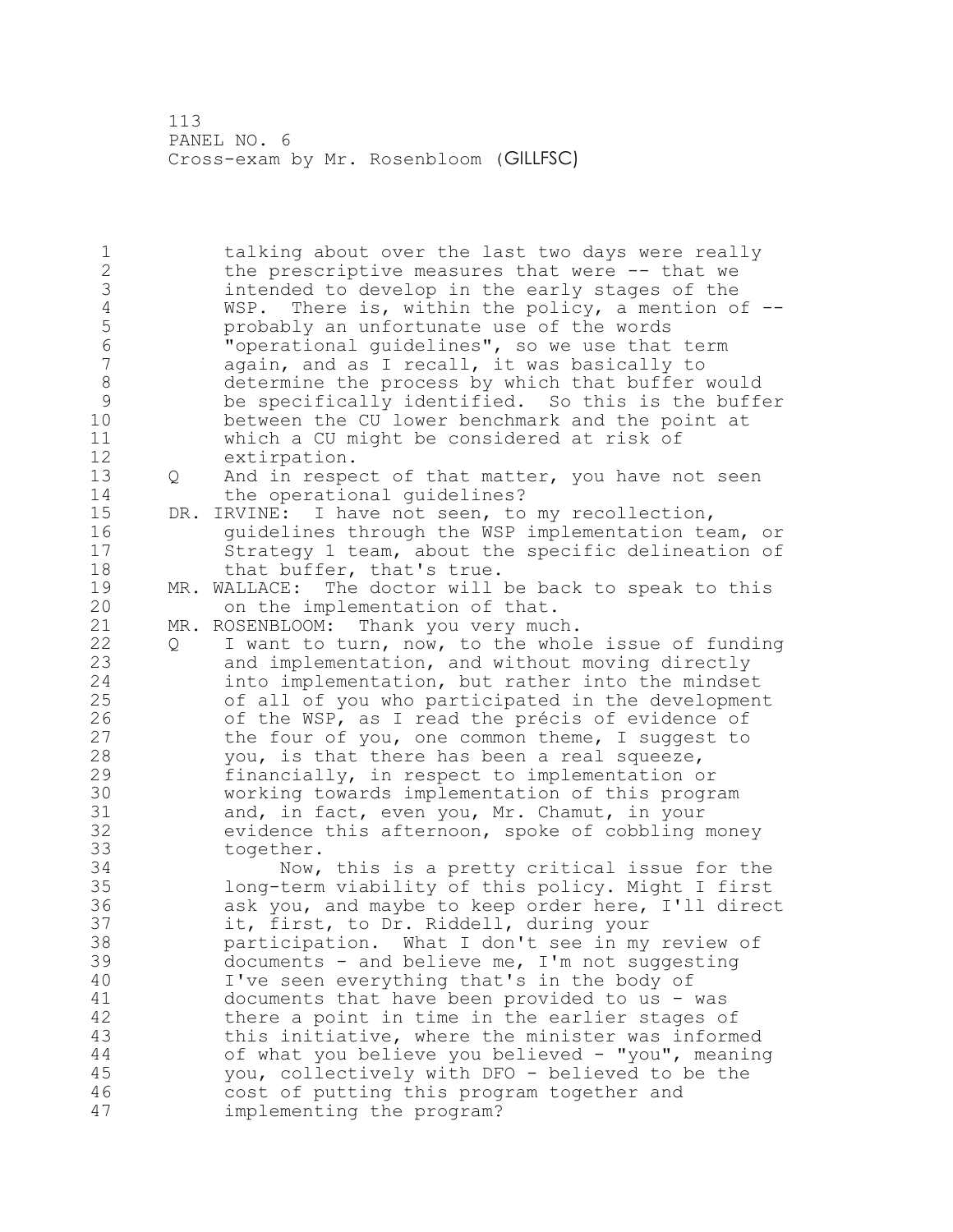1 DR. RIDDELL: Well, I think it's probably more 2 appropriate that Pat comment on interaction with 3 ministers, because I was a working scientist 4 advising the west coast, and I seldom spoke<br>5 directly to him. As an active scientist at 5 directly to him. As an active scientist at the<br>6 time, though, we did put active work plans 6 time, though, we did put active work plans<br>7 together. You saw the memo where there wa together. You saw the memo where there was 8 400,000 from science, 200,000 from habitat, and so<br>9 on, and at one point that accumulated to 1.1 9 on, and at one point that accumulated to 1.1<br>10 million dollars directed to implementation o million dollars directed to implementation of the 11 Wild Salmon Policy. 12 What you may not understand in the way it was<br>13 Depresented is they were internal funds reallocated presented is they were internal funds reallocated 14 to do work specific to the policy implementation, 15 and that, so I really can't speak to information 16 to the minister; I can only speak to what we had 17 to work with. And it was not just money, per se, 18 because we were developing new methodologies, and 19 I would have to honestly say that a couple of us<br>20 probably underestimated the time it was going to probably underestimated the time it was going to 21 take, particularly for the conservation units. We 22 had to actually do some of the raw map work, for 23 example, which we had not been informed of until 24 we implemented and that, but for the investment we 25 had, I can't really comment any more on whether 26 the minister was made directly aware.<br>27 Q Yes. To move, then, to Mr. Chamut, t Q Yes. To move, then, to Mr. Chamut, then, and 28 yesterday you said, and possibly a little bit in 29 jest, you said, I think, 30, 40 million dollars, 30 and then Mr. Wallace suggested to you that maybe<br>31 it was facetious, but it sounded to me, from you it was facetious, but it sounded to me, from your 32 evidence yesterday, that you are approaching -- 33 you believe that this is going to be a very costly 34 initiative to be fully implemented and effectively 35 implemented; is that fair to say? 36 MR. CHAMUT: Well, I think you're putting words in my 37 mouth, to some extent. Can I come back to that 38 point, because I want to deal with what you 39 raised, first? 40 Q By all means. 41 MR. CHAMUT: I think the simple answer to your question 42 is, no, the minister was not advised about 43 implementation costs early on. Like when I was 44 asked to come out here, there was never any 45 discussion about the cost of implementing the Wild 46 Salmon Policy. And, in fact, I recall very 47 specifically that the discussions that I had had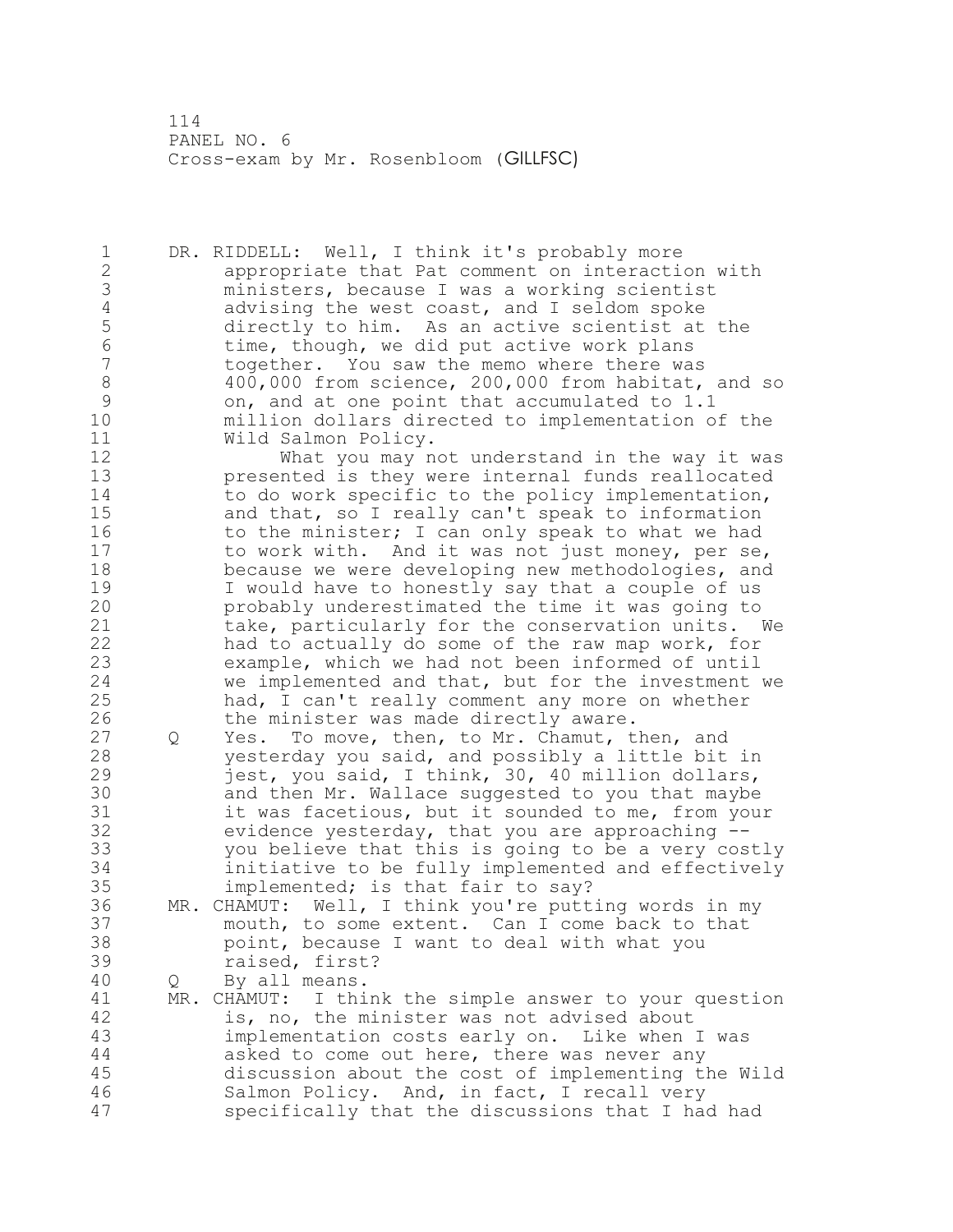with others, the deputy regional, DG, my mandate in coming out here was not to come out and develop 3 a policy that was going to require a large amount<br>4 of incremental funds, because things are tight. 4 of incremental funds, because things are tight.<br>5 The intent was that we would be developing 5 The intent was that we would be developing a<br>6 The intent would be implemented using existing policy that would be implemented using existing funds. And in my discussions, you'll see it in 8 the witness statement that you referred to, my<br>9 understanding is we went through this in talki 9 understanding is we went through this in talking<br>10 to the colleagues that are, in fact, are here on to the colleagues that are, in fact, are here on this panel, was that there was adequate amount of resources to be able to implement the policy in a phase manner over about a five-year period. And it was understood that it was not going to be done quickly, and it was equally understood that if

 there was lots of money it would be done much more quickly with additional resources, additional people, that it would obviously speed things up. 19 But the minister was not given any suggestion that<br>20 it was going to take a large investment of money it was going to take a large investment of money and, in fact, quite the reverse; it was expected the policy would be implemented with existing funds.

 Now, I felt quite -- obviously I was surprised to recall the extent of work that I had 26 done to try and develop some support for funding<br>27 at the last -- at the end of the process, because at the last  $-$  at the end of the process, because that was done possibly the day before I retired, and so it was an effort to try and get a hold of 30 colleagues in Ottawa and get them to provide money<br>31 from their internal budgets, which I was able to from their internal budgets, which I was able to do. And it is money that obviously helped implement the policy. To the extent that it has been implemented at this point, that money has been very important. I think if there was more money, we can do more, and if the intent is to try and accelerate the implementation, then I think money would definitely be something that should be considered.

 I have no idea of how much money would be 41 required, because I've been too long out of the<br>42 system and I'm really not sure how much is -- h system and I'm really not sure how much is  $-$  has been dedicated, what the staff capability is, and how much more would be required. That would be something that is probably more appropriately answered by the RDG's.

Q I appreciate that. But is it fair to say, from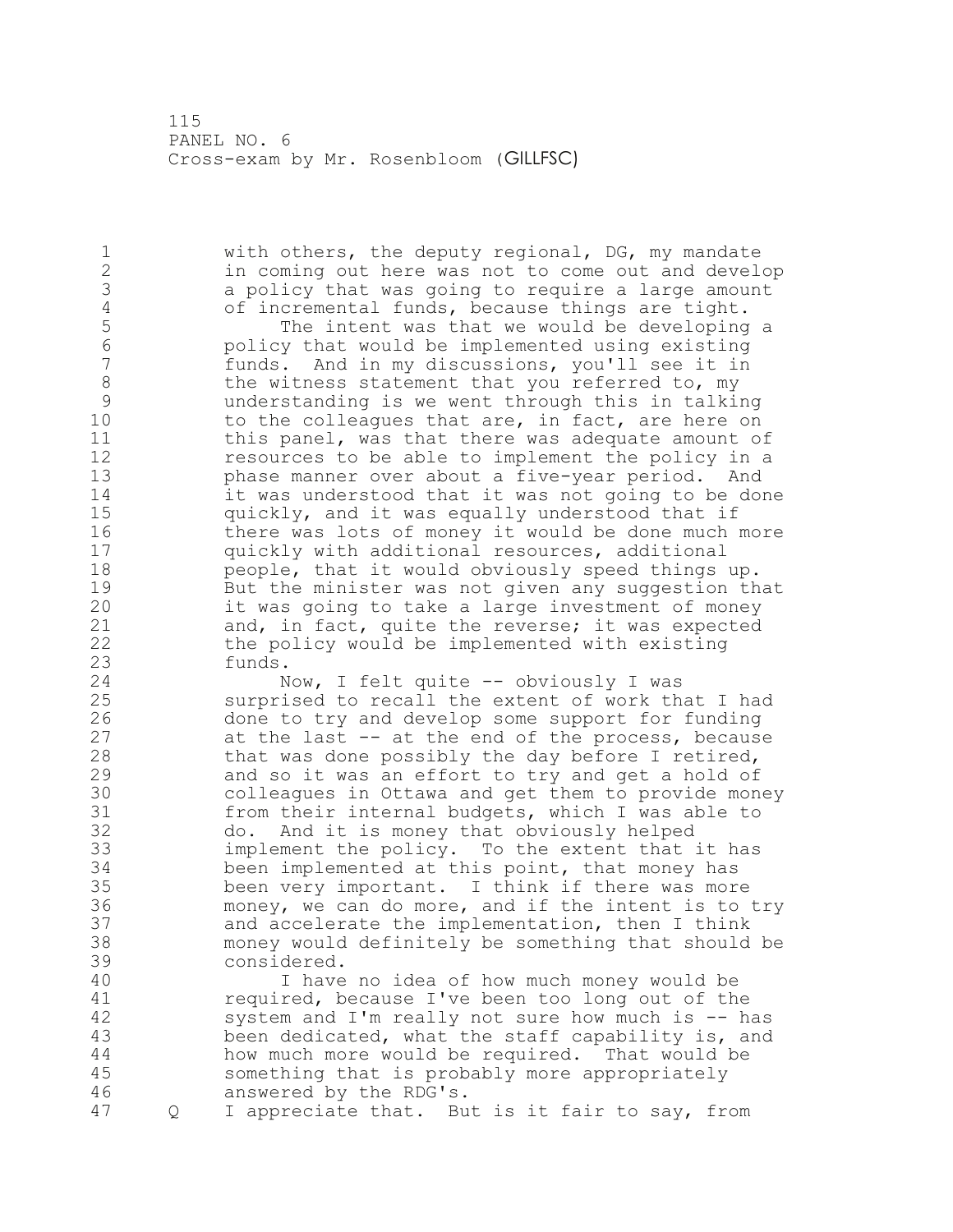your response, that clearly in seeking money or obtaining money from the department you're actually robbing other programs of what otherwise 4 would be their funding?<br>5 MR. CHAMUT: No, I don't thi MR. CHAMUT: No, I don't think so. At the time, and this is, again, is very difficult, because my recollection is reasonably fresh, just having seen 8 the memos again this afternoon. But I seem to<br>9 secall that the money that was -- that I called 9 recall that the money that was -- that I called<br>10 Tcobbled together", there had been some new fund "cobbled together", there had been some new funds 11 that had been given to the department, and some of those monies had been distributed amongst the sectors, and so that money was not necessarily 14 robbing Peter to pay Paul; it was money that was available, and I just wanted to make sure that it was dedicated to the Pacific region to implement the policy, and there was small amounts -- relatively small amounts from each of the sectors 19 that went into it, and I'm reasonably certain that<br>20 there was a source of money that had come into the there was a source of money that had come into the department for, I can't remember exactly what the submission was about, but I think that that was the origin of the money. Q I will be corrected by the current panel members -- excuse me, the panel members who are currently 26 working within DFO, but I believe that the deputy<br>27 minister, Claire Dansereau, in her testimony at minister, Claire Dansereau, in her testimony at this proceeding, indicated that the upcoming fiscal year the department is being directed to 30 draft a budget with a 10 percent reduction in<br>31 their operating expenses. Firstly, I don't wa their operating expenses. Firstly, I don't want to mislead the commission about that. Is that the understanding, for example, of you -- either of you that are currently with DFO? MR. SAUNDERS: There's a departmental review that goes across all government departments, is my understanding. I thought the number was five percent, but I could be wrong on that. Q All right. I believe I'll let the record speak for itself whether it was five or 10 percent, but 41 the deputy minister spoke of this reduction. This<br>42 surely imposes a greater squeeze than ever in surely imposes a greater squeeze than ever in terms of implementation of this program; is that fair to say? MR. SAUNDERS: It's not clear where -- I mean, I think, as Mr. Chamut pointed out, that at that time, as it is now, there are extreme pressures, budgetary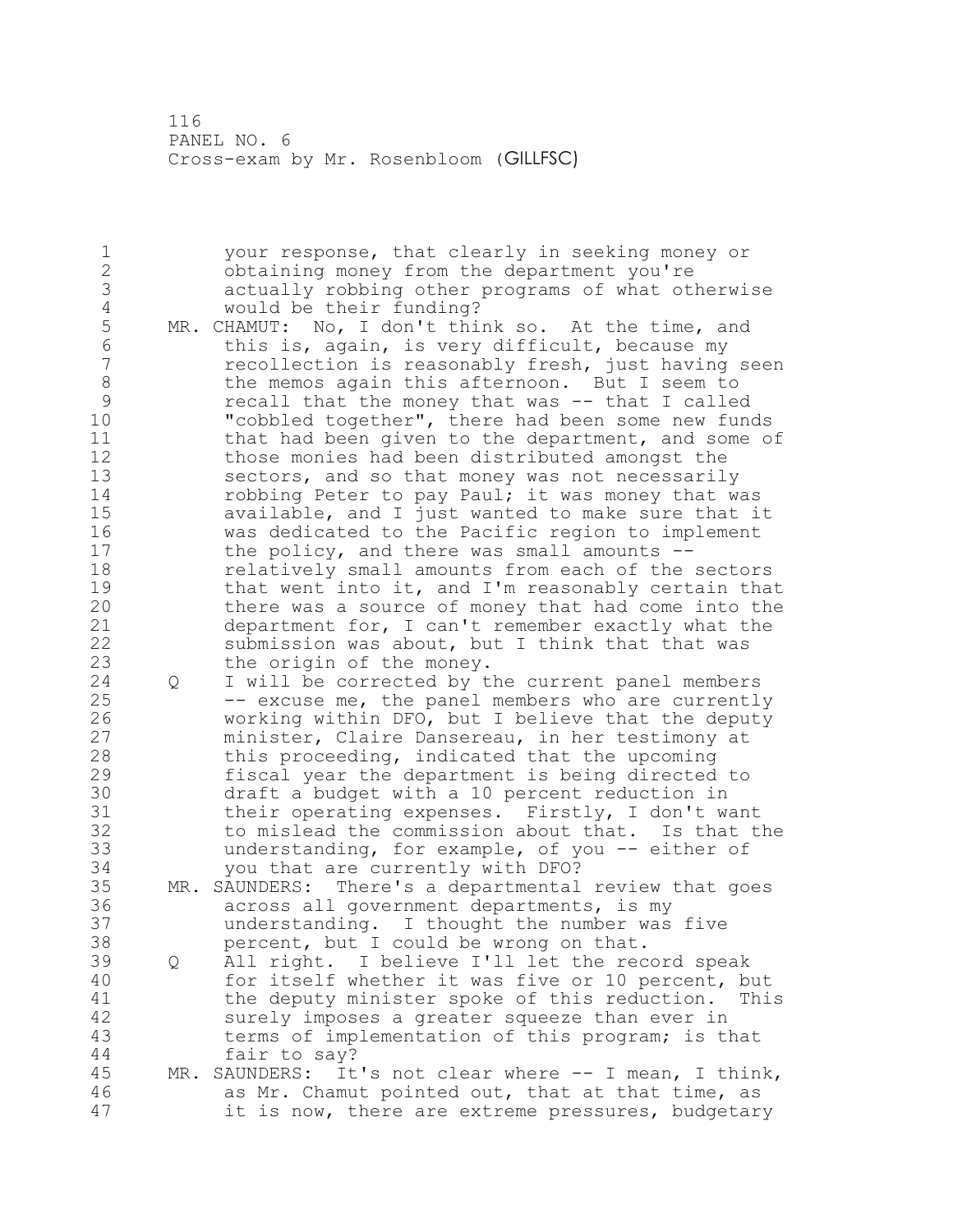| $\mathbf 1$      |     | pressures, on all of us, every department, and             |
|------------------|-----|------------------------------------------------------------|
| $\overline{2}$   |     | certainly every sector within DFO. Where we have           |
| 3                |     | no understanding and need to, as I understand it,          |
| $\sqrt{4}$       |     | there is no $--$ there are no $--$ the only time we        |
| 5                |     | will understand where the cuts will be visited and         |
| 6                |     | how they will be done will be in the budget when           |
| $\boldsymbol{7}$ |     | budget is released in February. So we don't know           |
| $\,8\,$          |     | how those -- that five percent will be visited on          |
| $\mathcal{G}$    |     | the department.                                            |
| 10               | Q   | But it -- obviously, the implementation of this            |
| 11               |     | program imposes an additional financial burden on          |
| 12               |     | what are all the multitude of other                        |
| 13               |     | responsibilities that DFO carries out? No?                 |
| 14               | MR. | SAUNDERS: Can you say that again, please? Repeat           |
| 15               |     | the question?                                              |
| 16               | Q   | Simply that by -- that the implementation of<br>Yes.       |
| 17               |     | this program, the WSP, is obviously imposing               |
| 18               |     | greater stress on the budget of DFO in terms of            |
| 19               |     | the multitude of other responsibilities it carries         |
| 20               |     | out?                                                       |
| 21               |     | MR. SAUNDERS: Well, I think, at this point, we're          |
| 22               |     | still operating within the resources that Mr.              |
| 23               |     | Chamut reported, you know, roughly a million               |
| 24               |     | dollars that we are utilizing for the                      |
| 25               |     | implementation of the policy. And we'll get into           |
| 26               |     | this in the implementation, but we learn as we go          |
| 27               |     | in terms of the number of conservation units, what         |
| 28               |     | it's going to take to assess them, developing              |
| 29               |     | business plans to go forward, so I don't know that         |
| 30               |     | I would answer -- I wouldn't say an unequivocal            |
| 31               |     | yes to your question.                                      |
| 32               | Q   | You'll agree that your department needs greater            |
| 33               |     | funding to do a full implementation of this                |
| 34               |     | program? It's being stalled, in part, by a                 |
| 35               |     | financial limitation; is that not correct?                 |
| 36               | MR. | SAUNDERS: No. I would agree with Mr. -- you know,          |
| 37               |     | with the points that were made earlier, that it            |
| 38               |     | was always agreed that this would be a phased              |
| 39               |     | approach, that it could move faster. I think that          |
| 40               |     | your suggestion that it is stalled, I wouldn't             |
| 41               |     |                                                            |
|                  |     | agree with that.                                           |
| 42               | Q   | Dr. Riddell, do you agree with what you just               |
| 43               |     | I appreciate you're no longer with the<br>heard?           |
| 44               |     | department, but from your perspective?                     |
| 45               |     | I'm still playing with the department hat<br>DR. RIDDELL:  |
| 46               |     | on, on this panel, I believe, so                           |
| 47               |     | I invite you to ask that specific<br>MR. WALLACE:<br>Yeah. |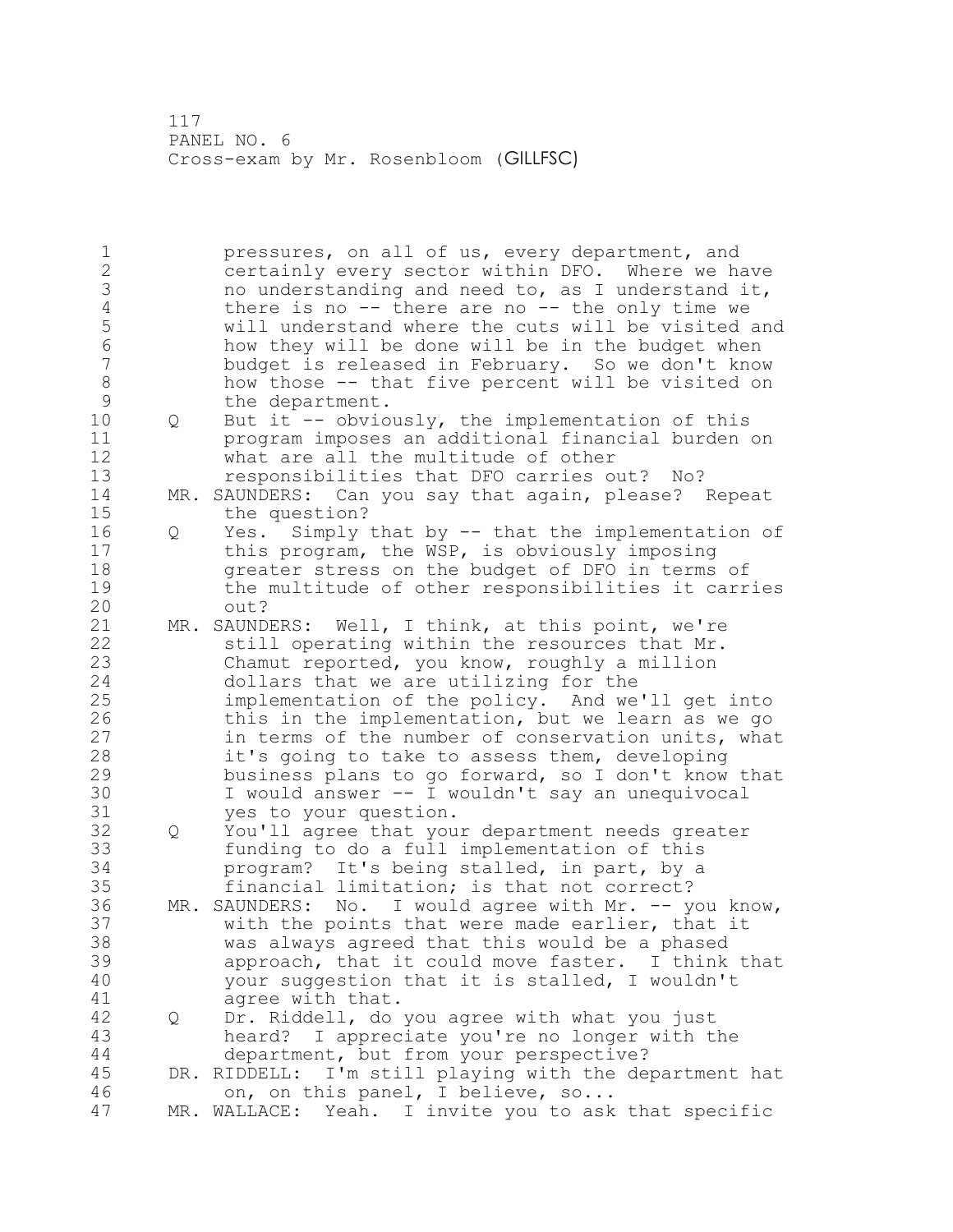question to Dr. Riddell when he comes back with his other hat on, which is -- 3 DR. RIDDELL: Now I'm coming back, see.<br>4 MR. WALLACE: But only on the impressio 4 MR. WALLACE: But only on the impression of how it<br>5 looks from today, from the outside. looks from today, from the outside. MR. ROSENBLOOM: I'm happy to direct that question to Dr. Riddell when I see you again, but I do want 8 you to reflect upon the evidence you just heard<br>9 from Mr. Saunders, whether or not the program is 9 from Mr. Saunders, whether or not the program is<br>10 amply funded to this point in time and into the amply funded to this point in time and into the future, all right? I'll be asking you that question. Q Mr. Chamut, yesterday you gave some testimony that 14 I was also intrigued by, and it is found in the transcript, yesterday's transcript - I appreciate obviously you have not seen that, but Mr. Lunn will put it before you on your screen right now - 18 and it relates to your comment, which is really 19 Tune passion", that there was an obvious need for<br>20 funding for the WSP, but you spoke in a passionate funding for the WSP, but you spoke in a passionate way that you felt there was an incredible need within DFO for further funding in what you called ocean research, the marine environment and so on, and at line 31 at page 75 of that transcript, you're speaking generally there of how you feel 26 there's a need for more money for stock assessment<br>27 in the marine environment. And you spoke of the in the marine environment. And you spoke of the need for more forecasting to give an accurate picture of the number of fish that are coming back. And if Mr. Wallace is again about to interject, let me make this point before Mr. Wallace makes his point: This is my last opportunity, I believe, to ask you, Mr. Chamut, about this question. You raise a question about a critical for funding for research that relates to the salmon of the Pacific coast, and if I don't ask this question of you now, I don't know when the record will ever be able to provide your opinion in amplification of what you said 41 yesterday. Thank you.<br>42 MR. WALLACE: Mr. Commissio MR. WALLACE: Mr. Commissioner, Mr. Chamut is not coming back, as far as we currently plan, that's true, but there will be discussions, again, on ocean research. We have a scientific paper on the subject. Maybe it's quicker to allow the question to be answered.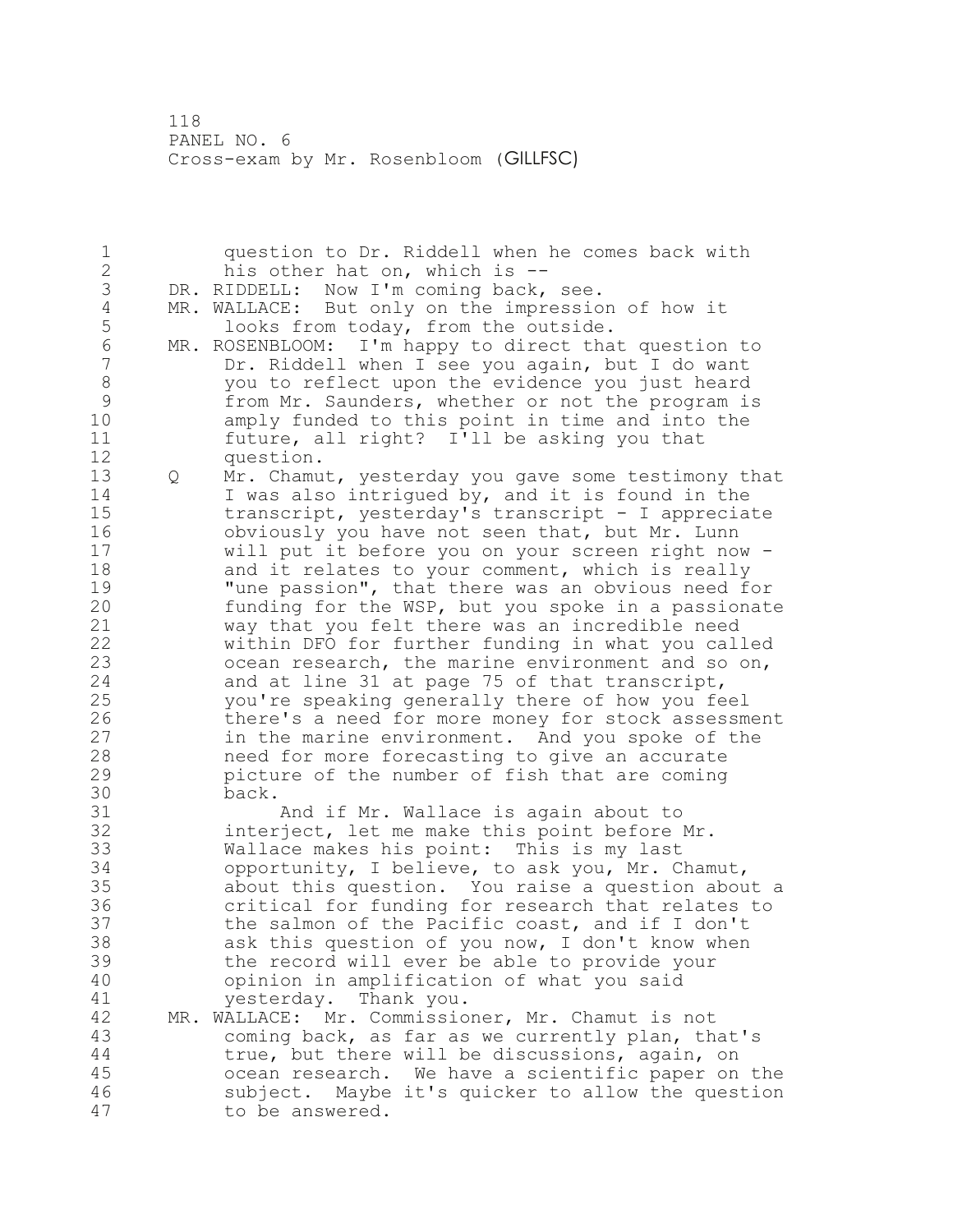1 THE COMMISSIONER: I think so, Mr. Wallace. Go ahead, 2 Mr. Rosenbloom, you may proceed with your 3 question. 4 MR. ROSENBLOOM: Thank you. I would ask, Mr. Lunn,<br>5 enlarge line 31, around line 31. 5 enlarge line 31, around line 31.<br>6 0 You sav, in part, Mr. Chamut, at 6 Q You say, in part, Mr. Chamut, at line 31: 7 8 So if there was one thing that I think the<br>9 Sommission needs to get some expert focus 9 commission needs to get some expert focus on<br>10 is what I would call ocean research. And to is what I would call ocean research. And to 11 **11** really understand what's happening in the 12 ocean, it would give, I think, as much --<br>13 have as much value to understand that as have as much value to understand that as 14 implementing the Wild Salmon Policy, in my<br>15 opinion, and I hope that's something that's 15 opinion, and I hope that's something that's<br>16 occupation of the same it won't be not going to be  $-$  I'm sure it won't be 17 overlooked, but I really think it's one of 18 the key needs -- $\frac{19}{20}$ Because this is our only opportunity to 21 elicit information from you, obviously this, in 22 your opinion, is an important initiative that DFO 23 should embark upon, assuming funds are available 24 and, as you put it, you feel it is as important as 25 the implementation of WSP; is that fair to say? 26 MR. CHAMUT: Yeah, I'm not going to repeat what's here,<br>27 because it's very incoherent, but my main point is because it's very incoherent, but my main point is 28 that ocean research is something that is very 29 important to enhance our understanding of what 30 happens to salmon, because once they leave the<br>31 hatal rivers they're basically gone for a perinatal rivers they're basically gone for a period 32 of time, and we really have a very poor ability to 33 understand what's happening to them, where they're 34 going and how many of them are actually going to 35 be coming back, and it results in all sorts of 36 surprises. 37 And I do know that the department has lost 38 ship capability and, to some extent, research 39 capability to be able to operate out in the North 40 Pacific for periods of time. And I just -- I 41 really wanted to flag it for the commissioner,<br>42 it's something I feel very strongly about, and it's something I feel very strongly about, and I 43 was very cheered to hear that this would be done 44 with a panel of experts, because I'm not an expert 45 but I've been around the business long enough to 46 know that this is one of the major kind of black 47 holes that needs to be filled, and I know the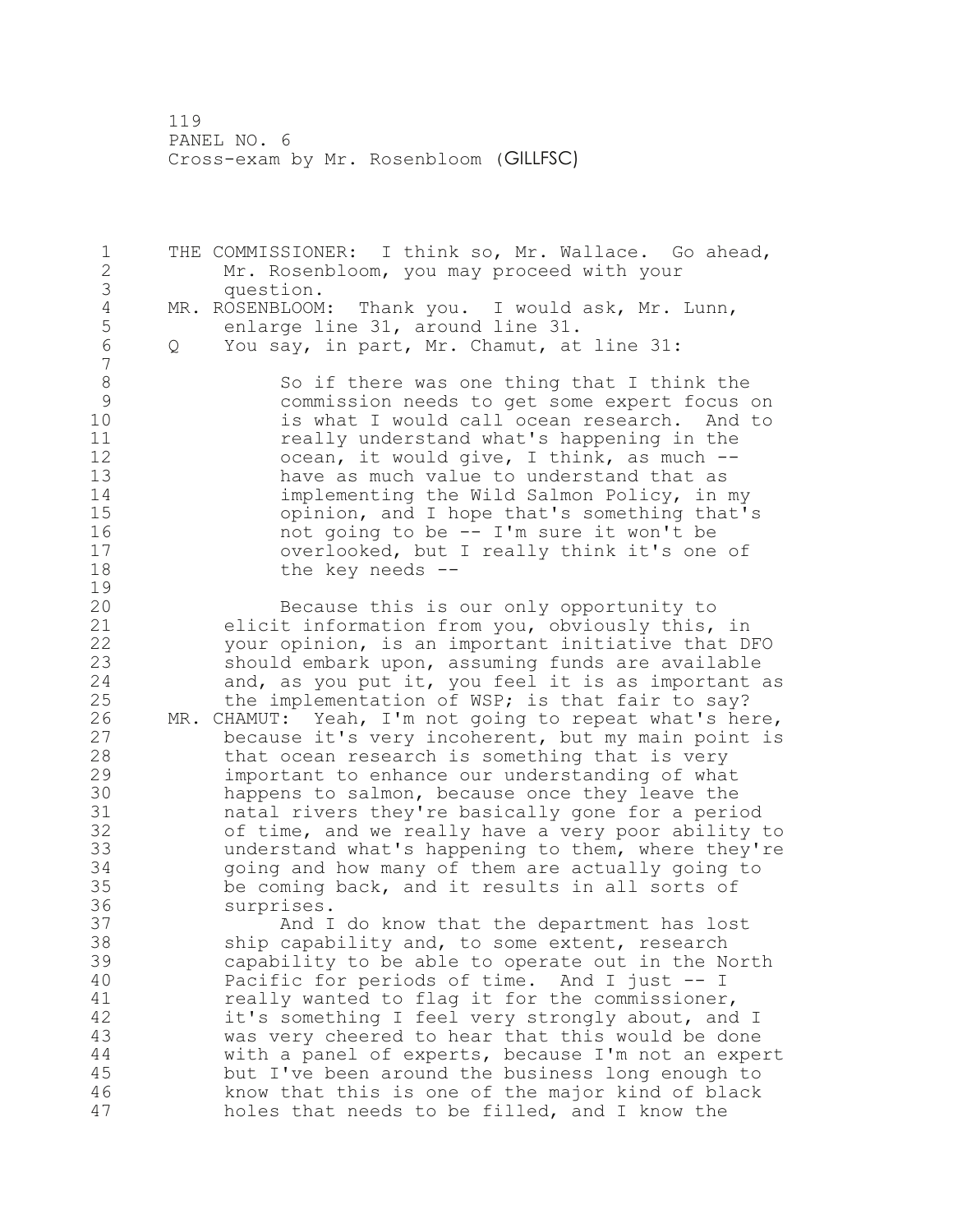department is simply incapable of doing the work, now, because of the lack of resources. And I think the lack of adequate vessels, although I did 4 see that some new research vessels are being<br>5 built. Hopefully, one of them will come to 5 built. Hopefully, one of them will come to the<br>6 Pacific. But I just wanted to flag it, because Pacific. But I just wanted to flag it, because I do think it is important. 8 Q And so did I, by drawing your evidence of<br>9 September of the attention of the co yesterday back to the attention of the commission today. It would be a costly initiative, wouldn't it? MR. CHAMUT: Yes, it's not inexpensive to operate large vessels in the North Pacific over a period of 14 time, and I think that's what's required, and it -- but it is -- I think the cost would be worth the -- the investment would give you a good 17 return. Q As equal a return as the implementation of WSP? 19 MR. CHAMUT: I think, yes.<br>20 MR. ROSENBLOOM: Thank you MR. ROSENBLOOM: Thank you. I obviously have more questions, but I see it's five o'clock, thank you. MR. WALLACE: Mr. Commissioner, I wonder if we could start again tomorrow morning at 9:30 and anticipate being here until 5:00? THE COMMISSIONER: We can start at 9:45, tomorrow 26 morning, Mr. Wallace, if that's agreeable.<br>27 MR. WALLACE: Thank you. MR. WALLACE: Thank you.<br>THE COMMISSIONER: And M THE COMMISSIONER: And Mr. Timberg, were you going to add something? MR. TIMBERG: I'll speak to Mr. Wallace about when I 31 should have the witnesses for our second panel<br>32 available tomorrow. available tomorrow. THE COMMISSIONER: All right. Well, I'll let you and Mr. Wallace sort that out. Thank you very much. THE REGISTRAR: The hearing is now adjourned until 9:45 tomorrow morning. 37<br>38 (PROCEEDINGS ADJOURNED TO DECEMBER 1, 2010, AT 9:45 A.M.)